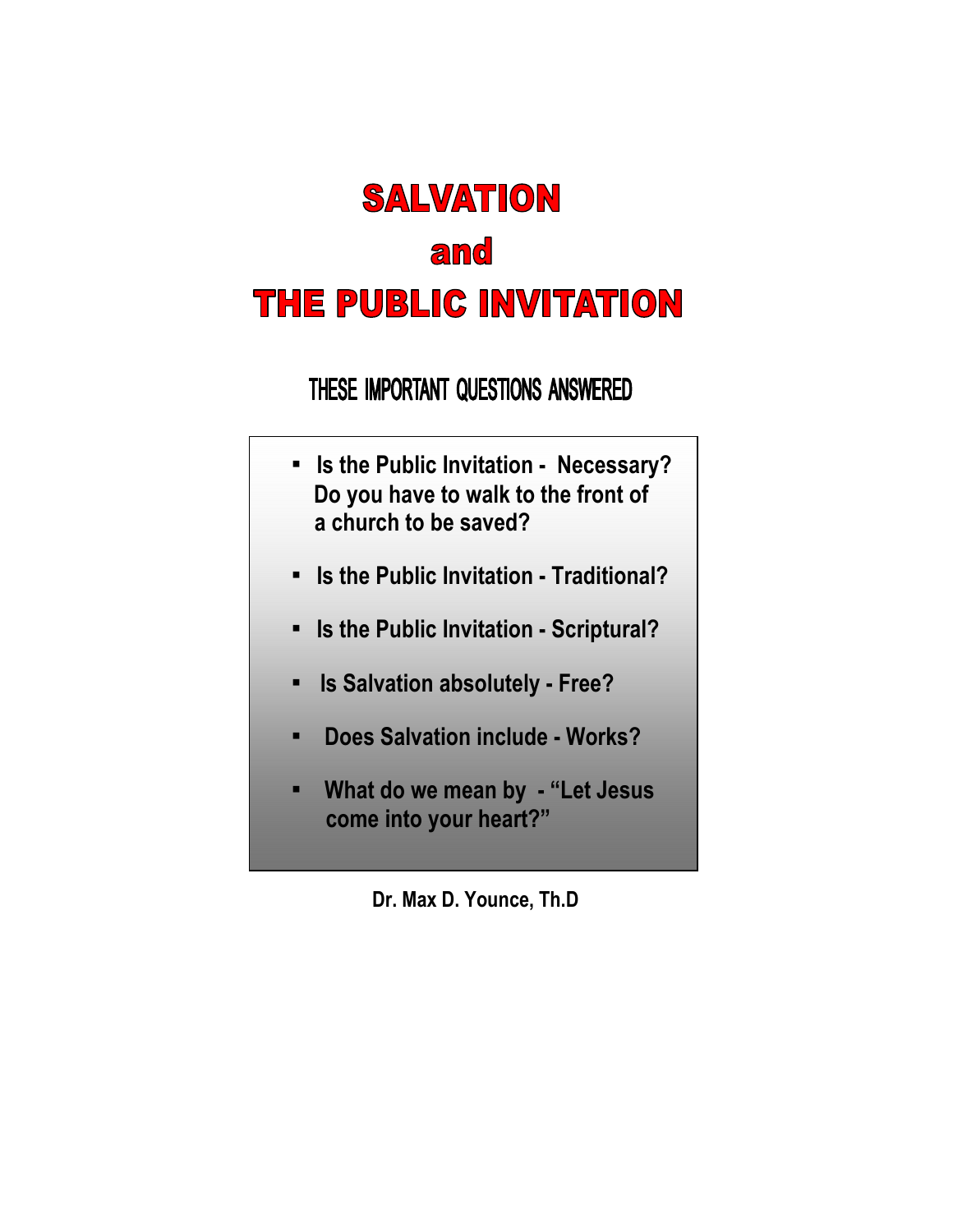## **SALVATION AND THE PUBLIC INVITATION**

### **THESE IMPORTANT QUESTIONS ANSWERED**

- **Do you have to walk to the front of a church to be saved?**
- **Is the Public Invitation NECESSARY?**
- **Is the Public Invitation TRADITIONAL?**
- **Is the Public Invitation SCRIPTURAL?**
- **Is Salvation absolutely FREE?**
- **Does Salvation include WORKS?**
- **What is meant by "LET JESUS COME INTO YOUR HEART?**

## **By Dr. Max D. Younce Pastor**

#### **HERITAGE BAPTIST BIBLE CHURCH P.O. Box 573 Walnut Grove, MN 56180 Telephone (507) 859-2519 Web Site: www.heritagebbc.com**

PUBLISHED BY HBB**C**-MYMY **PUBLICATIONS**

> SECOND PRINTING ৼ৾ড়ড়ড়ড়ড়ড়

ii in de la provincia de la provincia de la provincia de la provincia de la provincia de la provincia del prov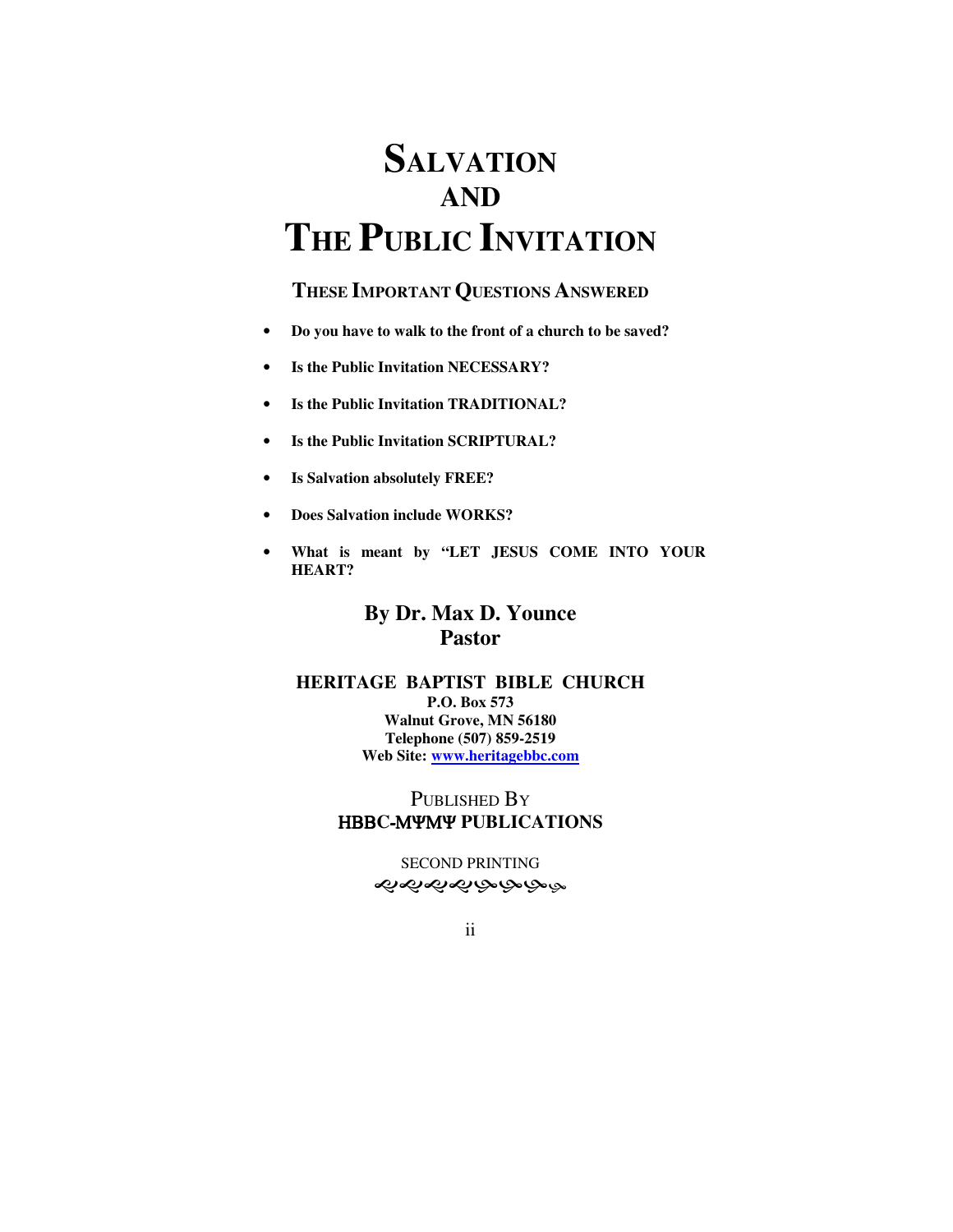

#### **SALVATION AND THE PUBLIC INVITATION**

Dr. Max D. Younce, Pastor HERITAGE BAPTIST BIBLE CHURCH P.O. Box 573 Walnut Grove, MN 56180 Web: www.heritagebbc.com

Copyright © 2008

#### **ALL RIGHTS RESERVED**

No portion of this publication may be reproduced, stored in any electronic system, or transmitted in any form or by any means, electronic, mechanical, photocopy, recording, or otherwise, without written permission from the author. Brief quotations may be used in literary reviews.

*Unless otherwise indicated, all Scripture quotations are taken from the King James Translation of the Bible.* 

Library of Congress Control Number: 2008910084

ISBN Number: 9780981522555

----

iii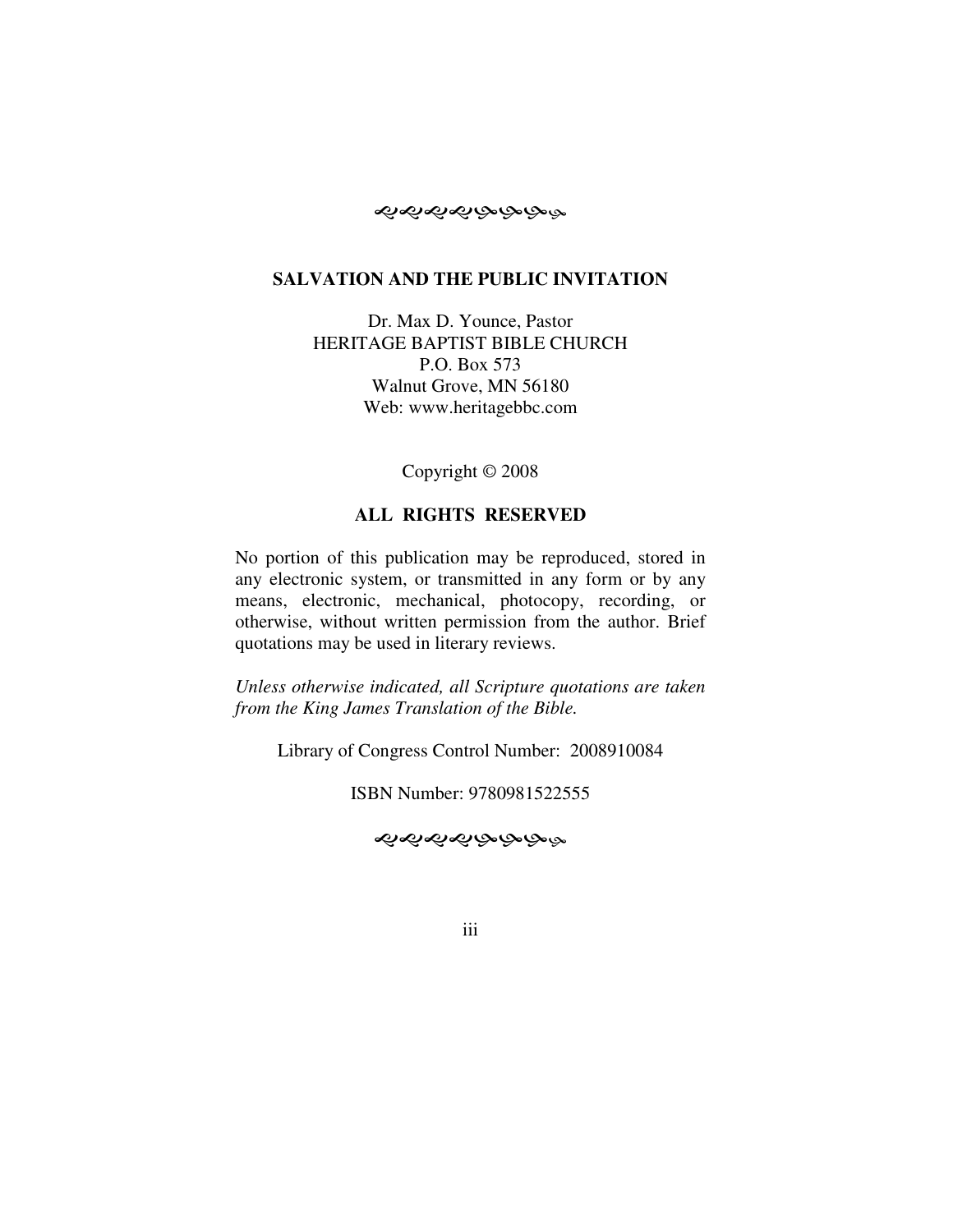#### **PREFACE**

When we, as Christians, speak about or refer to God's Word, we should always strive to present it in simplicity. The greatest evangelist ever known, the Apostle Paul, stated in II Corinthians 1:2...

*"For our rejoicing is this, the testimony of our conscience, that in SIMPLICITY and godly sincerity; not with fleshly wisdom, but by the grace of God, we had our conversation in the world, and more abundantly to you-ward."* 

Satan loves nothing more than to add something to God's simple plan of Salvation so the listener will be blinded to the simplicity in Christ. Paul warned the Corinthians of this in II Corinthians 11:3...

*"But I fear, least by any means, as the Serpent beguiled Eve through his subtilty, so your minds should be corrupted from the SIMPLICITY that is in Christ."* 

Dr. Younce has written a long awaited book answering "The Public Invitation." This is a book that is easy to read, examining many difficult Scriptures, and challenging you to search the Scriptures for yourself.

Will you accept that challenge and read "The Public Invitation"?

ৼ৽৻৽৻৽৻৽৻৽৻৽৽

iv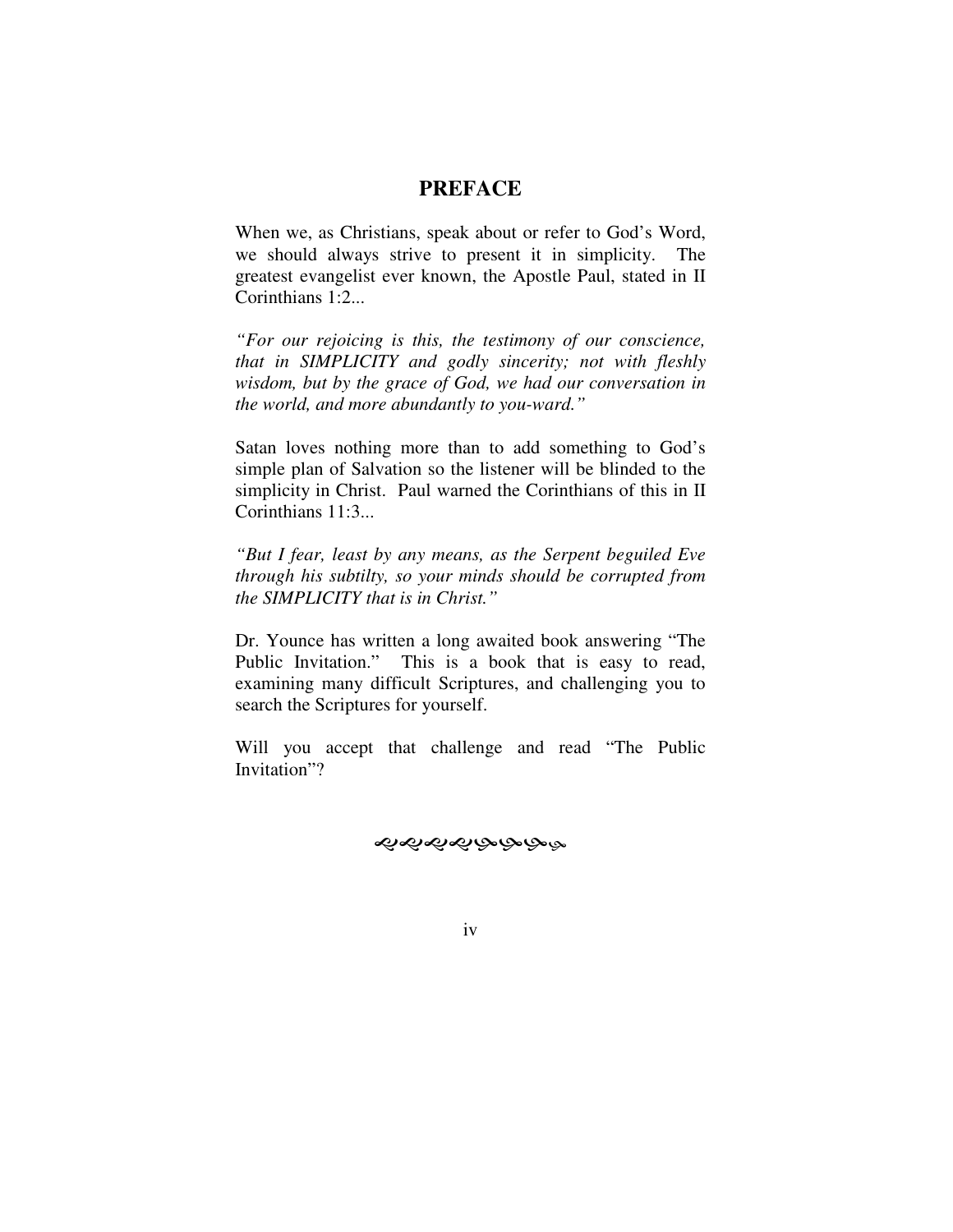#### **FOREWORD**

 As a lost person views the religious atmosphere today, is it any wonder he sees it as a commercial business? He observes all sorts of denominations, each claiming their interpretation of the Bible is correct. During my boyhood affiliation with several churches, a logical question came to my mind. If all churches and ministers seek to direct us to the way of eternal life, then why do so many disagree with each other? My conclusion, as a boy, was that either God's Bible was so complicated that no one could understand it, or churches were using the Bible as a front for something which I did not understand.

 As a boy I attended several churches, was baptized several times, sang in the choir, and partook of the various activities they presented. As I like to say, "I was baptized so many times the frogs knew my Social Security number!" When I reached the age of fifteen I had the premonition that churches were good for some people but *I* could never make the grade. I could not understand how preachers could expect everybody to be so good. I did not really want to be bad, but it just seemed to come naturally!

 After graduating from high school, I attended another denominational church for the sole purpose of playing basketball on the church team. This man's preaching corroborated what I had heard before. That is, if you are good enough and try the best you can, God will allow you entrance in Heaven some day. I cannot recall a single time when I was told that simply trusting the payment Christ made for my sins was sufficient for eternal life. I am not saying it was never stated from the pulpit, but if it was, it certainly was not emphasized enough for me to remember.

v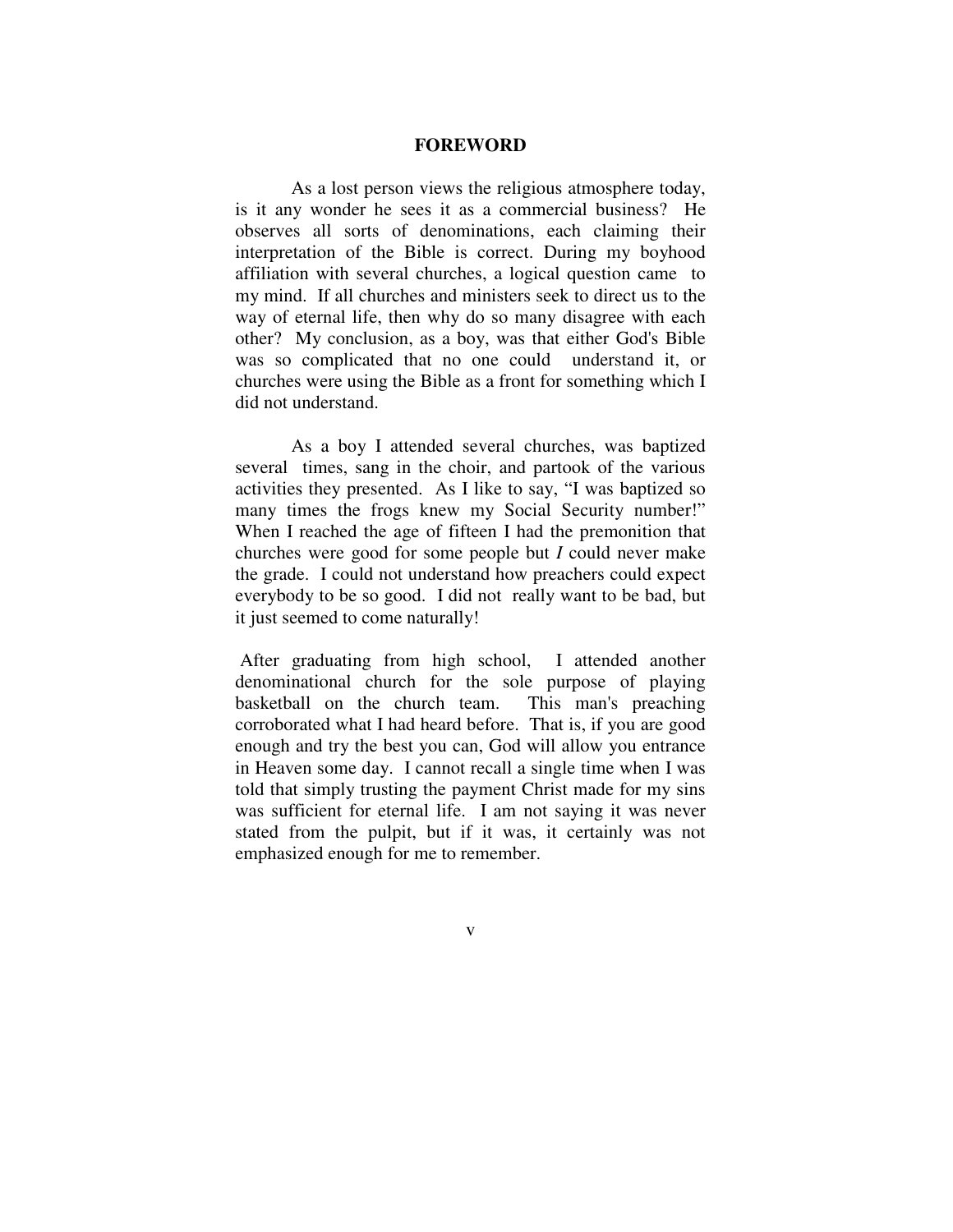When I was twenty-four, a minister visited our home one night and, for the first time in my life that I can remember, he told me that I could *know* that I was going to Heaven. He said I could know this by simply trusting Jesus Christ as the One who has paid for my sins. I could not believe salvation was that simple and that I could know I had eternal life without doing *something*!

 The only thing I had ever heard was a mixture of things that I had to do. One preacher would say, "Lay all on the altar," or "Step out and meet Jesus in the front." Yet I had never seen Christ once in the front of the church. Others would say, "Turn or burn." Others claimed that if I took that first step into the aisle, the Lord would be with me the rest of the way. I often wondered why the Lord would not be with me before I took the first step instead of waiting until after. Truthfully, I was not about to step out in front of all those people for anything, so hearing a man now tell me I could go to Heaven without doing anything was truly something new. I told him it sounded too good to be true, but if he could show that to me in the Bible I would believe it.

He turned to Ephesians 2:8, and 9 which read:

#### *"For by grace are ye saved through faith; and that not of yourselves: it is the gift of God: Not of works, lest any man should boast."*

 I trusted Christ right then, without even bowing my head or praying. I just realized that God loved me enough to pay for my sins and all God wanted me to do was trust Christ as my Savior. I knew I would be a fool not to do so.

 I remember asking him about confessing all of my sins and I heard something for the first time. He said, "You could never go to Heaven by confessing all of your sins because you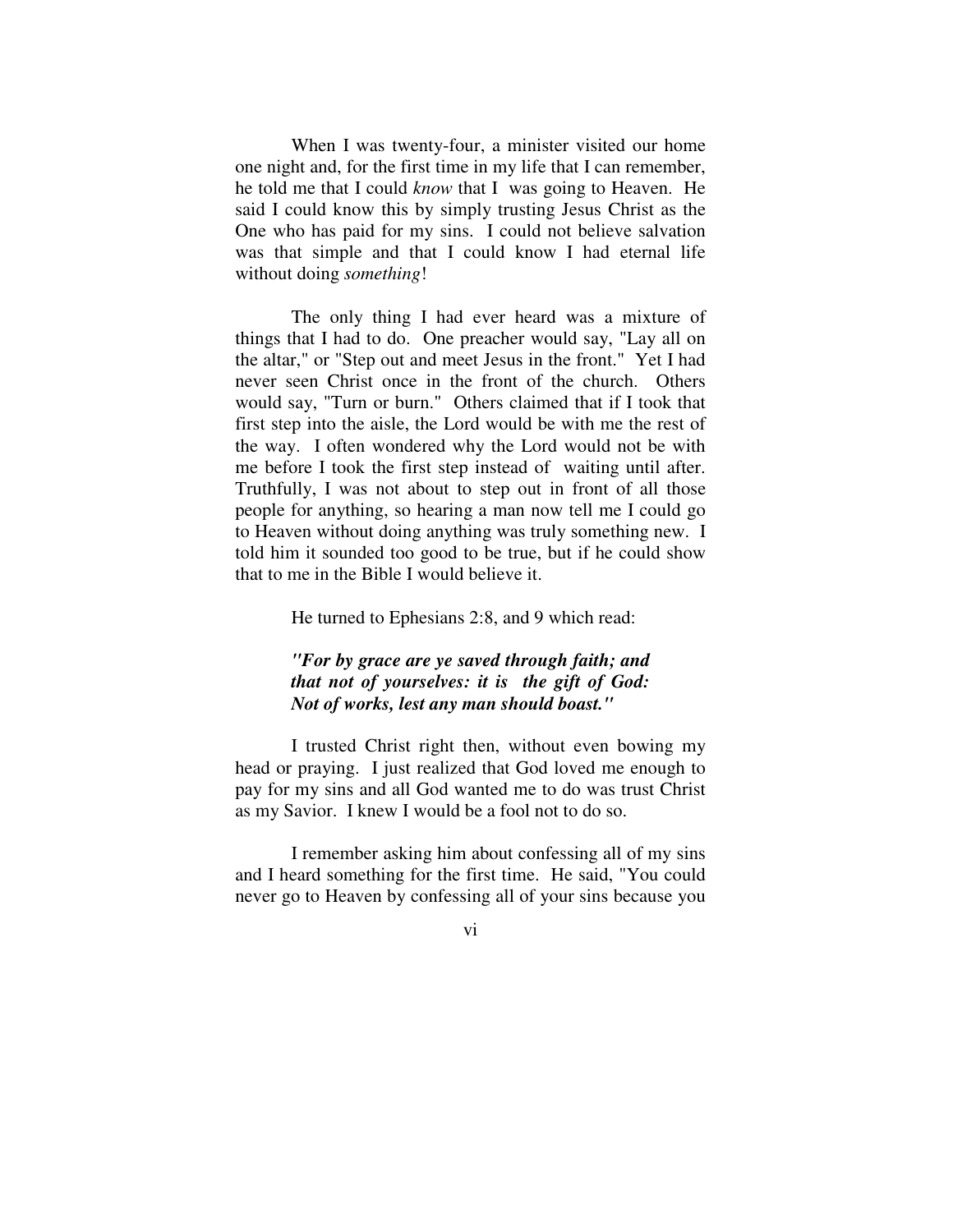cannot remember all your sins to confess." I had never thought of that before.

 As I began to read the Bible things began to clear up about how simple salvation really was. Adding a few words that did not appear in the Bible changed the whole invitation. The statement that, "If I would take the first step down the aisle, Christ would save me" did not make sense after I had just heard a message that you were saved by doing nothing. Why would Christ have me do something *before* He would save me, when he already did everything to save me before I was born? Romans 5:8 refutes this kind of invitation:

> *"But God commendeth his love toward us, in that while we were yet sinners, Christ died for us."*

> *"But as many as received him, to them gave he power to become the sons of God, even to them that believe on his name."* **(John 1:12).**

 The Bible does not say to receive Christ by stepping out into an aisle, but rather to receive Him by FAITH.

 After graduating from Bible college and pastoring in Indiana, I was out visiting one day and was told by five or six people, on the same day, that they would never come to our church again. When I asked why, they said it was because they were tired of having someone trying to get them down to the front of the church. Of course, not all said the same words; but, every case centered around the invitation at the end of the service.

 I explained that it was not coming down an aisle that saves a person...but trusting Christ as Savior and they could do that anywhere. They said this was not the impression they

vii viited valitatud valitatud valitatud valitatud valitatud valitatud valitatud valitatud valitatud valitatud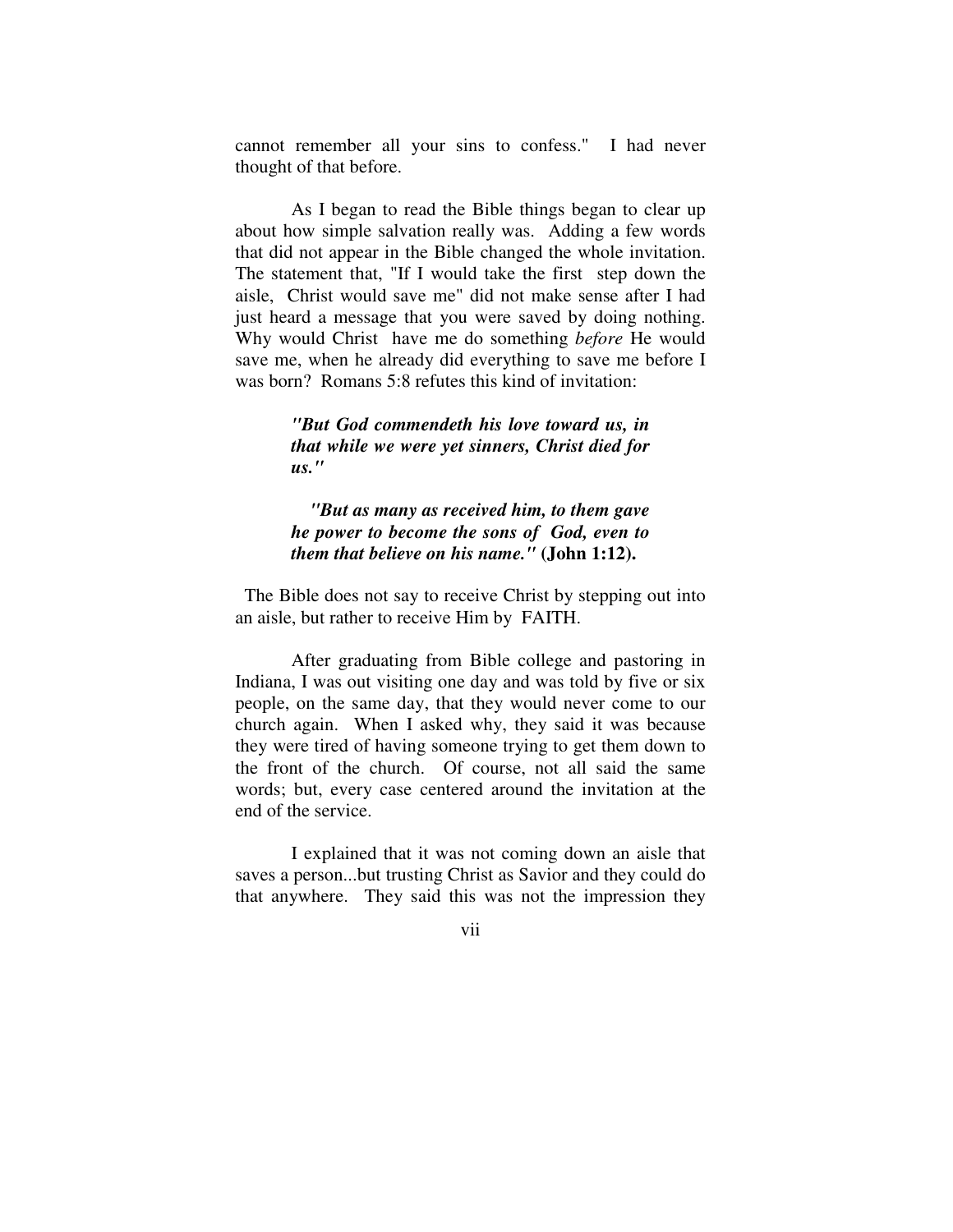were given. In some cases, someone had leaned over, or tapped them on the shoulder, and said they would go to the front with them, if they would go. Some were embarrassed when people approached them to go forward. It was not until this day that I fully realized what a detriment the emphasis on coming forward had on people!

 When you run into several cases in one day of people that will not come to church because they have been embarrassed and made to feel that coming forward had something to do with salvation...then is it not time to realize that a tradition may be damning many people to Hell? I am afraid that we are not soon willing to realize this.

 I pray the Scriptures set forth will illuminate our traditions that we practice and make us aware of the effect they may have on the lost. We are living in a time when many can be won to Christ if we will only present the Gospel the way the Bible gives it, that is...in its simplicity.

#### *"Seeing then that we have such hope, we use great plainness of speech."* **(II Corinthians 3:12).**

 If the statements forthcoming are not supported by Scripture in its context, then they most surely should be discarded. Your idea, or mine, of how to do something is not really what counts when it comes to dealing with precious souls on their way to Hell. Let us now lay aside traditional practices and humanistic ideas and look solely to *"Thus saith the Lord."*

Max D. Younce

----

viii viii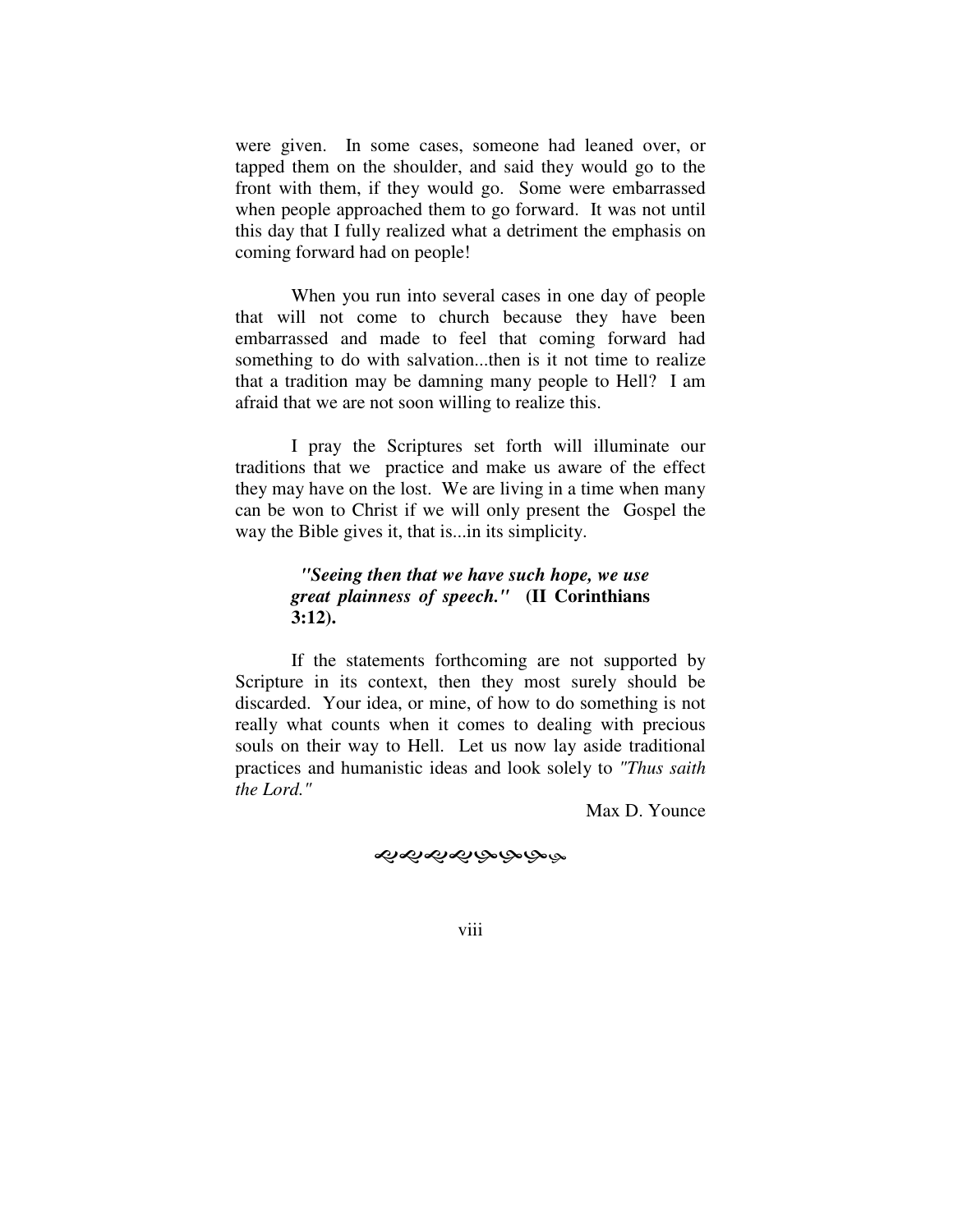## ৼ৽৻৽৻৽৻৽৻৽৻৽৽

#### **DEDICATION**

 This book is lovingly dedicated to Marge, my wife of 51 years, my gift from God. She is a wonderful mother and wife, and a dedicated servant of the Lord.

 Never seen and little known are the many, many hours of typing manuscripts; reading them and re-reading them. She checks them for spelling, punctuation, and any other errors that need correcting. She is the "Jill-of-all Trades" for this ministry and no one knows the hours she puts in on her various assignments.

 This book means a great deal to her. As a 13-year old girl, her grandmother took her to a church where the evangelist gave a vivid sermon on Hell. She could almost feel the flames licking underneath her chair! At the end, he invited all who wanted to escape the fires of Hell and go to Heaven to come to the front of the church. "Come down to the altar and throw yourselves on the mercies of God!," he urged. As Marge told me, even as a teenager, she was greatly moved by this sermon and truly wanted to know how to go to Heaven; but, when she went forward, she was told to get on her knees and "Pray through!"

"Pray through!" What did that mean? So, she knelt down and prayed as hard as she could. Not having a lot of experience with prayer, she wondered, What was she supposed to pray for? What was she going "through?" What should she say? No one told her and she was too ashamed to ask.

There was a lot of confusion, some others began to weep and sob. She remembered that it was frightening; but, she kept trying to pray that she would miss Hell and get into Heaven

ix and in the state of  $\overline{a}$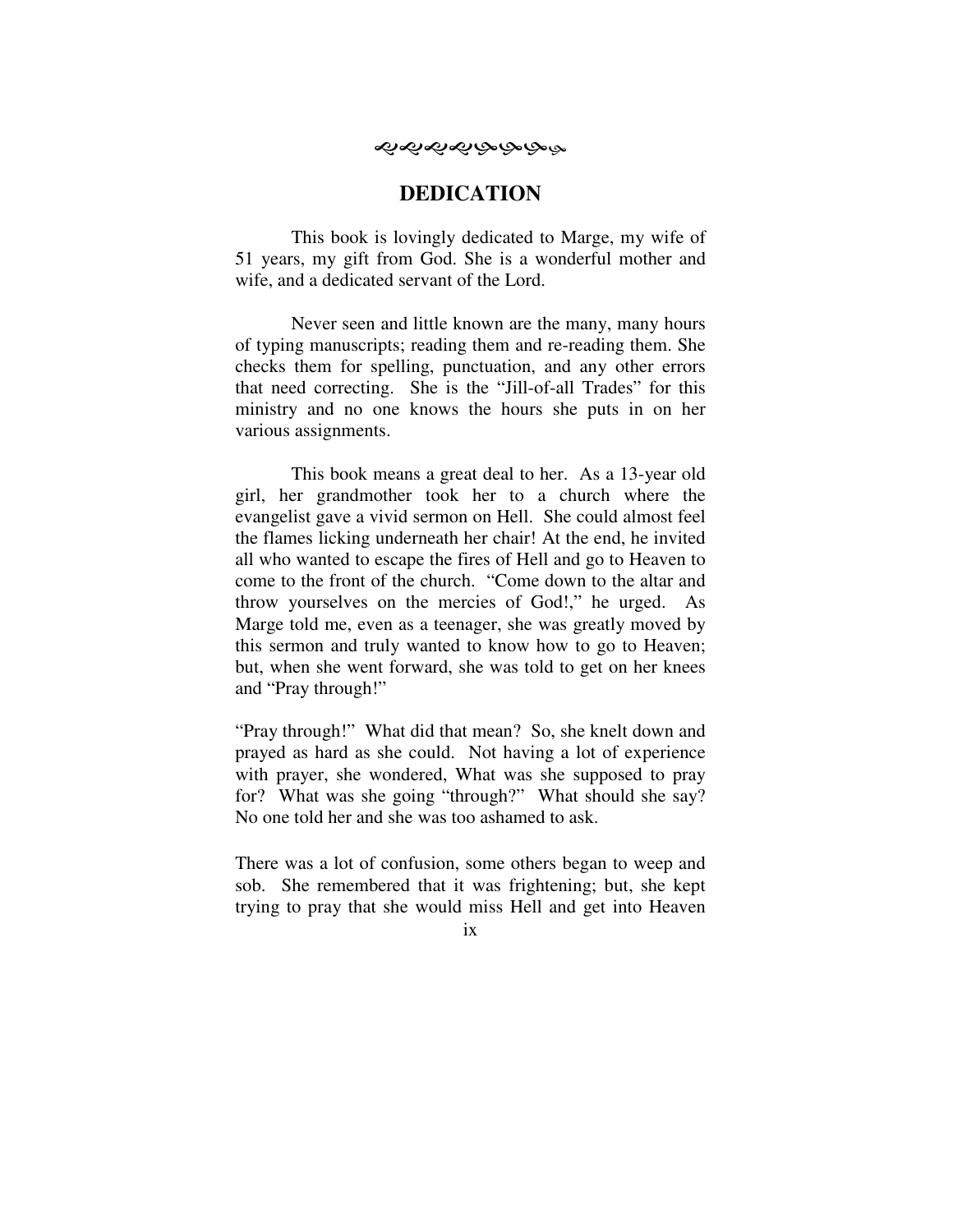*somehow*! Finally, someone said, "Did you get an answer?" She knew she hadn't and she prayed longer.

 Finally, someone told her, "I think you have prayed long enough." You're all right." She related to me that she thought, probably, they viewed her as just a silly, little teenager, and did not want to wait. Actually, she truly wanted to find Salvation! Sadly, no one in *that* church even knew *what* to tell her about *how* to get to Heaven! So, she left the church that night as lost as when she came in.

 She went out the next week and passed out tracts all over the town her grandmother lived in. But, deep down, she knew that she still did not know how to get into Heaven. As time went on, she thought about it less and less. It was not until after we were married that she trusted Jesus Christ as her Savior.

 Pastor Thomas Duff came to visit us one evening and explained that "*All have sinned*" and the wages of that sin is separation from God in the Lake of Fire for all Eternity! The only escape from the "fires of Hell" was to accept the payment Christ made on the cross for *our* sin. It was not kneeling at the altar and "praying through." There is no scripture for this. In fact, there was nothing we *could* "do" to make ourselves fit for Heaven.

 He explained that the Lord Jesus Christ made the payment for sin on the cross; and, then was resurrected, showing God had accepted His payment. All the sin of mankind, past, present, and future, including *ours*, had been laid on Him.

*"For he hath made him to be sin for us, who knew no sin, that we might be made the righteousness of Christ in him." II Corinthians 5:21*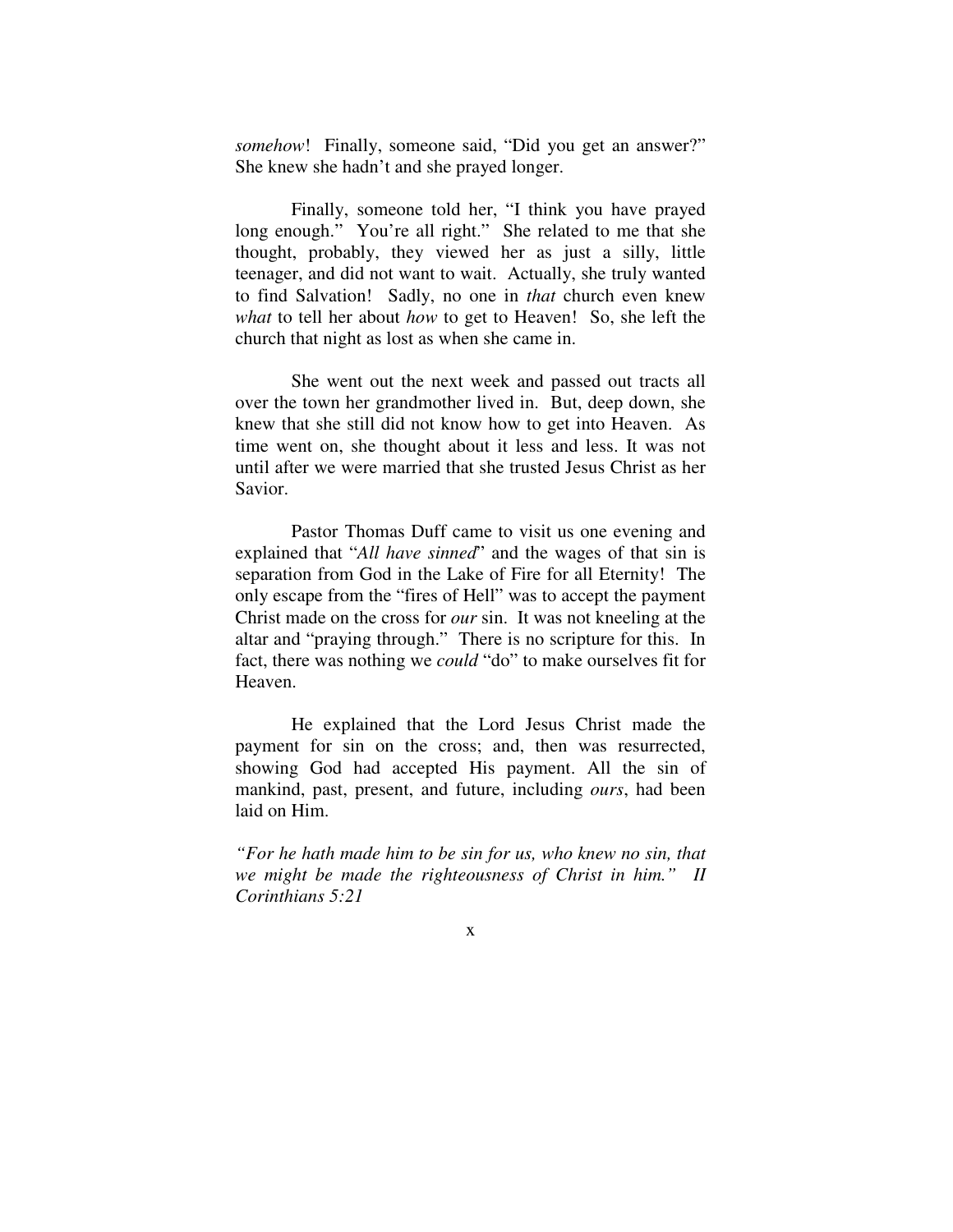All we had to do was believe that Jesus Christ made that payment for us, and God would give us the righteousness we needed to live with Him in Heaven. Needless to say, we *both* trusted Christ as our Savior that night. (Ever since, she passes out tracts with a *clear* gospel message!).

I have heard her say many times that she prays this book will be a help to someone who has had a similar experience, and that they will realize Salvation is not received by "praying through" or coming forward; but, by believing the Gospel as given in the Bible.

In the following verses the Lord describes the dedicated, Christian woman. Blessed, indeed, is the Christian man who has a woman like this walking by his side! I am so thankful the Lord has blessed me with such a woman.

*"Her children arise up, and call her blessed; her husband also, and he praiseth her)." "Favour is deceitful, and beauty is vain: but a woman that feareth the LORD, she shall be praised. Give her of the fruit of her hands; and let her own words praise her in the gates." Proverbs 28,30,31*

ৼ৽৻৽৻৽৻৽৻৽৻৽৽

xi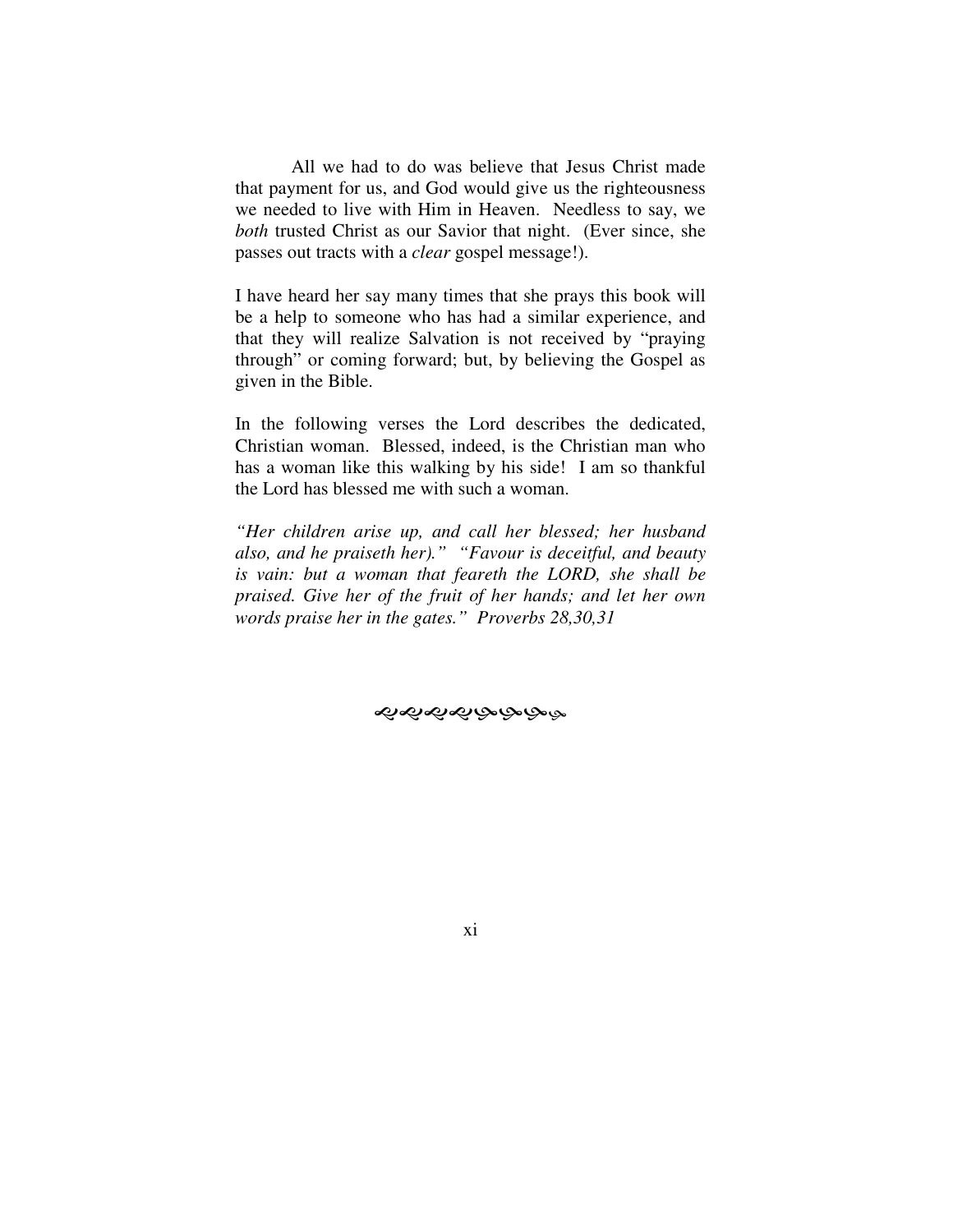## TABLE OF CONTENTS

| L.         |                                          |
|------------|------------------------------------------|
|            |                                          |
| $\bullet$  | Faith and Works, a Form of Galatianism15 |
|            |                                          |
| <b>II.</b> |                                          |
|            |                                          |
|            |                                          |
| III.       |                                          |
| $\bullet$  |                                          |
| $\bullet$  |                                          |
|            |                                          |
| $\bullet$  |                                          |
| IV.        |                                          |
| $\bullet$  |                                          |
|            |                                          |
| $\bullet$  |                                          |
| $\bullet$  |                                          |
|            |                                          |
|            |                                          |
|            | • "Lordship Salvation"                   |
|            |                                          |
|            | • "Whenever Christ Called People,        |
|            | $H_0$ Called Them Dukliely $\mathcal{V}$ |

He Called Them Publicly.'

ৼ৽৻৽৻৽৻৽৻৽৻৽

xii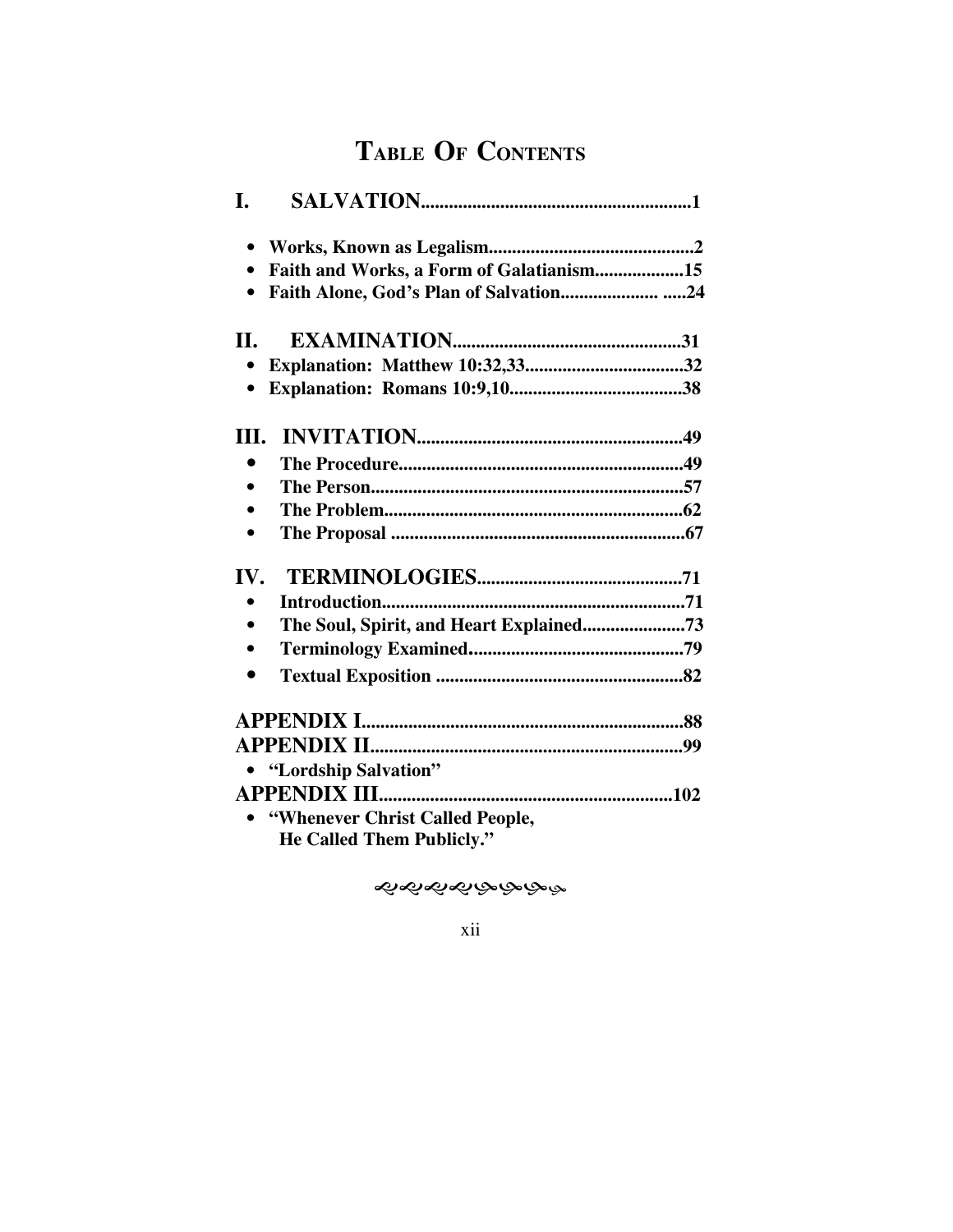#### **I. SALVATION**

 We must keep in mind that men may propose several methods concerning eternal life but God states there is only one way to Heaven. The bridge between earth and Heaven is the Lord Jesus Christ who is God's payment for the sins of the world. (John 3:16).

 In I Timothy 2:5 we are told, *"...there is one God, and one mediator between God and men, the man Christ Jesus."* God did not leave salvation to the discretion of man in making an offer to God for his sins. He, instead, offered His Son who, *"...was wounded for our transgressions; he (*Christ*) was bruised for our iniquities; the chastisement of our peace was upon him (*Christ*); and with his stripes we are healed."*  (Isaiah 53:5). Could it be any clearer than found in John 14:6, *"Jesus saith unto him (*Thomas*), I am the way, the truth, and the life: no man cometh unto the Father, but by me (*Christ*)."*  Or, *"And we know that the Son of God is come, and hath given us an understanding, that we may know him that is true, even in his Son, Jesus Christ. This is the true God, and eternal life."* (I John 5:20).

 When you ask someone this question, "Are You Going to Heaven?", you will usually get one of the three answers given below:

Here are the three possibilities:

- Works alone, known as Legalism
- Faith and Works, a form of Galatianism
- Faith alone, God's Plan of Salvation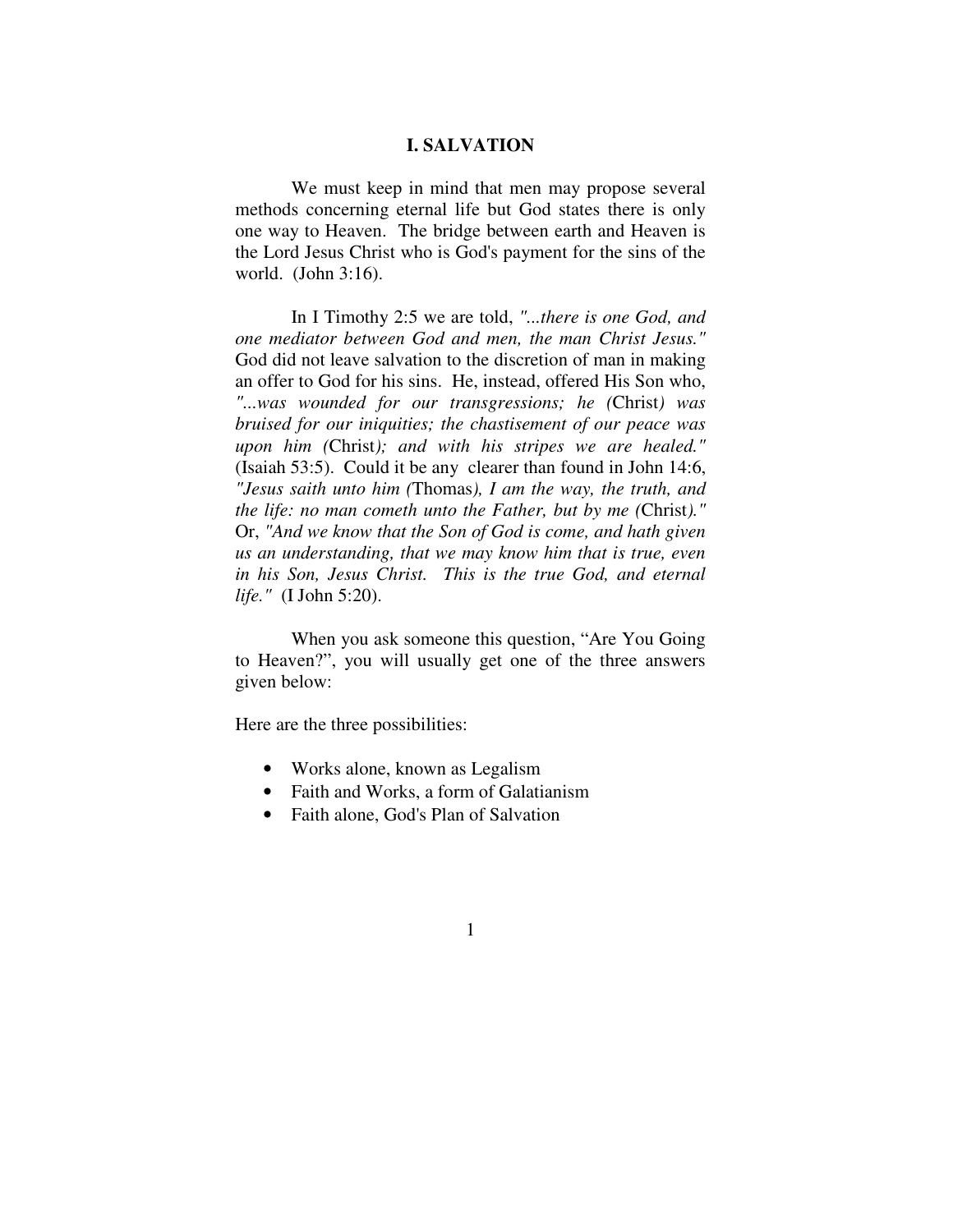Two are proposed by man and one by God. Let us examine each according to the Bible and find out which way is the guarantee of eternal life.

#### **1. Works alone, known as Legalism.**

 This group claims that salvation is by our good works alone without faith in Christ. That is, we just follow Christ's example and pattern our lives after Him. This is held to by the modern day liberals and modernists. When we say, "without faith in Christ" we do not mean they do not believe in Jesus Christ. They believe in Him as a good man and may even call him "Saviour" and "Redeemer," but they do not trust Him as God's *complete* payment for their sin.

 These will often quote James 2:19 to substantiate their position. We will quote this verse later with its explanation. Now let us see what the Bible says about going to Heaven on our own good works.

#### A. What about the Law?

In Romans 3:19, 20 we are told, *"Now we know that what things soever the law saith, it saith to them who are under the law: that every mouth may be stopped, and all the world may become guilty before God. Therefore by the deeds of the law there shall no flesh be justified in his sight: for by the law is the knowledge of sin."* 

 The law was given to shut the mouth of every person who claims to be justified by it, because no one has ever kept it in its entirety. James 2:10 makes that perfectly clear, *"For whosoever shall keep the whole law, and yet offend in one point, he is guilty of all."*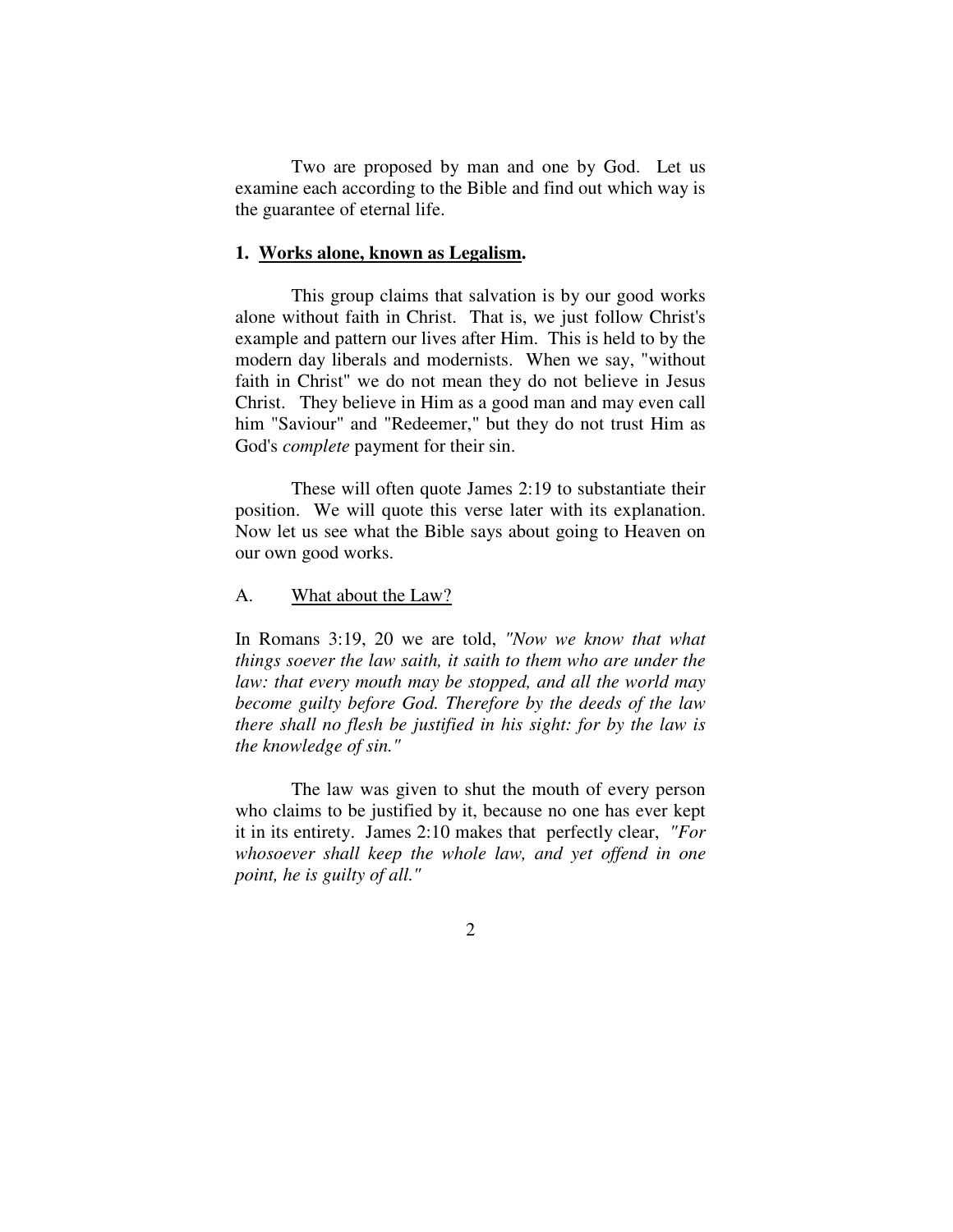#### B. What about boasting?

In Romans 3:28 we are told, *"Therefore we conclude that a man is justified by faith without the deeds of the law."* Romans 3:27 explains that one would only brag and boast of their own good works. *"Where is boasting then? It is excluded. By what law? of works? Nay: but by the law of faith."*

#### C. What about Abraham?

Romans 4:1-5. In verse One we read, *"What shall we say then that Abraham our father, as pertaining to the flesh, hath found?"* Pertaining to the flesh means, what had Abraham found concerning doing good works of the flesh. In Verse Two we read, *"For if Abraham were justified by works, he hath whereof to glory; but not before God."* This answers Verse One, that if Abraham wants to offer his good works to God to be justified, then go ahead, but do not give God the glory. Why? Because this excludes God as having any part in your justification as you have tried to justify yourself. If you have offered your good works to God for your justification, then go ahead and glory, but do not glory before God for you have excluded Him as having any part in the salvation you think you have!

 Now let us see what God has to say in Verse three concerning Abraham, or anyone, who seeks to justify themselves. *"For what saith the Scripture? Abraham believed God, and it was counted unto him for righteousness."* God gave him the righteousness he needed for eternal life because of his belief. What did he believe? Galatians 3:8 tells us, *"And the scripture foreseeing that God would justify the heathen through faith, preached before the gospel unto Abraham, saying in thee shall all nations be blessed."* The Gospel according to I Corinthians 15:1-4 is the death, burial,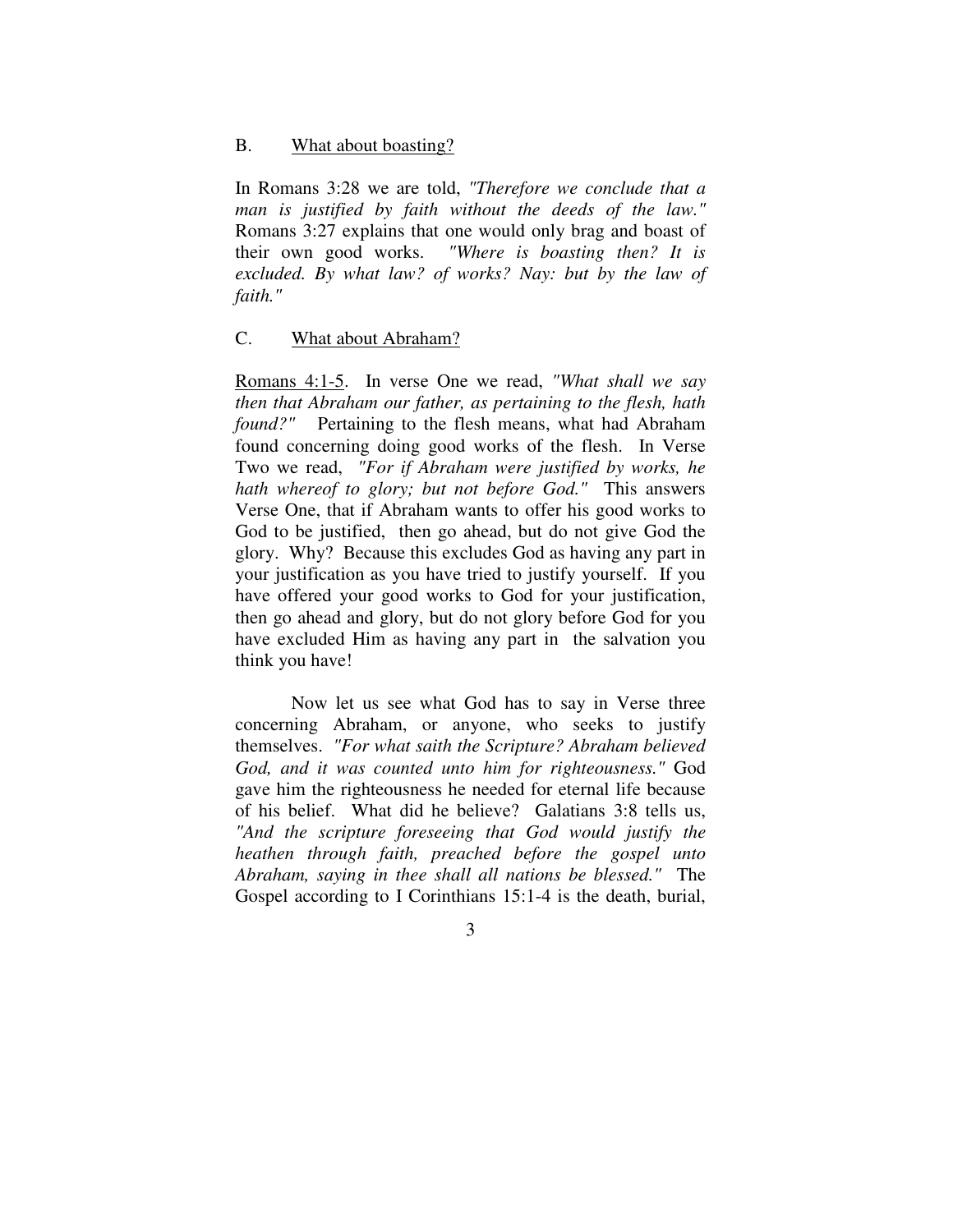and resurrection of Jesus Christ. *"... Moreover, Brethren, I declare unto you the gospel which I have preached unto you ... how that Christ died for our sins according to the scriptures: and that he (Christ) was buried, and that he arose again the third day according to the scriptures."* 

 In Genesis 15:5, 6, God promised Abraham he would have a child and his seed would multiply even to the number of the stars in heaven. Remember, this would have to be a supernatural birth because both Sarah and Abraham were past the years of fertility and sexually impotent to have a child naturally. Abraham believed God's promise of a supernatural birth concerning his son. Isaac was born when Abraham was 100 years old and Sarah was 90. (Hebrews 11:11 and Genesis 21:5).

 After Isaac was born, the boy grew and God tested Abraham by asking him to offer Isaac, by death, as a burnt offering (Genesis 22). Abraham obeyed God, believing He would raise him from the dead. Isaac was a figure of Christ by his supernatural birth and resurrection. Isaac was considered dead and resurrected in the eyes and mind of Abraham. This is the gospel Abraham believed, the supernatural birth and resurrection of Isaac, a figure pointing to the future death, burial, and resurrection of Christ.

Hebrews 11:17-19 says, *"By faith Abraham, when he was tried, offered up Isaac: and he that had received the promises offered up his only begotten son. Of whom it is said, that in Isaac shall thy seed be called: Accounting that God was able to raise him up, even from the dead; from whence also he received him in a figure (of Christ)"* Again, Romans 4:3, *"For what saith the scripture? Abraham believed God and it was counted unto him for righteousness."*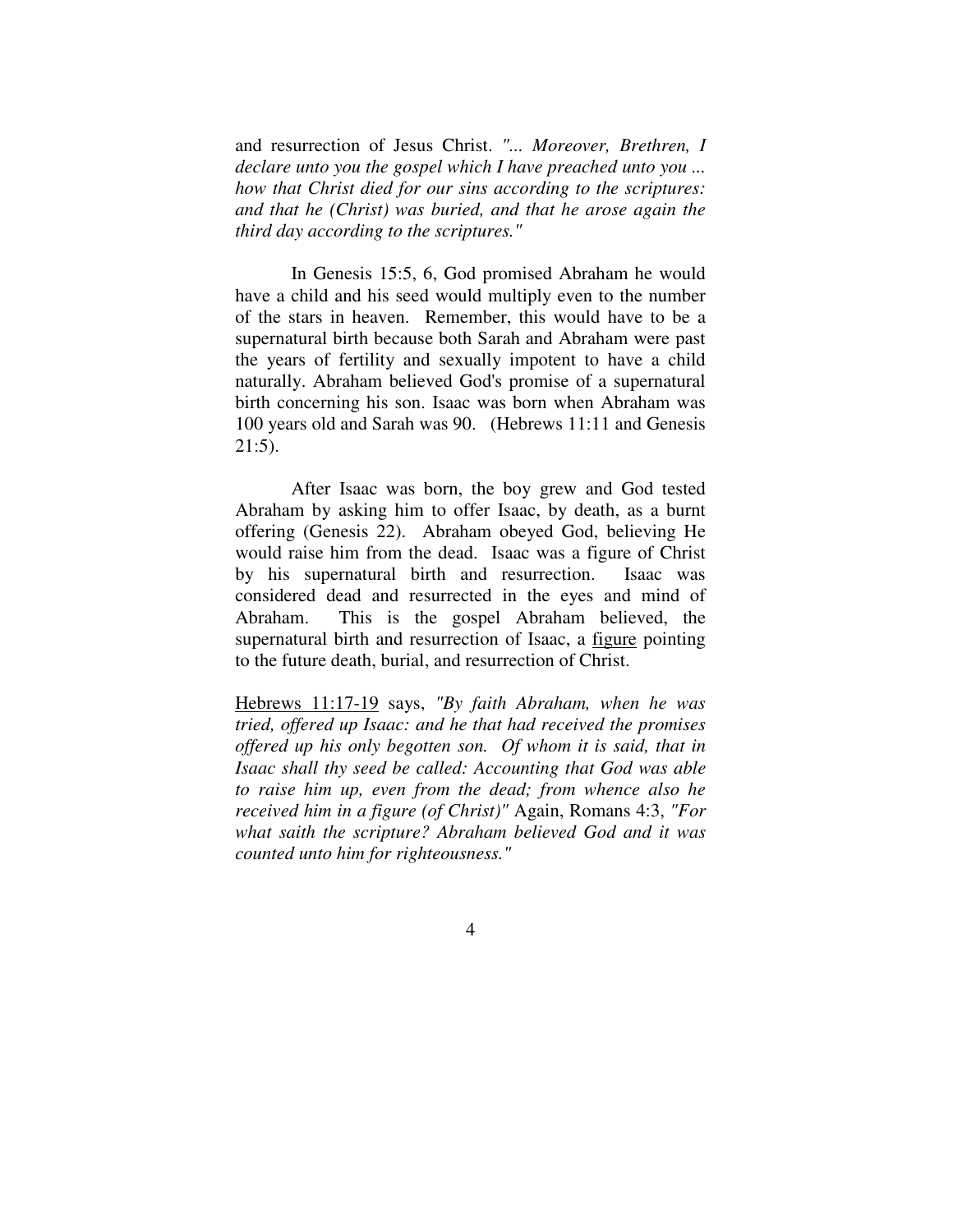In Verse 4 we read, *"Now to him (Abraham or anyone) that worketh is the reward (God's righteousness and eternal life) not reckoned of grace, but of debt."* In other words, if God would grant us eternal life for our good works, it would be because of a debt *he* owed *us*, and not because of His grace and mercy. God owes us nothing, but rather, we owe Him everything. He will not accept any works on our part until we first accept the gift of His righteousness, eternal life by simple faith in Christ.

In Verse 5 we read, *"But to him that worketh not but believeth on Him* (Christ) *that justifieth the ungodly (*you and I*), his faith is counted for righteousness."* 

#### D. What about the Devil?

 In James 2:19 we read, *"Thou believest that there is one God; thou doest well: the devils (*demons*) also believe, and tremble.* 

 The word "devils" should be translated demons, for there is only one devil; but, many demons. The reasoning of the legalist is simple: if the demons believe the same as we do, then they should be saved also. In support of a works salvation, it is also pointed out that the word "believe" in James 2:19 comes from the same Greek word as "believe" in John 3:16 which states, *"For God so loved the world, that he gave his only begotten son, that whosoever* believeth in him, should not perish but have everlasting life."

 Now, if the demons believe and tremble, we must have to do more than just believe, for they believe; but, all their thoughts and works are bad. We *must* have good works to be saved is the claim of the modernists and liberals.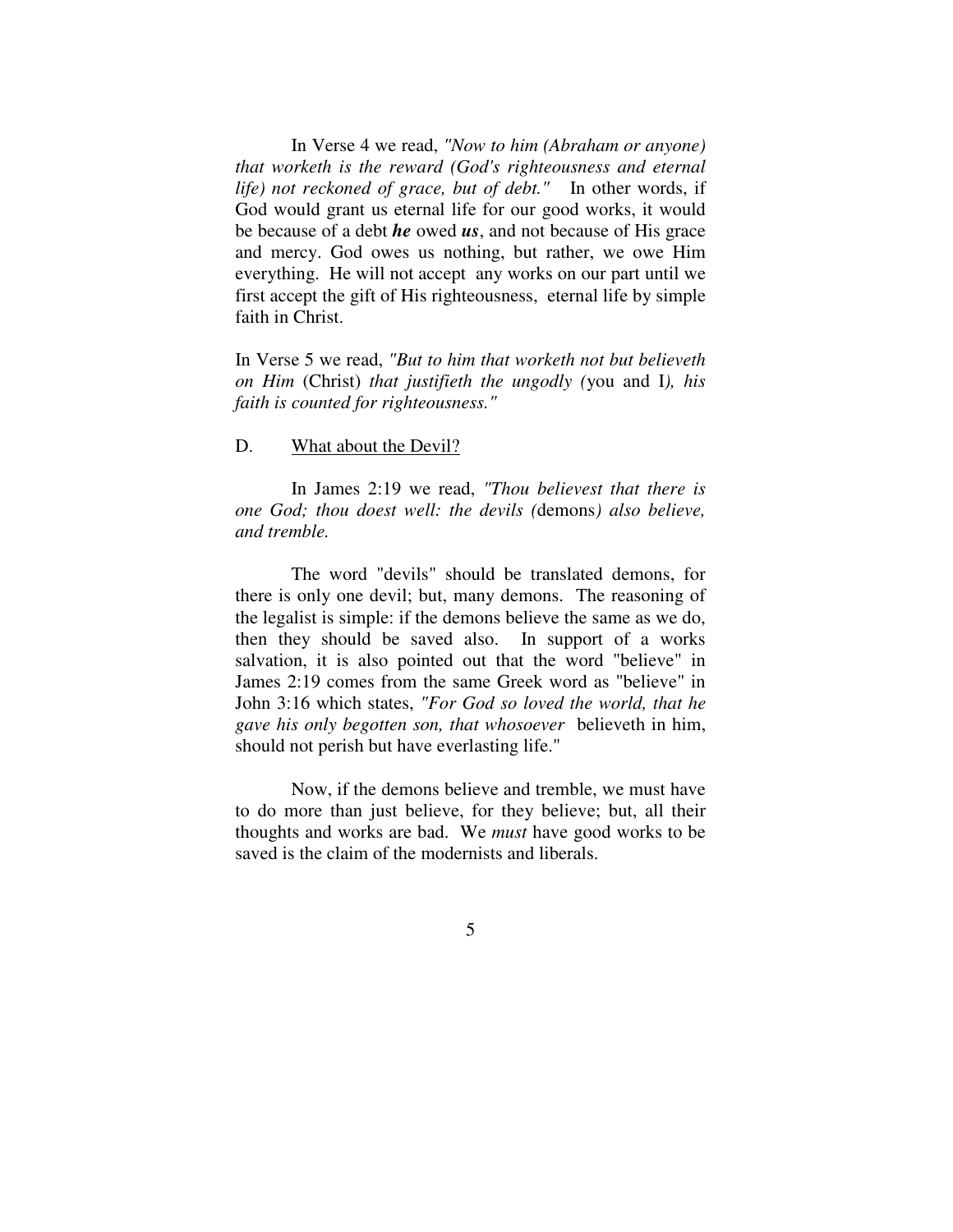How does a child of God answer such a claim? There is no question that the demons also believe that Jesus died for the sin of the world exactly as we do. The question is...WHEN DID THEY BELIEVE? A boy in school may think he can whip another boy smaller than he. Finally, they get into a fight and the bigger boy gets beaten up. If you were to ask the bigger boy now if he believes the smaller boy can whip him, he will tell you, "Yes." The point is, he didn't believe it before the fight, but he sure does now! He is a believer now, but only after he lost the fight.

 The demons are those angels that followed Lucifer when he said in his heart, *"I will ascend into heaven, I will exalt my throne above the stars of God, I will sit also upon the mount of congregation, in the sides of the north: I will ascend above the heights of the clouds: I will be like the most high"* (Isaiah 14:13, 14). Now in verse 15 God says, *"Yet thou shalt be brought down to Hell, to the sides of the pit."* 

 In Matthew 25:41 we are told that God created the everlasting fire for the devil and his angels (now demons). *"Then shall he say unto them on the left hand, Depart from me, ye cursed, into everlasting fire, prepared for the devil and his angels."* Their sentence is already passed, do they believe it? Absolutely! Remember, some of the most wicked demons are chained in place called "Tartarus" awaiting their final destiny in everlasting fire ( II Peter 2:4 and Jude 6).

 The demons that are not chained know this and believe. They also believe that Jesus Christ is the Son of God (Mark 5)...but they believed too late. They should have joined the angels that believed and followed God instead of following the Devil. You see, they believe now because they have seen God's judgment but now it is too late.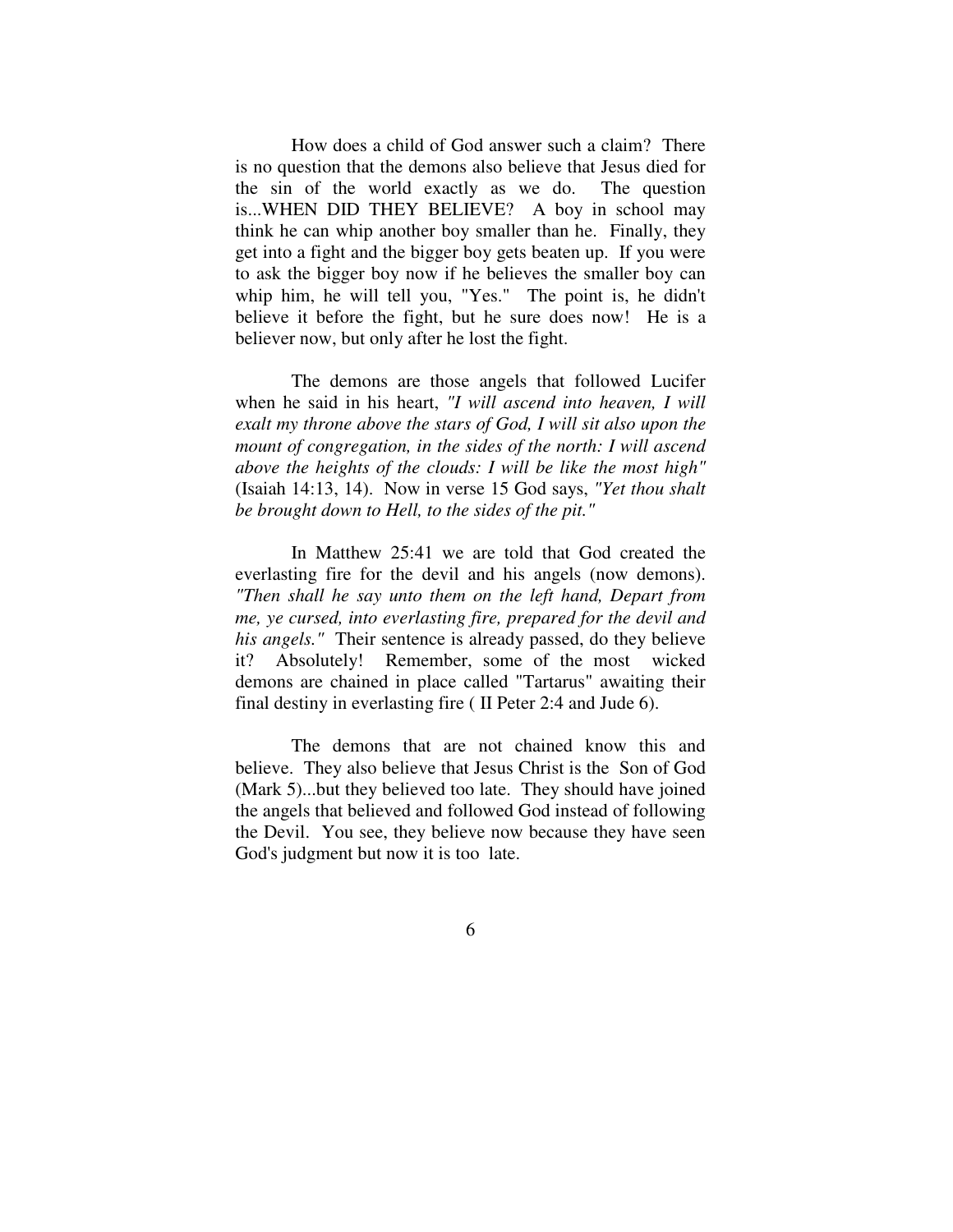A good example of this is given in Luke 16, where a rich man who was an unbeliever died. Upon entering torment, he changed his mind and began believing. Let's read the record in Luke 16:22-24, *"...the rich man also died, and was buried; And in Hell* (Hades), *he lift up his eyes, being in torments, and seeth Abraham afar off ...And he cried and said, Father Abraham, have mercy on me, and send Lazarus, that he may dip the tip of his finger in water, and cool my tongue, for I am tormented in this flame."*

 Now, notice in Verses 27 and 28, *"Then he (*rich man*) said, I pray thee therefore, father, that thou wouldest send him to my father's house: for I have five brethren; that he may testify unto them, lest they also come into this place of torment."* The rich man who was lost, believed, but he believed too late. His destiny was already begun. The demons believe but they have believed too late, their judgment has already been pronounced.

 Do not wait until it is too late (death). Here is God's warning in II Corinthians 6:12, *"Behold now is the accepted time; behold now is the day of salvation,"* because tomorrow may never come. One will not be in torment one second until they believe, but they will have believed too late. Yes, the demons also believe, and no wonder they tremble, looking only to the sure judgment of everlasting fire, because they believed too late. *"...Now is the accepted time..."* 

#### E. What about becoming a child of God?

 The following is a bit confusing but, nevertheless, held to by most legalists and modernists. They claim the Fatherhood of God and the brother-hood of man. That is, that God is the Father of everyone and everyone is a brother to everyone else. This is one of the most damnable doctrines set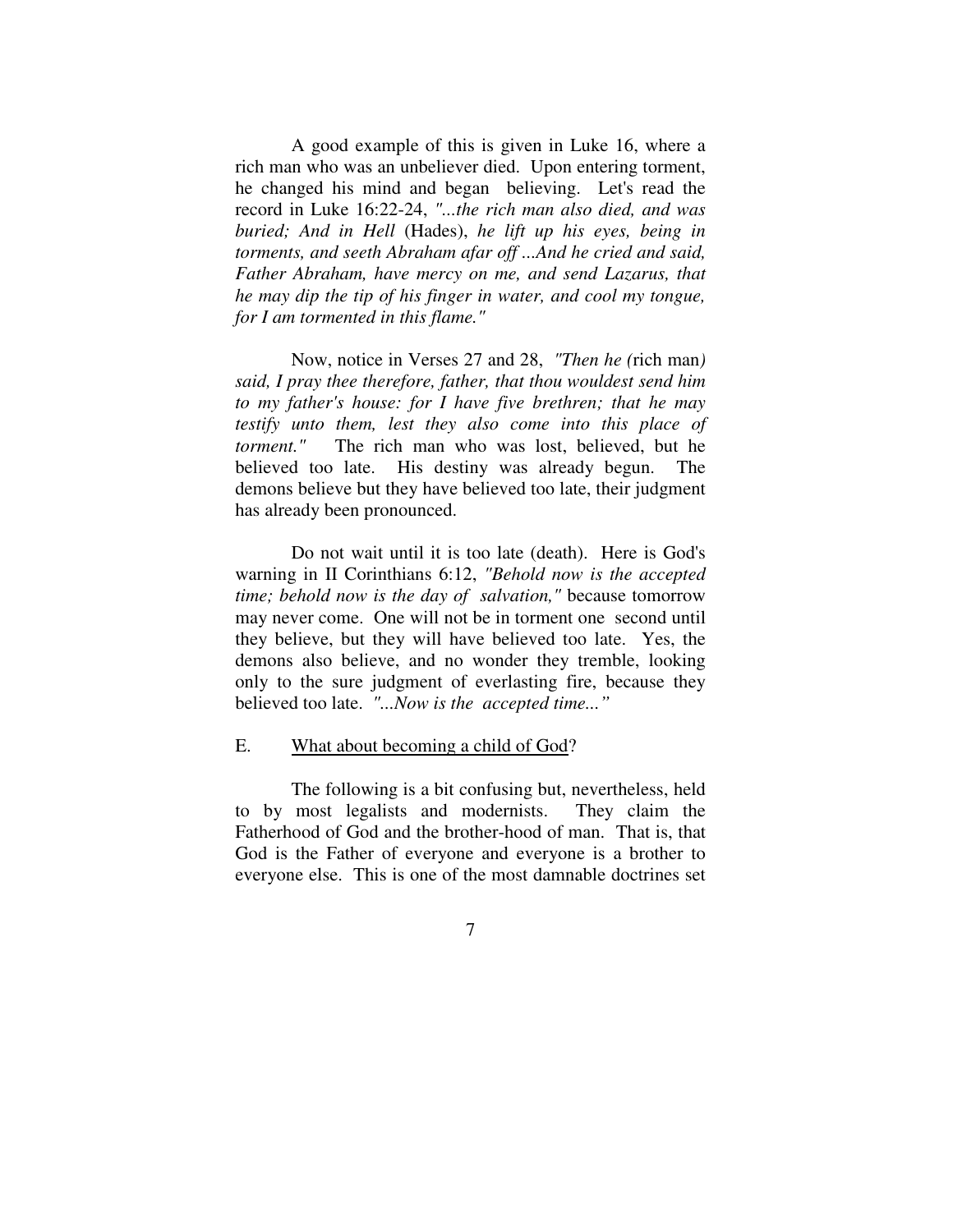forth and one of the most confusing for it is contradictory to itself.

 It is said that one has to have good works to go to Heaven...then how can God be your Father unless you have good works? On the other hand, if He is already the Father of everyone, why have good works? or faith? Because we are all going to Heaven anyway. This is the social gospel, a deadly snare to all who have put their confidence in man's theology instead of the teaching of God's Word. (Psalm 118:8).

 Let us turn to the Word of God where this philosophy is exposed as the wisdom of the world (I Corinthians 1:18, 21; Proverb 14:12). *"For the preaching of the cross* (Christ died for our sins) *is to them that perish foolishness; but unto us which are saved it is the power of God ... For after that in the wisdom of God the world by wisdom knew not God, it pleased God by the foolishness of preaching to save them that believe." "There is a way which seemeth right unto a man, but the end thereof are the ways of death."* 

 The natural man's reasoning in saying God is the Father of all denies God's judgment and exalts one's own righteousness. Instead of being a child of God, the Bible says we "were the children of wrath." In Ephesians 2:3 we read *"...we all had our conversation in times past in the lusts of our flesh and of the mind, and were by nature the children of wrath."* If we were at *some time* the children of wrath, it is clear we have not *always* been the children of God.

 John 1:12 clearly reveals how we become a child of God. *"But as many as received him (*Christ*), to them gave he (*God*) power to become the children of God, even to them that believe on his name."* If everyone is already a child of God, then who is left to "become the children of God?"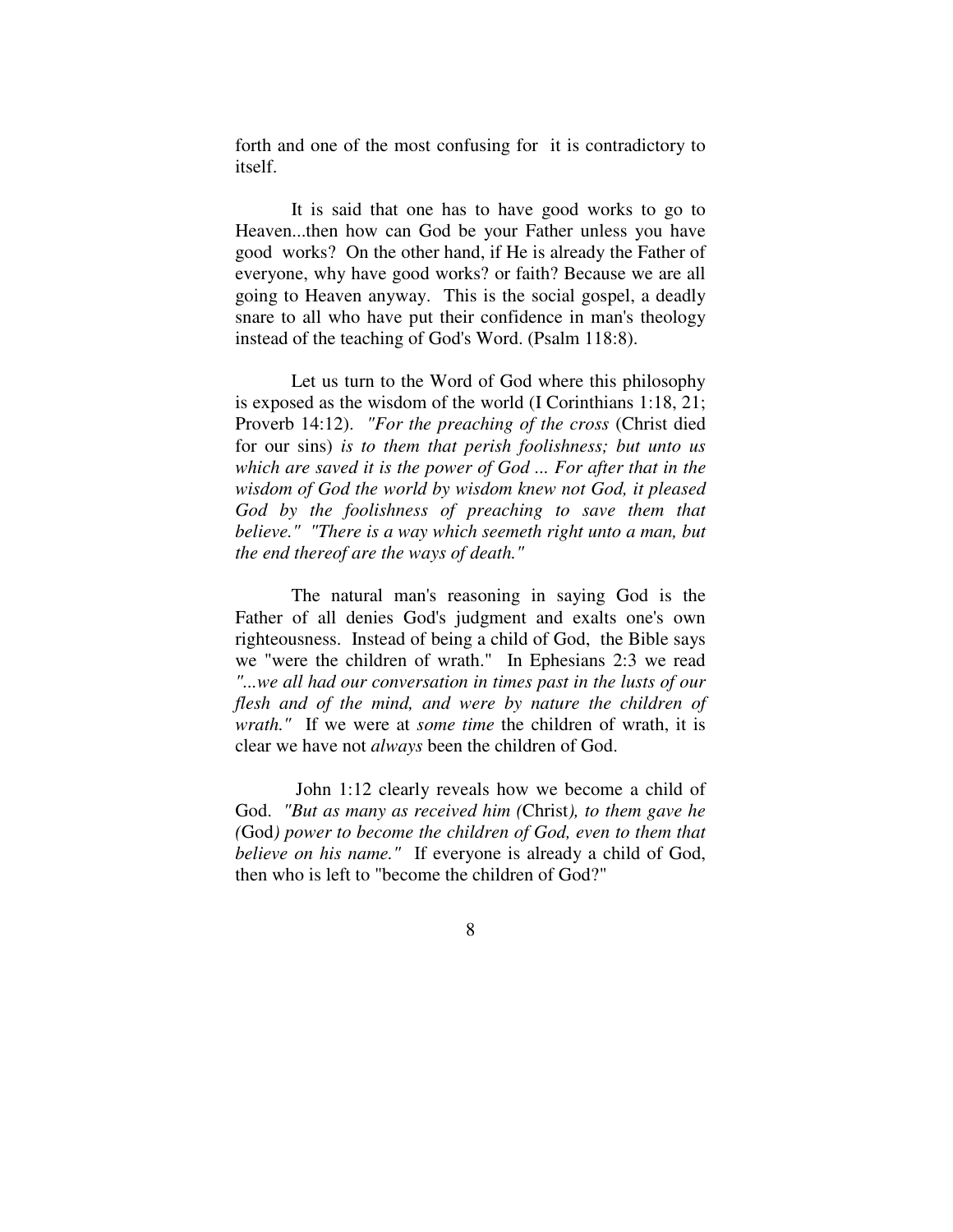As a child is physically born into a family, so is the child of God spiritually born into God's family when he, or she, receives Christ as their personal Savior. This is what John 3:3 is speaking about. *"Except a man be born again* (literally "from above") *he cannot see the kingdom of God."*  He must be born of the water and of the Spirit.

 The word "water" here is not referring to water baptism but the Word of God. When all believers are spoken of collectively as His church, the Word of God is referred to as cleansing water. Notice in Ephesians 4:25, 26, *"...as Christ also loved the church, and gave himself for it; that he might sanctify and cleanse it with the washing of water by the word."* When God speaks of believers individually, He uses the same terminology applying to cleansing and washing as that accomplished by His Word. In John 15:3 we are told, *"Now ye are clean through the word which I have spoken to you."* 

 Upon acceptance of Christ as our sin-bearer, we are cleansed (or*..."clean through the Word"*) eternally from making that payment ourselves in Hell. Simultaneously upon belief in Christ, God indwells each believer with the Holy Spirit as His down payment or assurance of our inheritance in Heaven. I could be no clearer than set forth in Ephesians 1:13, 14, *"...in whom after that ye believed, Ye were sealed with the Holy Spirit of promise. Which is the earnest of our inheritance until the redemption of the purchased possession, unto the praise of his glory."* We are born into God's family as a child by believing His Word concerning Christ, therefore, being clean through the Word.

#### F. What about Cornelius?

 Cornelius was a Gentile who would be acclaimed by the liberals and modernists today as a true Christian, accepted of God. Acts 10:1,2 de-scribes him. *"There was a certain man*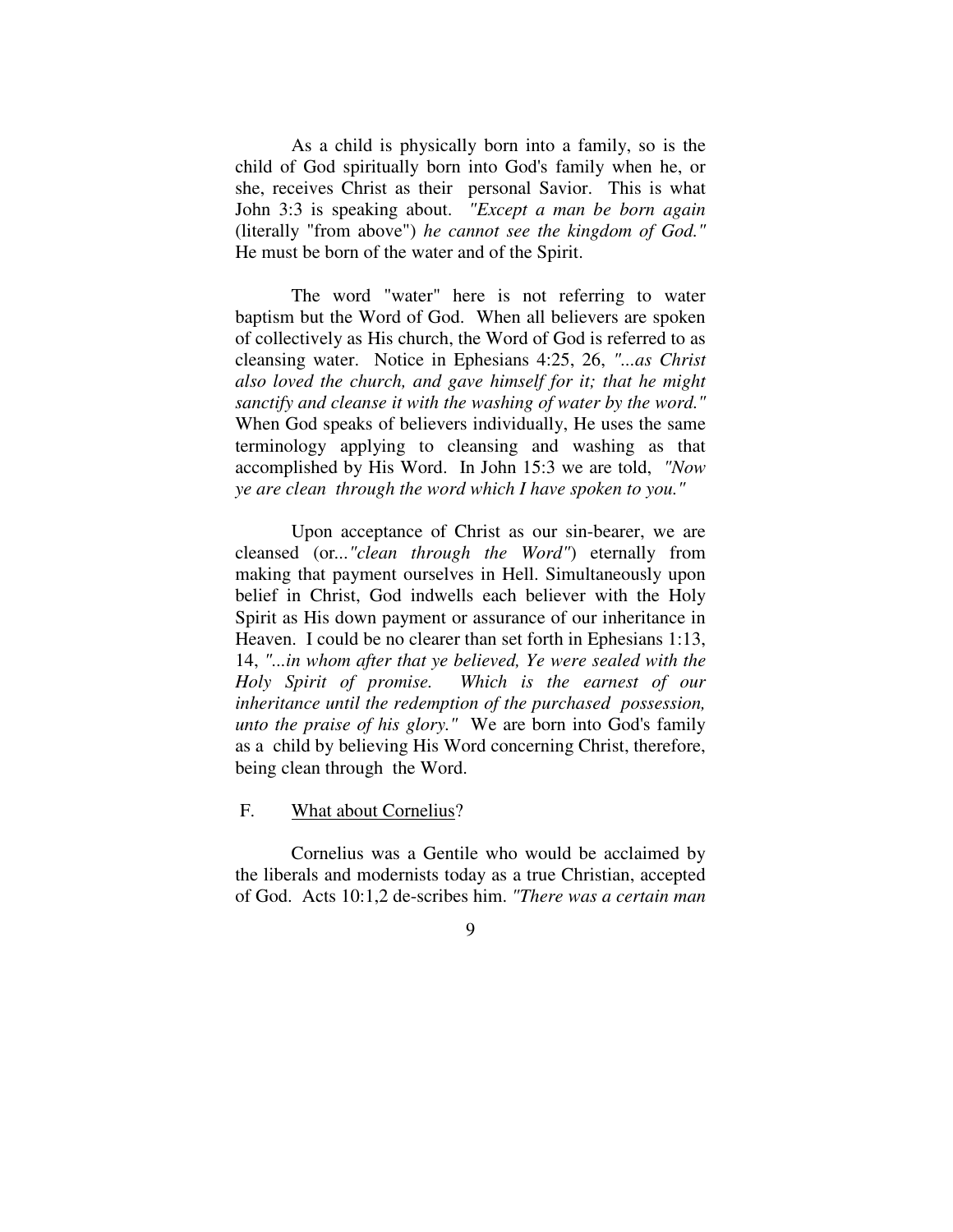*in Caesarea called Cornelius, a centurion of the band called the Italian band, A devout man, and one that feared God with all his house, which gave much alms to the people, and prayed to God alway."* 

 Here was a man who was very sincere and prayed to God always, but was still lost and on his way to Hell. He did not know that the Messiah had been here and risen again and only faith in Him would save. One thing about Cornelius...he would accept the truth of God's word in lieu of his own ideas of reaching God. God, knowing this, arranged for Cornelius to hear the truth so he would be saved. God instructed him to send to Joppa for a man named Simon Peter, which he did.

 When Peter arrived in Caesarea, Cornelius told him *"Now therefore are we all here present before God, to hear all things that are commanded thee of God"* (33b). Peter then told him about Jesus Christ, the cross and His resurrection. In Verse 43 we read, *"To him* (Christ) *gave all the prophets witness, that through his name whosoever believeth in him shall receive remission of sins."*

As soon as Cornelius heard the truth, that trusting in Christ granted remission of sins, he believed and was indwelt with the Holy Spirit, the evidence of his eternal life. The record is in Verse 44, *"While Peter yet spake these words, the Holy Spirit fell on all them which heard the word."* Those with Cornelius also believed and were saved.

 Notice that Cornelius did not try to justify himself by telling Peter of all the good works he had done, or of the money he had given, or the prayers he had prayed. He did not try to argue or twist the words. He had heard the truth so he believed. How unlike the modernists today who try to exterminate God's grace and exalt their own righteousness to justify themselves.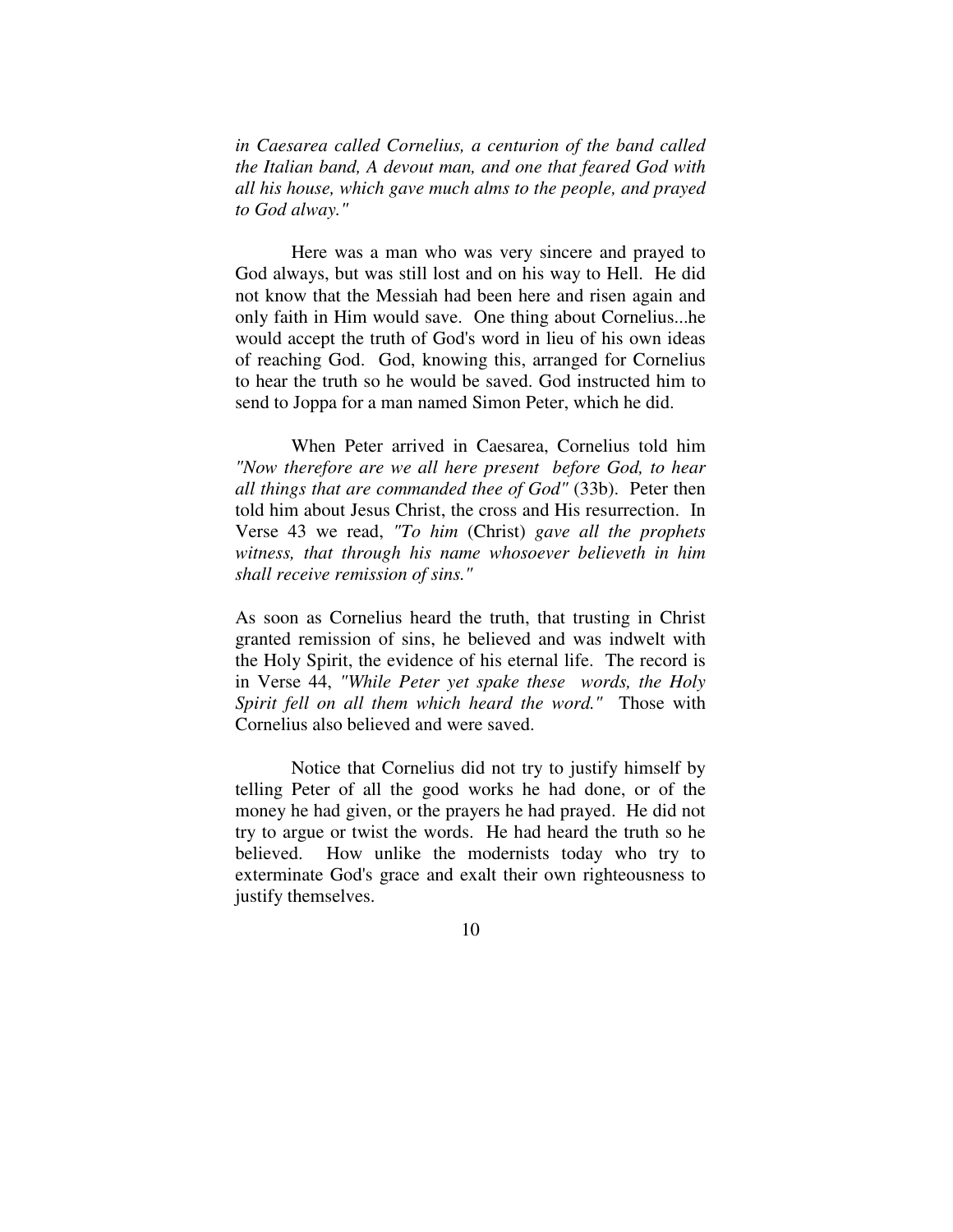There are many today just like Cornelius. They are religious, they pray, give money to the poor, are of good character, but are still lost.

 Maybe you are one like Cornelius. You try to live the best that you can, you are honest, you would not hurt anyone purposely...and these things are good. In fact, the world would be a better place to live if these characteristics were prominent in more people. But these qualities in a person will never keep him from eternal damnation. The wages of one single, solitary sin...not sins...but sin, singular, qualifies us for eternal condemnation. Romans 6:23 concludes that *"The wages of sin (*singular, just one*) is death...*"

 That is the reason no one has ever been able to qualify himself for eternal life. Since no one could ever qualify...the only way anyone could have eternal life would be if it were offered as a free gift. This is exactly what God says, *"For the wages of sin is death, BUT the gift of God is eternal life through Jesus Christ our Lord."*

 When Peter returned to Jerusalem, the Jews questioned him about associating with the Gentiles (Cornelius and his friends) at Caesarea. Peter reiterated what had taken place. Peter tells them what Cornelius told him upon entering his house. The record in Acts 11:13,14 is, *"And he* (Cornelius*) showed us how he had seen an angel in his house, which stood and said unto him, Send men to Joppa and call for Simon, whose surname is Peter, who shall tell thee words whereby thou and all thy house shall be saved."* 

 God made sure Cornelius heard the truth by sending Peter with His Word. Maybe God has sent His Word via this book for you.. and like Cornelius, you can see the truth and believe on the Lord Jesus Christ that thou might be saved.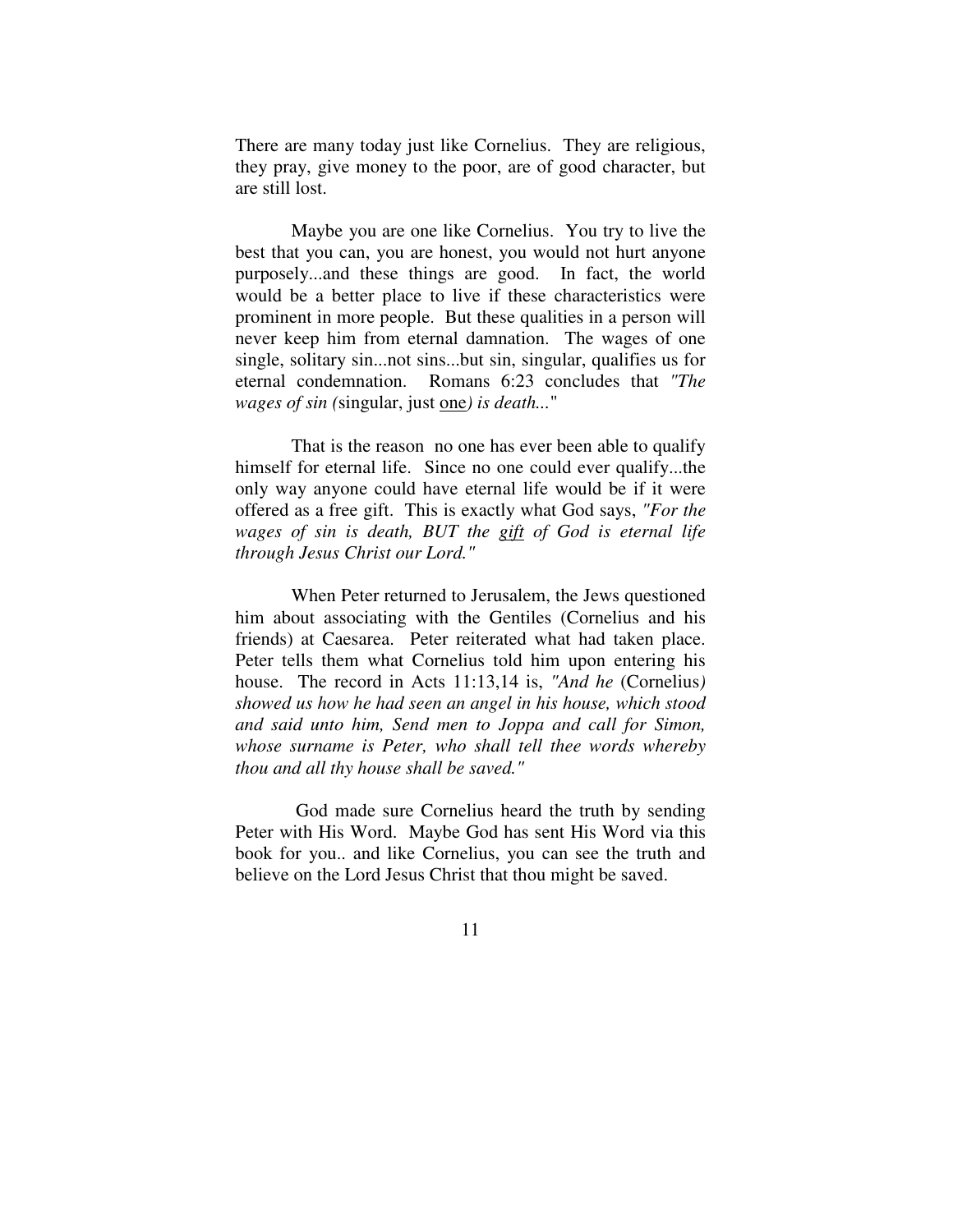Cornelius believed immediately when he heard God's Word. *"Behold now is the accepted time, behold now is the day of salvation."* Why? To-morrow you may not be here. Will you right now trust Jesus Christ as your Savior before it is too late?

#### G. What about you and I?

Are you trusting a man-made religion with its poisonous ingredients of a false philosophy, social acceptance, a distorted God, a deleted Bible, and corrupt theology. This all encompasses a works righteousness by self-reformation. You and I have a choice to make. Will we believe man's theories and ideologies or God's infallible Word which "*liveth and abideth forever*"?

Following are a few contrasts between man's religion and God's Word.

| 1. Man is not really<br>bad                                   | Romans 3:23, "For we all have<br>sinned and come short of the glory of<br>$God.$ "                                                                                                                                               |
|---------------------------------------------------------------|----------------------------------------------------------------------------------------------------------------------------------------------------------------------------------------------------------------------------------|
| 2. Hell is not literal,<br>just an imagination of<br>the mind | "The rich man also died and in Hell<br>he lift up his eyesand he cried and<br>said, send Lazarus, that he may dip<br>the tip of his in water and cool my<br>tongue, for I am tormented in this<br><i>flame."</i> (Luke 16:22-31) |
| 3. God is the Father of<br>everyone.                          | "But as many as received him, to<br>them gave he power to become the<br>sons of $God$ " (John 1:12)                                                                                                                              |

### **MAN'S RELIGION VS GOD'S WORD**

12 and 12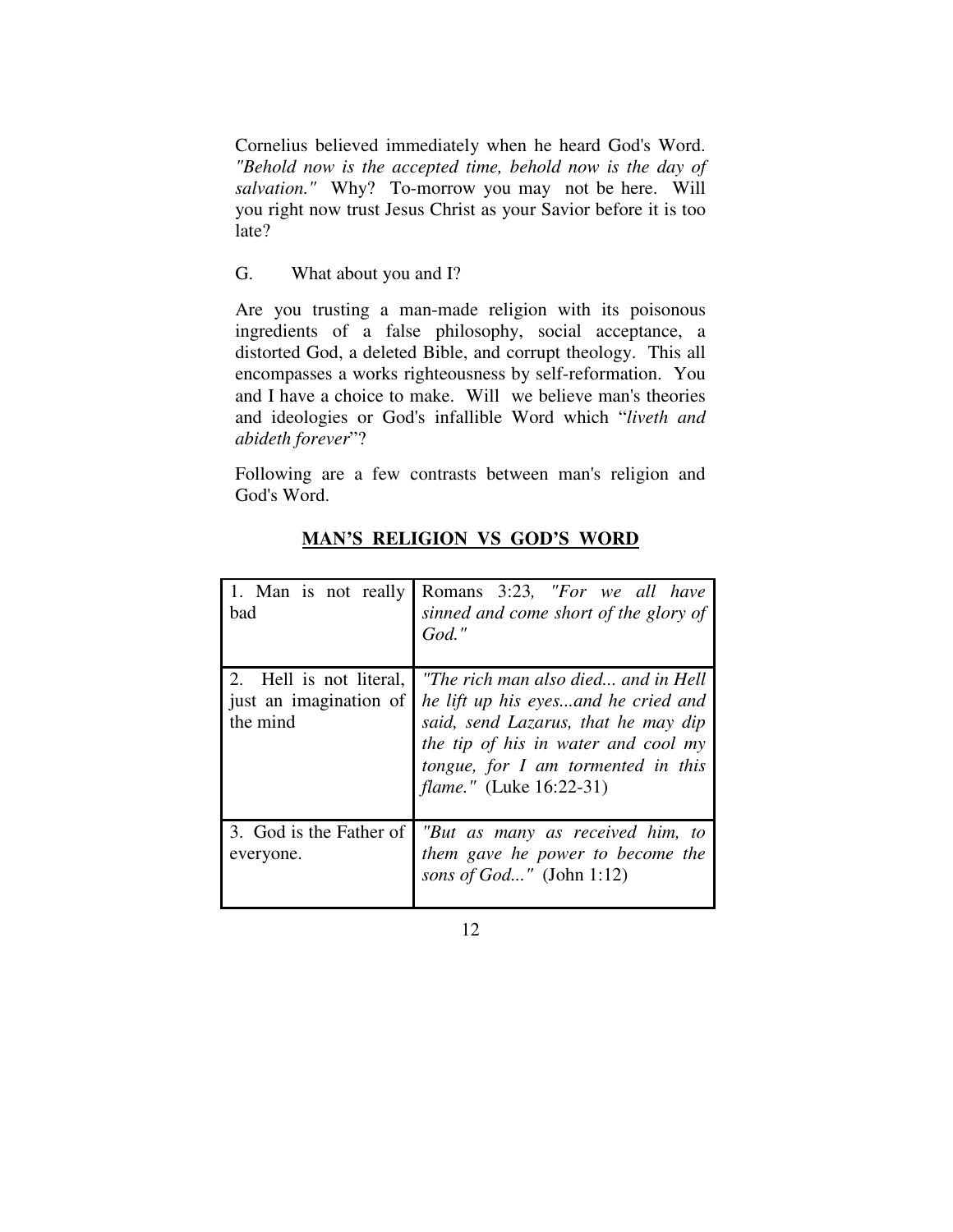| 4. Just try to do the<br>best you can and God<br>will understand and<br>you will be alright.                                                   | "But we are all as an unclean thing,<br>and all our righteousnesses are as<br>filthy rags; and we all do fade as a<br>leaf; and our iniquities, like the wind,<br>have taken us away." (Isaiah 64:6)                                                                                                                                                                                                                                                         |
|------------------------------------------------------------------------------------------------------------------------------------------------|--------------------------------------------------------------------------------------------------------------------------------------------------------------------------------------------------------------------------------------------------------------------------------------------------------------------------------------------------------------------------------------------------------------------------------------------------------------|
| 5. God does not punish<br>because He is a loving<br>God.                                                                                       | "Then shall he say also unto them on<br>the left hand, Depart from me, ye<br>into everlasting fire,<br>cursed,<br>prepared for the devil and his<br>angels." (Matthew 25:41)                                                                                                                                                                                                                                                                                 |
| 6. By showing our<br>love, this will make<br>do<br>others<br>want<br>to<br>better and make<br>the<br>world a better place in<br>which to live. | "This know also, that in the last days"<br>perilous times shall come. For men<br>shall be lovers of their own selves,<br>covetous, boasters, proud, blasphe-<br>mers, disobedient to parents, un-<br>thankful, unholy, Without natural af-<br>fection, trucebreakers, false accusers,<br>incontinent, fierce, despisers of those<br>that are good, Traitors, heady, high-<br>minded, lovers of pleasures more<br>than lovers of God." (II Timothy<br>$3:1-4$ |
| 7. Our love will bring<br>Utopia<br>of<br>about<br>a<br>peace.                                                                                 | "For when they shall say, Peace and<br>then sudden destruction<br>safety;<br>cometh upon them, as travail upon a<br>woman with child; and they shall not<br><i>escape.</i> " (I Thessalonians 5:3)                                                                                                                                                                                                                                                           |

 In Proverbs 14:12 and 16:25 the Word of God lets us know that *"There is a way which seemeth right unto a man, but the end thereof are the ways of death."* If we say we believe the Bible, then let us simply listen to God and trust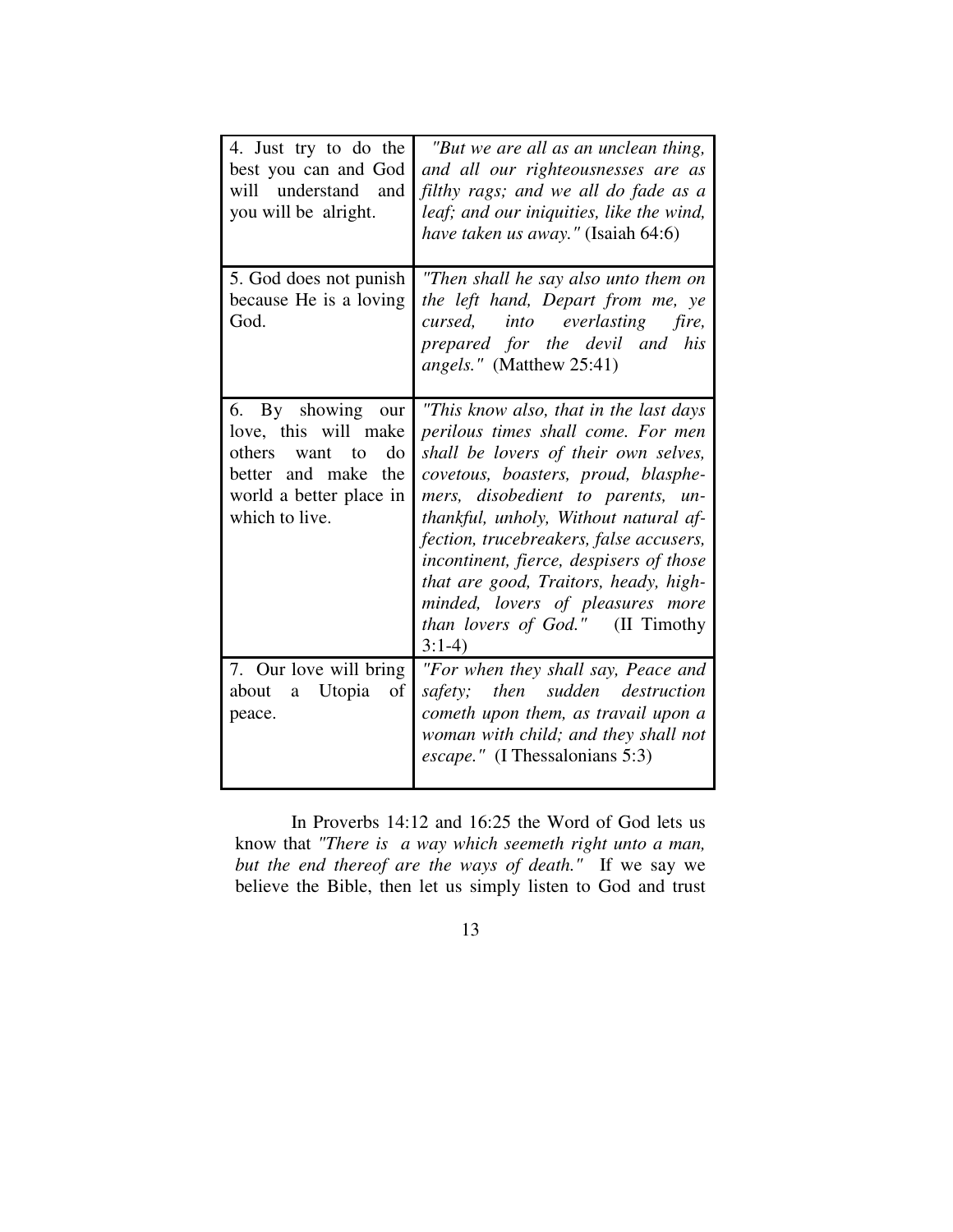what He said concerning eternal life. Then, and only then, can we have full assurance of our eternal destiny.

 Let me illustrate: If you went out to buy a home and paid the owner his asking price, you would then have a right to possess that home. On the other hand, you have looked at a home that you wanted to buy, but found that it was not for sale. Then you inquired and were told by the owner that under no circumstances or for any amount of money could the home be purchased. The owner advised you he was going to give the home, free and without charge, to his children simply because he loved them.

 In Heaven (God's house), there are many mansions but none are for sale. God owns Heaven and He has a right to do with it as He sees fit. You cannot buy your right to go and live there with money or good works. By receiving God's payment for our sins, the Lord Jesus Christ, He then freely gives us our home in Heaven. When we receive Christ as Savior we become His children (John 1:12). God will not sell his children a home in Heaven but He will give it to them absolutely free, simply because He loves us that much.

 The fact we cannot redeem ourselves, our relatives, or friends with money paid to a priest, church, or any religious organization is clearly stated in Psalms 49:6,7 *"They that trust in their riches; none of them can by any means redeem his brother, nor give to God a ransom for him."* 

When we get to Heaven, it will only be by God's grace. Ephesians 2:8,9 states *"For by grace are ye saved (from Hell) through faith; and that not of yourselves: it is the gift of God: not of works, least any man should boast."*

 In John 10:1 we are told *"Verily, verily I say unto you, He that entereth not by the door (*Christ*), into the sheepfold,*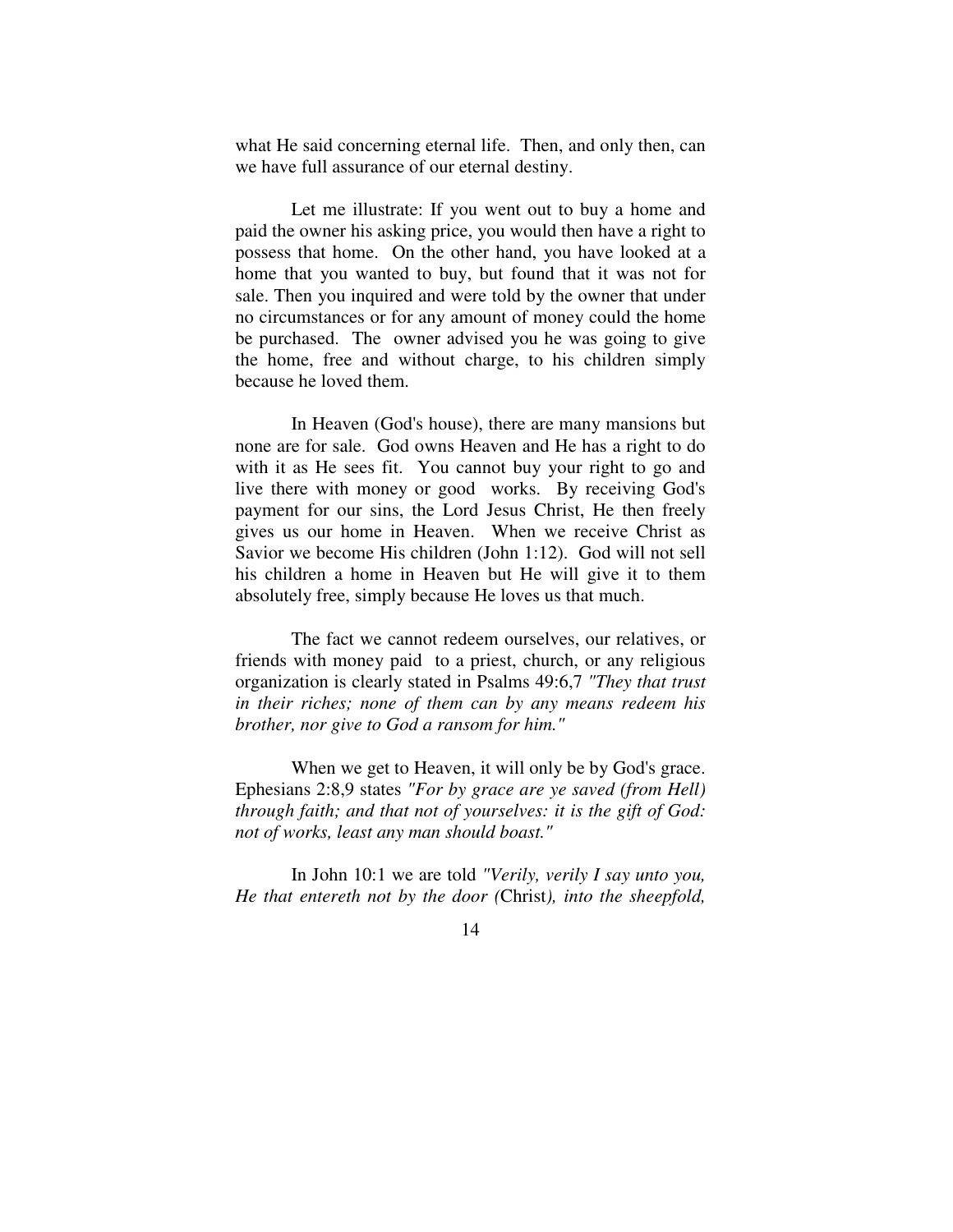*but climbeth up some other way, the same is a thief or a robber.*" Why would one be a thief or a robber? Because eternal life is not for sale with money or good works. It is an obtainment, a free gift through faith in Jesus Christ, and never an attainment by good works of our own.

#### **2. Faith and Works, A Form of Galatianism.**

 This group mixes faith and works predicated on James 2:17, *"Ye see then how that by works a man is justified, and not by faith only."* Their philosophy is a bit confusing when analyzed...for they say one thing and hold to another. They claim emphatically that one is saved by grace BUT if you do not have good works, you are not really saved. They emphasize that when you are saved, your life will change immediately. This is based on II Corinthians 5:17 which reads *"Therefore if any man be in Christ, he is a new creature (creation): old things are passed away; behold, all things are become new."* We will discuss this Verse at length a little later.

 In Romans 11:6 we are told *"And if by works, then is it no more grace, otherwise work is no more work."* In other words if eternal life is by grace...it is by grace alone. If it is by good works, then it is by good works 100% and not one bit of God's grace is involved. Salvation is either 100% by grace or entirely by works, not a mixture of the two, no matter how little of each we try to add. If we take the Word of God as our Authority, the answer becomes clear. Let us consider the following...

#### A CONTRADICTION:

 If James 2:17 means that we are lost eternally unless we have good works, then God definitely contradicts Himself for Romans 4:3 states *"For what saith the scripture? Abraham*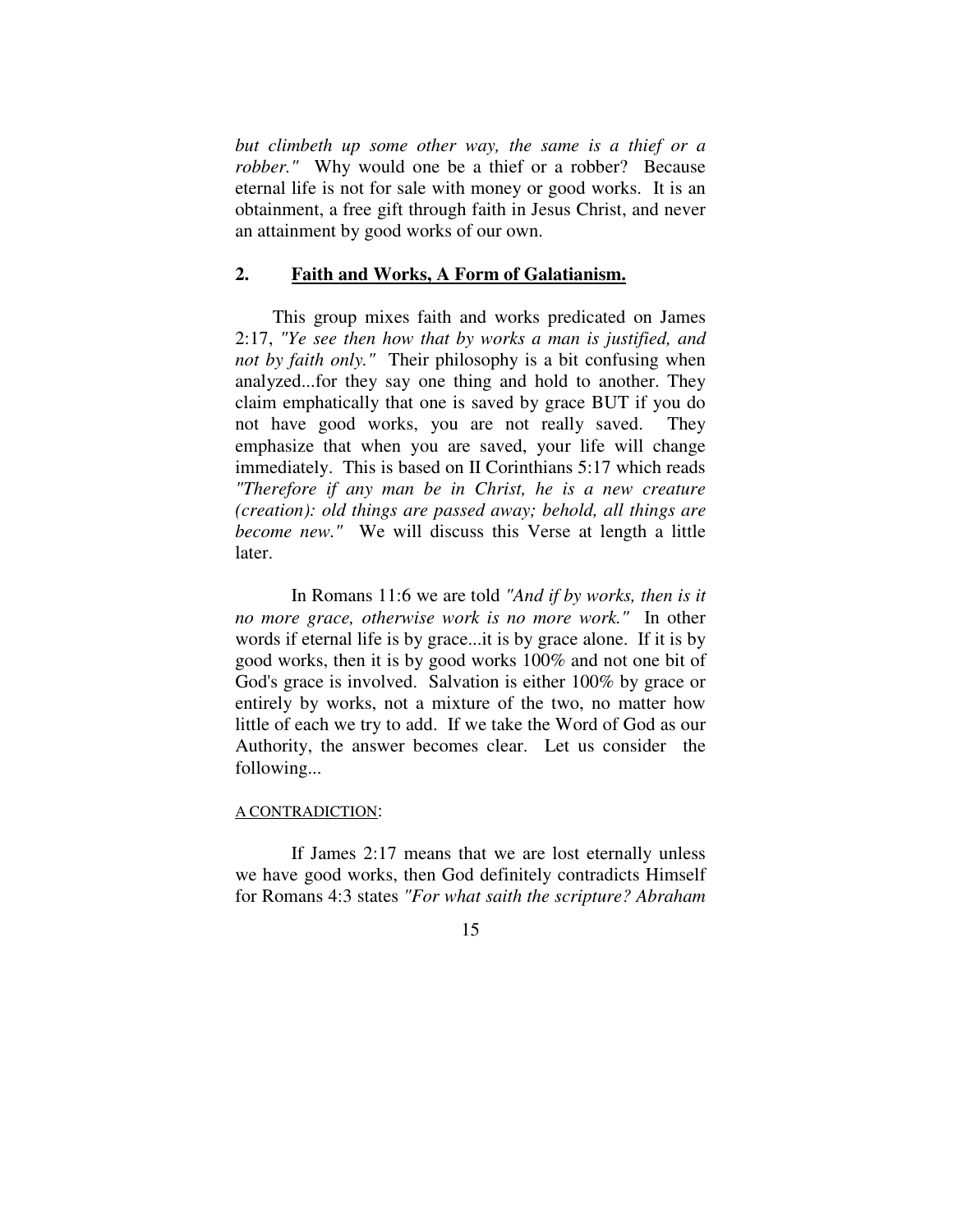*believed God, and it was counted unto him for righteousness."* In Romans 4:5 God makes it clear that Abraham was justified and declared righteous without good works, *"But to him that worketh not, but believeth on Him that justifieth the ungodly, his faith is counted for righteousness."* Salvation is by faith alone or faith and works, one of these two ways...

#### A CONSIDERATION:

 God does not give two formulas for eternal life. THERE IS ONE WAY ONLY. *In John 14:6 we are told "Jesus saith unto him, I am the way, the truth, and the life: no man cometh unto the Father, but by me."* The Word of God does not say "You are the way," but that "Christ is the way." Not what you may try to do by your good works, your way, but the good and perfect work Christ did when He died to pay for our sins. The only way is faith in Christ's finished work, and not our own works of righteousness, so called (Titus 3:5). We come to the Father only by trusting in what He did for us, not on what we can do for Him.

#### A CONCLUSION:

 Notice carefully that Romans 3:4 states *"For what saith the scripture? Abraham believed God, and it was counted unto him for righteousness."* This is a direct quote from Genesis 15:6. This is when Abraham was saved by faith without works. This was Abraham's justification in GOD'S EYES for salvation. God does not need works to know we are saved, but man does.

 Now, notice again in James 2:17, *"Even so faith, if it hath not works, is dead, being alone."* James continues and illustrates this point by using Abraham as an example, *"But wilt thou know, O vain man, that faith without works is dead? Was not Abraham our father justified by works, when he had offered Isaac his son upon the altar?"*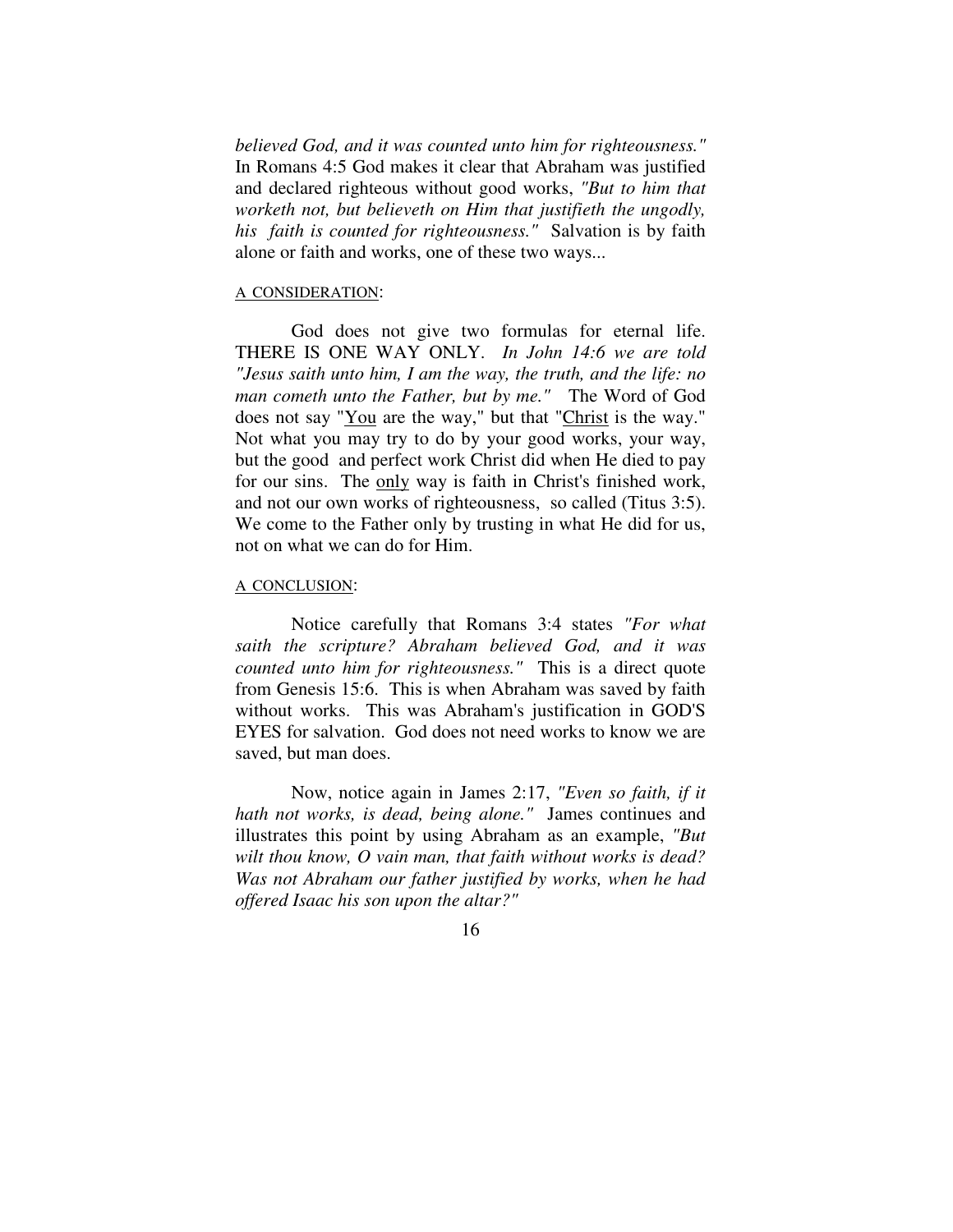James refers here to a different time in Abraham's life, many years after he was saved. This record is found in Genesis 22. This is justification in MAN'S EYES. If we say we are Christians and our way of living does not back it up, then no one will believe our testimony. We must have good works to substantiate our faith or our testimony will be dead and lifeless as far as anyone believing what we say. When we claim to be a Christian, our lives are always watched by someone.

#### ABRAHAM WAS WATCHED:

 In Genesis 22 when Abraham offered Isaac, he was being watched by the two men he had taken with him, *"And Abraham rose early in the morning and saddled his ass, and took TWO of his young men with him..."* (Genesis 22:3). They, no doubt, heard Abraham many times testifying of God's grace, goodness, and provisions. Now they were watching every minute to see what Abraham was going to do.

 Abraham offered Isaac and God honored his faith by providing a ram sacrifice. These two men, along with people today, will only believe what we say if they can see it by the way we live. If our life substantiates our faith then we are JUSTIFIED IN MAN'S EYES as they believe our testimony, *"Ye see then how that by works a man is justified* (in other people's eyes*), and not by faith only"* (James 2:24).

#### ROMANS 4:3**:**

 In the light of the context there is definitely not a contradiction between Romans 4:3 and James 2:17. In Romans 4:3 we read, "For what saith the scripture? Abraham believed God and it was counted unto him for righteousness." Again, this is referring to Genesis 15:3 when Abraham was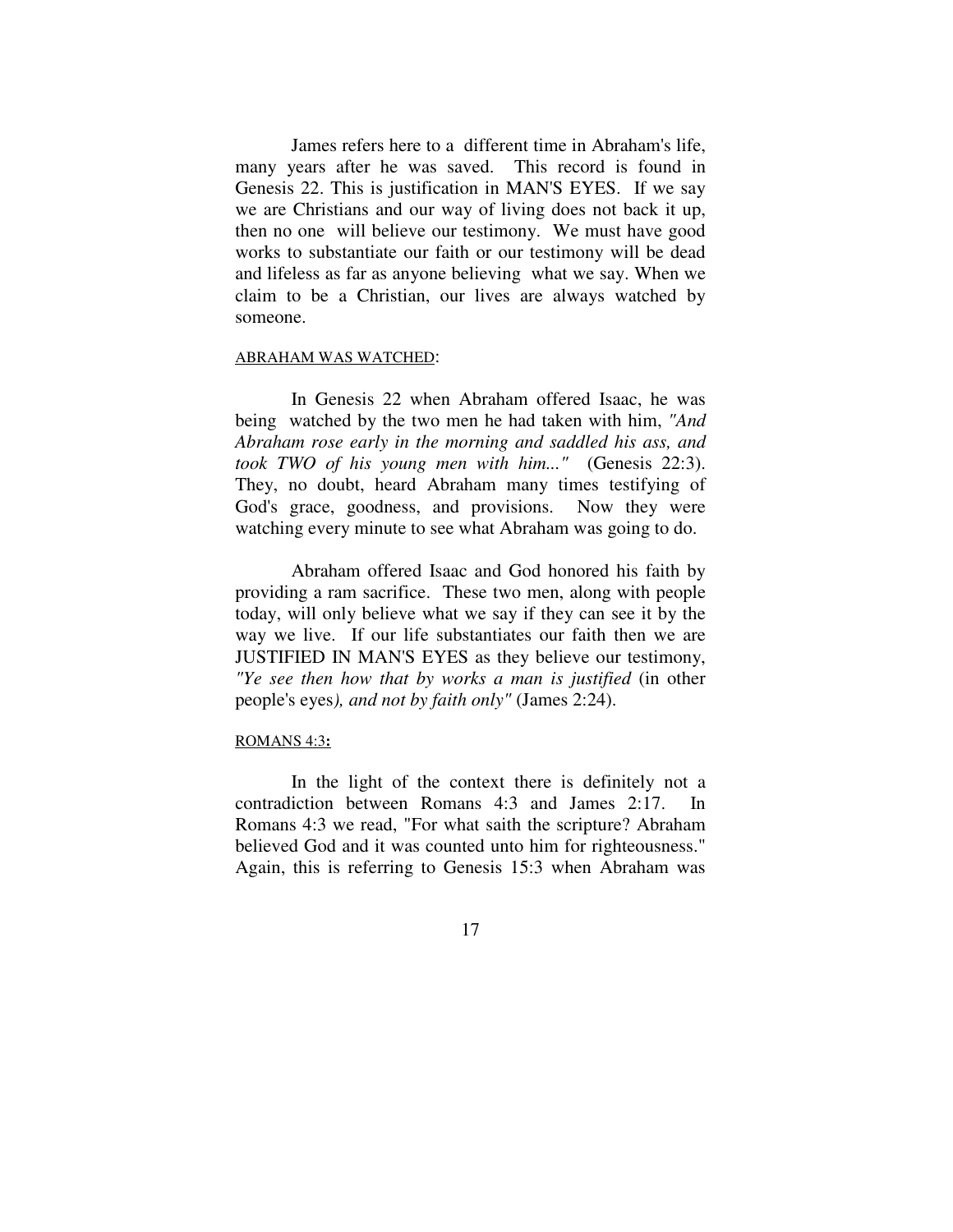saved by faith without works. This is his justification before God...Salvation.

#### JAMES 2:17,24,21:

*"Even so faith, if it hath not works, is dead, being alone ...Ye see then how that by works a man is justified, and not by faith only ... Was not Abraham our father justified by works, when he had offered Isaac his son upon the altar."* Here James refers to Genesis, Chapter 22, a time years after Abraham was saved. This he used to illustrate that testimony without works will fall dead and lifeless to the ears of the lost. If our works back up our faith, then men justify our testimony as being true. James is talking about our justification before men. *"Even so faith if it hath not works is dead..."* This does not say that one is lost without good works, only that his testimony falls dead and lifeless.

 This is like a car with a charged-up battery. The headlights will shine. If the battery goes dead, the light will not shine but the battery is still there. We can be saved and our life may not be charged up by God's Word and shining the way it should; but, the Holy Spirit is still within us and we are still saved. This is made clear by Ephesians 4:30, *"And grieve not the Holy Spirit of God, whereby ye are SEALED UNTO THE DAY OF REDEMPTION."* 

#### ETERNAL LIFE IS NOT OF WORKS:

 Remember, we are not maintaining that good works are necessary to go to Heaven. Salvation is a free gift and not of works, *"For by grace are ye saved through faith; and that not of yourselves: it is the gift of God: not of works, least any man should boast"* (Ephesians 2:8,9). But let us be careful to maintain good works which will prove our faith to the lost and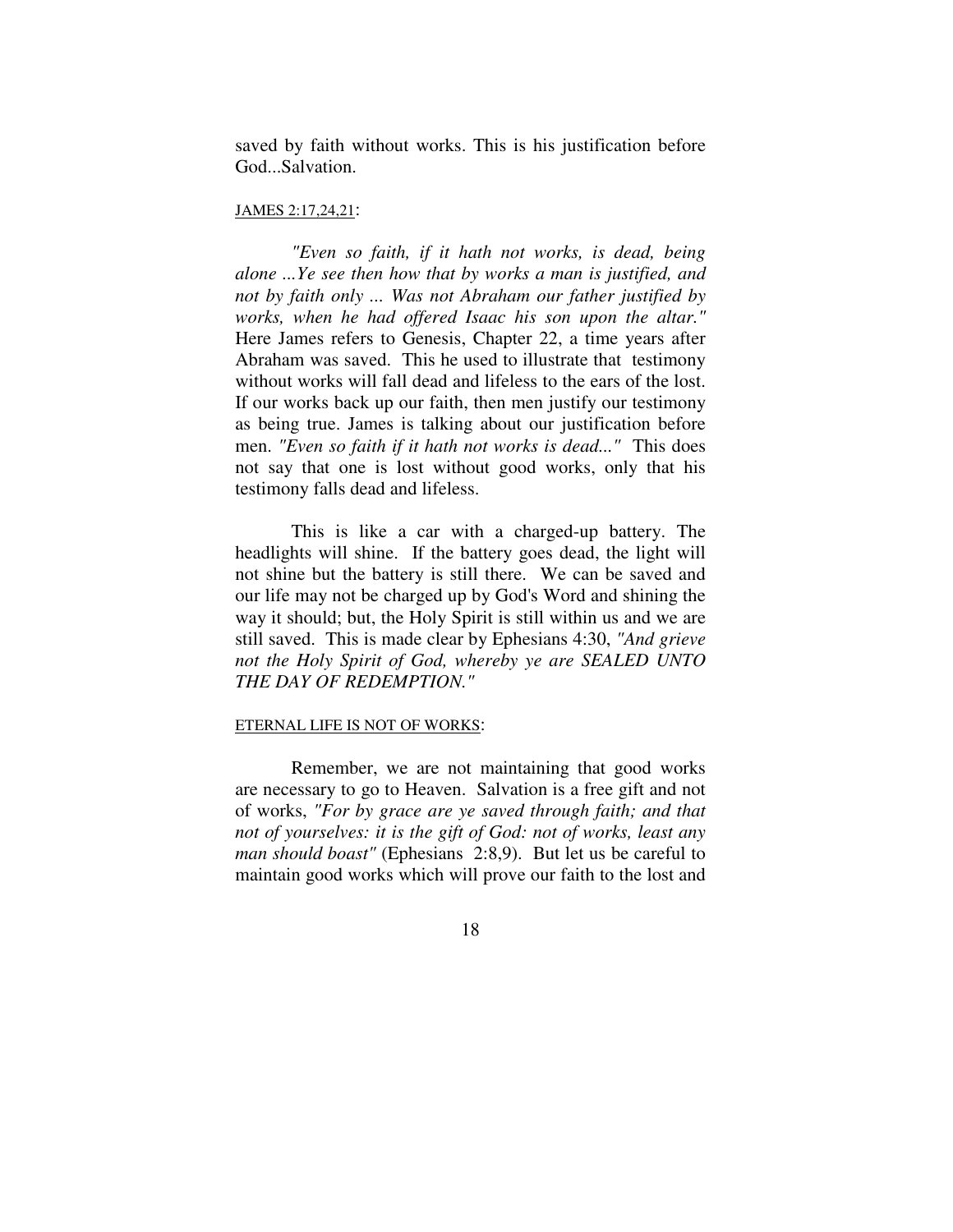be a source of reward prove our faith to the lost and be a source of reward to us AFTER we get to heaven.

#### GOOD WORKS RECEIVE A REWARD.

 I Corinthians 3:14, *"If any man's* (Christian's) *work abide which he hath built thereupon, he shall receive a reward.*" Notice, this is not referring to Heaven or eternal life; but, rewards you receive after you get to Heaven.'' Heaven is a free gift by faith while rewards have to be earned by our works.

#### BAD WORKS RECEIVE LOSS OF REWARDS, BUT NOT LOSS OF SALVATION.

 I Corinthians 3:15, *"If any man's (Christian's) work shall be burned, he shall suffer loss* (of rewards, not salvation*); but he himself SHALL BE SAVED, yet so as by fire."* 

#### OUR RESPONSIBILITY.

 In Matthew 5:13 we are told that we "are the salt of the earth..." In Romans 10:17 we *read "So then faith cometh by hear-ing, and hearing by the word of God."* Therefore*..."Let your light so shine before men that they may see your good works and glorify your Father which is in Heaven"* (Matthew 5:16). How will they glorify your Father which is in Heaven? By trusting Jesus Christ as their own personal Savior, because your life backed up your testimony which was received as the living truth, instead of falling lifeless upon dead ears. Will you trust Jesus as your Savior right now?

19 and 19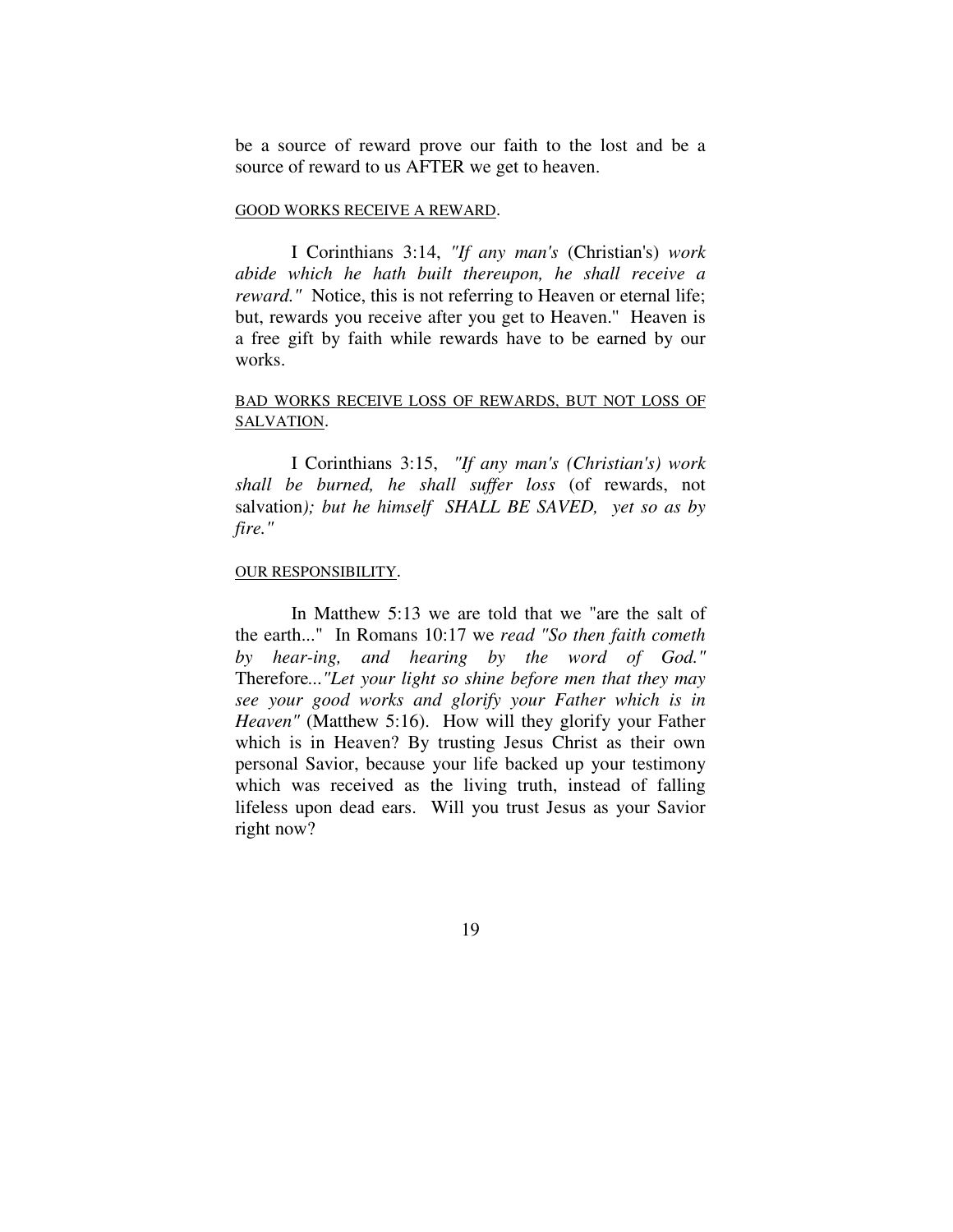#### *"Verily, verily, I say unto you, He that believeth on me (Christ) hath everlasting life."*  **(John 6:47)**

 A few years ago I attended a Bible conference at a large Bible college in the South. One of the speakers spoke on the "so-called contradiction" in James 2:17. At the conclusion of his message he made this startling statement, **"If you are really saved, you will live it!** His other remarks along with this led all to believe that if you had sinned since being saved or were not really dedicated to Christ, you had better check to see if you were really saved at all! At the invitation thirty-five to forty college students came forward. It was later announced that they had come for REASSURANCE of their salvation.

 It was a subtle way to get one to doubt God's faithfulness to His promise of everlasting life because of one's unfaithfulness to Him. This left no room for being in a backslidden condition and that chastening could result if one did not get back in fellowship with the Lord. In I John 1:9,7 we are told *"If we confess our sins, he is faithful and just to forgive us our sins, and to cleanse us from all unrighteousness ... But if we walk in the light God's Word), as he is in the light, we have fellowship one with another, and the blood of Jesus Christ his Son cleanseth us from all sin."* 

 This was never brought out at all in his message. The sad thing was that dedication and coming forward was in intermingled with salvation. The next time any of these students should sin or not be 100% dedicated, they very likely will again doubt their salvation.

 Since that message was not delivered in its proper context, one will never know the devastating effects it will have on some of these students in the future. The whole message was summed up in doubting one's salvation, instead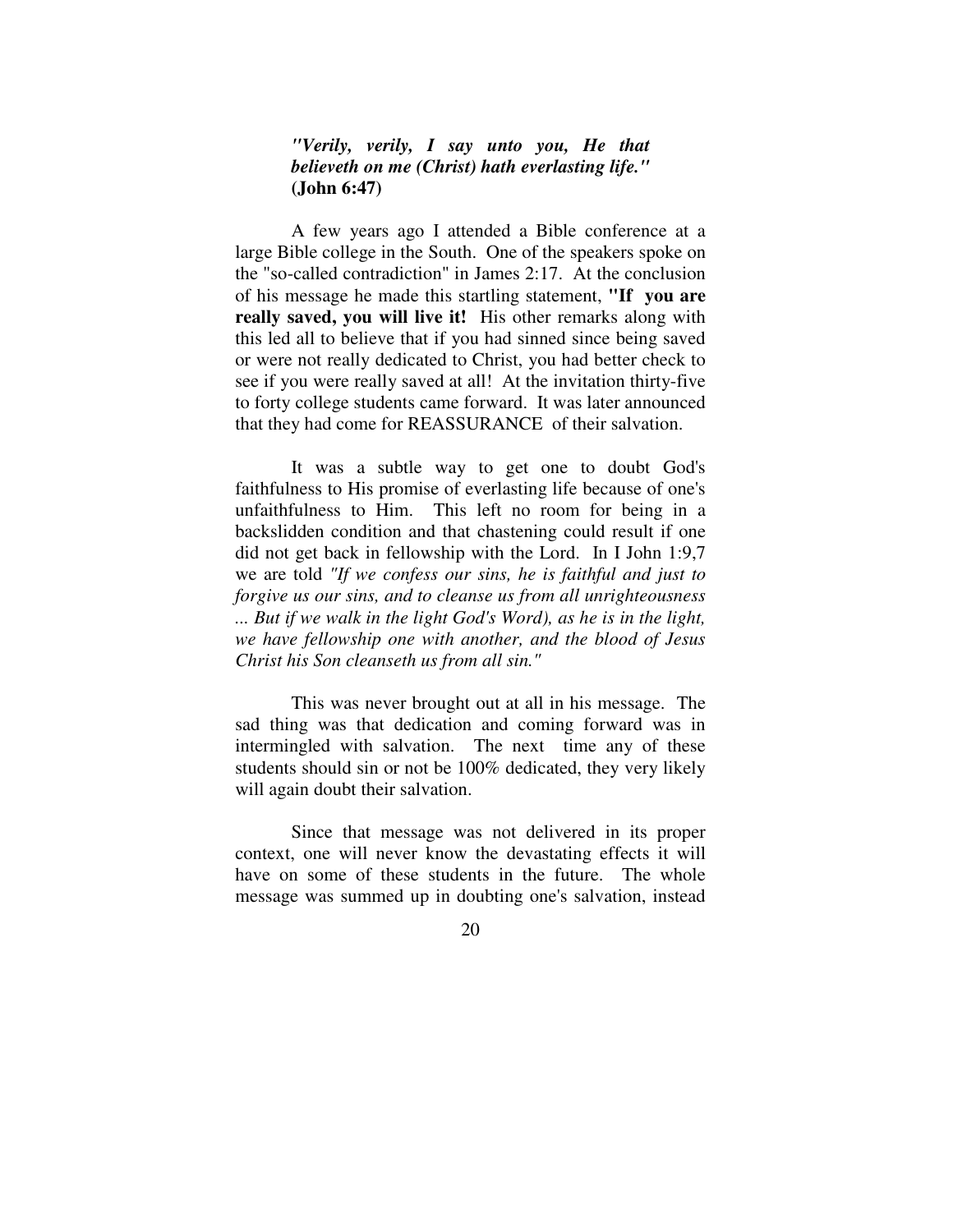of realizing the Christian's testimony will fall dead on the ears of the lost if our life does not incorporate good works.

 In discussing II Corinthians 5:17 which states *"Therefore if any man be in Christ, he is a new creature creation): old things are passed away; behold, all things are become new."* We should notice how this Verse is applied when used in inviting people to trust Christ at the invitation. It is usually emphasized that if one is willing to lay all on the altar, i.e., willing to confess and forsake all known sin, then Christ will accept the person and give them eternal life.

 This may seem like sound theology because God does want us to forsake our sin; but not as a condition to be saved. Then why would God want us to confess and forsake our sin if it is not to have eternal life? The answer is made perfectly clear from I John 1:6, *"If we say that we have fellowship with him, and walk in darkness, we lie, and do not the truth: But if we walk in the light, as he is in the light, we have fellowship one with another..."* 

 When a Christian is living in sin his fellowship with God is broken. The way to restore that fellowship between Christ and the believer is set forth in Verse 9, *"If we confess our sins, he is faithful and just to forgive us our sins, and to cleanse us from all unrighteousness."* Now notice carefully, when we forsake, confess, and walk with Christ we have fellowship; not salvation and Son-ship.

 Some have tried to argue this by saying I John was written to lost people and not to Christians. The Word of God refutes this argument abruptly. Let us quote I John 5:13, *"These things have I written unto you that believe on the name of the Son of God, that ye may know that ye have eternal life..."* Who did John say he wrote these things unto? Christians, of course, "*to you that believe."*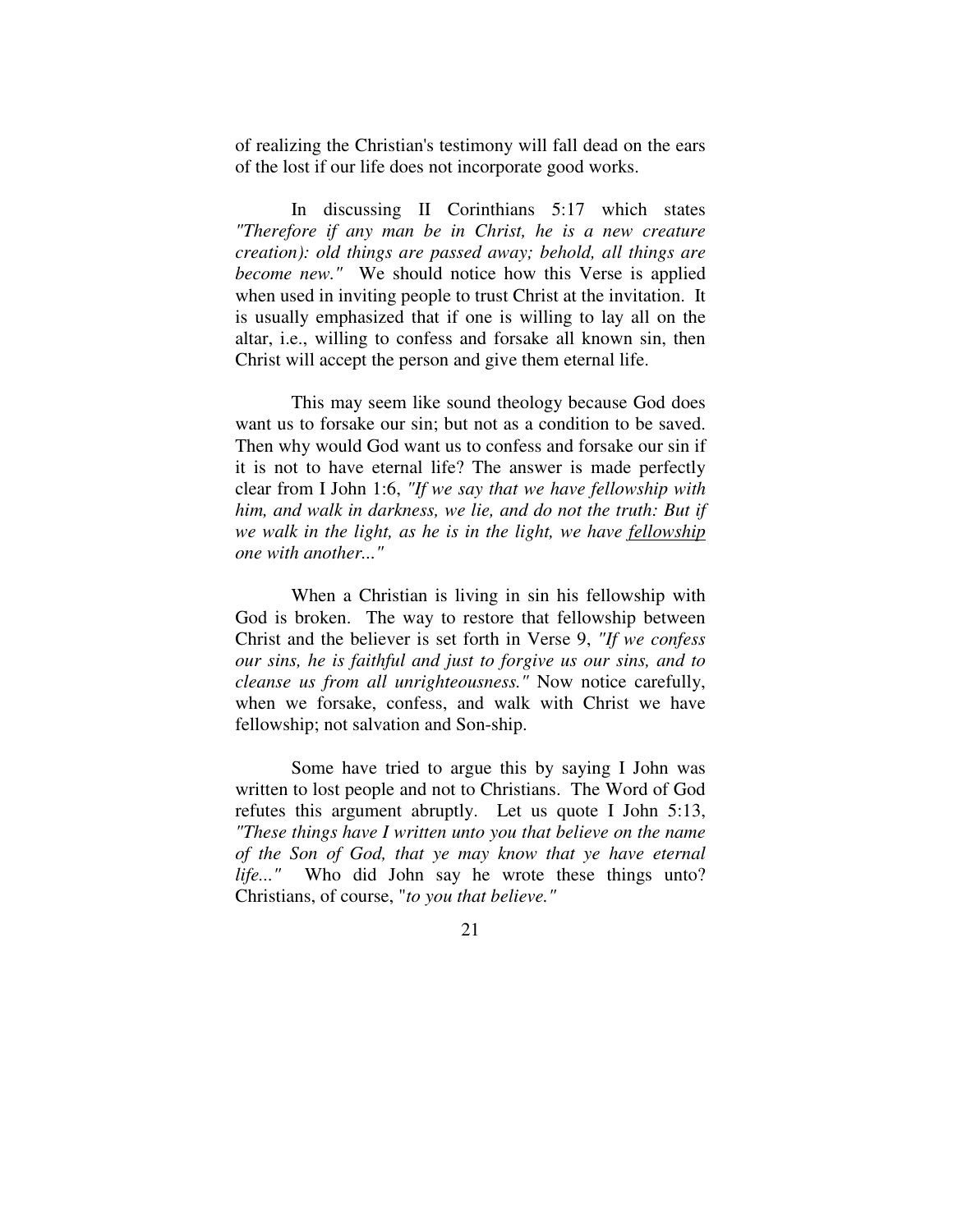I hope you begin to see how confusing the terminology of "laying all on the altar" becomes to a lost person. He is led to believe that confession and forsaking all sin is a requirement before God will accept him. The Bible says that *"while I was a sinner Christ died for me"* (Romans 5:8). He did not say, "When you forsake all your sin, Christ will die for you."

 We must remember that before a person is saved he is the natural man (Corinthians 2:14) and is not indwelt with the Holy Spirit which is the power that changes a person's life. The Holy Spirit is given to each person simultaneously with his faith in Christ and is not a result of confession, promises, or works. Paul had this same problem with the Galatians, *"O foolish Galatians, who hath bewitched* (i.e. tricked or fooled) *you, that ye should not obey the truth, before whose eyes Jesus Christ hath been evidently set forth, crucified among you?"* Then Paul asked them the question, *"Received YE THE SPIRIT BY THE WORKS OF THE LAW, OR BY THE HEARING OF FAITH"* (Galatians 3:1,2; Ephesians 1:13).

 Let us present God's salvation, not man's. God's salvation is by grace through faith in Jesus Christ. Can we not then trust the indwelling of the Holy Spirit to convict and provide the power to change a life, to that which will be pleasing unto God?

#### A CONFUSION:

Now, a text found in II Corinthians 5:17, *"Therefore if any man be in Christ, he is a new creature: old things are passed away; behold all things are become new."* This is simply our POSITION before God, the way a sinner looks in God's eyes at the point of salvation. God views one as a new creation, born again by faith in Christ, he is a new creation by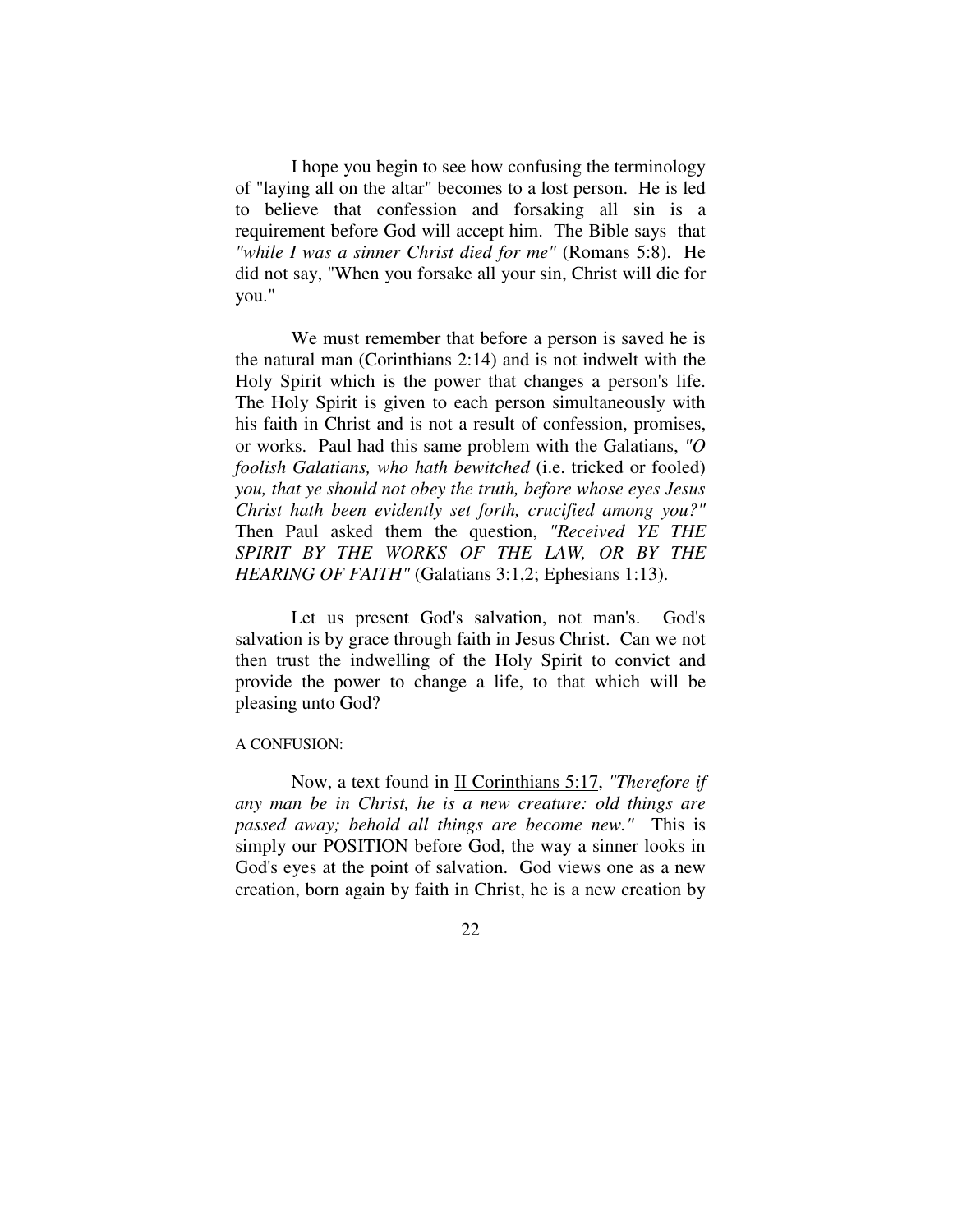the indwelling of the Holy Spirit. *"Old things are passed away..."* (He will never be judged, or chastened, for any sins committed in the past). *"...All things become new."* What a salvation! The past is forgotten and forgiven, one can now begin a new life with full assurance of eternal life.

 In Ephesians 2:6 we are told that God "...hath raised (past tense) us up together and made us sit together in heavenly places in Christ Jesus." Notice the past tense of this Verse. God's salvation is so complete, sure, and reliable that He is letting us know that He looks upon us (the saved) as though we were already in Heaven.

 The misuse of I Corinthians 5:17 has led many into thinking that when they trust Christ as Savior, immediately they will lose their desire to sin. Nothing could be further from the truth. Just because we are saved does not mean we lose our old nature or its influence. God wants the believer to recognize this, so he will not be deceived into doubting his salvation when he does sin. There is not a Christian who has not sinned, *"If we say that we (believers) have no sin, we deceive ourselves and the truth is not in us"* (I John 1:8).

 One night, one of our deacons and myself were visiting a young couple. I asked the wife if she knew where she was going when she died. She replied, "Yes, right to Hell!" We had explained salvation previous to this and when I asked her why she was going to Hell she explained. She said she still had a desire to do things she did not think a Christian should do. She thought if she accepted Christ she would no longer have a desire to do anything wrong.

 She simply did not understand the working of the two natures. In Galatians 5:17 we are told, *"For the flesh lusteth against the Spirit, and the Spirit against the flesh: and these are contrary the one to the other."* When she realized God did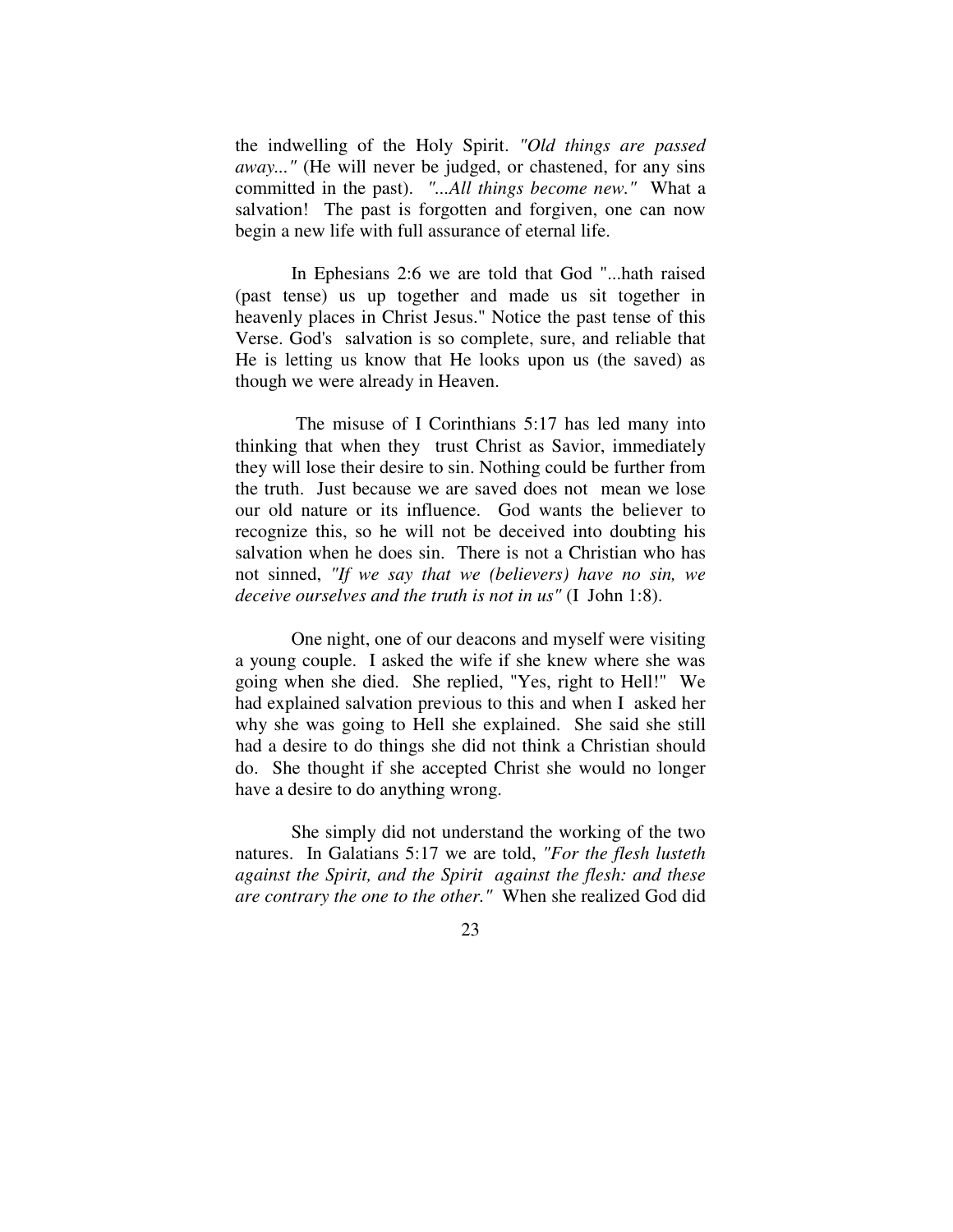not eradicate the old nature, she understood why the old desires still tried to assert themselves. I am happy to say they accepted Christ and did attend church regularly. Their lives changed as they grew in the grace and knowledge of Christ.

 Many times people are confused and doubt their salvation when led to believe everything in their life will change immediately when they are saved. We must remember growth comes with knowledge of God's word, *"But grow in grace and in the knowledge of our Lord and Savior Jesus Christ. . ."* (II Peter 3:18). Read II Peter 1:2,5,6.

 Whenever an invitation includes laying all on the altar for salvation, it can very well lead that person to believe their promises had something to do with their salvation. No matter how many promises, pledges, forsaken habits, nor how sincerely all this is done. . . eternal life is given only as a free gift, not a debt that God owes us (Romans 4:4). Should we not give the invitation to the lost the same as God does, *"Believe on the Lord Jesus Christ and thou shalt be saved. . ."* (Acts 16:31).

 Once a person is saved, can we not trust the Word of God and the conviction of the Holy Spirit to change a person's life? God does the saving and the Holy Spirit does the changing.

 Salvation is not "faith and works" or "faith and promises" but FAITH PLUS NOTHING. *"Not by works of righteousness which we have done, but according to his mercy he saved us. . .*" (Titus 3:5)

#### **3. Faith Alone, God's Plan of Salvation**

 God provided salvation for all by sending Christ as payment for the sins of the world, *"For God so loved the*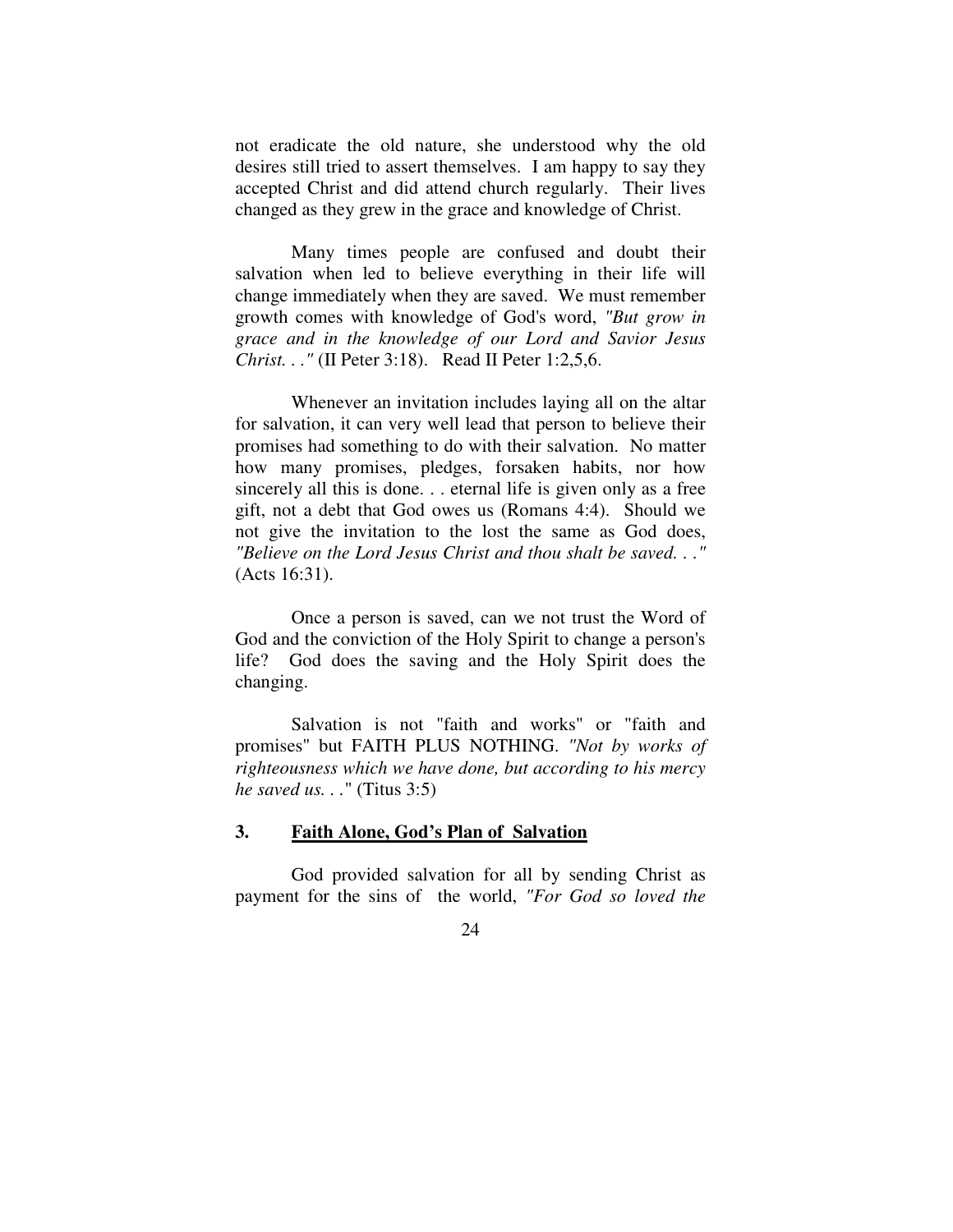*world, that he gave his only begotten son, that who so ever believeth on Him should not perish, but have a everlasting life."* His sacrifice was complete and accepted by God; therefore, it was never required again. In Hebrews 10:12 we are told, *"But this man after he had offered one sacrifice for sins forever, sat down on the right hand of God."* 

 God's acceptance of Christ's payment was evidenced when He raised Him from the dead. In Romans 4:25, He "... was de-livered for our offences and was raised again for our justification." Salvation was provided by God and completed by Christ. Christ is the Author and Finisher of our faith, He designed it, Christ's coming to earth to take on human flesh; and completed it, His death on the cross and His resurrection without the help of man. Therefore, it will be offered to man only on God's condition.

#### A. Salvation for all.

 Christ's sacrifice has paid for all sin, past, present...and future. Therefore, since the wages of sin is death, if one sin was left unpaid for, Christ would still be in the grave. Since we have all sinned and the penalty for sin has been paid, then all are welcomed to God's salvation. *"For God so loved the world* (everyone) *that he gave His only begotten Son, that whosoever believeth in Him* (Christ) *should not perish, but have everlasting life."* The world is everyone, the invitation is to whosoever; therefore, *"This is the record that God hath given to us eternal life and this life is in his Son. He that hath the Son hath life and he that hath not the Son of God hath not life."* (I John 5:11,12).

B. Salvation given only as a free gift by faith.

 Notice Ephesians 2:8,9, *"For by grace are ye saved, through faith, not of yourselves, it is the gift of God, not of*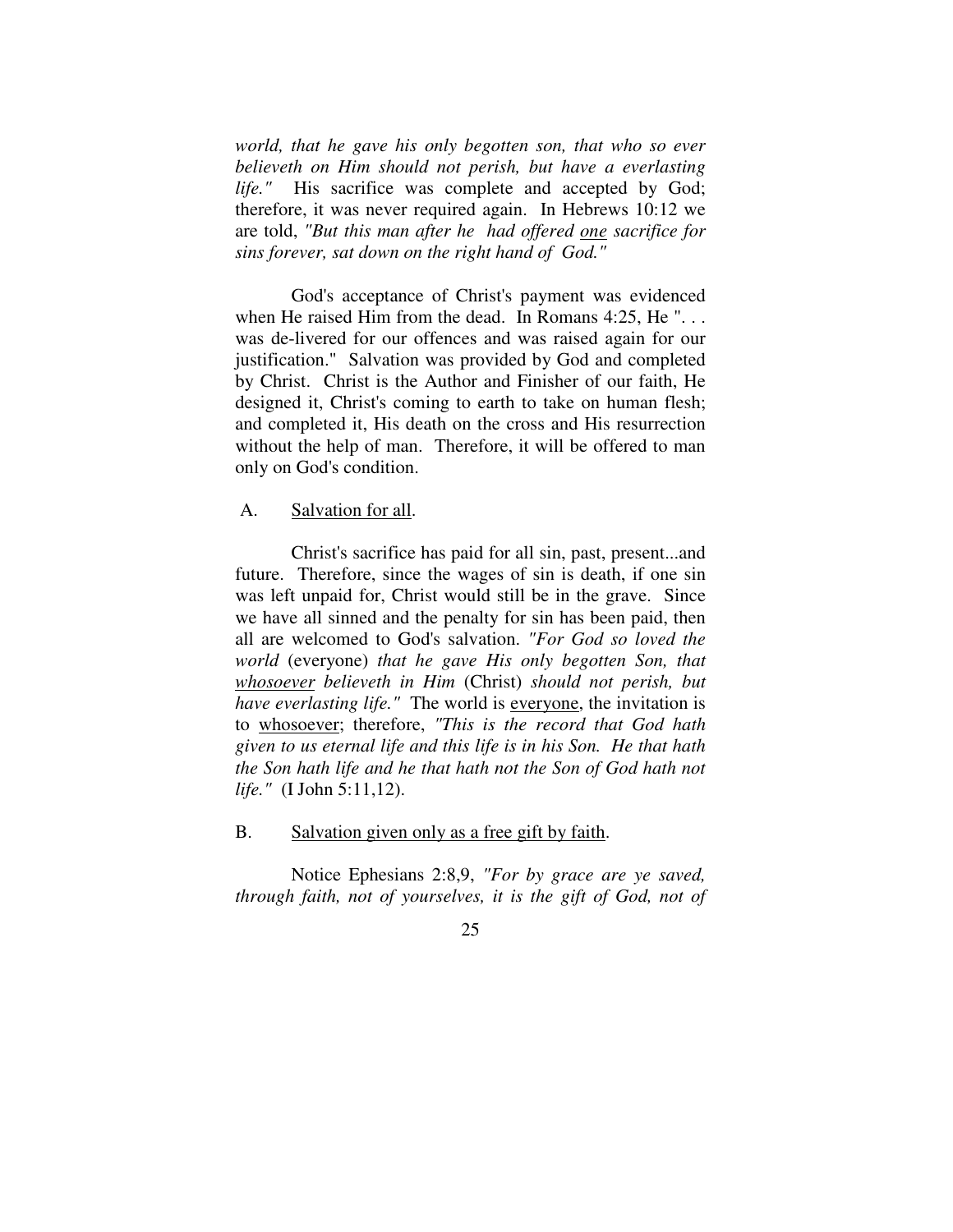*works, lest any man should boast."* Let's analyze each part of this verse:

*"Grace"* - grace is giving us what we do not deserve. Since all have sinned, none deserve eternal life, *"But God commendeth His love toward us, in that, while we were yet sinners, Christ died for us."* That's grace, Christ dying for us while we cared nothing for Him!

*"Are ye saved."* - since Christ paid for our sins, we are saved from eternal damnation by not paying the debt of our own sins.

*"Through faith."* - faith and believing both mean the same, i.e. trusting and relying upon God's payment for our sin, the death and resurrection of Christ.

(1) God does not give you the faith to believe with; but, rather, gives us Jesus Christ. God loved the world, thus fulfilling His responsibility. Believing, or not believing, is our responsibility.

*"Not of yourselves."* - faith excludes any human good on the part of the believer for salvation. Salvation is never given on behalf of promises, resolutions, commitments, or discarded bad habits. *"Not of yourselves"* means "not of yourselves" (Titus 3:5, Isaiah 53:6).

*"A gift of God."* - salvation is a gift... period! There is no payment for a gift or it then ceases to be a gift. Salvation is a gift of God received by faith only.

*"Not of works."* - this is the same as "not of yourselves." Twice God emphasizes that no human good can obtain the salvation of God. Isaiah 64:6, *"But we are all as an unclean thing, and all our righteousness are as filthy rags; and we all*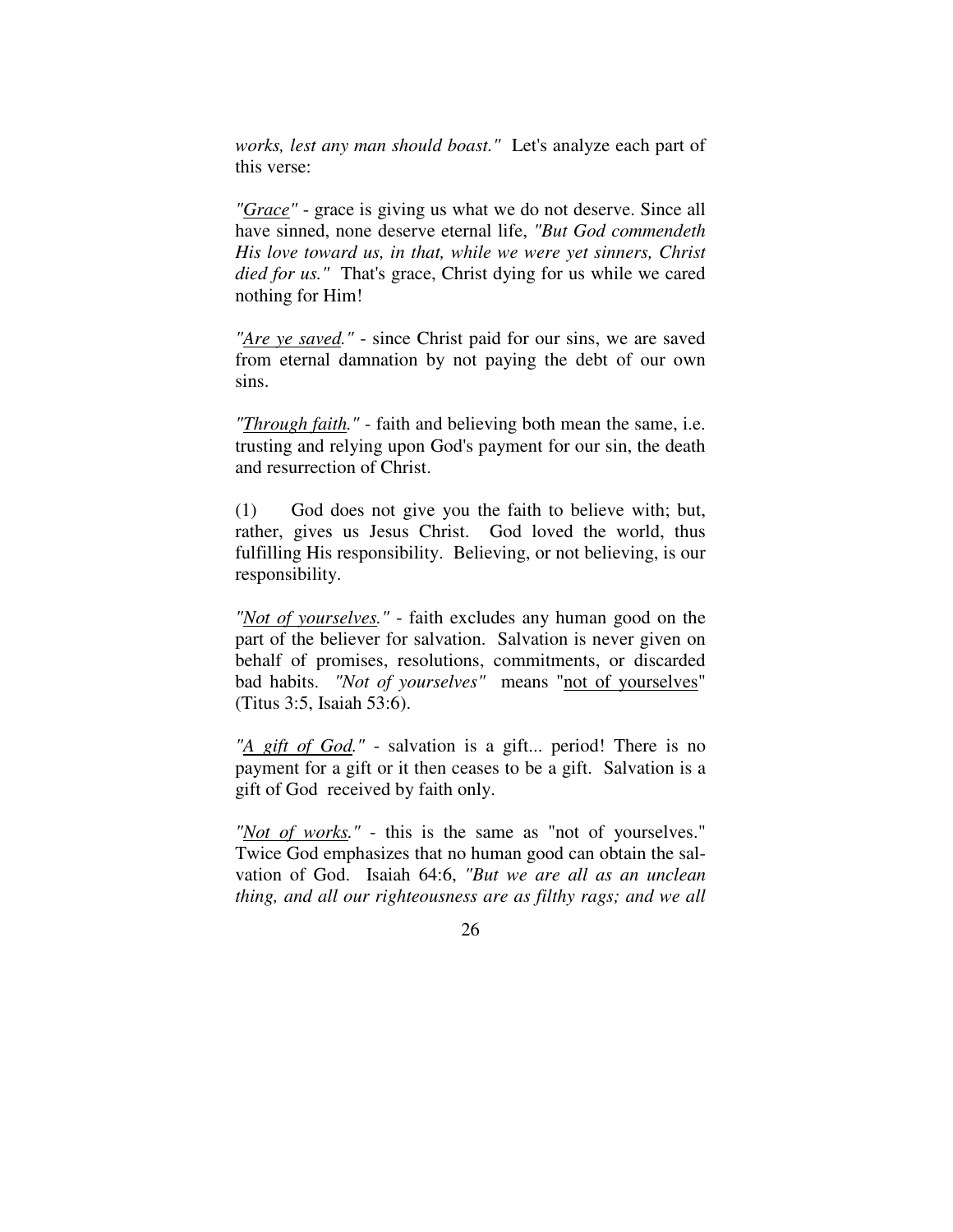*do fade as a leaf, and our iniquities, like the wind, have taken us away."* 

#### C. Works before salvation.

 In John 6:28, 29 a group of lost people asked Christ what good works they could do for God. Here is the record, *"Then said they unto Him* (Christ), *What shall we do, that we might work the works of God?* (vs. 28). Since they were lost, no amount of good works would justify them. Our Lord answered them in one clear and concise statement. *"Jesus answered and said unto them, This is the work of God, that YE BELIEVE ON HIM* (Christ*) whom he hath sent"* (vs. 29). Our works account for rewards only after salvation, not before. They are considered as filthy rags prior to salvation (Isaiah 64:6).

#### D. Self-righteousness.

 In Luke 16, just after Christ had given the parable of the unjust steward, He was derided by the Pharisees. In Verse 24 we are told, *"And the Pharisees also who were covetous heard all these things and they derided him* (Christ)." The reason they did this is given in Verse 15, *"And He* (Christ) *said unto them, ye are they which JUSTIFY YOURSELVES before men; but God knoweth your hearts: for that which is highly esteemed among men is an abomination in the sight of God."* 

E. The Pharisee and the Publican.

 Here is the record, Luke 18:10 *"Two men went up into the temple to pray; the one a Pharisee and the other a Publican."* What caused Christ to give this parable? The answer is found in Verse 9, *"And he spake this parable unto certain which trusted in themselves that they were righteous,*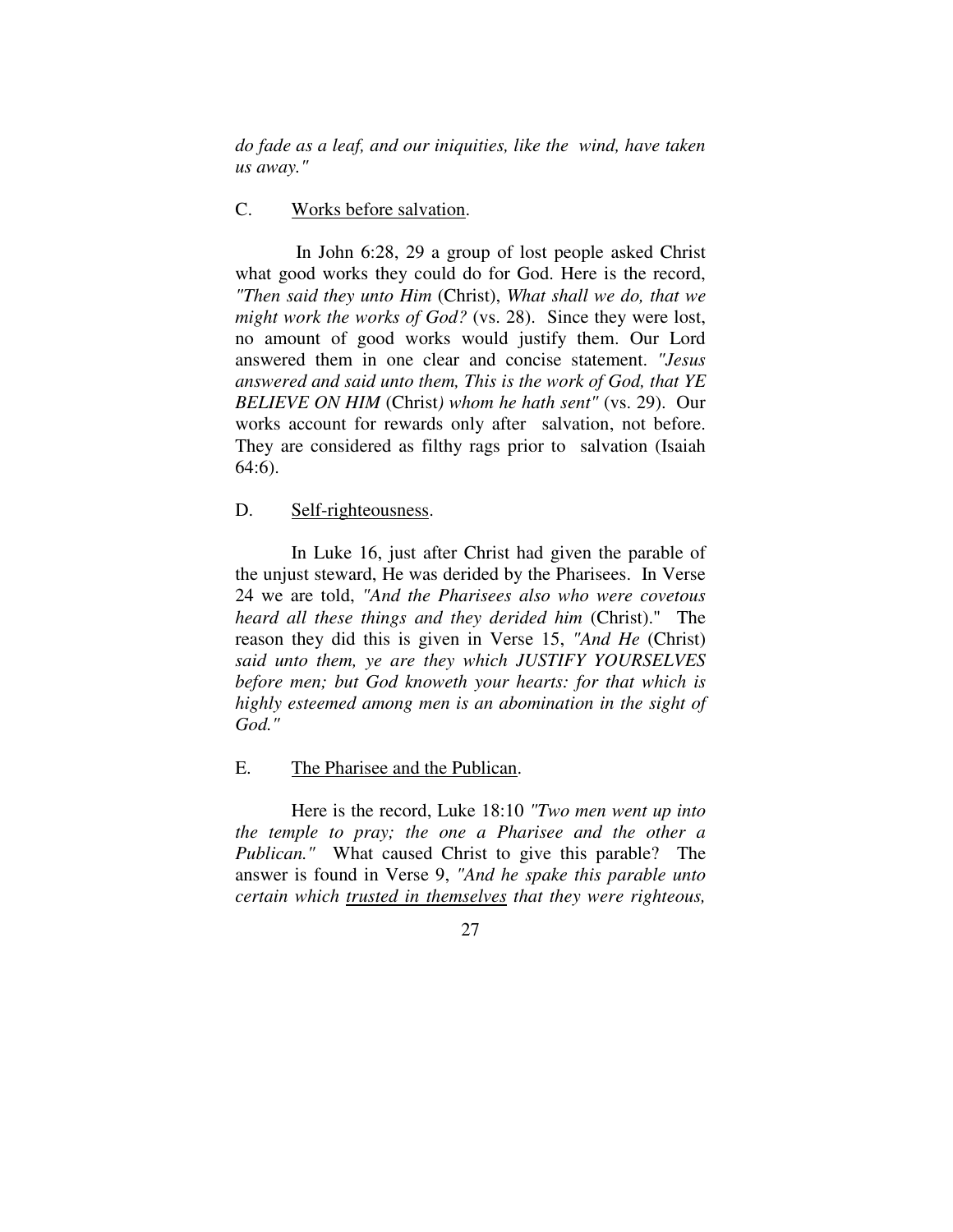*and despised others."* One can easily see why Christ condemned this Pharisee after listening to his self-righteous prayer.

 Listen to him in Verses 11 and 12, *"The Pharisee stood and prayed thus with himself, God, I thank thee, that I am not as other men are, extortioners, unjust, and adulterers, or even as this publican. I fast twice in the week, I give tithes of all I possess."* This man is characteristic of many self-righteous church members today. Church members, but lost. Selfjustified, but condemned.

 The publican pictures the sinner, who knows and admits he is a sinner. Until one realizes he is a sinner, he has no need of a Savior. The publican came, not justifying himself, or even worthy to look to Heaven, *"And the publican standing afar off, would not lift up so much as his eyes into Heaven, but smote upon his breast, saying, GOD BE MERCIFUL TO ME A SINNER*." Now let us see who God accepted in Verse 14, *"I tell you this man went down to his house JUSTIFIED rather than the other."*

#### F. The Jews.

 In Romans 10:1-4, Paul prayer was that his kinfolk, Israel, would be saved. He acknowledged they were religious; but, self-righteous and lost. Here are verses 1-4 in their entirety. *"Brethren, my heart's desire and prayer to God for Israel is, that they might be saved. For I bear them record that they have a zeal of God, but not according to knowledge. For they being ignorant of God's righteousness, have not submitted themselves unto the righteousness of God. For Christ is the end of the law for righteousness to every one that believeth."*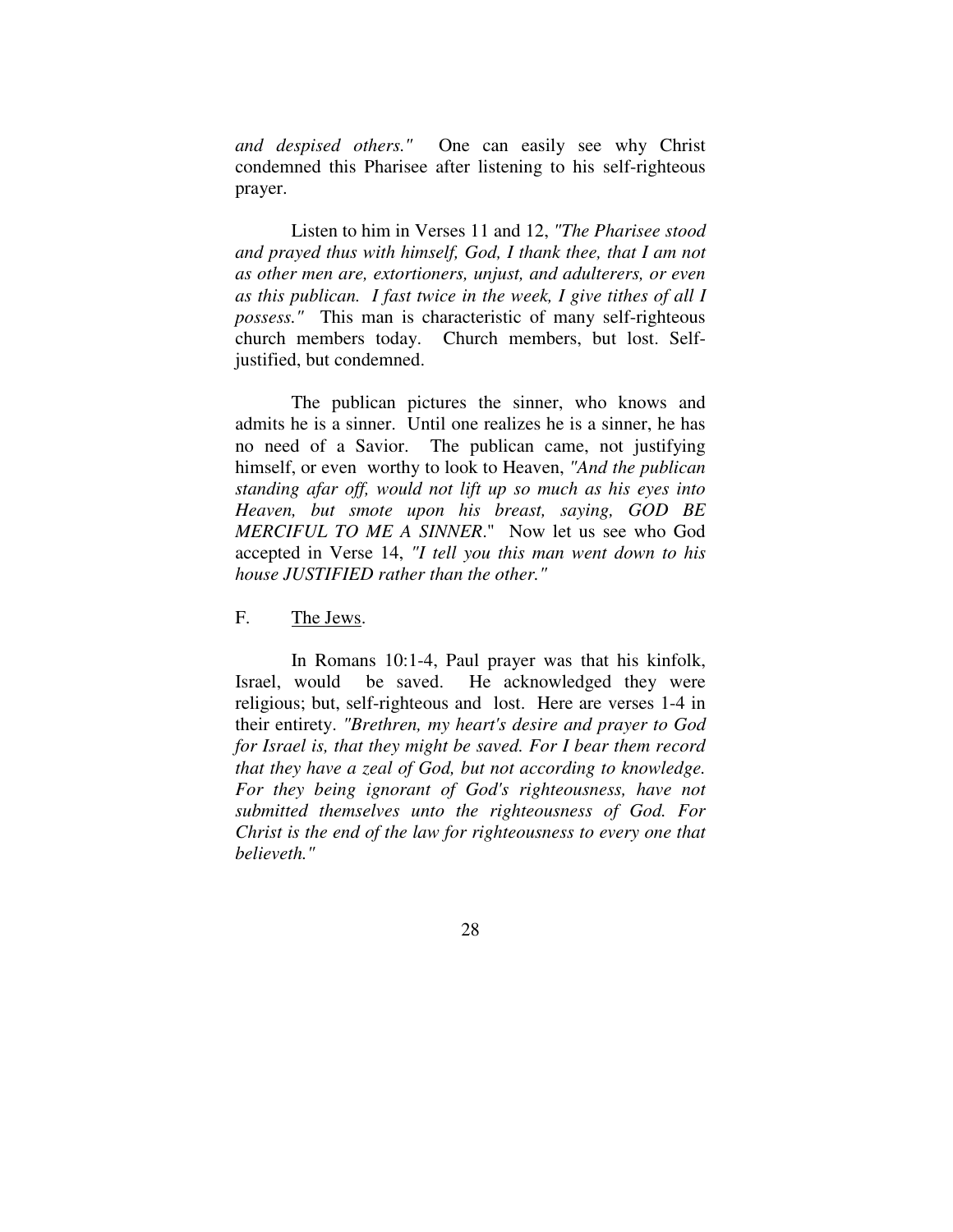Yes, religious and self-righteous, but lost. They, as many today, will not submit themselves unto the righteousness of God; but are trying to establish their own righteousness. One does not need Christ's righteousness when they are convinced their own is sufficient. The Word of God cannot penetrate a person who is full of self!

#### FAITH GIVES US CHRIST'S RIGHTEOUSNESS.

*In II Corinthians 5:21 we are told that "*For He hath made him (Christ) *to be sin for us, who knew no sin; that we might be made the righteousness of God in Him* (Christ)." When I trust Christ by faith as my Savior, God gives me the righteousness of Christ and takes my sin and judges it completely--paid for at the cross. . . where He was made sin for me. Now I can *"be found in him (Christ) NOT HAVING MY OWN RIGHTEOUSNESS which is of the law, but that which is through the faith of Christ, the righteousness which is of God by faith"* (Philippians 3:9). Paul, in Galatians 2:21 said, *"I do not frustrate the grace of God, for if righteousness come by the law, then Christ is dead in vain."*

 In God's Word, *faith*, *believe*, and *trust* all have the same meaning when appearing in connection with salvation. All three mean you are relying100% on Christ as your payment for sin. Then, and only then, can one have the absolute assurance you will never perish but have everlasting life. I can then say with Paul in Galatians 2:20, *"I am crucified with Christ: nevertheless I live; yet not I, but Christ liveth in me: and the life which I now live in the flesh I live by the faith of the Son of God, who loved me and gave himself for me."*

What a relief it is to know for sure where I am going when I die! *"And this is the record, that God hath given to us eternal life, and this life is in his Son (Christ). He that hath*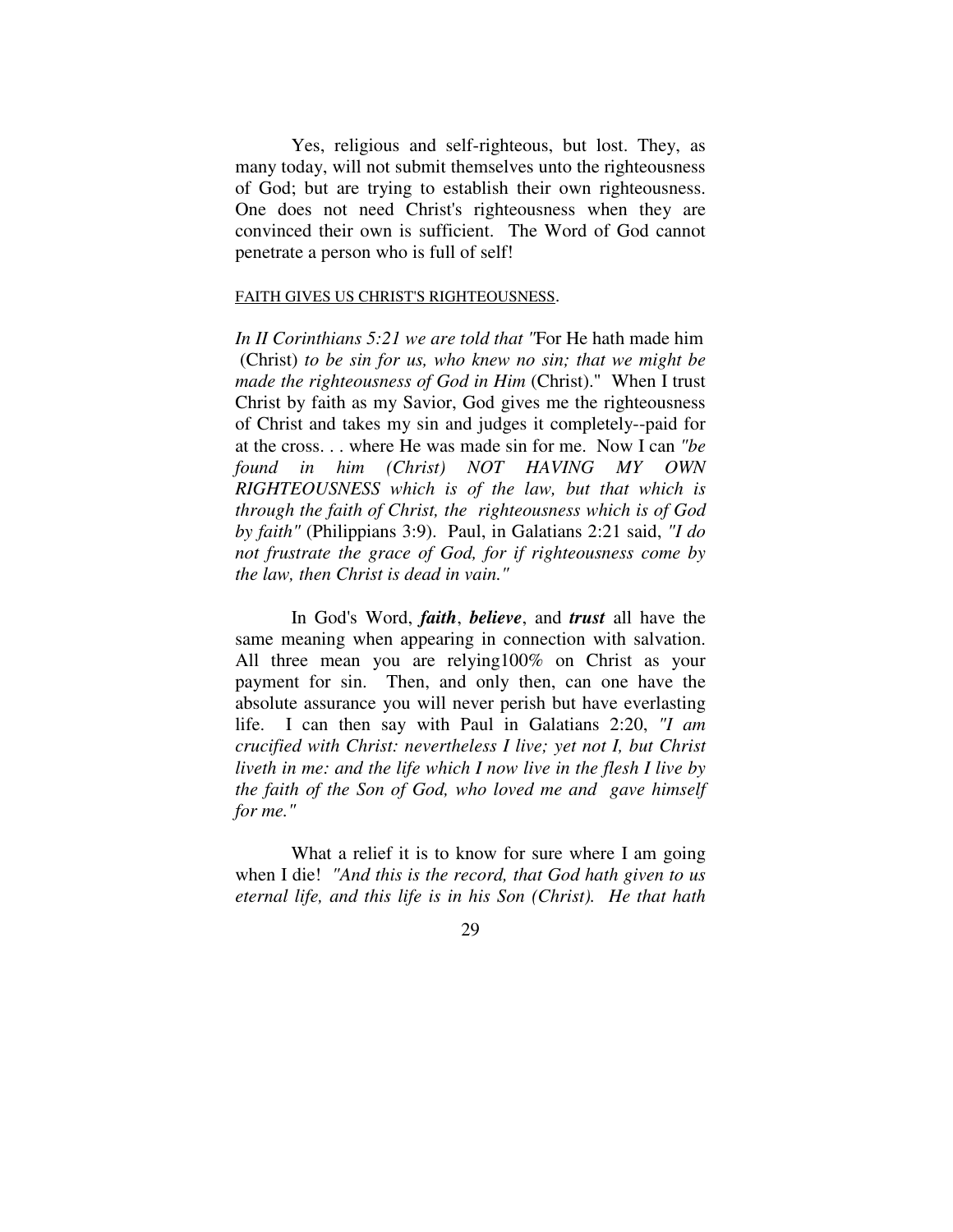*the Son hath life; and he that hath not the Son of God, hath not life. These things have I written unto you that believe on the name of the Son of God; that ye may KNOW that ye have eternal life..."*

There are only two ways to approach God...

*Rejected*--coming to God with your OWN RIGHTEOUSNESS.

*Accepted*--coming to God as a sinner, accepting Christ by FAITH.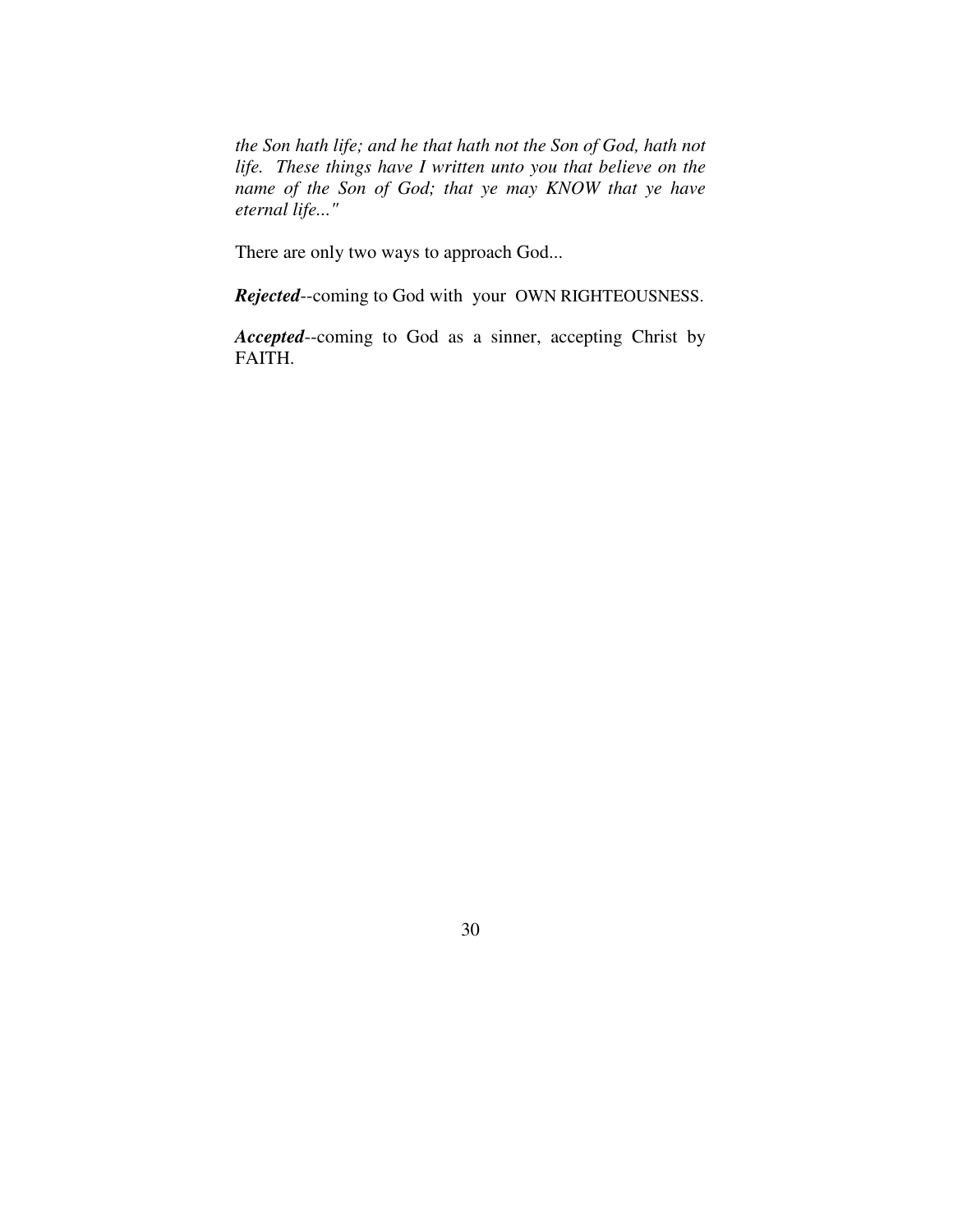#### **II. THE EXAMINATION**

- Matthew 10:32,33
- Romans 10:9,10

#### **1. Concern With The Issues**:

 There are two portions of Scripture that are primarily used in asking people to come forward in a church to receive Christ as Savior. They are, Matthew 10:32, 33 and Romans 10:9, 10. Let us examine these Verses in detail and see what they are talking about. Let us be as honest with these two portions of Scripture as we are with the rest of God's Word.

 Any ardent student of the Bible recognizes that the proper interpretation of a Scripture comes from "rightly dividing the word of truth." This means that we do not take one Scripture by itself and make it mean what we want it to. We should read the whole chapter and then consider the context in which it was written. We should also consider to whom it is written and the dispensational aspects involved.

 God told Noah to build an ark, does that mean we are to build an ark today? God instructed Israel to apply the blood upon the lintel and the two side posts so the Death Angel would not smite their firstborn. Are we to do the same today? God told Moses to lift up his rod and stretch his hand over the sea and it was divided. Are we to do the same today? Certainly, the answer is "No!."

 Let us examine Matthew 10:32, 33, and apply the same rules of interpretation here as we do in the rest of Scripture.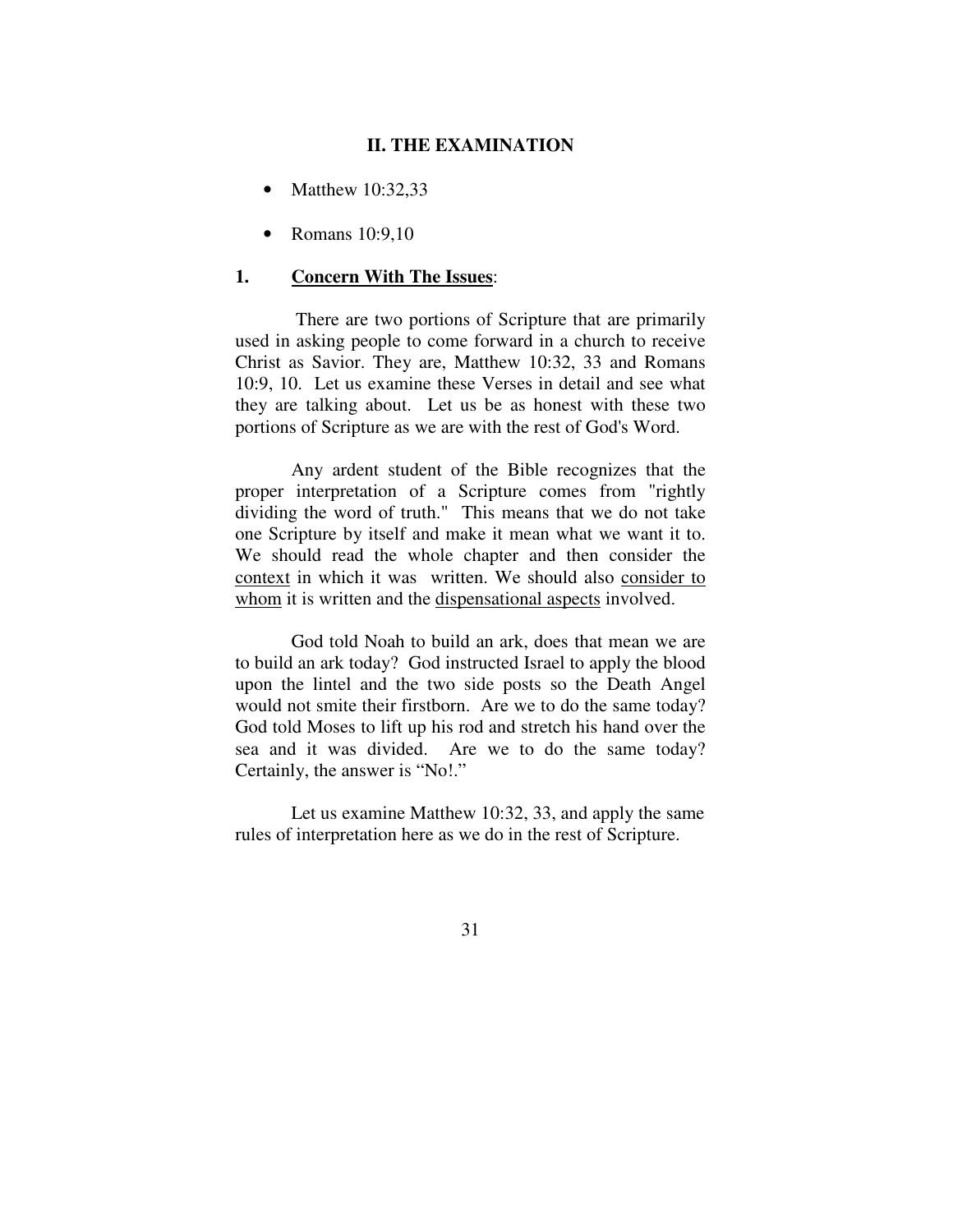#### CONTEXTUAL EXAMINATION:

 We shall be examining our text in the overall view of the entire Tenth Chapter of Matthew.

> *"Whosoever therefore shall confess me before men, him will I confess also before my Father which is in Heaven. But whosoever shall deny me before men, him will I also deny before my Father which is in heaven."*

#### *Matthew 10:32,33*

 A. To whom is this speaking? By going to the beginning of the Chapter, this question is answered*, "Now when He had called unto Him His twelve disciples...Now the names of the twelve Apostles are...These twelve Jesus sent forth..."* (Matthew 10:1-5). In the remaining contexts of these Verses, Christ names the twelve specifically by name. There can be no question as to whom Christ is speaking.

B. Where were they to  $\overline{g}$ ? This is answered clearly in Matthew 10:5, 6, *"These twelve Jesus sent forth and commanded them saying, go not into the way of the Gentiles and into the city of the Samaritans enter ye not: But go rather to the lost sheep of the house of Israel."* They were sent only to Israel and the reason is forthcoming.

 C. What were they to say? The answer is plainly given in Verse 7, *"And as ye preach, saying, the kingdom of Heaven is at hand."* Remember, Matthew emphasizes the Kingship of our Savior. This is why the Kingdom of Heaven is mentioned 38 times and only in the Book of Matthew. In other words, they were

to preach only to the house of Israel that Christ, their Messiah, was here. The Kingdom of the Heavens (the earthly reign of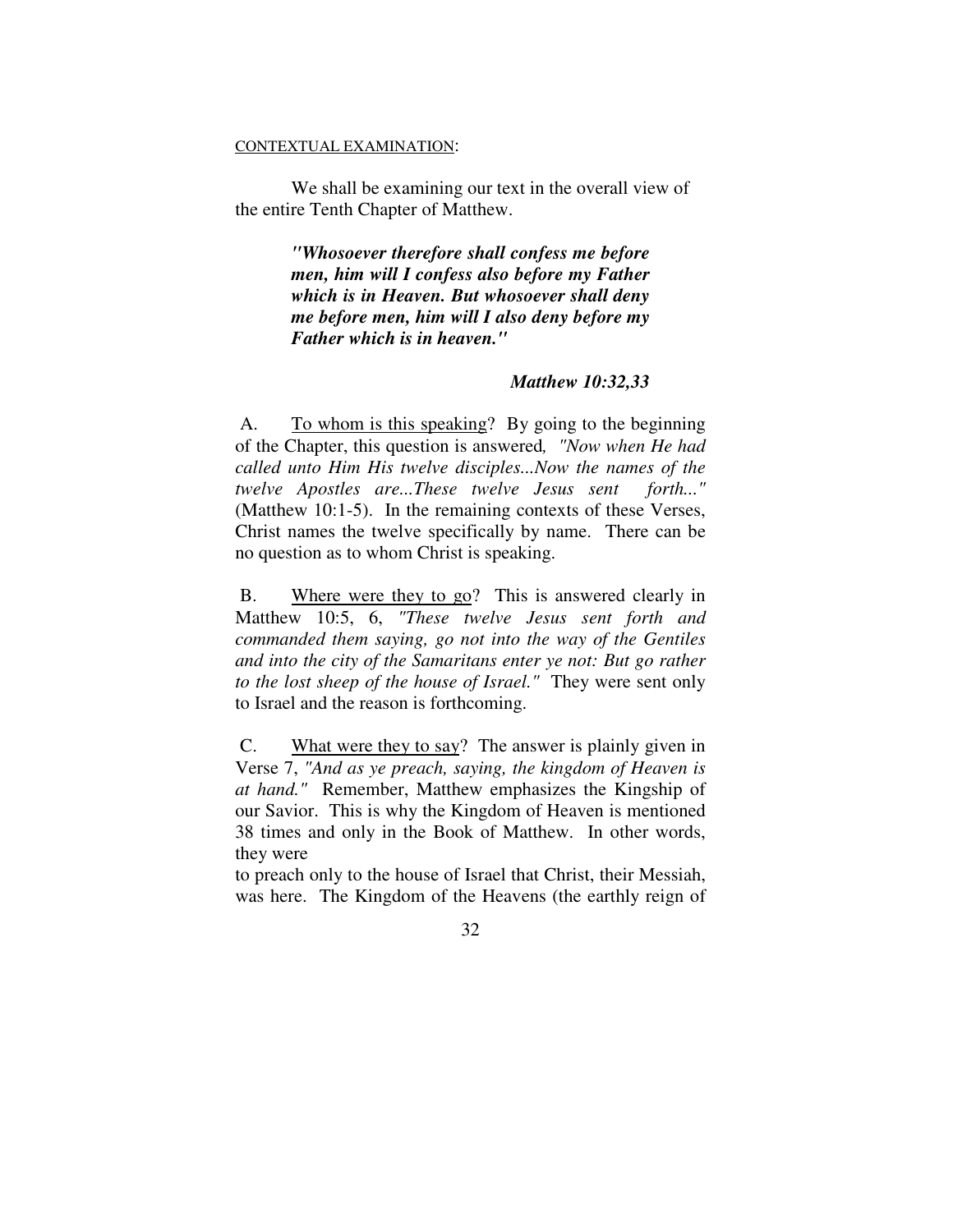Christ for 1,000 years) was at hand. If Israel, nationally, would have accepted Christ as their Messiah it would have been instituted.

#### D. How they proved their message was of God.

 Proof that their message was that of God and not of men was evidenced by the miracles they performed. Verse 8 explains, *"Heal the sick, cleanse the leper, raise the dead, cast out devils; freely ye have received, freely give."* When they preached that Christ was the Messiah and then raised the dead, it was surely proof that their message was true.

#### E. The warning of Christ.

 In Verses 16 to 22, the twelve Apostles are told that their preaching will cause them to be hated by men. They would be brought before councils, governors, kings, and even scourged in the synagogues for His name's sake. He forewarned the Apostles of the results their task would bring. Keep in mind He is still speaking to the Apostles here.

### F. How were they to react?

 Verse 16 explains, *"Be ye therefore wise as serpents, and harmless as doves."* In other words, preach by the wisdom of God, strong in the faith, boldly, but harm no one who resists your message.

### G. God's protection is seen.

 God's protection is promised in verse 22, "But he that endureth (remains faithful) *to the end* (of his ministry) *shall be saved* (delivered alive)." Notice in verse 23, *"but when they persecute you in the city, flee ye into another..."* When they were rejected from a city, God would deliver, or protect, their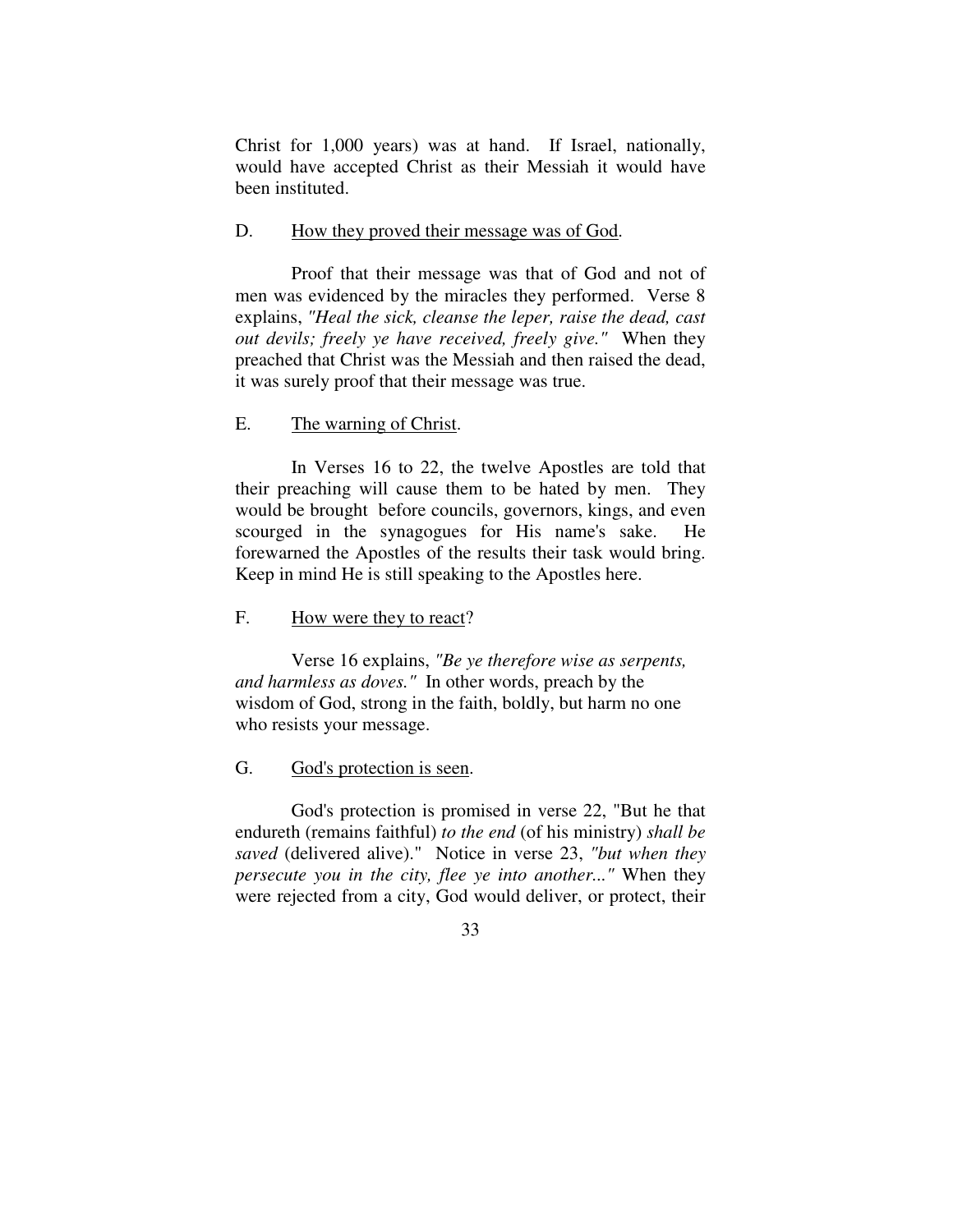life until they could flee to another city. Remember, none of the eleven were killed until after their ministry was finished. When Israel's rejection of their Messiah was final, God permitted the Apostles to obtain their martyr's crown. All were martyred, with the exception of John. They were as sealed by God's protection as the 144,000 in Revelation 7:3; 9:4; 14:1. *"But the very hairs of your head are numbered"* (vs. 30). How true it is, *"If God be for us...who then can be against us?"* 

### H. Their representative was Christ.

 Christ gave the Apostles their commission, their protection, and He would also reward them by confessing their faithfulness before the Father. Read again Matthew 10:32, 33. If they became weak in their faith and would not confess Him, then He would confess their unfaithfulness to the Father. Remember, this confession by Christ to the Father is for the Apostle's rewards or loss of rewards and not for their salvation. Their faithfulness, no doubt, will be rewarded when they rule and reign with Christ in His earthly Kingdom.

 This is similar to the way God deals with Christians today concerning their rewards and loss of rewards as spoken of in I Corinthians 3:14, 15, *"If any man's* (Christian's only) *work* 

 *abide which he hath built thereupon, he shall receive a reward. If any man's (*Christian's) *work shall be burned, he shall suffer loss: but he himself shall be saved; yet so as by fire."* Both Matthew and Corinthians are speaking of fellowship, service, and rewards; not son-ship and salvation.

 If we keep Matthew 10:32 and 33 in context, several things may be noticed: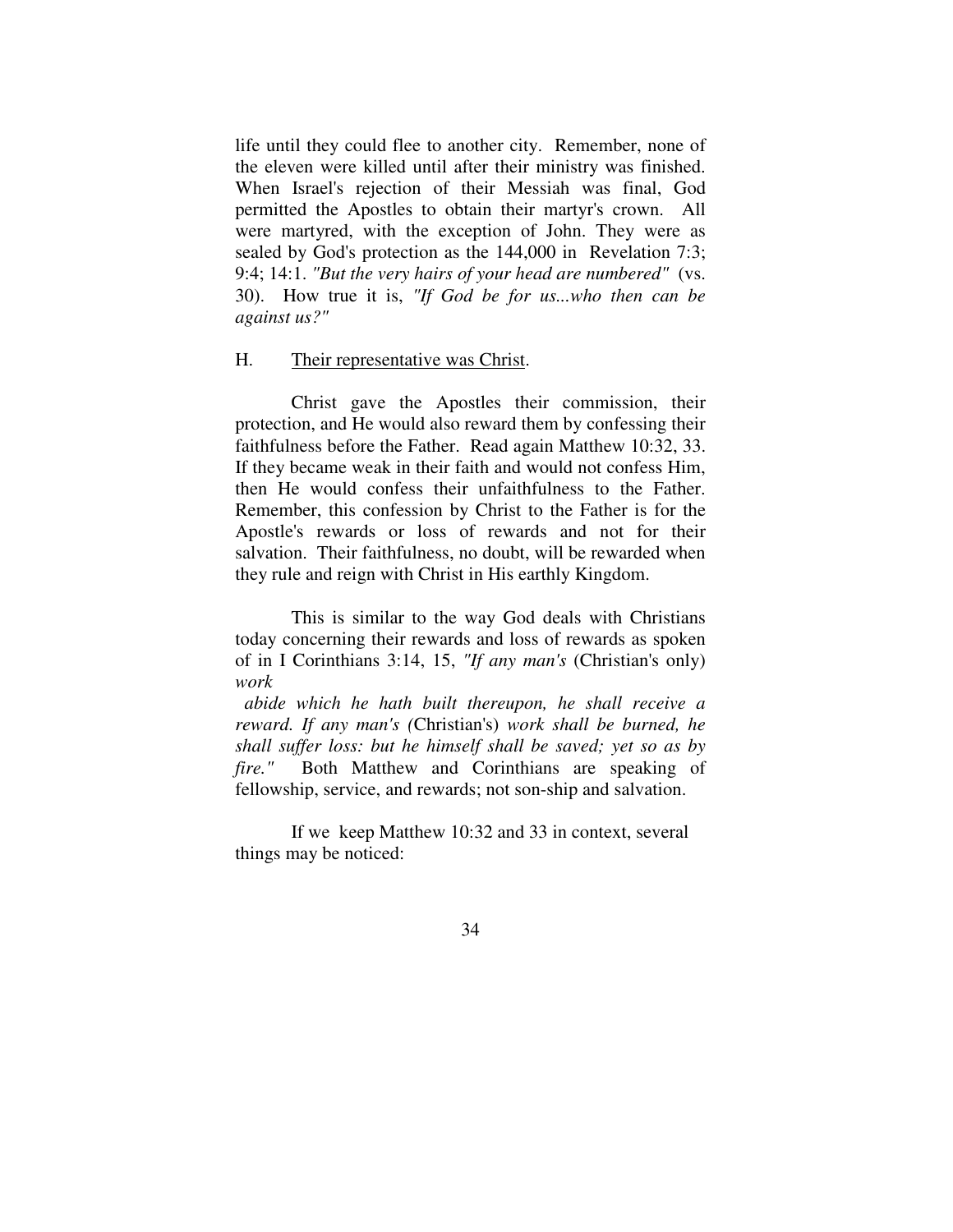A. The "whosoever" in Verses 32 and 33 is referring to the twelve Apostles that Christ was addressing in Verses 1 to 5. It is true that we, today, will be rewarded for our testimony of Christ as other Scriptures point out, but these Scriptures are referring to the twelve only.

 B. These Verses are not speaking about salvation, for confessing Christ is a work of the flesh and we are not saved by works, NOT EVEN ONE! (Ephesians 2:8,9 and Titus 3:5)

C. These Verses were given to those, the Apostles, who had already identified themselves as being believers, and not as a condition for salvation.

D. The whole chapter is dealing with one group of men, the twelve Apostles; one nation, Israel; and one message, "the kingdom of Heaven is at hand." If we are going to apply just two Verses we would have to pull them completely out of context which would be mutilating God's Word.

 One would have as much right to claim Verse 8 as the permission to raise the dead today. Others would have the right to claim the promises of physical protection in verse 22. Here He promised the Apostles, if they would remain faithful to the end of their commission, nothing could happen to their lives. How erroneous it would be to apply this to the Church Age. Many a missionary has been faithful to the Gospel, yet their life was not spared, but taken. Read "Through Gates of Splendor" by Elisabeth Elliot for example.

E. Since these verses are speaking only about service and not salvation, we should not confuse the listener by mixing grace and works. Many times it is said that salvation is by grace and not of works and people are then, immediately, invited to "Step out and come to the front of the church" to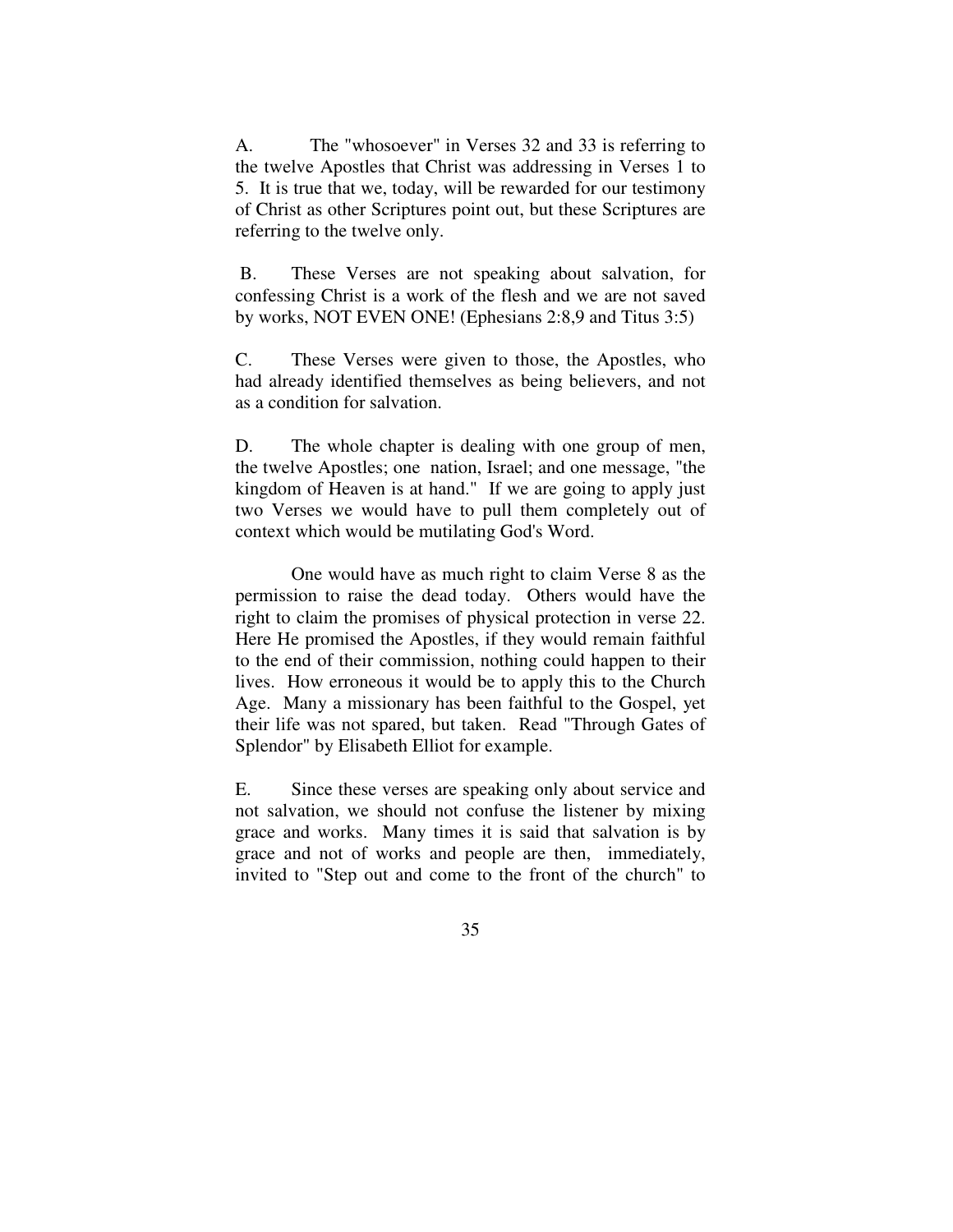receive Christ. If this is not a work...then I do not know what is!

 We are preaching one thing and doing the opposite when we require a person to do a work before receiving Christ. People are led to believe they cannot be saved unless they come forward to do it. If I can be saved in my seat, then why ask me to come to the front of a church to receive Christ? This is a question many ask. Many have left a church service still lost because a pastor said one thing about salvation and then required the person to do something else (Romans 11:6).

F. No where do these verses mention anything about walking to the front of a church. Where does it say anything about getting out of your seat? Where does it say anything about confessing Christ before a congregation? The "confessing" in verses 32 and 33 is referring to the twelve Apostles preaching the *"Kingdom of heaven is at hand"* and not just standing in front of a congregation saying *"I believe in Christ."*

G. Keeping these Verses in context, one would only be required to confess in the presence of Jews. Does not Verse 6 say, *"Go only to the lost sheep of the house of Israel."*

H. These Verses would only have confession made to the lost, not the saved. When we apply this today and have a person confess Christ in front of a congregation...then it is mostly before the saved and not the lost. Remember, this "confession" is referring to preaching the Kingdom message.

#### CONCLUSIONS FROM THE FACTS:

 I have talked to many people who refused to go back to church again because they have felt compelled to walk to the front of a church to be saved. Truthfully, how many times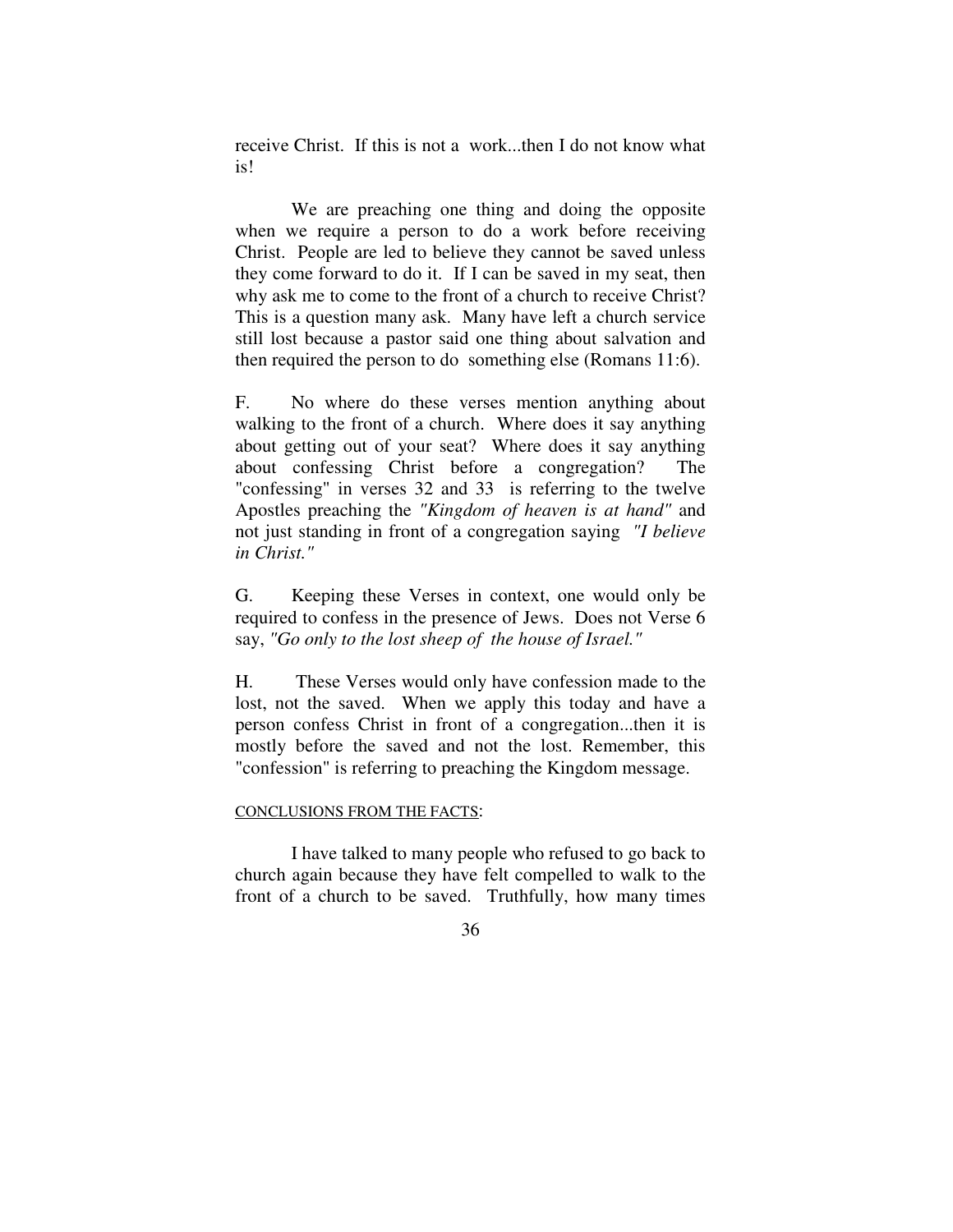have you seen the same people, time after time, in the front of the church in response to this type of invitation. A lady asked me not long ago why I do not have people come forward to be saved. Here are a few of the many reasons I gave her:

A. No scripture even hints that you must come to the front of a church to be saved or even after you are saved.

B. We always teach people the importance of confessing Christ after they are saved by faith alone, let us confess Him where it will be of most benefit. Let us tell our mothers, fathers, brothers, sister, our children, our relatives and our neighbors who are not saved. Let us confess Christ in reality, where it counts!

C. Coming forward causes confusion, for many people are led to believe this has something to do with salvation. Nothing could be further from the truth.

D. Let us not be guilty of isolating a Verse of Scripture, taking it completely out of context, to support a tradition inherited from the past.

 In summary, salvation is only one way and that is by trusting Jesus Christ as our Savior (John 6:47). It is the same for all individuals no matter where you are or who you are. When I am on radio or television, I invite people to trust Christ right where they are...in their home, their car, walking down the street...wherever. Why, then is the invitation changed when we are in church?

 Perhaps you are one who is really bitter toward churches because someone has tried to force you down an aisle. Please do not be bitter at the Lord. He never made this a condition for salvation. God does not ask us to do anything to be saved. He only asks that we accept what He has done.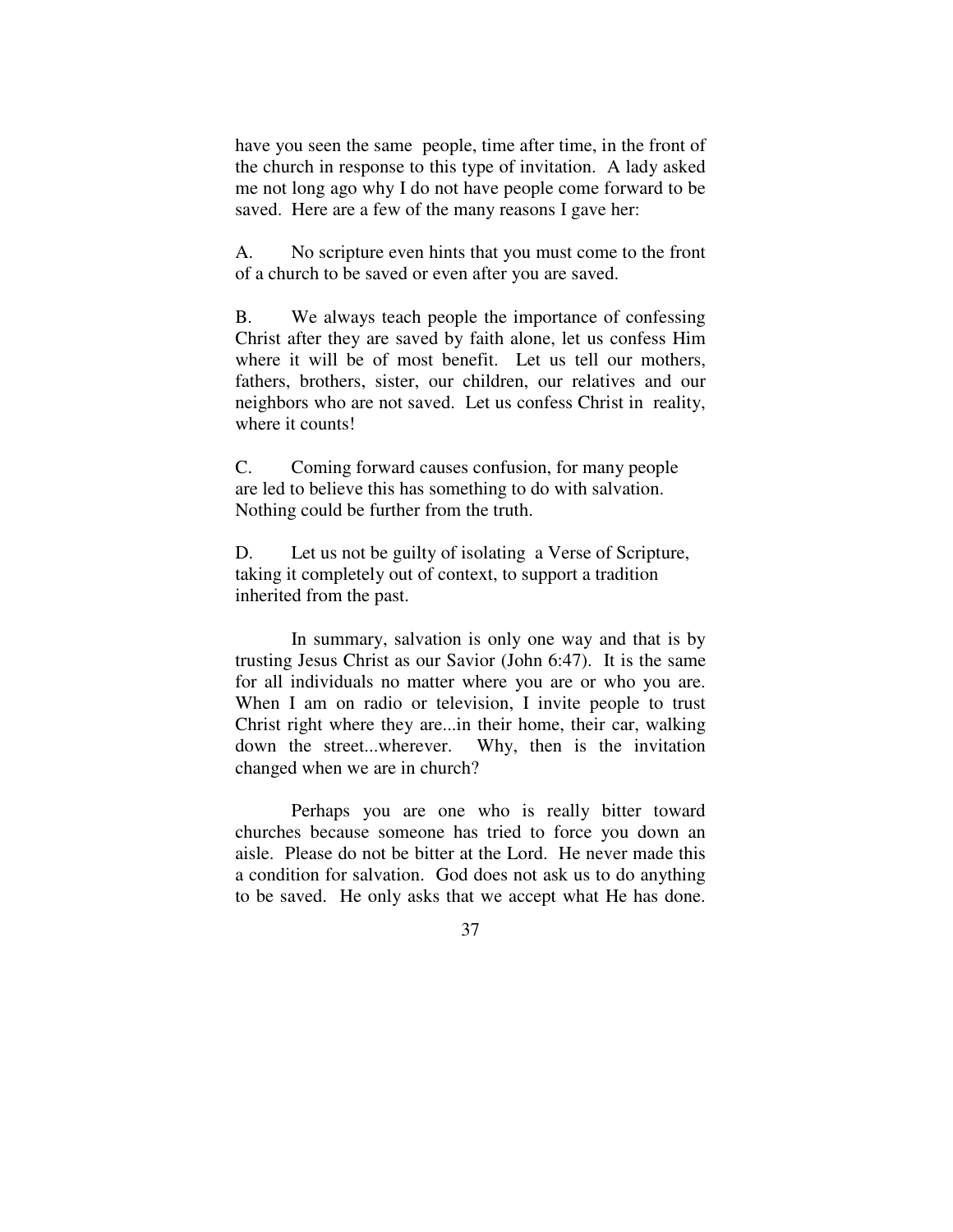God loved you so much that He paid for your sins completely before you were ever born. He only asks you to completely trust in Jesus Christ as your personal Savior and then rest in God's promise that you will never perish but have everlasting life.

> *"And this is the record, that God hath given to us eternal life, and this life is in his son. He that hath the Son hath life; and he that hath not the Son of God hath not life" (I John 5:11, 12).*

2. Let us examine another portion of Scripture used to support the practice of "coming forward" in a church to receive Christ as Savior.

> *"That if thou shalt confess with thy mouth the Lord Jesus, and shalt believe in thine heart that God hath raised him from the dead, thou shalt be saved.*

> *For with the heart man believeth unto righteousness; and with the mouth confession is made unto salvation."*

> > *Romans10:9, 10*

 These two verses, along with Matthew 10:32,33, are the most widely used in support of asking people to walk to the front of a church to receive Christ as Savior.

 Let us examine the context surrounding Romans 10:9, 10. One scholar has correctly pointed out that these three Chapters are speaking primarily concerning the Jewish nation and the Jewish people. Chapter 9 is speaking of Israel in the past, Chapter 10 is concerning Israel in the present (during the Church Age) and Chapter 11 deals with their future.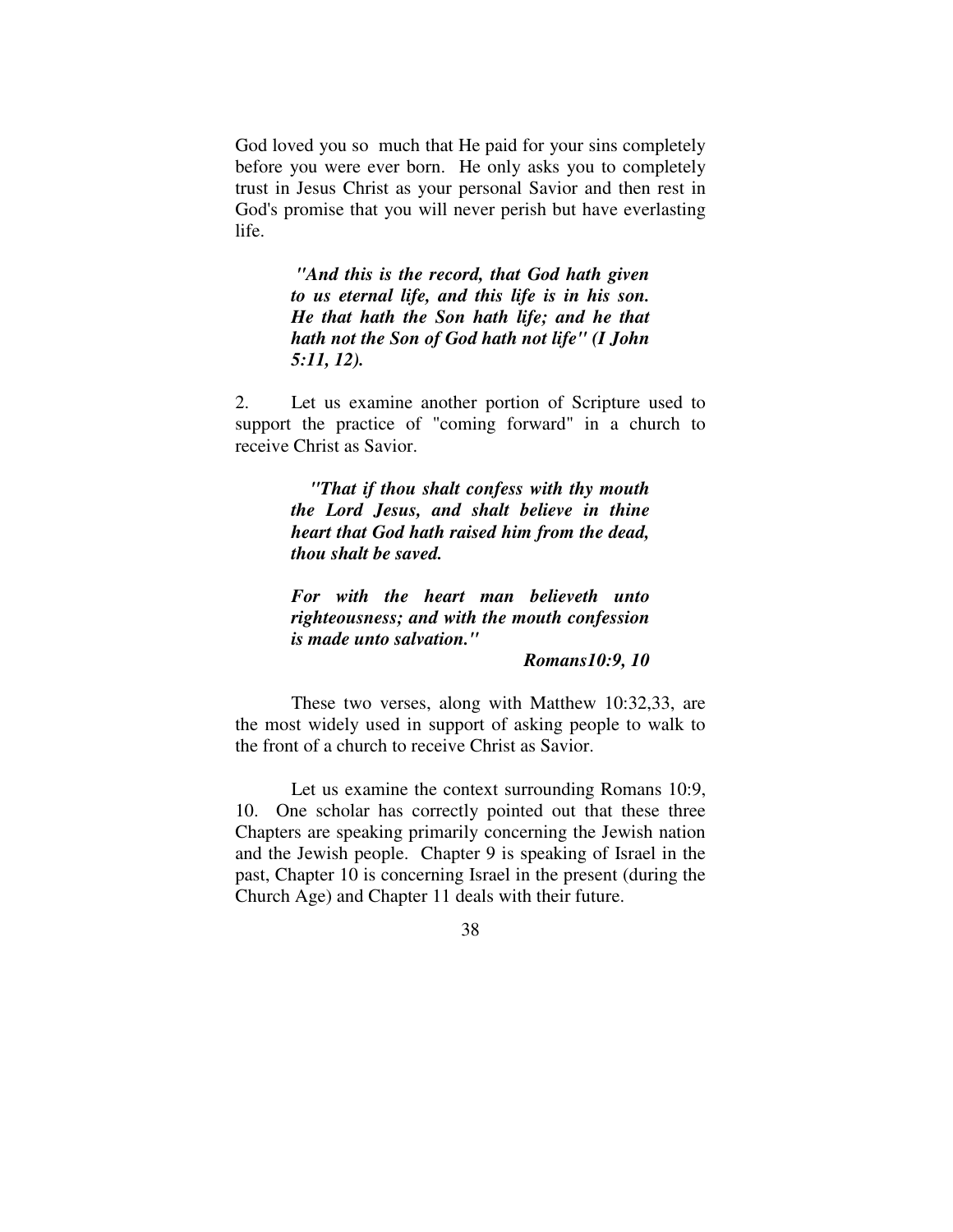Chapter 9 recalls to Israel the REASON they were rejected as a nation, *"Wherefore? Because they sought it not by faith, but as it were by the works of the law. For they stumbled at that stumbling stone"* (verse 32).

 Chapter 10 is the remedy for their rejection, *"For Christ is the end of the law for righteousness to everyone that believeth"* (Vs. 4). The future result is that, at the end of the 7- Year Tribulation Period, Christ will return to establish the Kingdom and *"so all Israel* (nationally) *shall be saved: as it is written, there shall come out of Zion the Deliverer, and shall turn away the ungodliness from Jacob.*" (11:26).

 II Timothy 3:16 informs us that *"All scripture is given by inspiration of God, and is profitable for doctrine, for reproof, for correction, for instruction in righteousness."* If God is the inspiration of all Scripture, it is certain He is not going to contradict Himself. In Verse 9, the Bible states that if one has *believed* and *confessed* Christ, he is saved. If this confession were a work we had to do for salvation, this would definitely contradict every other Scripture that states you have eternal life by faith alone.

 Remember, confession is definitely a work you do with the flesh. Let us look at some Verses in Romans that would be false if the "confession" in Romans 10:9 was essential for salvation.

> Romans 3:22... *"Even the righteousness of God which is by faith of Jesus Christ unto all and upon all them that believe: for there is no difference."*

> Romans 3:26*..."To declare, I say, at this time his righteousness: that he might be just,*

 <sup>39</sup>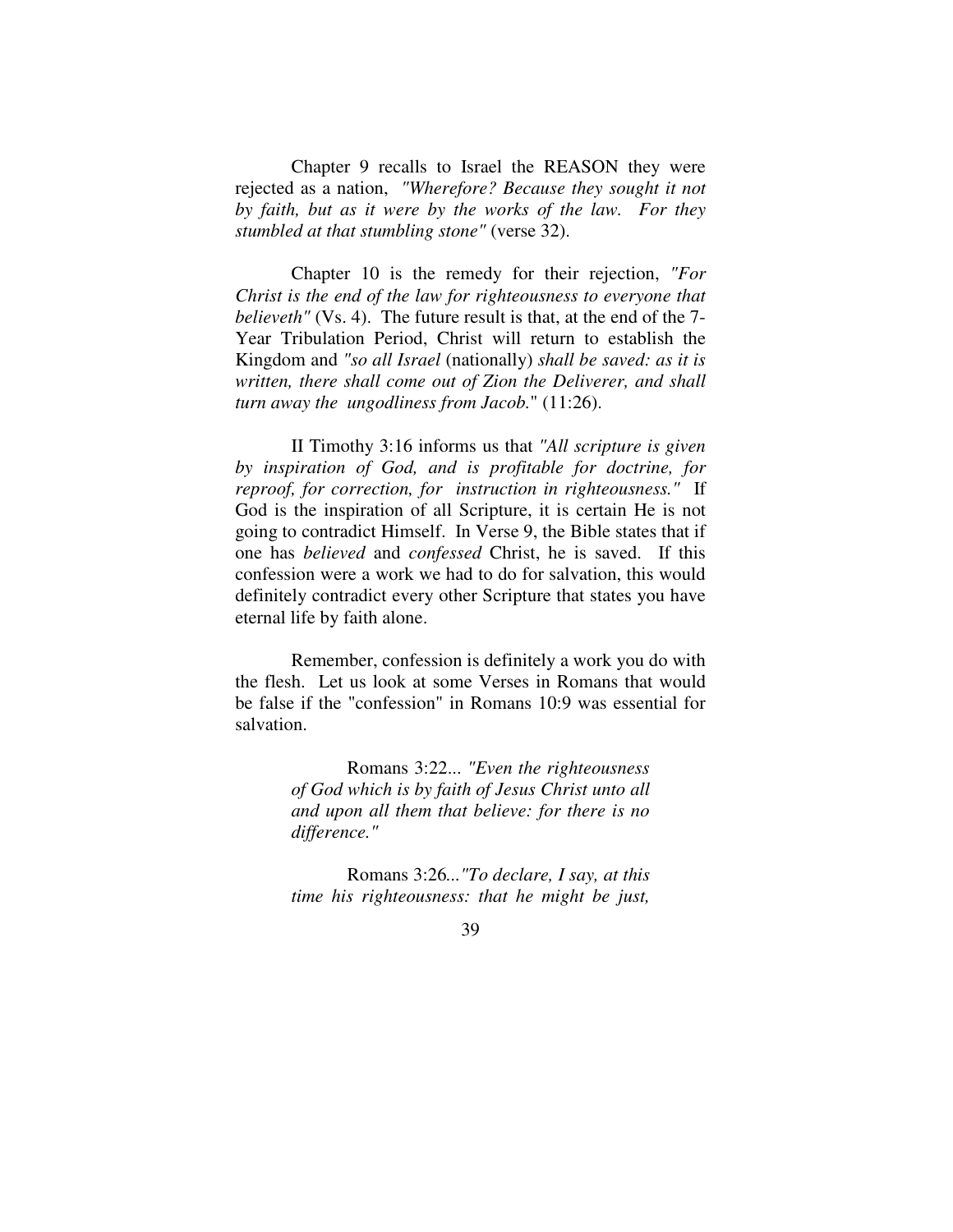*and the justifier of him which believeth in Jesus."* 

 Romans 3:30*..."Seeing it is one God, which shall justify the circumcision (Jews) by faith, and uncircumcision (Gentiles) through faith."* 

Romans 4:5*..."But to him that worketh not, but believeth on him that justifieth the ungodly, his faith is counted for righteousness."* 

 Romans 5:1*... "Therefore being justified by faith, we have peace with God through our Lord Jesus Christ."* 

Romans 9:32 *..."Wherefore? Because they sought it not by faith, but as it were by the works of the law. For they stumbled at that stumbling stone."* 

 The reason that Christians cannot boast in themselves about their salvation...they did not do any good works to receive it. *"Where is boasting then? It is excluded. By what law? of works? Nay: but by the law of faith."* (Romans 3:27).

 The capstone of all texts that prove that salvation is either by grace or works is, *"And if by grace, then is it no more of works: otherwise grace is no more grace. But if it be of works, then is it no more grace: otherwise work is no more work"* (Romans 11:6).

#### THE CONDITIONS:

 Consider Romans 10:9 in its setting. The Jews, nationally, had rejected Christ as the Messiah. For an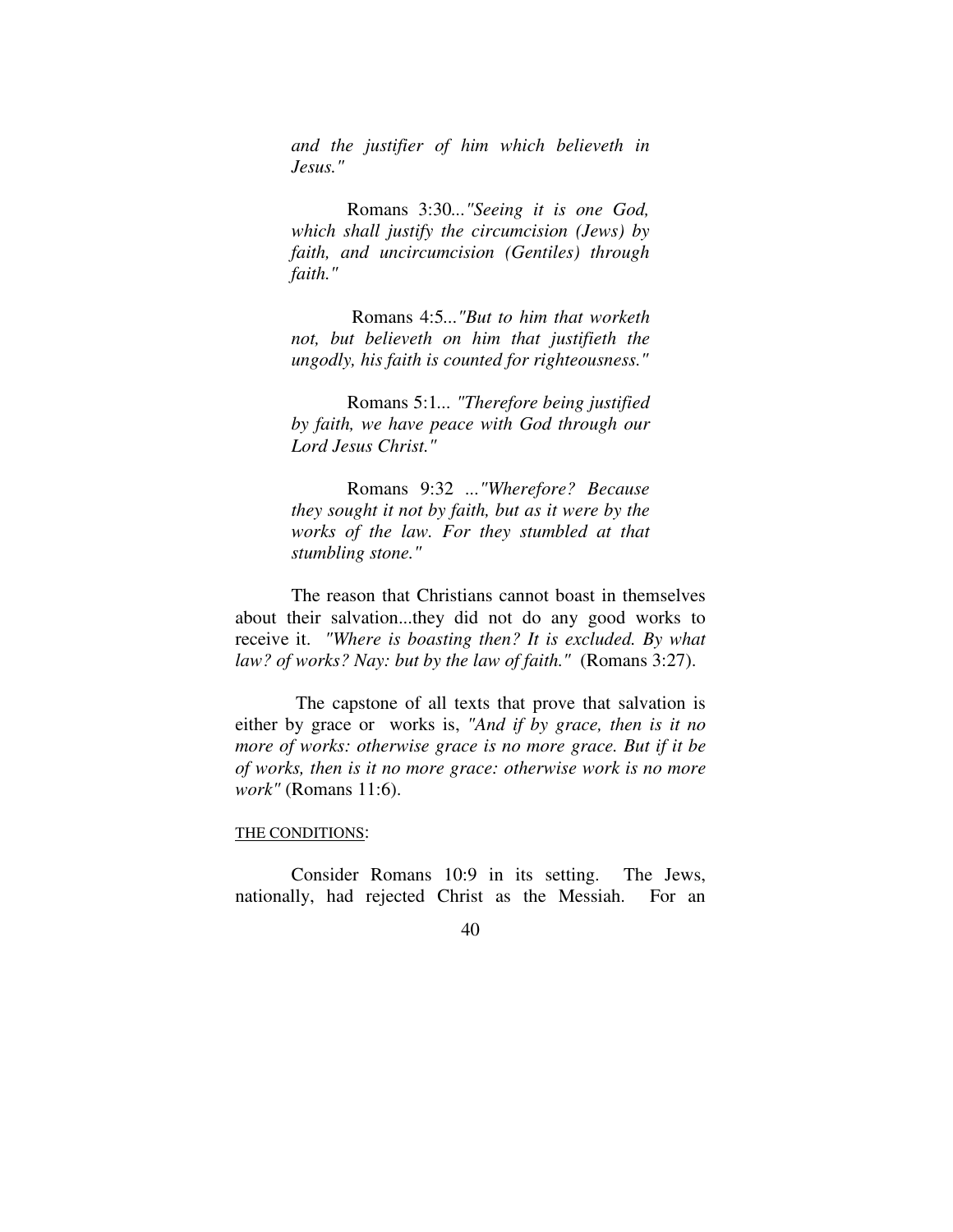individual to accept Christ and confess that He was the Messiah would mean loss of friends, respect, position, and would bring persecution and possibly, even death.

 The account of Stephen and his testimony shows that his professing Christ as Savior resulted in his death. First, they accused him of blasphemy by bribing men to say so, *"Then they suborned* (bribed*) men, which said, We have heard him speak blasphemous words against Moses, and against God. And set up false witnesses, which said, This man ceaseth not to speak blasphemous words against this holy place, and the law"* (Acts 6:11,13).

 Secondly, they arrested him and brought him before the council (Sanhedrin, the Jewish court of law), *"And they stirred up the people, and the elders, and the scribes, and came upon him, and caught him, and brought him to the council"* (Acts 6:12).

 Finally, they killed him, for they could not stand his testimony concerning Christ, *"Then they cried out with a loud voice, and stopped their ears, and ran upon him with one accord, And cast him out of the city, and stoned him... and Saul was consenting unto his death"* (Acts 7:57,58; 8:1).

 Saul (Paul) persecuted many who confessed Christ, whether male or female, *"And Saul, yet breathing out threatenings and slaughter against the disciples of the Lord, went unto the high priest, And desired of him letters to Damascus to the synagogues, that if he found any of this way, whether they were men or women, he might bring them bound unto Jerusalem"* ( Act 9:1).

 After Paul's salvation, he testified of the great persecutions he received of the Jews for confessing Christ, *"We are troubled on every side, yet not distressed; we are*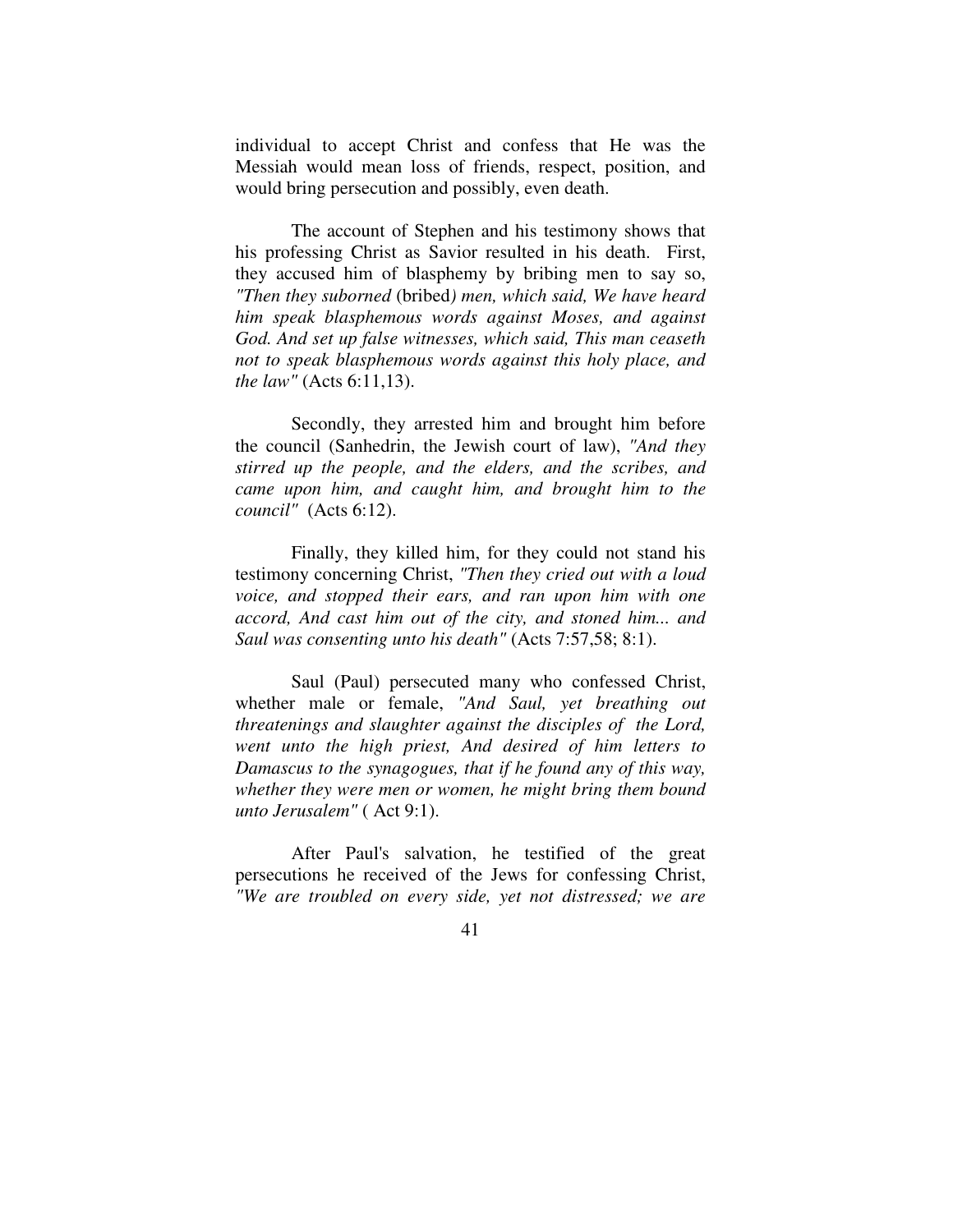*perplexed, but not in despair; Persecuted, but not forsaken; cast down, but not destroyed; Always bearing about in the body the dying of the Lord Jesus, that the life also of Jesus might be made manifest in our body. For we which live are alway delivered unto death for Jesus' sake, that the life also of Jesus might be made manifest in our mortal flesh."* (II Corinthians 4:8-11).

> *"But in all things approving ourselves as the ministers of God, in much patience, in afflictions, in necessities, in distresses, In stripes, in imprisonments, in tumults, in labours, in watchings, in fastings."*

> > (II Corinthians 6:4,5).

*"Thrice was I beaten with rods, once was I stoned, thrice I suffered shipwreck, a night and a day I have been in the deep" "Of the Jews five times received I forty stripes save one"* 

(II Corinthians 11:25, 24).

 At this time, for a Jewish person to accept Christ and then publicly confess Him, knowing the persecution sure to come, you can rest assured that he was saved...as Romans 10:9 attests, *"That if thou shalt confess with thy mouth the Lord Jesus* (not just that He was a good man) *and shalt believe in thine heart that God hath raised him from the dead* (as evidence that He was the Messiah, Matthew 12:40) *thou shalt be saved."*

 This Verse separated the professors from the possessors. There were some who were naming Christ as Lord, but did not really believe He was the Messiah.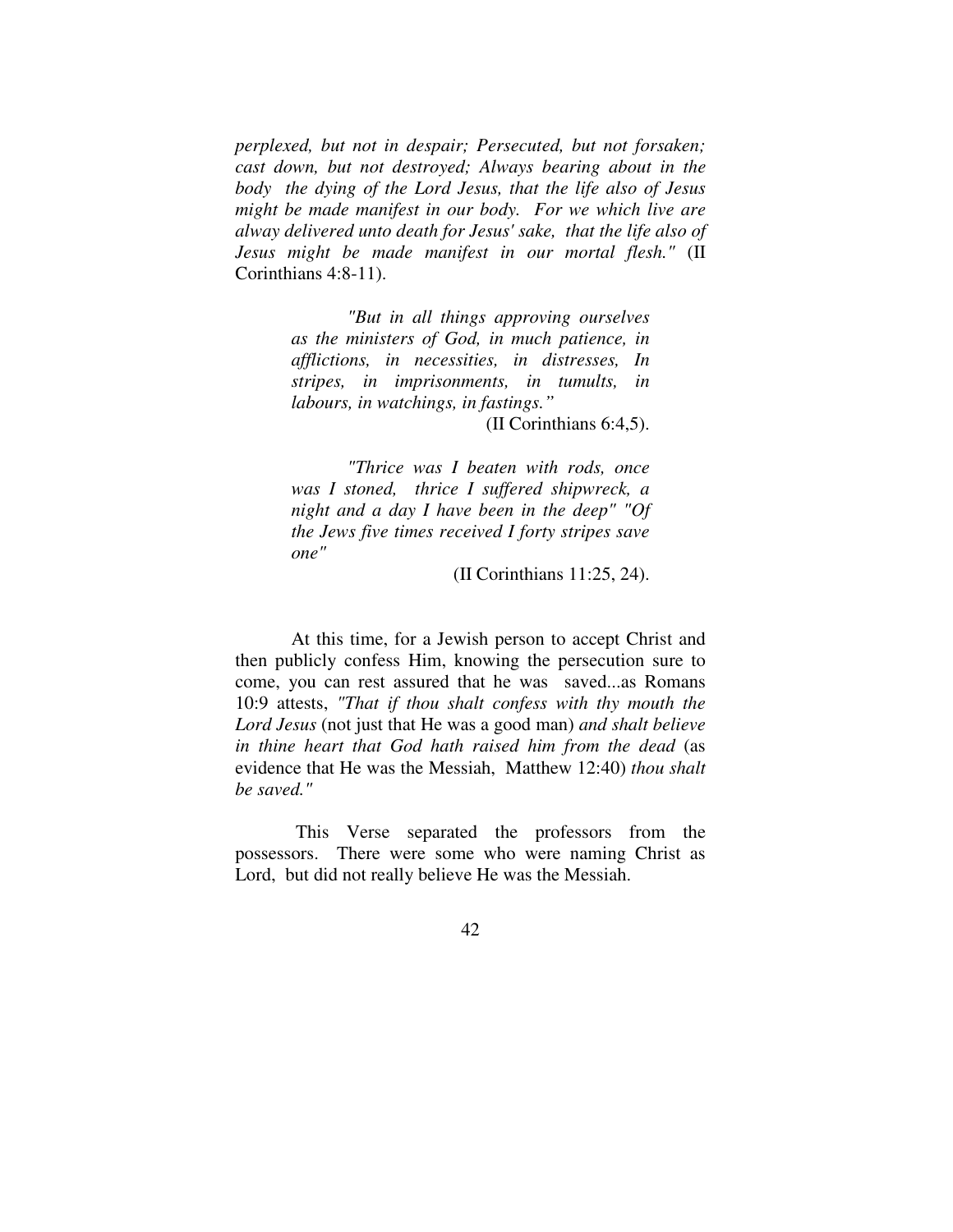*"Not every one that saith unto me, Lord, Lord, shall enter into the kingdom of heaven; but he that doeth the will of my Father which is in heaven. Many will say to me in that day, Lord, Lord, have we not prophesied in thy name? and in thy name have cast out devils? and in thy name done many wonderful works? And then will I profess unto them, I never knew you: depart from me, ye that work iniquity"*  (Matthew 7:21-23).

 These were not persecuted for their confession because their confession of the Lord did not include that He was the Messiah. In the time Romans 10:9 was written, those who confessed the Lord Jesus were confessing him as the Messiah, as evidenced by their believing God had raised Him from the dead. Anyone who confessed this would probably face death. The *"thou shalt be saved"* is not intended in the Greek to reveal a condition for salvation by confessing and believing, but a definite fact that no one facing death would confess Christ as their Messiah, unless they *were saved.* 

 This is substantiated further by verse 10, *"For with the heart man believeth unto righteousness; and with the mouth confession is made unto salvation."* The word *"made"* is the Greek word "HOMOLOGEO" and means "acknowledgement by confession in the attitude of giving thanks." (Strong's Concordance).

 Why would a person give thanks for something they have not already received? They were giving thanks for Christ's righteousness that God gave them for believing.

> *"For he* (God) *hath made him* (Christ) *to be sin for us, who knew no sin, that we might be made the righteousness of God in him."*

(II Corinthians 5:21).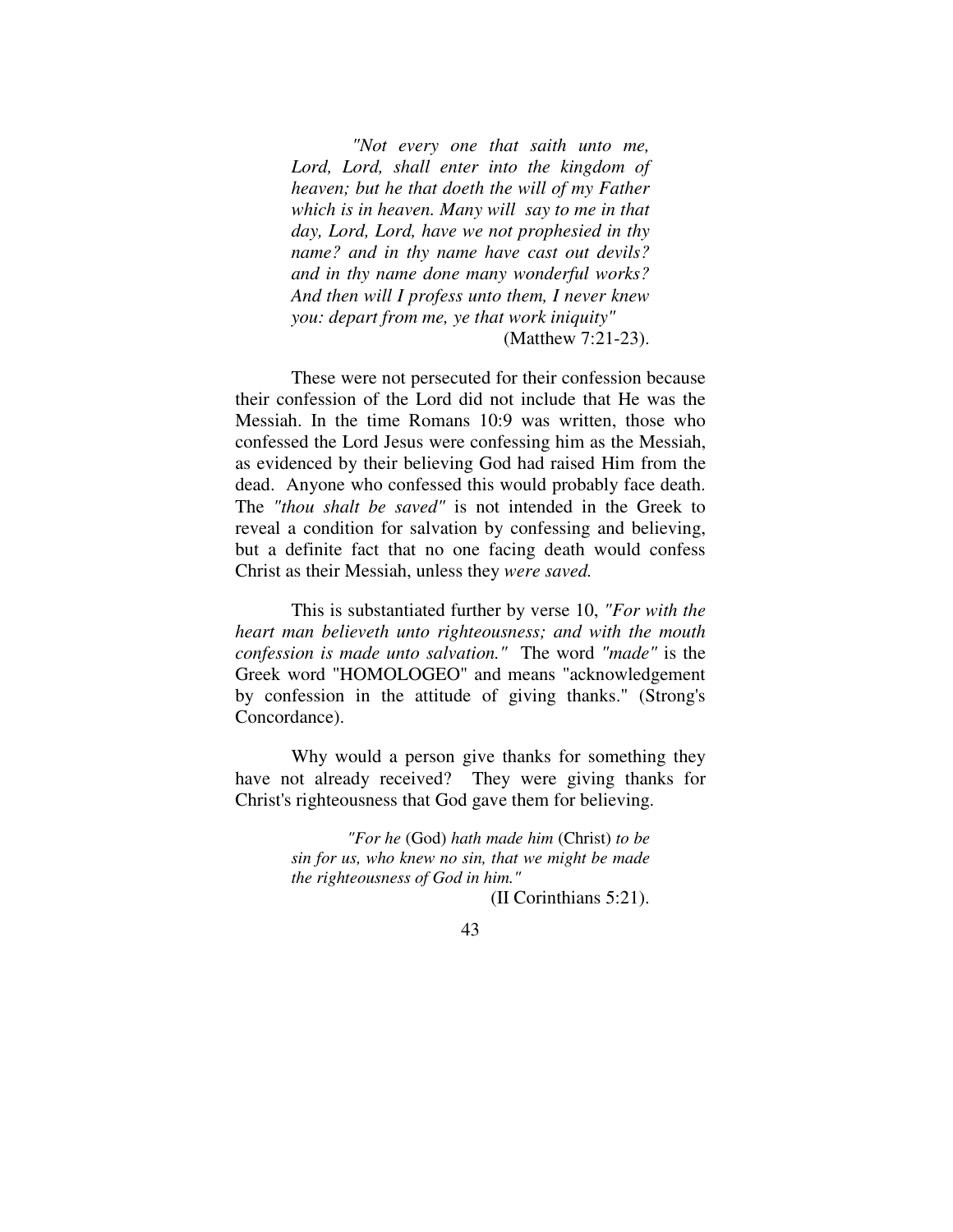*"For if by one man's* (Adam's) *offense death reigned by one; much more they* (the believers) *which receive abundance of grace and the gift of righteousness, shall reign in life by one, Jesus Christ"*

(Romans 5:17).

Philippians 3:9 could speak no clearer, *"And be found in him* (Christ) *not having mine own righteousness which of the law, but that which is through the faith of Christ, the righteousness which is of God by faith."*

Romans 10:10 contains a two-fold doctrinal truth:

- The believer's justification in God's sight and
- The believer's justification in man's sight.

 This is comparable to the contrast found in Romans and James. Romans shows that man is justified in God's sight by faith without works. James points out that for men to know we are saved, we must show them by our works, which includes confessing Christ. This is justification in man's eyes.

 God does not need our confession to know we are saved as God looks where man cannot see...upon the heart. Simultaneously, upon the belief in Christ as Savior, God imparts the salvation He has promised, *"Verily, verily, I ay unto you, he that believeth on me hath* ( right now ) *everlasting life*" (John 6:47).

 Some Christians have an erroneous idea to excuse their lack of witnessing for Christ. They say, "People will just see Christ in me by the way I live." This is not true and the last of Verse 10 verifies this. By not confessing Christ and just living a good life, you receive the glory, not the Lord.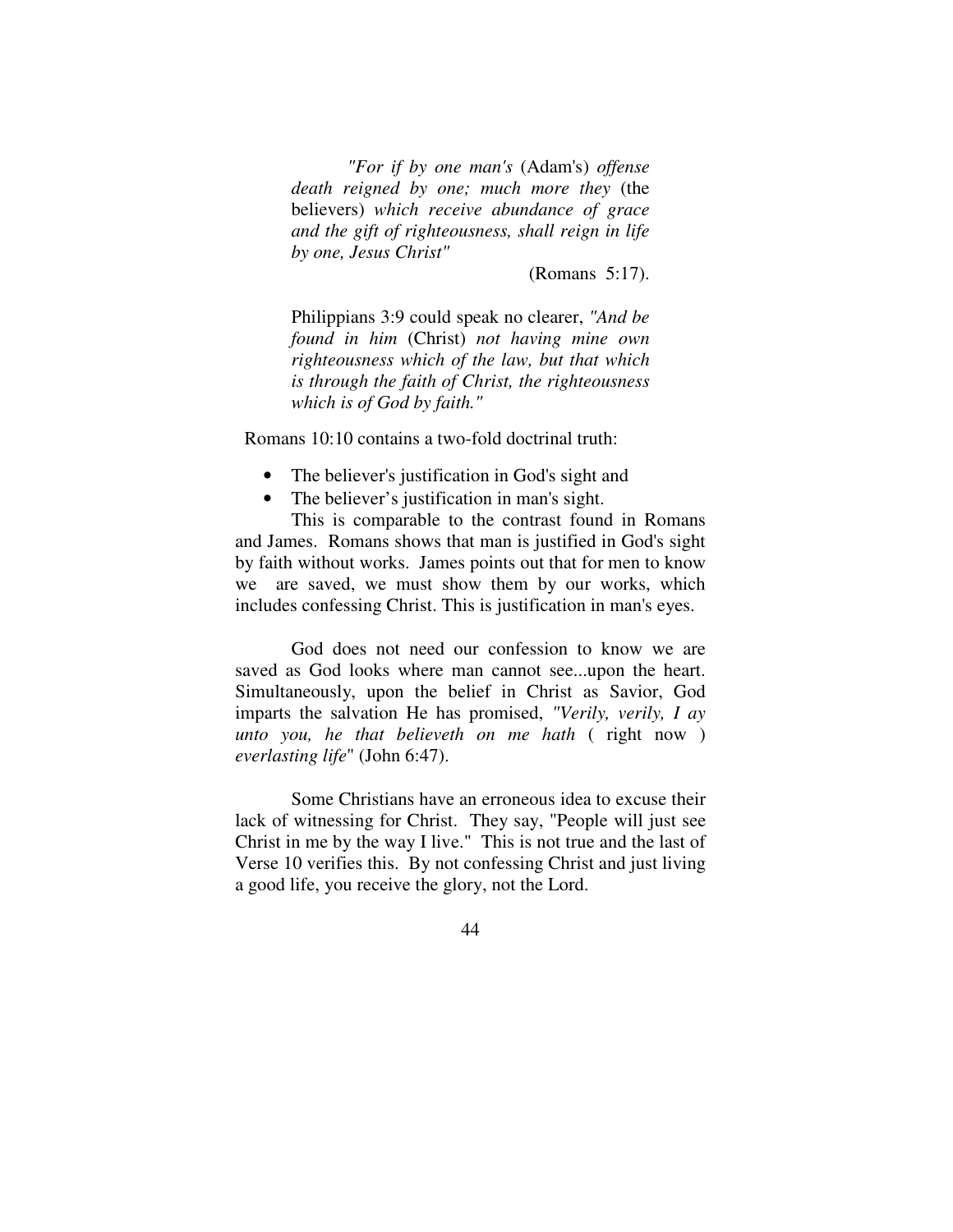Believing is our position before God, our salvation. Confessing is our position before man, our service. *"So then faith* (others to believe) *cometh by hearing and hearing by the word of God."* (Romans 10:17). The only way others can know I am a Christian is by my confessing Christ as my personal Savior. Then, if I want people to believe my testimony, I must live so that my life will substantiate what I say.

 Salvation is God's provision for my position, or justification, before Him, *"For with the heart man believeth unto righteousness."* When I confess Christ, bystanders do not see a self-righteous person, but see Christ as the reason for my leading a separated life. Then Christ receives the glory. *"And with the mouth confession is made unto salvation."* In whose eyes? Man's eyes, of course! My life alone will not lead others to Christ for I must confess Him as the reason*, "How shall they believe in him of whom they have not heard?"*  (Romans 10:14).

 Romans 10:13 is also sometimes used as a condition for salvation, *"For whosoever shall call upon the name of the Lord shall be saved."* The word *"saved"* here would be better translated "delivered" as the context will show.

 Calling upon the Lord has nothing to do with salvation, but is a privilege given to those who are already saved. This is clarified by Verse 14, *"How then shall they call upon him in whom they have not believed."* The question has arisen, "If we are already saved before we call upon Him, then what do we call upon Him for?" Verse 12 will shed some light, *"For there is no difference between the Jew and the Greek: for the same*  Lord over all is rich unto all that call upon him (Christ)." The phrase that the *"Lord over all is rich unto all that call upon him"* cannot be speaking of salvation as those that called were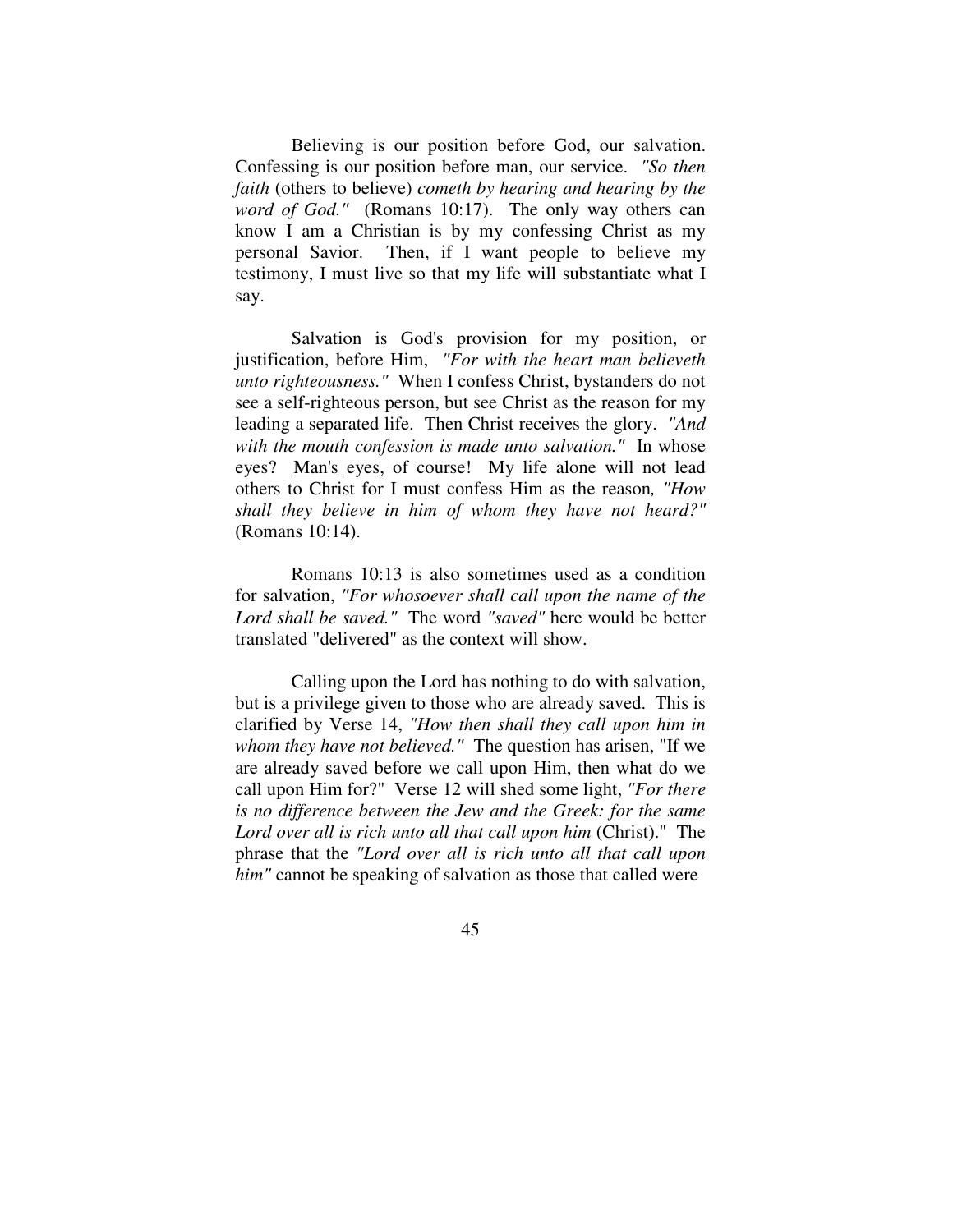already saved by faith. So...the being *"rich to those that call"* must pertain to additional blessings and provisions after salvation.

Here are several important things to consider:

- A. "There is no difference between the Jew and Greek" (Gen-tile). There is no preference or special privileges because of nationality. The Lord is dealing with individuals regardless of race. Remember, the Jewish people had the advantage over the Gentiles because unto them were committed the oracles of God (Romans 3:1,2). When, nation-ally, they rejected their Messiah, God temporarily stopped working through them as a nation. He is reminding them that, individually, Gentile and Jew will be treated alike even though Israel, as a nation, has been temporarily set aside.
- B. Christians, at this time, faced great persecutions for the name of Christ.
- C. Those that called upon Him were the saved.
- D. The Lord promised to be rich upon all that called.
- E. He also promised to deliver those who called.

 With this in mind, the passage should become clear. Those that believed in Christ, knowing they were going to face persecutions, could now call upon the Lord to deliver them. He would be rich unto them by giving them strength and boldness to con-fess Him. He would be rich in comforting them during their trials or whatever need they might have had. We, who are saved today, must also call upon the Lord to supply our needs, give us boldness to witness and comfort to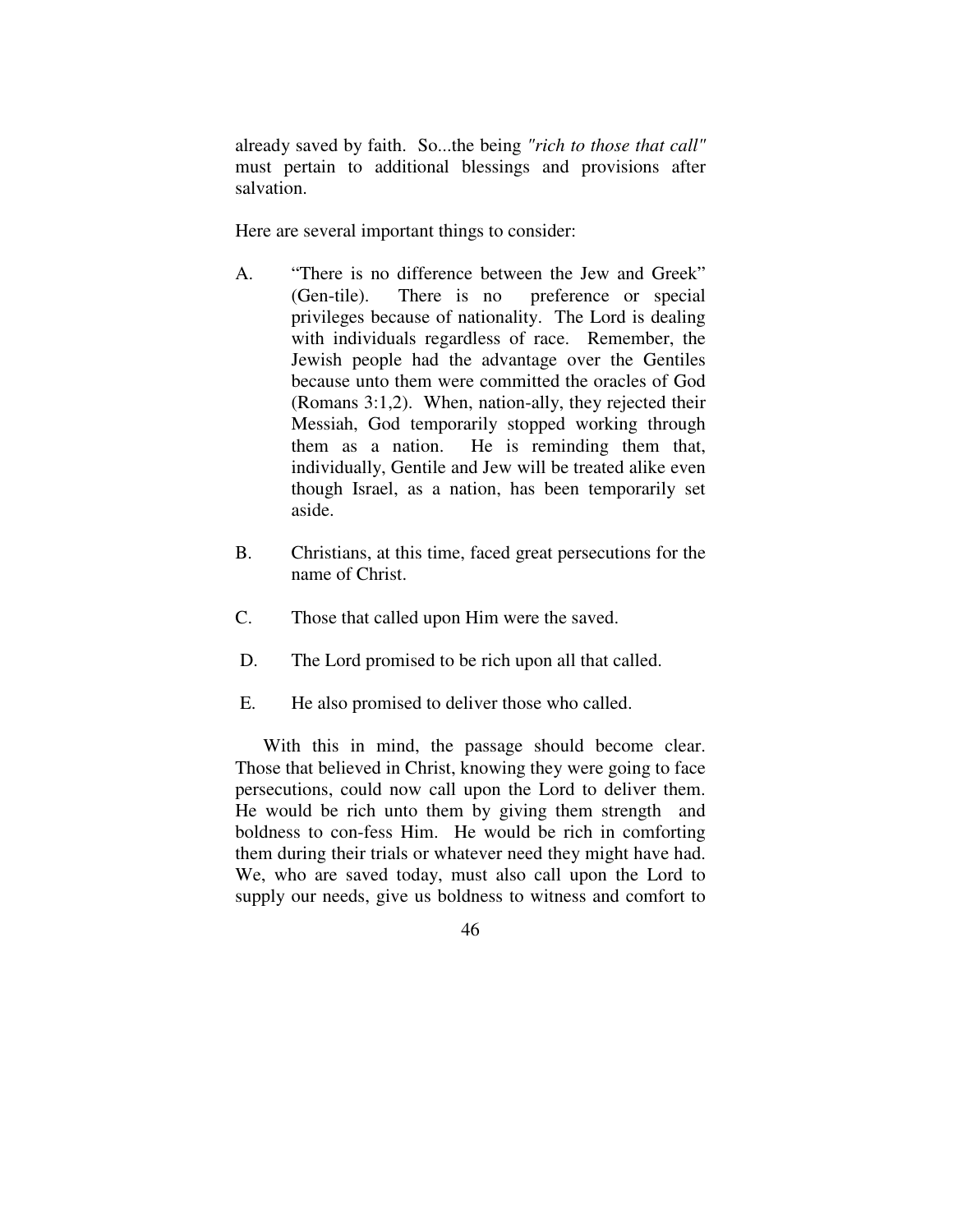go through our trials or whatever need we may have. But I can say, as Paul did, *"I can do all things through Christ which strengtheneth me,"* only because the Lord is rich upon all (saved) that call upon Him.

 Since the portion of Scripture we have been considering, Romans 10:9 and 10, is often quoted to motivate people to come to the front of a church to confess Christ, we might consider this summary:

- A. Confession is not a condition for salvation. Many people are confused by mixing salvation with the work of confessing.
- B. Nothing is said in Scripture about coming to the front of a church.
- C. People are made to feel as though they are not saved if they do not come forward, and this is not what the Scriptures teach.
- D. Nothing is said in Scripture about confession being simultaneous with salvation. The author was saved a year or so before he confessed Christ publicly.
- E. Many say you can be saved in your seat, but then will not invite people to actually trust Christ where they sit.
- F. Many want to be saved but do not want to stand before a crowd of people. If God does not make this a condition for salvation, what right do we have to make it a condition? Should we not give the lost every opportunity that God does?

 We need to remember that confession is not always simultaneous with salvation. It takes time to grow, and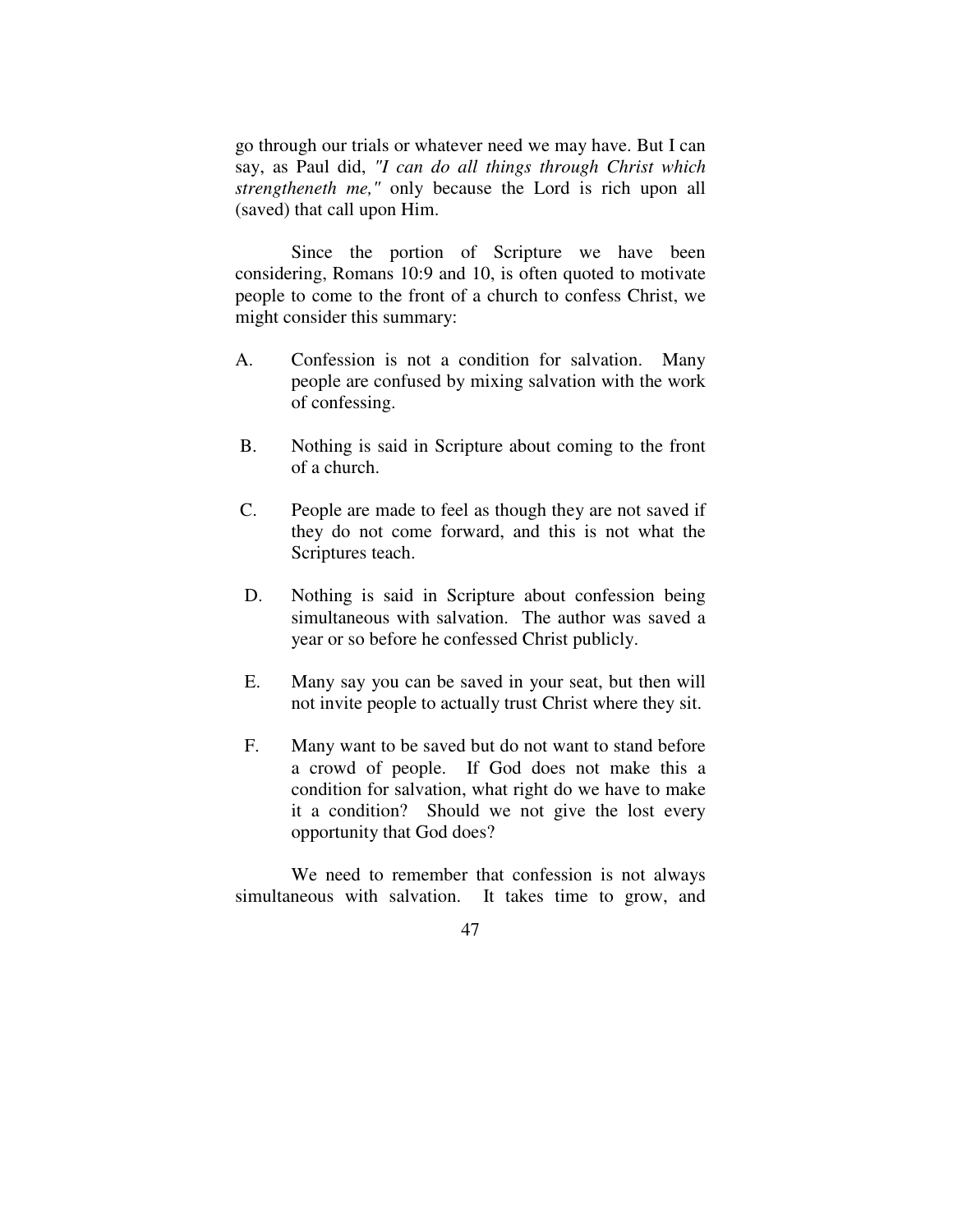confession comes with growth. Many have left a church service lost, with their blood on the preacher's hands because he wanted to make the people do something that God did not require for salvation.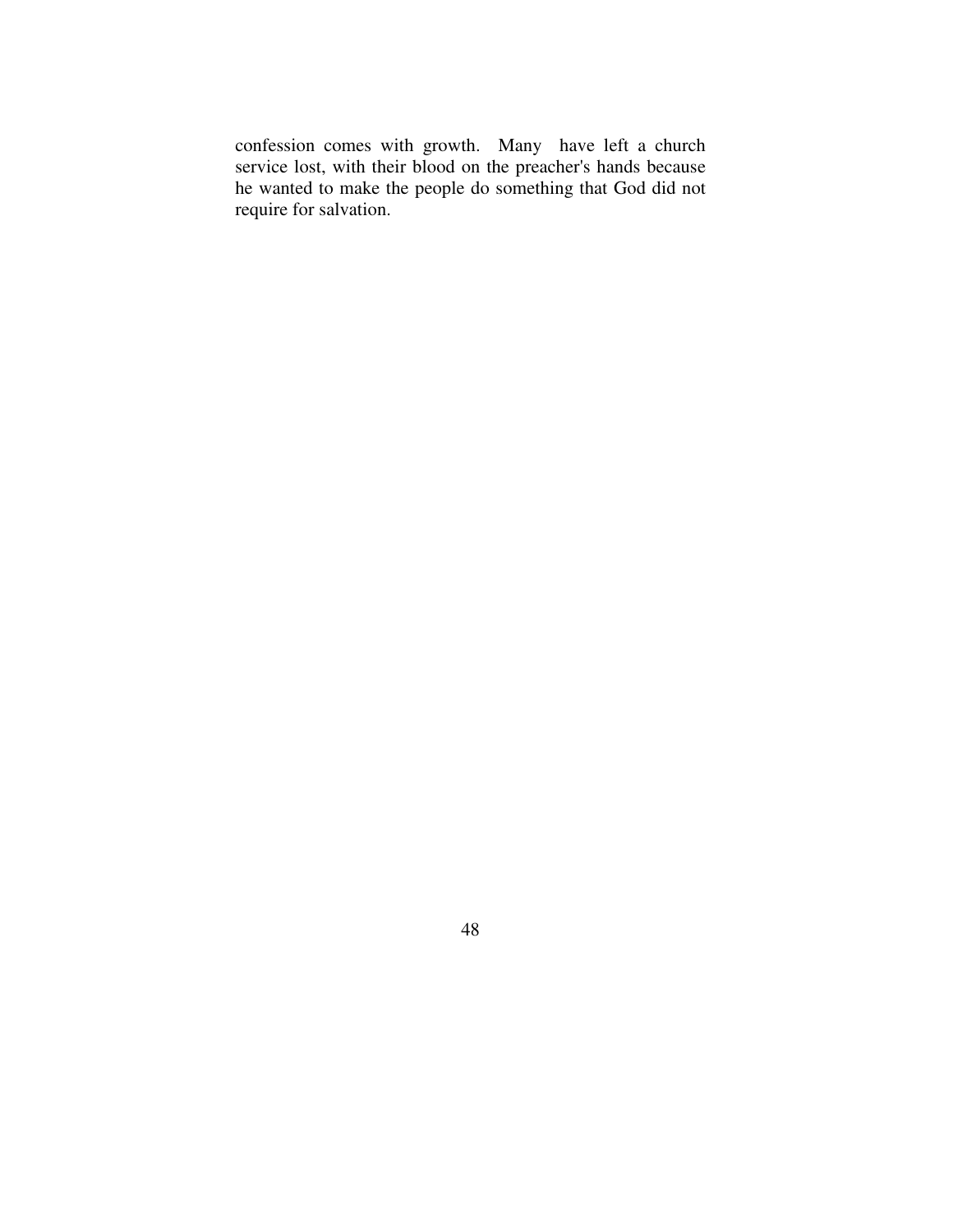# **III. THE INVITATION**

- The Procedure
- The Person
- The Problem
- The Proposal

# **1. The Procedure.**

 The invitation at the conclusion of a service may vary somewhat, but most generally it follows this procedure.

A. The pastor or evangelist will ask the congregation to bow their heads at the conclusion of the sermon.

B. The congregation is addressed with the question, "Is anyone today interested in their soul? If so, would you let me see your hand so that I can pray for you."

C. A prayer is then given. It may go something like this, "Lord, we pray for those who raised their hands. Help them to make that decision by slipping out of their seats and receiving Christ here at the front of the church (or altar). Amen."

D. The congregation is then asked to stand and sing and an invitation song. Another plea is usually given, "Now that you have raised your hands step out on the first verse. When you take that first step the Lord will be with you the rest of the way. The pastor and personal workers will be waiting to meet you." Sometimes you will hear, "It wasn't easy for Christ and it won't be easy for you."

E. The length may run from 3 to 25 minutes, depending the pastor/evangelist or how many come.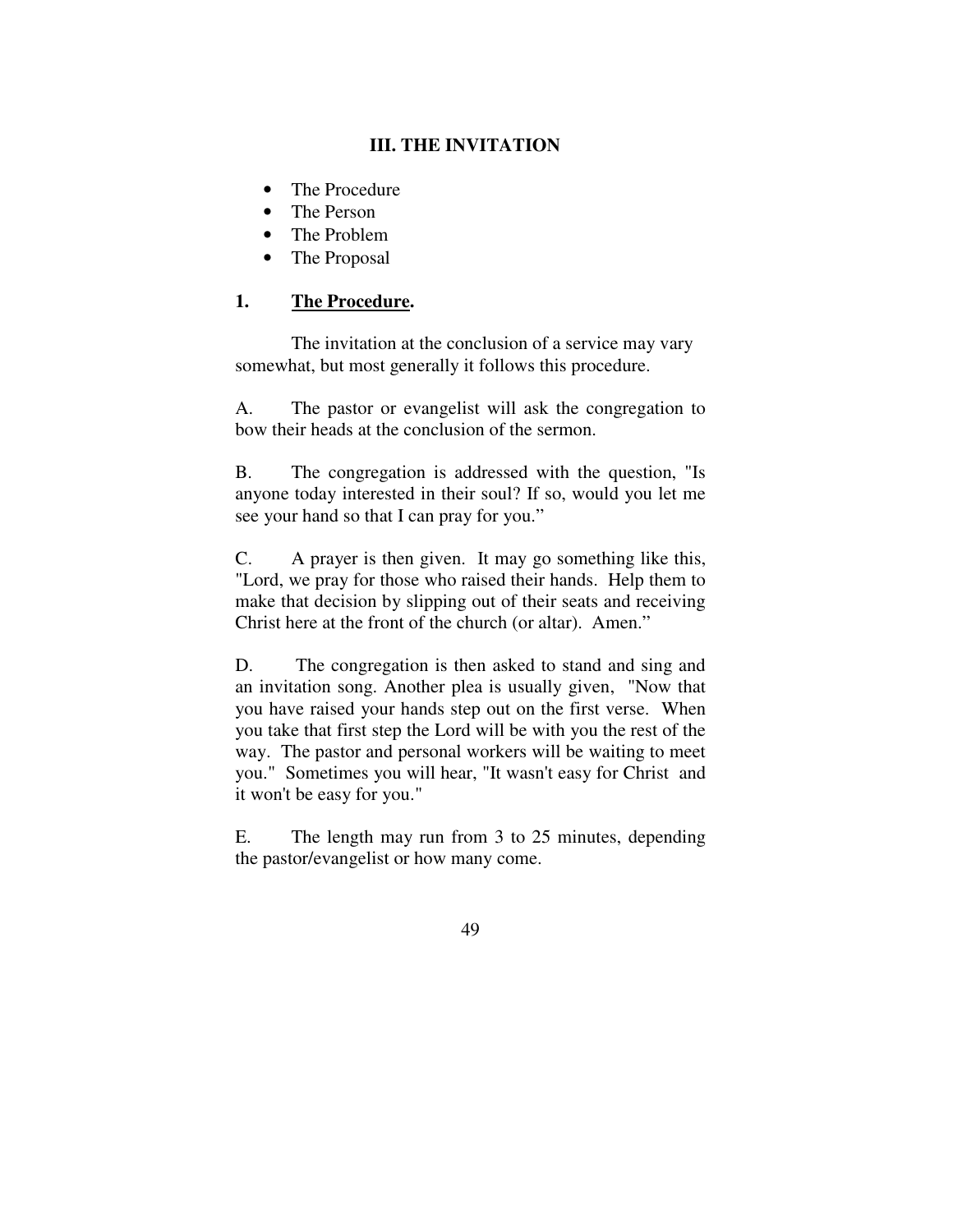F. In assuming someone may come for salvation, they are then introduced to a personal worker who shows them the "Romans Road to Salvation" as many Baptists put it. (The Romans Road is Romans 3:23; 6:23; 10:9,10).

G. After receiving Christ as Savior, they are then asked to stand before the congregation for their public profession. The pastor then asks the individual if they believe that Jesus Christ died to pay for their sins. The answer, of course, is "I do." Pastor: "And so you want to follow in believer's baptism?" "I do."

H. The person remains standing and after the closing prayer the congregation files by and gives them a handshake and a word of encouragement.

I. If someone comes, inevitably, the pastor will have the congregation sing another verse, and another verse, and another... as long as people are coming.

I would like to analyze this type of invitation:

(1). Does anyone care about their soul? When the congregation is asked, "Is anyone interested in their soul please raise your hand so I may pray for you," my question is... "Why would one ask the congregation a question like that when their presence there is already the answer? In other words, why would they be there if they were not interested? The question accomplishes absolutely nothing, so why ask it?

 As an example, allow me to relate an incident that happened some years back. A revival was being held in a large fundamental Baptist church. My wife and I had invited several people to come, and most did. At the conclusion of the service the evangelist asked the congregation with their heads bowed, "If any here was interested in their soul."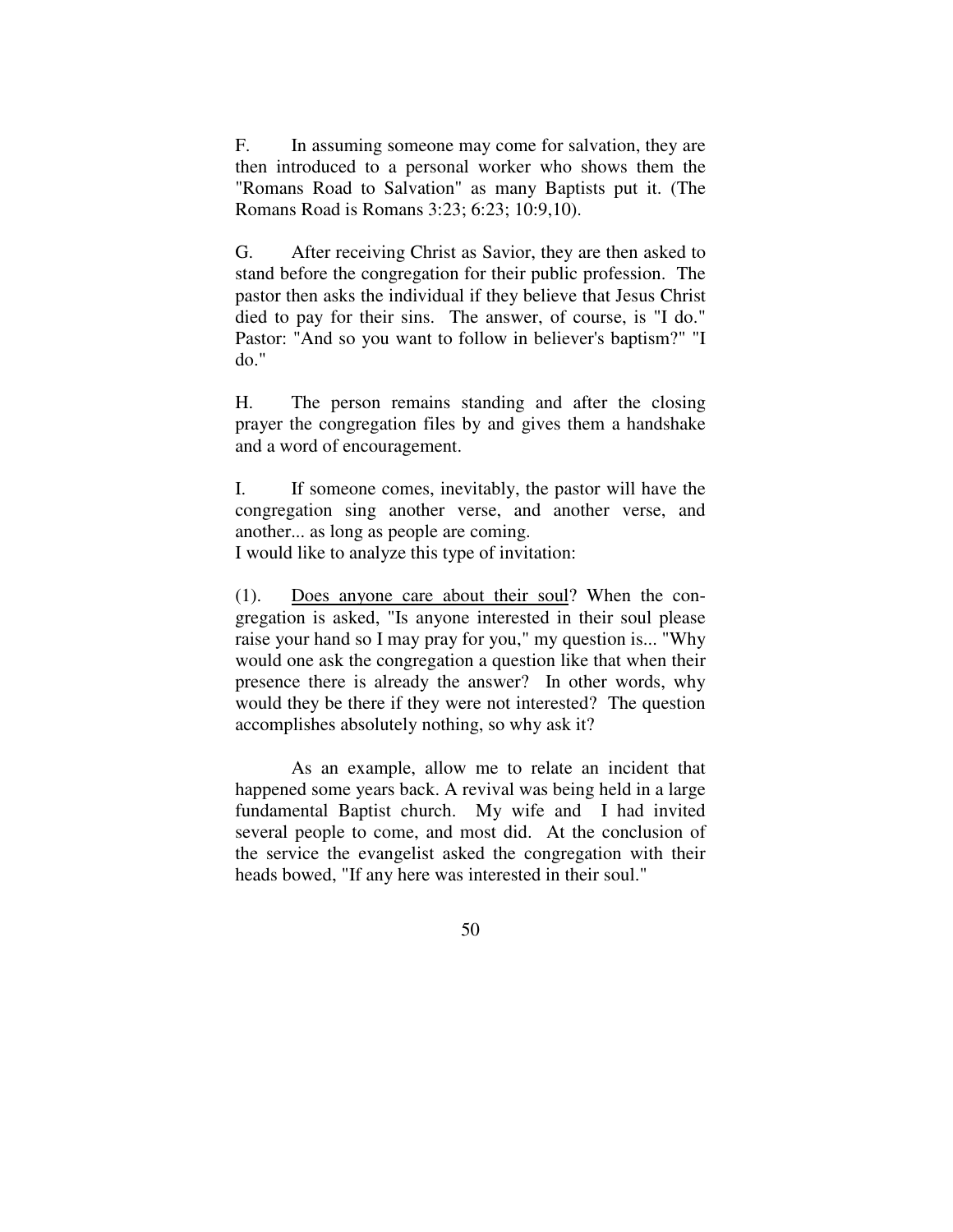There were probably 350 to 400 in attendance and no one raised their hand. The same and only question was repeated 4 or 5 times...still with no hands raised. Abruptly the evangelist stated, "The meeting is dis-missed." When I raised my head and looked at the evangelist, it was apparent he was mad and disgusted. There was no invitation given at all.

 The pastor seemed shocked at the abrupt ending. He thanked the people for coming and invited them back the next night. The next night we returned with about the same amount of people as the first night. The exact same thing happened the second night. Because no one raised their hand to indicate they were concerned for their soul, he would not proceed to give the invitation.

Let us continue our analysis:

a. The lack of hands being raised seemed to indicate to him that his sermon was ineffective.

b. It was apparent that he was angry.

c. To ask a congregation to indicate by the raised hand if they are interested in their salvation is applying a traditional procedure which is supported nowhere in the Bible. This is a procedure he had incorporated.

d. I would think that the presence of the person in church would indicate they were interested in their soul or they would not have come.

 e. Evidently, since no hands were raised, this was taken as an insult to the evangelist concerning his message, otherwise, why would it anger him to the point of open disgust to the audience?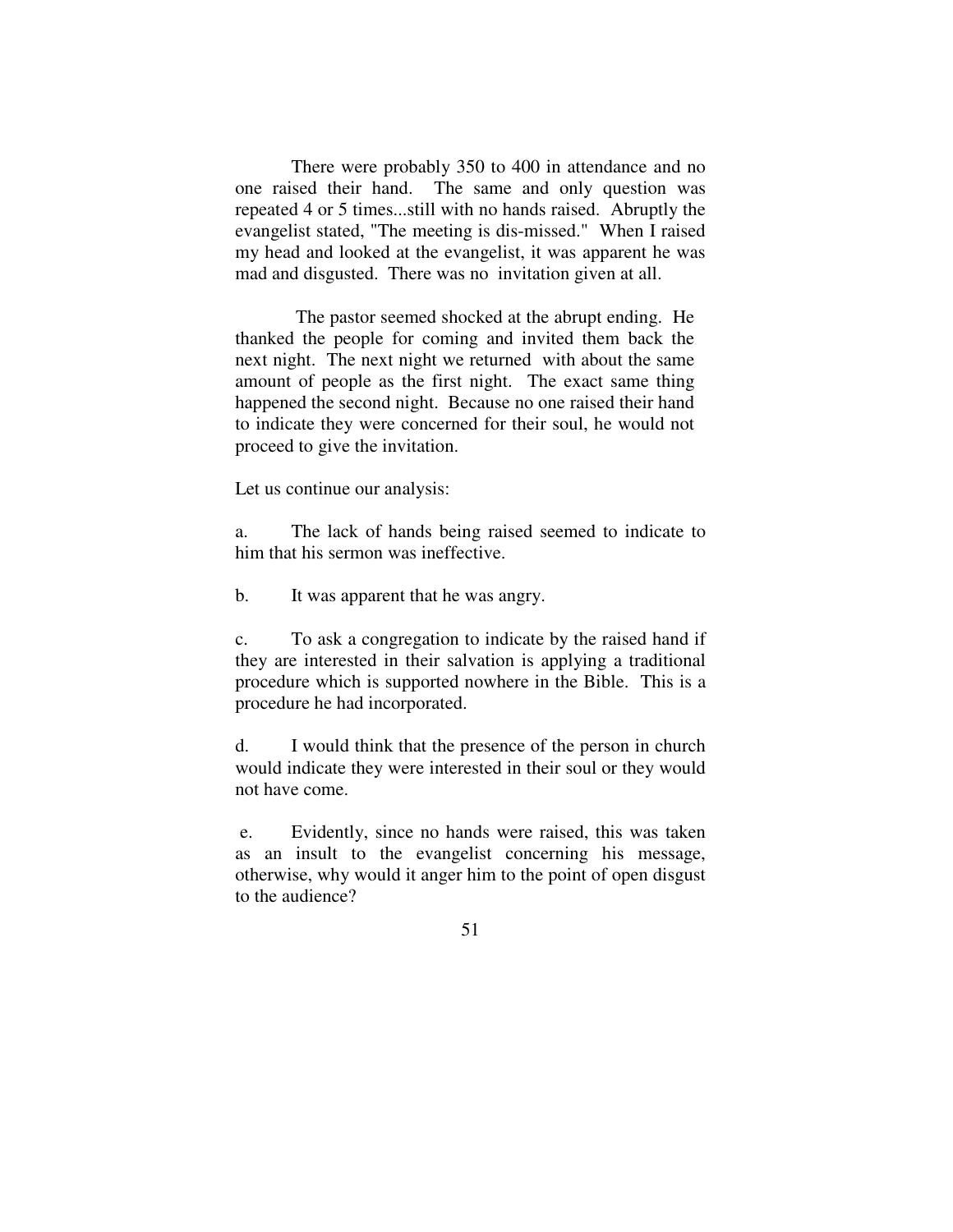f. In following an unscriptural procedure, the results motivated the preacher to actually go against God's Word. What right did the evangelist have to refuse to invite people to trust Christ as Savior...just because they did not react the way he wanted them to? Did he not also betray the trust of others who had invited the lost in full confidence, that he surely would invite them to trust Christ as their Savior.

g. Whenever we begin to put ourselves into the picture and start acting on the authority of our feeling instead of the authority of God's Word, we will rob people of the right to trust Christ but may still think we are doing God's will (John 3:30).

h. Since *"God so loved the world*" (John 3:16), should we not then tell the world at every opportunity of his love. We should *"Preach the word, be instant in season, out of season..."* (II Timothy 4:2). Action on obedience and not by feeling, we can always trust the Word, which is sharper than any two-edged sword, to accomplish that which it is sent forth to do (Hebrews 4:12; Isaiah 55:11).

i. His attitude put a dampening effect throughout the congregation.

j. In conclusion, we need to get back to the basics of expounding the Word of God and when we are finished, invite people to trust Christ...period! We need to dispense with all the foolish questions that amount to nothing and actually bind the invitation. Let us just plainly invite people to trust Christ.

 We did not return to hear him again, nor did many others. It was sad to see this evangelist get upset over nothing and then refuse to give an invitation because of his hurt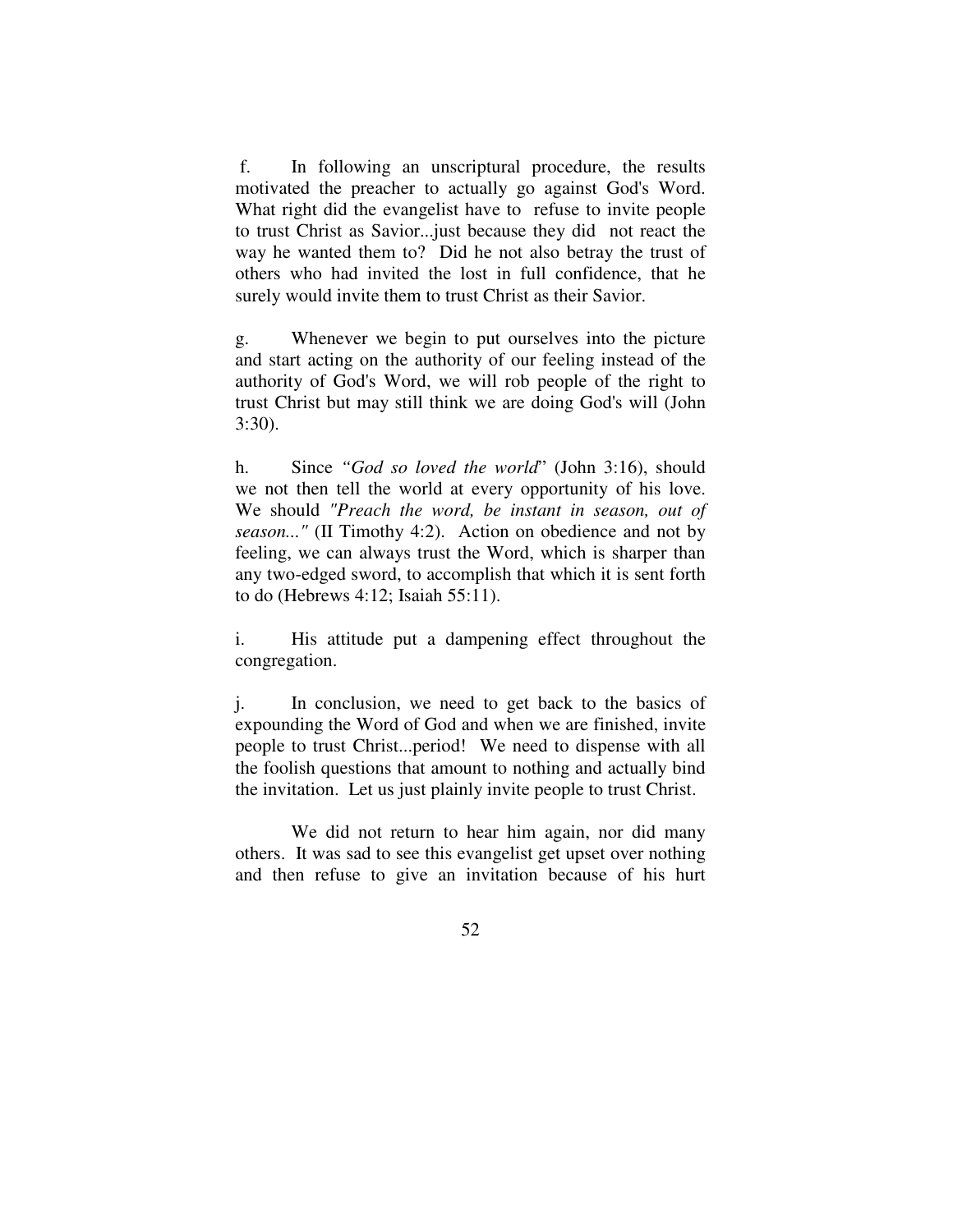feelings. His invitation, not God's, had repercussions not only on the congregation, but also upon himself.

 (2). Can you be saved in your seat? When people are asked to leave their seat and receive Christ at the front of the church my question is, "Why cannot Christ be received where they sit?" The only reason is, they are not told to do this. Many people have been saved by hearing the Gospel over the radio. Did they walk down the aisle? No. Many have been saved by seeing and hearing the Gospel over television. Many are led to Christ at their home, at work, or in a hospital and walking the aisle of a church was never mentioned.

 Then, cannot a person in church be saved in the same way? Of course they can! One does not doubt the salvation of a person saved in these various situations, but when we are in church a person's salvation is questioned if they do not come forward. The paradox is this--if a person was led to Christ in their home and the next door neighbor came to church the next Sunday, the one who came to church would not receive the same invitation to receive Christ as his neighbor did. Since he is in church, he must come to the front of the church to be saved. If he is at home, all he would have to do is receive Christ as his Savior.

 The Bible invitation has never changed. No matter what location you are in, it is also the same, *"Believe on the Lord Jesus Christ and thou shalt be saved..."* In Romans 10:17 we are told "...faith cometh by hearing and hearing by the word of God." If a person can be saved hundreds of miles away by hearing the Gospel over the radio, then a person can be saved 30 feet away, from the pulpit to the pew, if given the same opportunity.

 (3). Believer's Baptism. After the individual has publicly confessed Christ, they are almost always asked if they want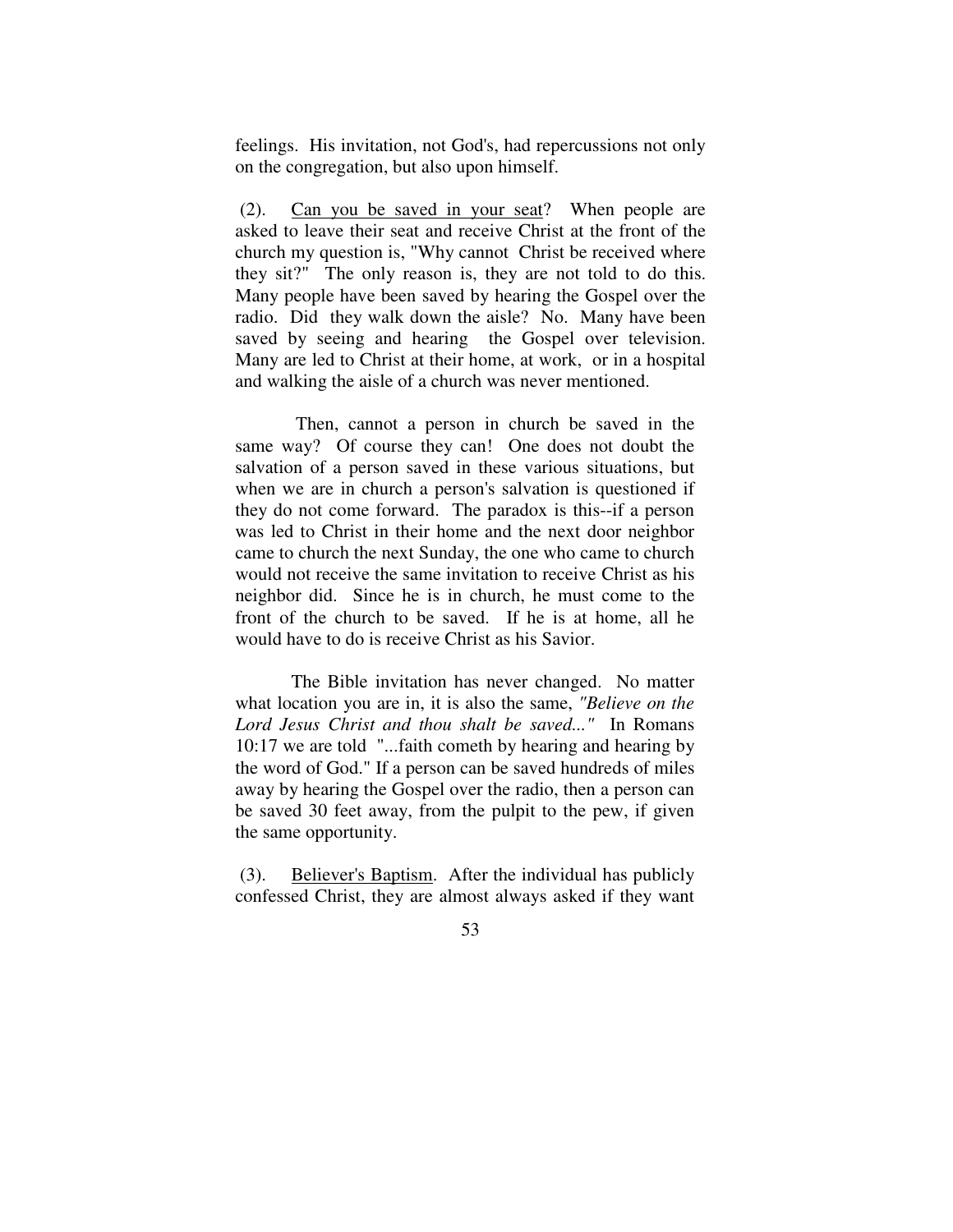to follow in "believer's baptism" and the answer is always, "Yes." I, personally, have never heard a "No" answer except maybe from small children who are not sure what their parents would say.

 My only point of thought concerning this is, it is as automatic as putting your shoes on before leaving the house. I be-lieve a new Christian should have baptism explained and be shown from Scripture exactly what it represents (a testimony) and that it has no saving power. I believe a person should understand about baptism and the time allotment is usually not sufficient at the conclusion of the service to discuss these things.

 Remember, the time from coming forward to standing be-fore the congregation is usually a few minutes, hardly enough time to cover salvation, let alone anything else. I believe a home visit is much more beneficial to explain and answer questions than trying to do it on the front pew or counseling room in five or ten minutes.

 People have many questions concerning salvation, growth, the Lord's will in their life, inerrancy of Scripture, prophecy, etc. To answer these questions, a home visit, with plenty of time and no interruptions or distractions, produces the best results.

(4). Length of service a hindrance. Should the church service begin and end on time? The reason I am discussing this is, in talking to literally hundreds of church attendees, their displeasure in the length of invitation has been expressed. I am a firm believer in starting our services on time. We do not want our organ and piano players, Sunday School teachers or people to be late. It is an example to all of our preparedness. We can hardly ask anyone else to be on time if we do not start our services on time.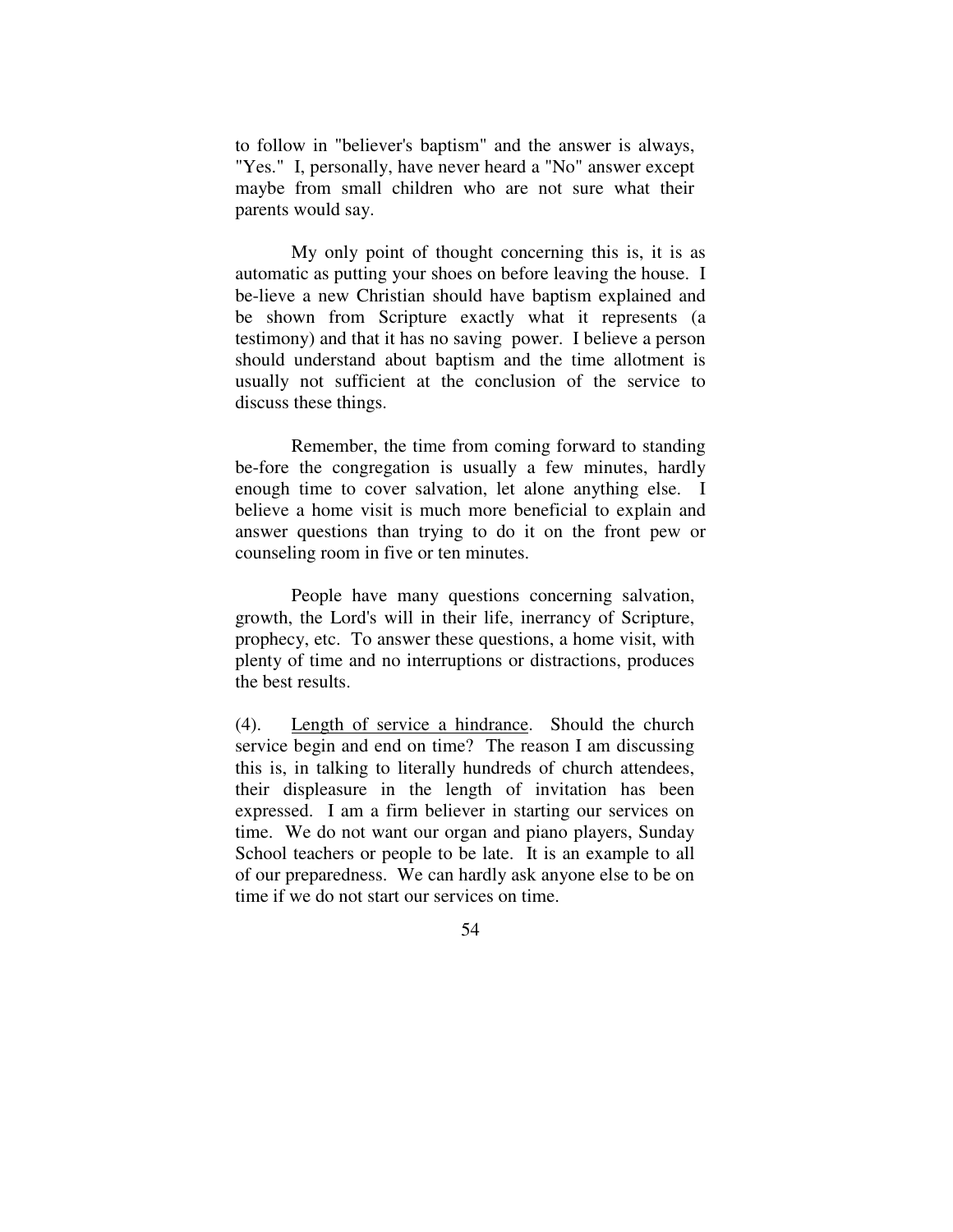It is just as important to conclude our services on time or as close to the expected time as possible. If people are told the services conclude at noon, then it ought to conclude at noon. When the coming forward invitation is extended one more verse, then one more verse, and so on until time approaches 12:30 or 12:45...does one wonder why people get upset or angry? I personally believe they have a right to.

 The excuse given by the pastor is usually that the people who complain are not really spiritual and do not have a sincere desire to see souls saved. Why not arrange the service to conclude on time with the invitation included. When people are invited to trust Christ in their seats, the invitation would take only a few minutes.

 If visitors leave the church angry, then the whole purpose of the church is defeated. It is very unlikely the person who is "turned off" because they are kept an unexpected 20 to 30 minutes will return very soon. Many times it is hard to get people to come to church the first time, so why drive them away with an unscriptural practice?

 I have had some tell me they heard two sermons--one before the invitation, and one with the invitation. If the power is in the first sermon, there will be no need for a successive sermon of 20 minutes or more to persuade people to come forward. It is important to start and conclude the service on time. After all, the purpose is to motivate people to want to return next Sunday.

(5). Lordship Salvation. Another variation of this invitation when inviting people forward mixes faith and dedication for salvation. This is known as "Lordship salvation." The phrase most commonly used goes something like this, "Make Christ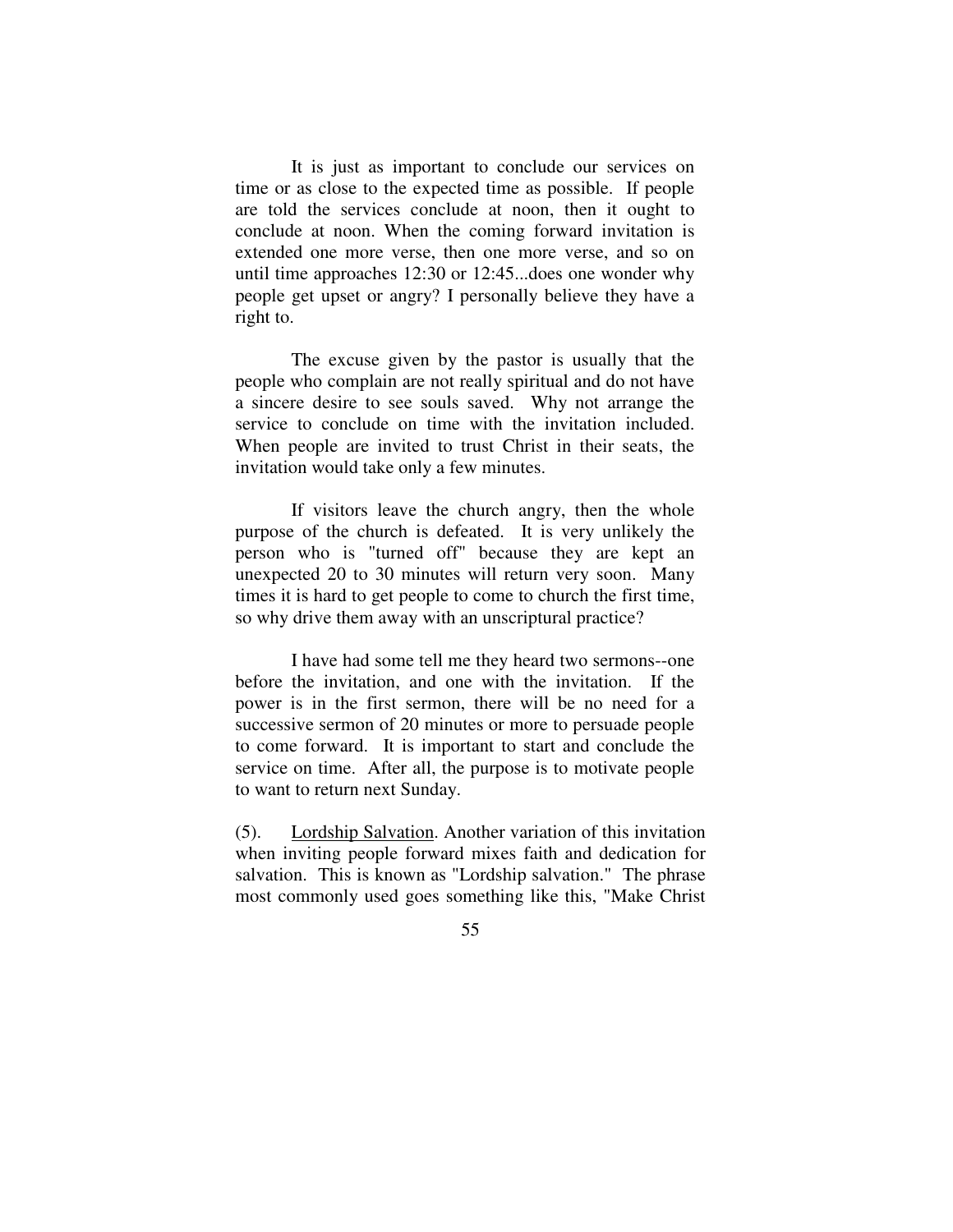Lord of your life, for if He is not Lord of all (means completely controlling your life); He is not Lord at all." In essence this means "if one is not entirely surrendered to the Lord's will, then they are not *really saved*," for then He is not Lord at all.

This invitation includes phrases like:

- Come and lay all upon the altar.
- Come and give your life to Jesus.
- Come and surrender all to Jesus and be saved.
- Come, make Him Lord of your life and be saved.
- And so on!

 Many have responded to this type of invitation sincerely desiring to surrender all, make Him Lord, give their life, and lay all upon the altar. Then, after Sunday comes Monday, and soon they realize they have fallen short of fulfilling their promise of complete surrender made last Sunday!

What now! In talking to many who have experienced this, almost unanimously, two things come to their mind. The first is, "Was I really saved?" The second is, "If I was really saved, how could I have failed the Lord so soon?" If not counseled soon, this person very often does not come back to church. The reason is, they are embarrassed over not fulfilling their promises and commitments to the Lord, and they do not want people to think they are hypocrites.

 The sad thing is, they were misled to believe they had to make promises and commitments to Christ in order to be saved. This is some of the damage that is done by this type of invitation. The person is led to believe that they must give something to Christ in order to be saved, little realizing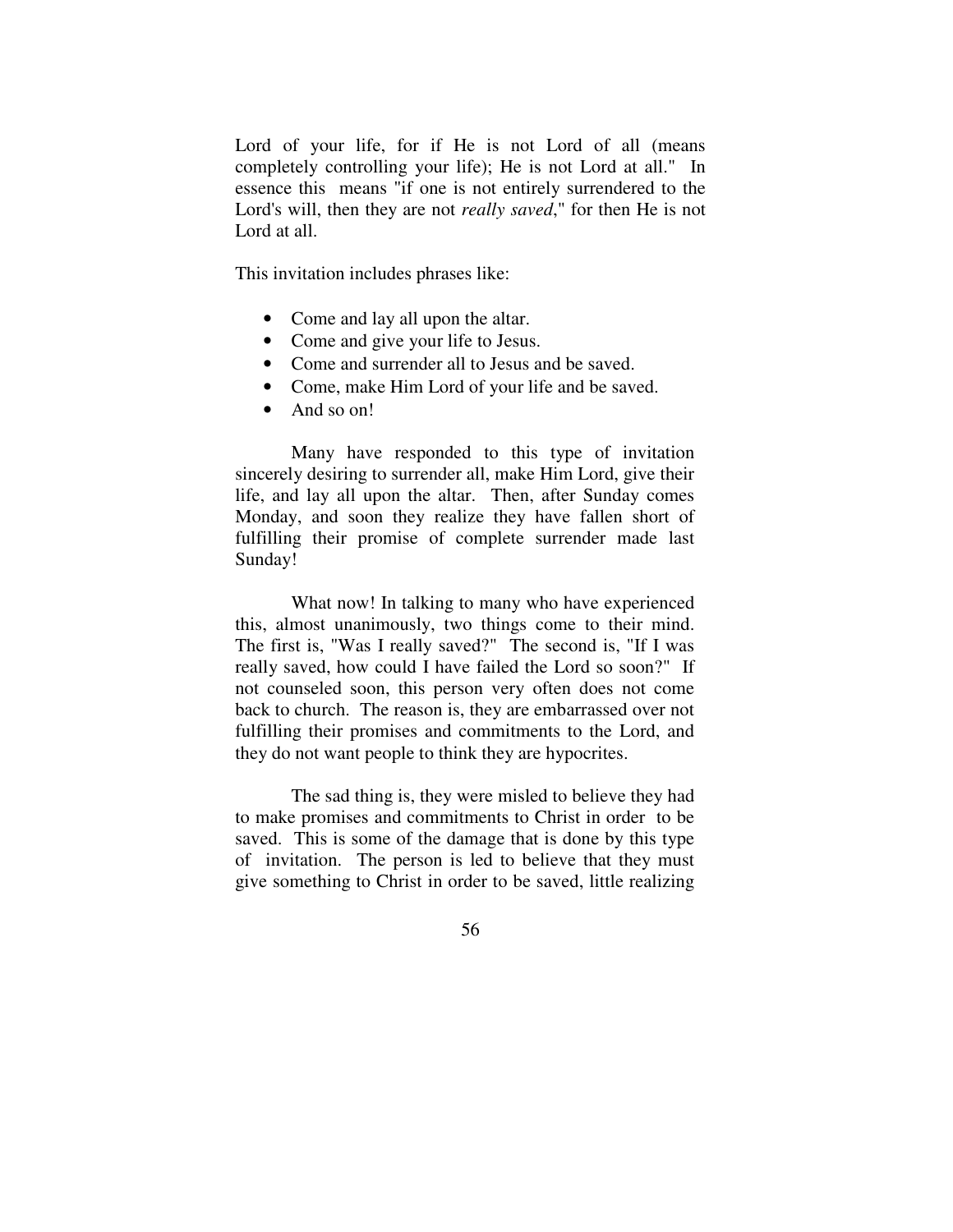salvation is all of the Lord. It is *receiving* what Christ did for eternal life, *not offering* what we can do to deserve it.

# **2. The Person**.

 One of the persons considered here is one who may not have desire to be saved. This does not mean they cannot be saved...because they can. Many people are saved today who never had a desire for spiritual things. Many are stimulated or stirred when witnessed to, hearing a radio message, or sermon in a church.

 Different approaches, messages, topics, such as death, prophecy and etc. may stimulate a person's interest even though they may have had no prior concern. The type of invitation employed at the end of the service has a tremendous effect upon the persons present. This is why it is so important to present the Gospel to the lost as simply and clearly as the Word of God states, *"Verily, verily, I say unto you, He that believeth on me (Christ) hath everlasting life"* (John 6:47).

 While pastoring in Southern Indiana a few years back, I attended a large outdoor evangelistic meeting in the area of Cincinnati, Ohio. This was sponsored by a large independent church, their speaker was a nationally known and popular evangelist from Louisiana. The message was good, and related throughout, that belief in Christ was all that was necessary for eternal life.

 At the invitation, it was then stated that if you wanted to be saved you must leave your seat and walk to the front of the platform and there receive Christ as Savior. Just in front of me a young boy, just about eight years old, asked his mother if he could go forward. His mother would not let him. The invitation was held for a lengthy period of time. At the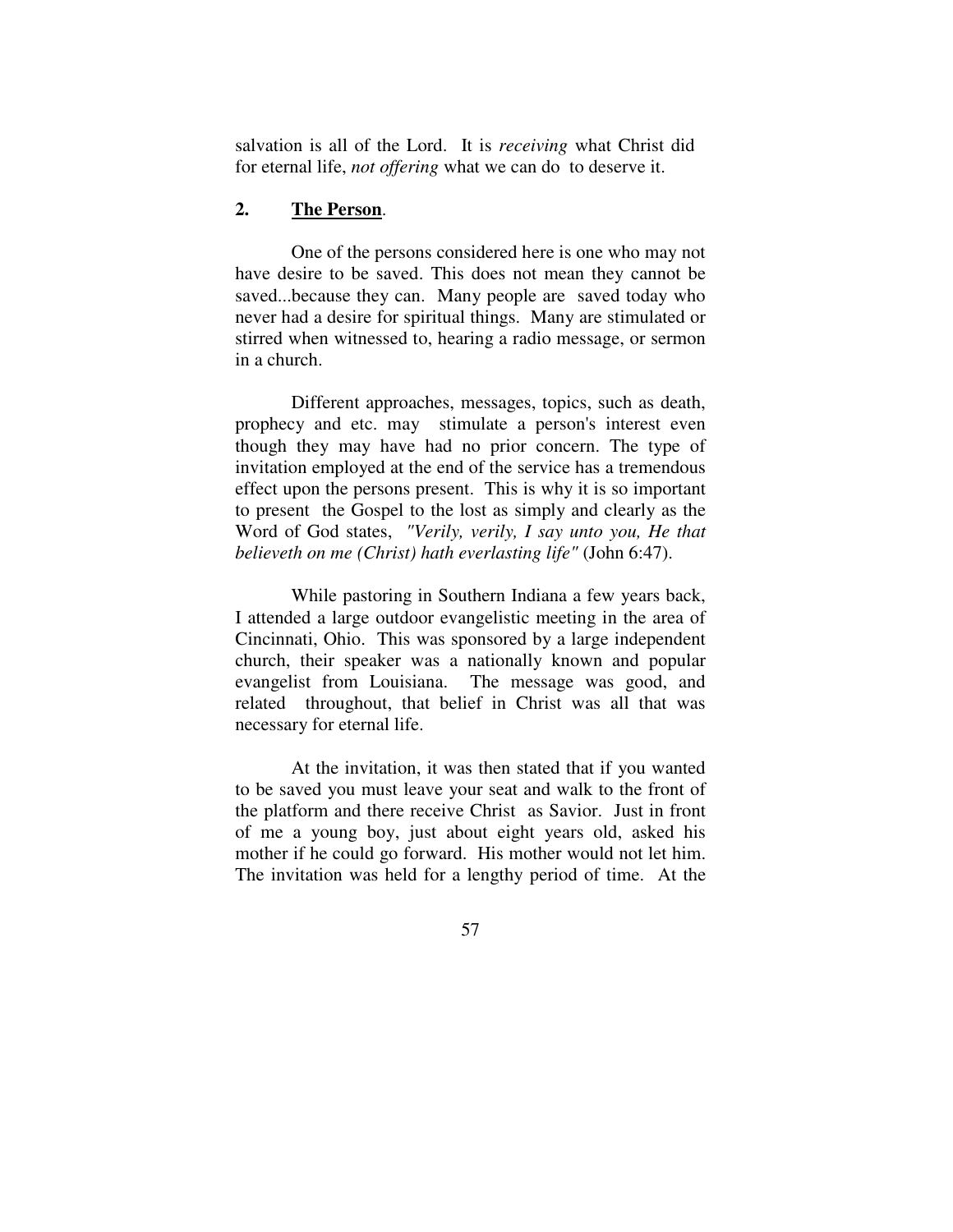closing I gave the mother a tract and asked her to read it and told her that she did not have to go forward to be saved.

 I have often wondered if this little boy ever got saved or was brought under conviction again. Since he wanted to go forward, I am sure he would have received Christ as Savior if given an opportunity to do so, from where he was seated. I have related this incident to some other people for their assessment. The standard escape route was, "How terrible for his mother not to allow or take her son to the platform." All the blame was placed upon the mother.

 Whose fault was it really? Should not the evangelist have given the invitation to be saved the same way as he stated in his message? I believe so, and if he had, the boy probably would have been saved.

 Another sad occasion occurred in Indianapolis, Indiana, at a conference held at the Lifegate Baptist Church. One of the key speakers delivered a tremendous message in the morning meeting. About half way through the message several "hippie" type young people came in and sat in the back pews. I was at the rear of the church taping the message. The young people appeared to be 18 or 19 years old with long hair and dressed very shabbily.

 At the conclusion of the service an invitation was given to come forward...with no response. The speaker extended the invitation for quite some time and finally one person responded. It became obvious the speaker was upset and appeared to actually be getting mad, evidently because of the lack of response.

 He then began a verbal attack in a roundabout way directed toward the "hippies." I watched them as they recognized immediately what was being done. They began to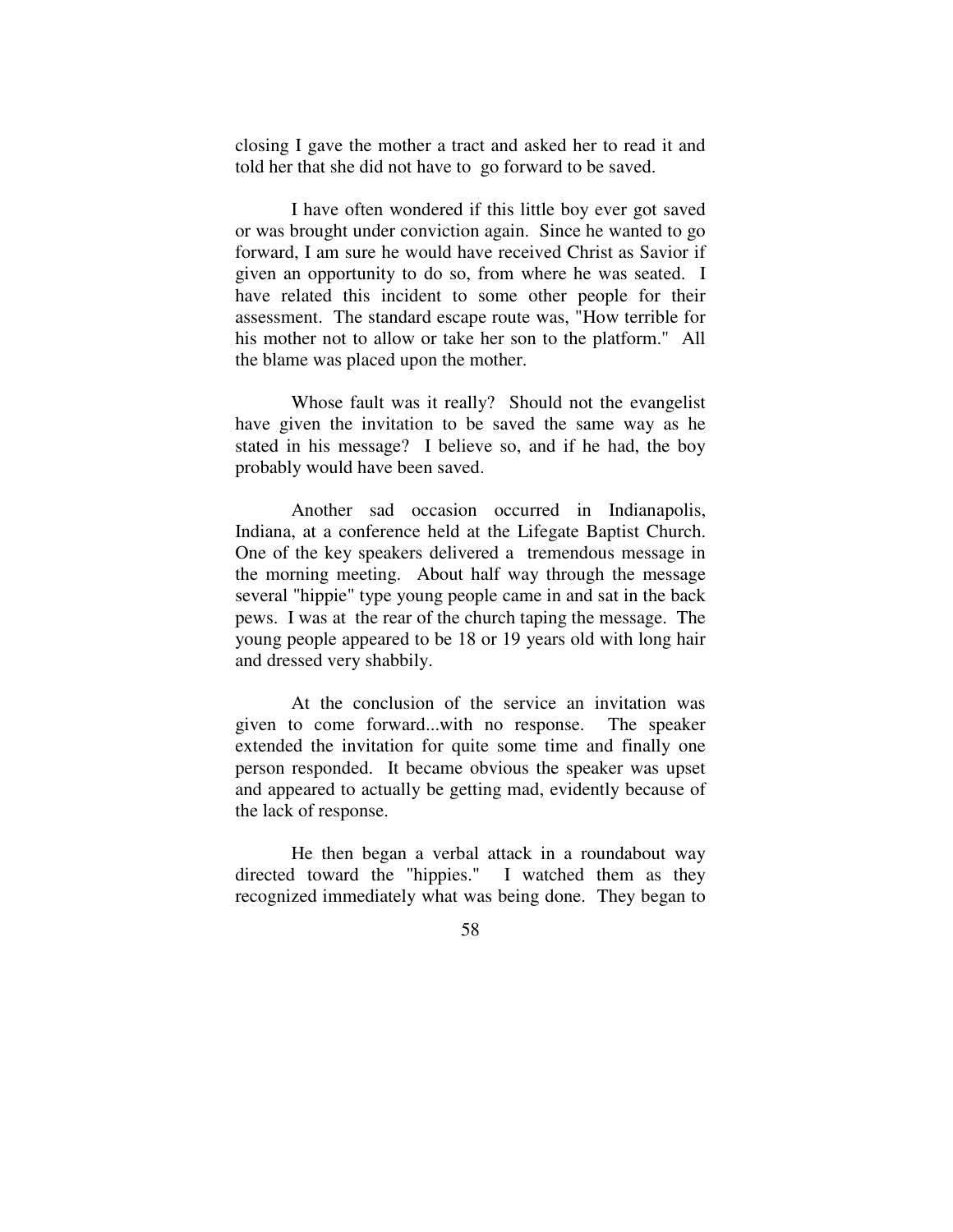look at each other, some sneering in disgust, and some laughing so as to mock the speaker. He had obviously singled them out in the final minutes of his invitation. I shall never forget his closing remark. He pointed his finger toward the back of the auditorium and stated, "You need to do the most manly thing you have ever done in your life and step to the front of the church and receive Christ!" There was not a doubt in anyone's mind who he was talking to.

 Personally I would have not gone down for help from *him* after this kind of attack. People are not apt to respond to a personal attack coupled with resentment and anger in a positive manner. I often wonder what would have happened if an invitation had been given in love without a personal attack on them.

 When the closing prayer was given they made a "beeline" for the door and it was evident they were angry. I approached them immediately outside the church. I gave them a tract and told them they did not have to go to the front of the church to be saved. I tried to apologize for the speaker's attack but to no avail. They were turned off 100%! I cannot repeat the things they said. I will say, I do not blame them for feeling as they did. It will be nothing short of a miracle if they are ever reached for Christ after what happened that day. Whatever their reason for coming in was, I do not know; but I do know this, the speaker had an obligation to God to present Christ, clearly and simply... with love, to all who were there.

 The message was great, but the invitation was a disaster completely overshadowing the message. The next person who attempts to witness to any of their group will undoubtedly never know the surrounding circumstances that may have sealed their rejection for Christ.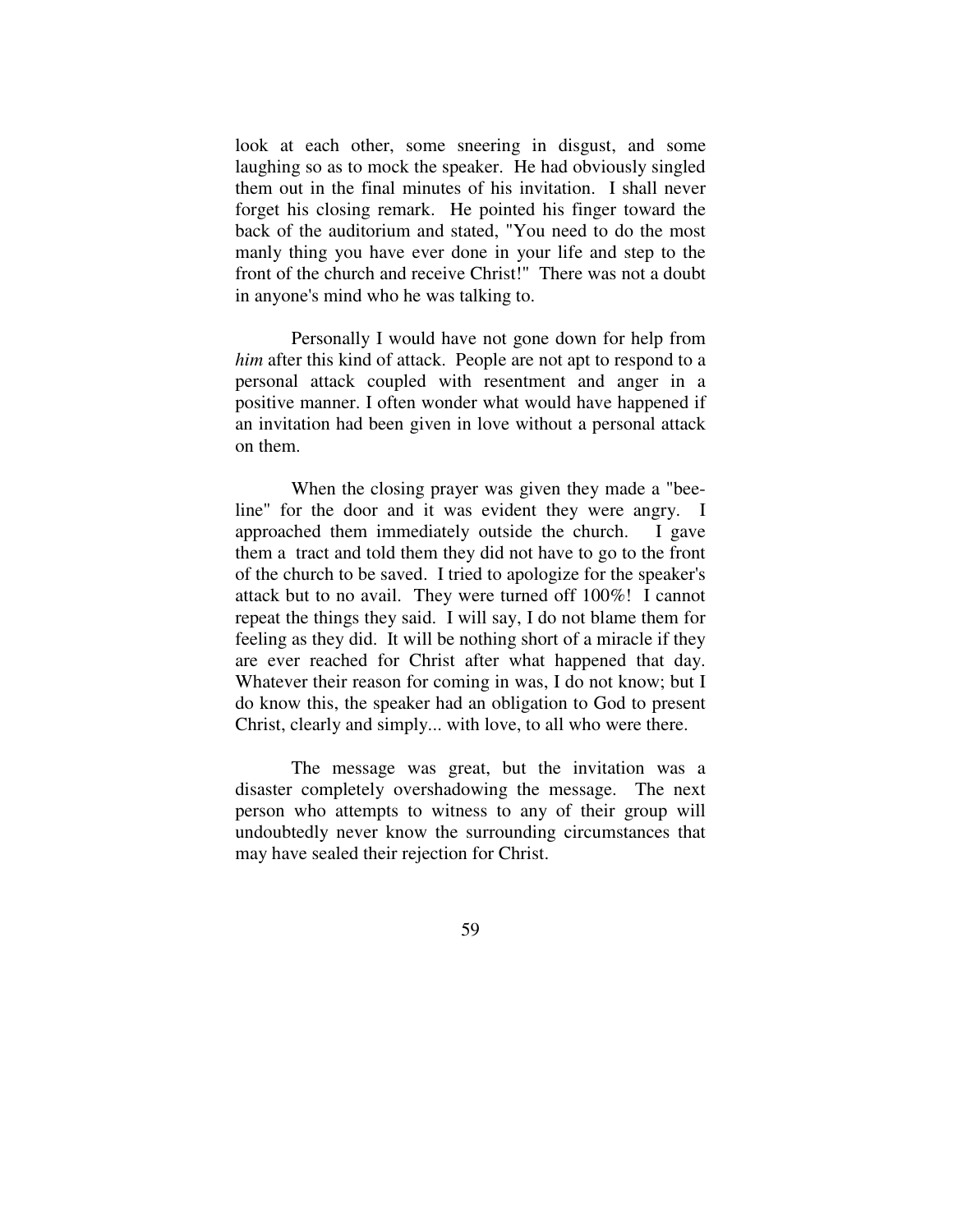Paul, of the New Testament, emphasized the importance of using simplicity concerning God's Word. In II Corinthians 1:12 we are told, *"For our rejoicing is this, the testimony of our conscience, THAT IN SIMPLICITY and godly sincerity, not with fleshly wisdom, but by grace of God , we have our conversation in the world, and more abundantly to you-ward."* Since coming forward is never mentioned in the Bible as an ingredient for salvation...why corrupt the simplicity of simply trusting Christ as Savior.

 Paul in writing II Corinthians 11:3 said this, *"But I fear, least by any means, as the serpent beguiled Eve, through his subtlety, so your minds should be corrupted FROM THE SIMPLICITY that is in Christ."*

 Another ingredient which must prevail if the Gospel is to have an effect upon people is that it must be presented in love. In I Thessalonians 3:12 we are told, *"And the Lord make you to increase and ABOUND IN LOVE one toward another and TO-WARD ALL MEN, even as we do toward you."* Ephesians 4:15 says we are to, *"Speak the truth in love."* As happens so many times...love is replaced with disgust when no one responds by coming forward.

 Allow me to relate one more experience. At a previous pastorate, one of the deacons discussed an experience that happened to his brother in the same church I was pastoring, but prior to my coming. His brother had come to church and responded to the invitation of, "If you would like to be saved, come forward." When he went forward a personal worker went with him to another room for counseling. He was instructed that upon receiving Christ as our Savior he would have to stand in front of the church and answer a couple of questions from the pastor. The young man told the personal worker that he did not want to stand in front of the church at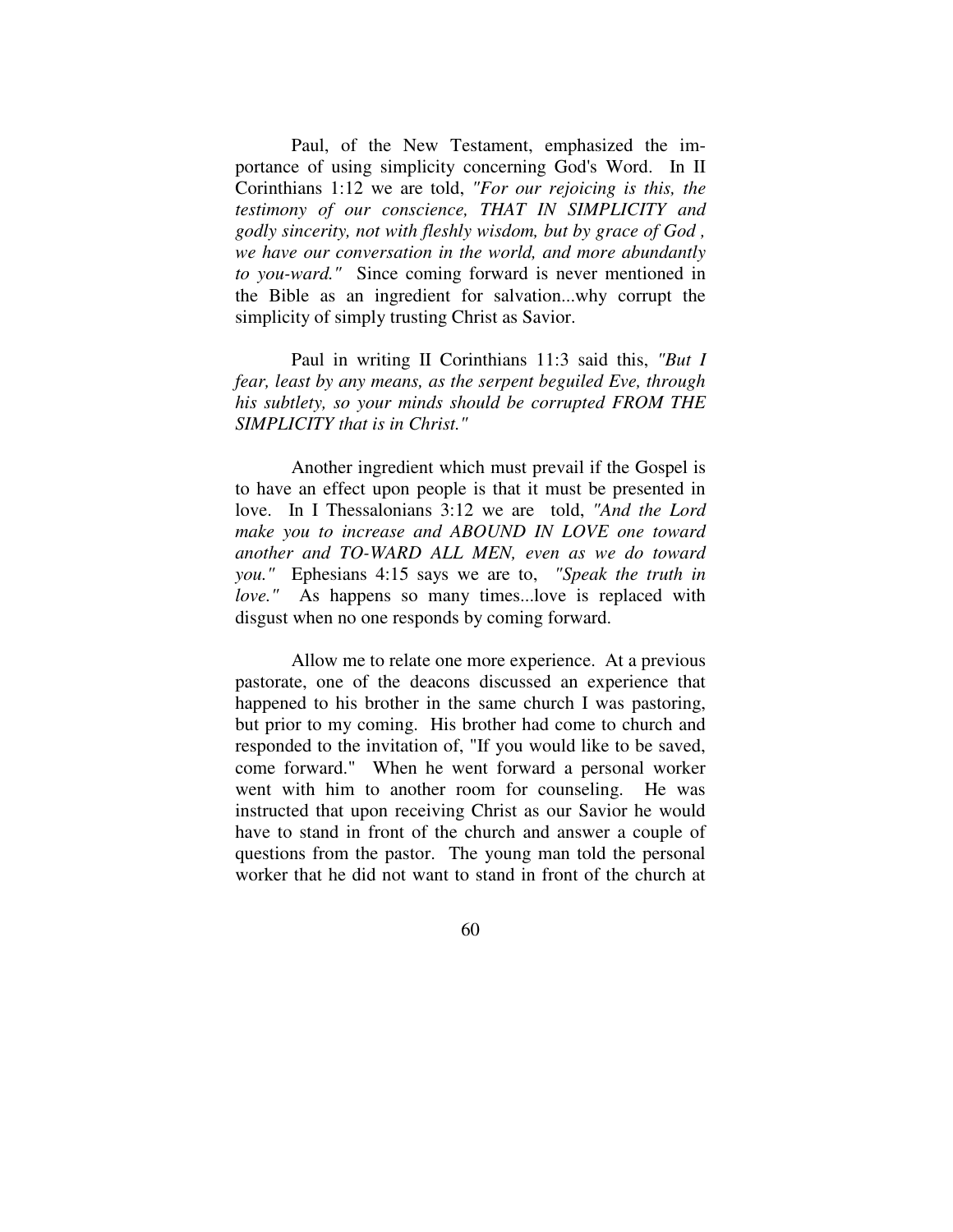this time. He was told that his procedure went along with being saved.

 To make a long story short, he was not saved, he did not stand before the church for his public profession, and he left the church that morning vowing never to come back again. His brother asked me to pray for and visit him. Truthfully, I was not overly excited about the visit because I knew from past experience that some of the hardest people to reach are those who have had a bad church experience.

 The young man was then playing the drums in a dance band. As I recall, I believe the opener for the conversation was the fact that I had played drums in a dance band some years back. He seemed quite shocked that a preacher had once been a drummer in a dance band. I do not suppose he was any more shocked than I would have been, if someone would have told me back then I would be a preacher! Anyway, it opened the door to tell him about Christ. I assured him if he came to church he did not have to come down to front to be saved.

A very exceptional ending concludes this experience. He began coming to church, received Christ as his Savior, became an usher, then a member on our trustee board. He later felt God's call to the ministry and graduated after four years of Bible College. It was an honor to ordain him into the Gospel ministry here during one of my previous pastorates a while back. He then started a church in Southern Indiana and is a great witness for the Lord.

 I would not for a moment question the well-meant intentions and sincerity of the pastor and personal worker dealing with this man's salvation. But, because of the traditional invitation of coming and standing before the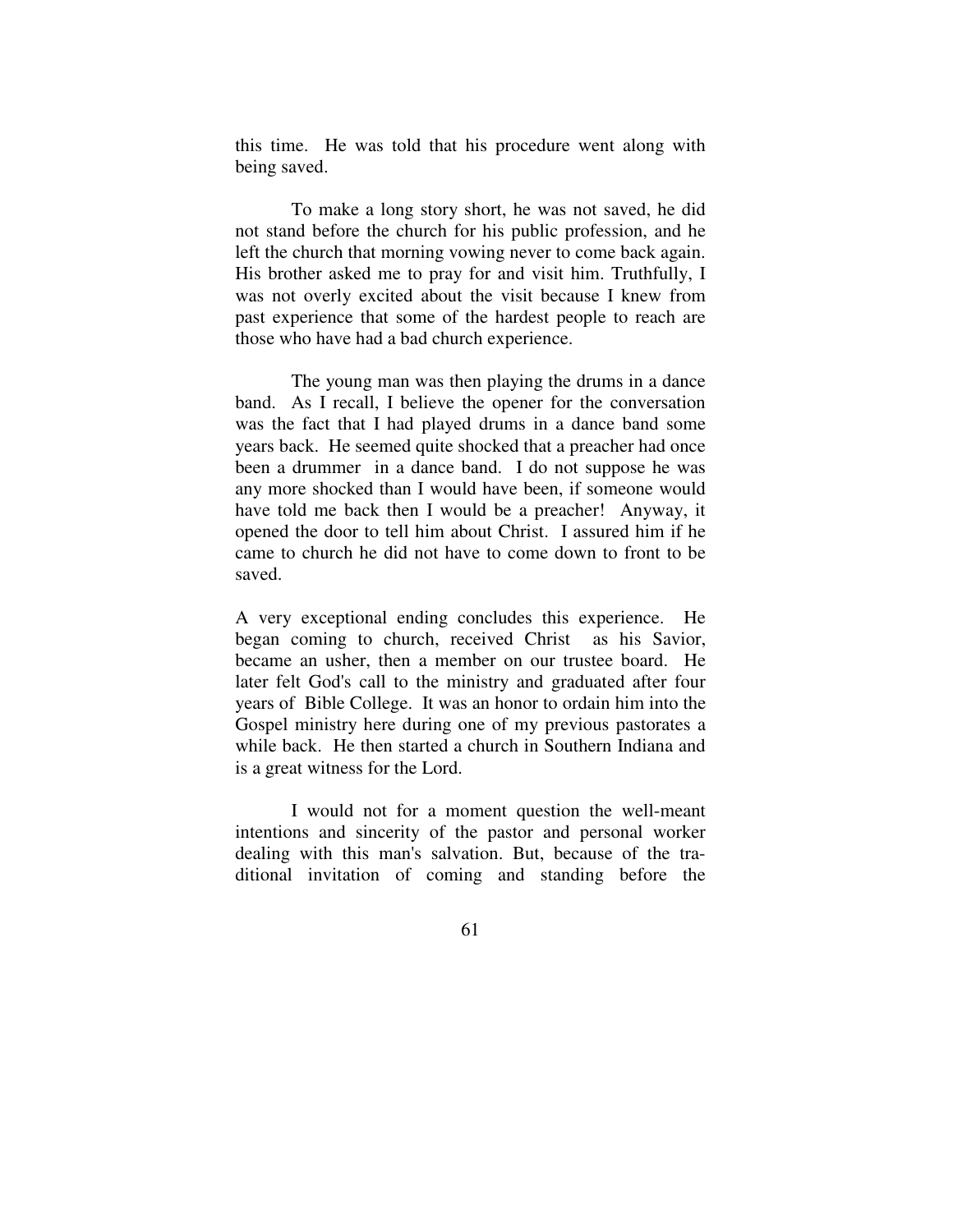congregation as part of salvation, this young man was turned away from Christ instead of *to* Christ.

 Something I think we need to remember. This man did not reject the Gospel, he rejected the Gospel MIXED with a traditional ingredient of coming forward. That is what he rejected and it was not God's fault...but man's.

 I have given only a few of the hundreds of experiences of people who have been turned off and away from Christ. I honestly feel this is the other half of the story which is neither told nor discussed today.

## **3. The Problem.**

- A. Inconsistency. When one is invited to receive Christ by faith in their home and they do so, they are saved. They are not asked to walk an aisle.
	- At a funeral people are not asked to come to the front, only to receive Christ.
	- In the hospital one is simply asked to believe that Christ died to pay for their sins and rose again and walking the aisle is never the issue.
	- When listening to a radio sermon I have never heard an invitation to come forward, only believe. It would be absurd to invite people to come forward over the radio.
	- When watching a religious broadcast on television, I have never heard a preacher or evangelist inviting the home audience to come forward to receive Christ. They are usually told to "Trust Christ right where you are."

 The inconsistency is this, why do not the people at the outdoor meeting or in the church have the same opportunity to receive Christ by faith alone as those listening to the radio, watching television, or in their home, or at a funeral, or in the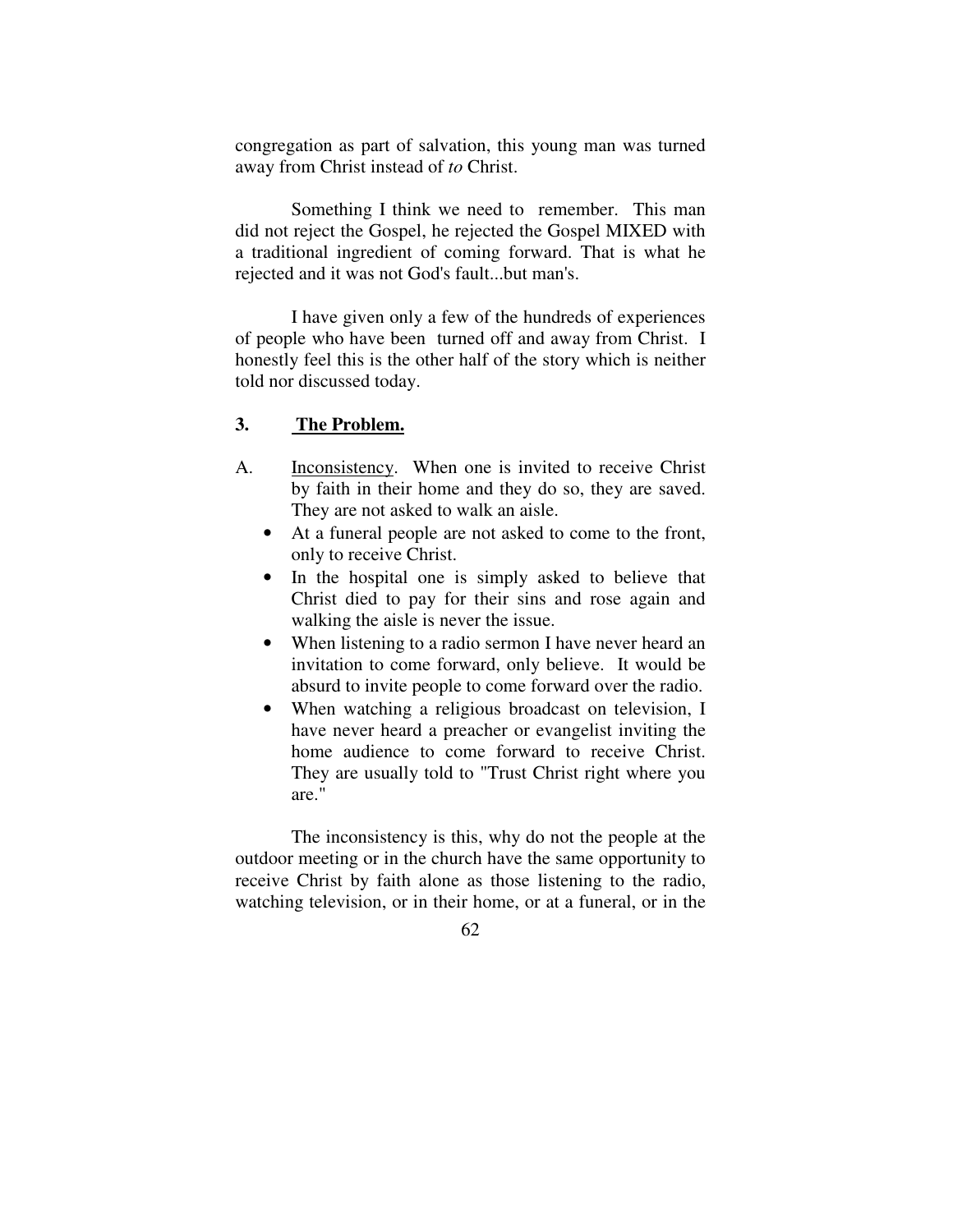hospital? Usually at a televised outdoor revival the speaker will ask people to come to the platform to be saved and then turn to the television audience and say "Believe on the Lord Jesus Christ right where you are and be saved."

 If all the people who had gone would have stayed home and viewed the television program they would have had a better opportunity to be saved!

# B. A Tradition.

 Independent, fundamental churches, as our-selves, frown on traditions framed and incorporated outside the word of God. In Peter 1:18 and 19, Peter wrote concerning being saved by anything outside of the blood of Christ, speaking of their traditions received from their fathers. *"Forasmuch as ye know that ye were not redeemed with corruptible things, as silver and gold, from your vain conversation, RECEIVED BY TRADITION from your fathers. But with the precious blood of Christ, as of a Lamb without blemish and without spot."* 

 Paul, In writing to the Colossians, said, *"Beware lest any man spoil you through philosophy, after the rudiments of the world, and not after Christ."* 

 While some have condemned others for their tradition, they themselves are guilty of practicing the traditional invitation of coming forward to be saved.

C. Affects the preacher and evangelist.

It is so often that preachers judge their success by the amount of public professions that are made. Numbers of souls saved are recorded at the front of the church based on the number of people who come forward. Since water baptism is the Biblical commandment for public testimony, why not post the amount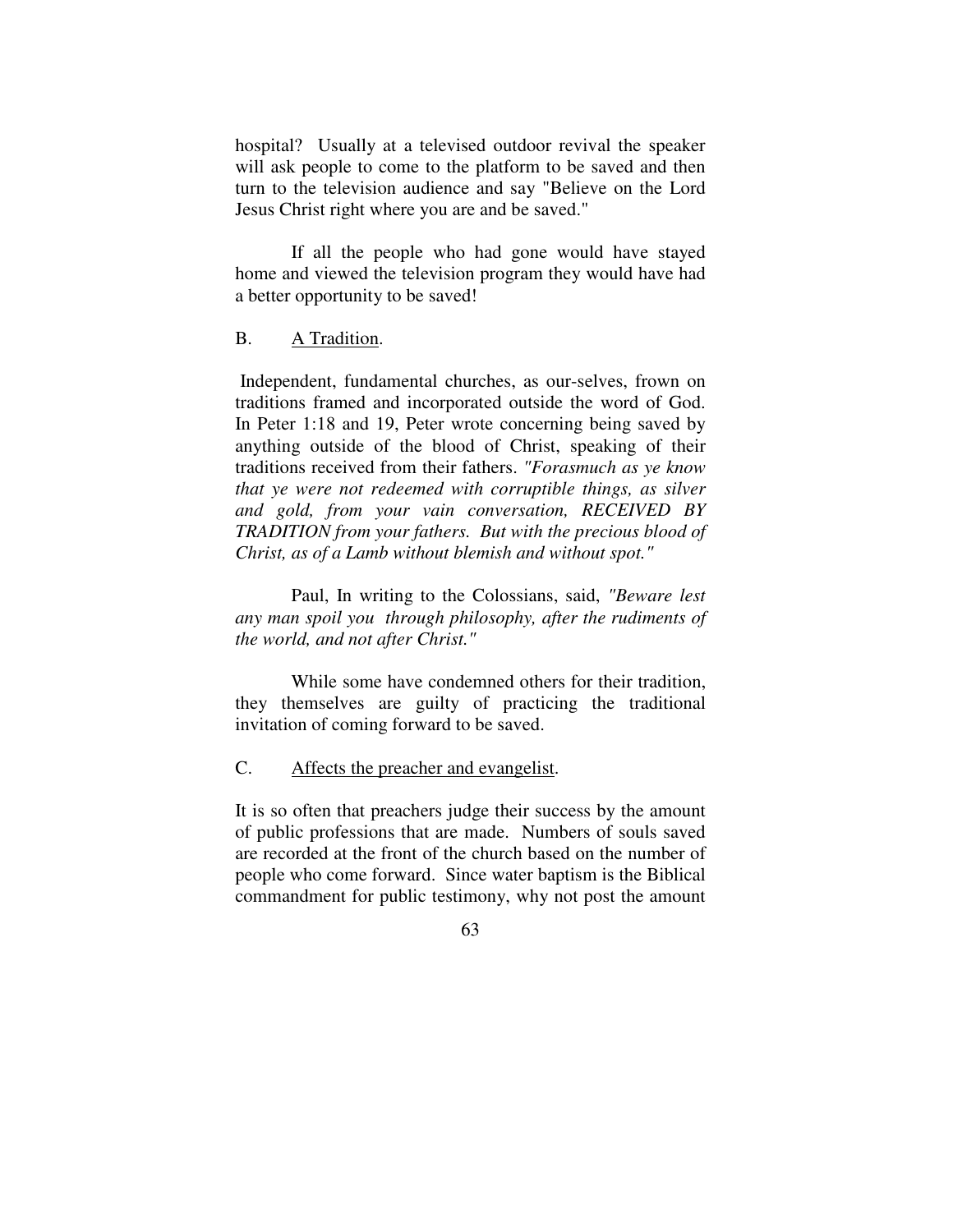of baptisms which would reflect the number of people who made their profession public?

 Many evangelists who send out their flyers list the amount of conversions they have had at their previous meetings. This, I take it, is to impress me of their successful meetings so I will be more eager to engage them.

 Whether admitted to or not, the gleanings from the public invitation have been used as a means to promote one's self as a successful pastor or evangelist. It has become a measuring line between success and failure. I could not number the amount of pastors I have talked with who became discouraged because "No one came forward." The whole success of their ministry seemed to be based upon this.

 I think it might be beneficial, at this point, to recognize that in preaching the Word of God there is a time of planting, a time for watering, and in due time, God will honor His Word and give the increase (I Corinthians 3:6). Our responsibility is to faithfully present God's Word. In I Corinthians 3:7,8 we are told, *"So then neither is he that planteth anything, neither he that watereth: BUT GOD THAT GIVETH THE INCREASE. Now he that planteth and he that watereth are one; and every man shall receive his own reward."* Please notice:

(1). The Word of God will do its part. Hebrews 4:12, *"For the word of God is quick (alive) and powerful, and sharper than any two edged sword, piercing even to the dividing asunder of soul and spirit and of the joints and marrow, and is a discerner of the thoughts and intents of the heart."* 

(2). The Holy Spirit will do His part. John 16:8, *"And when he* (Holy Spirit) *is come, he will reprove* (convict) *the world of sin and of righteousness and of judgment."*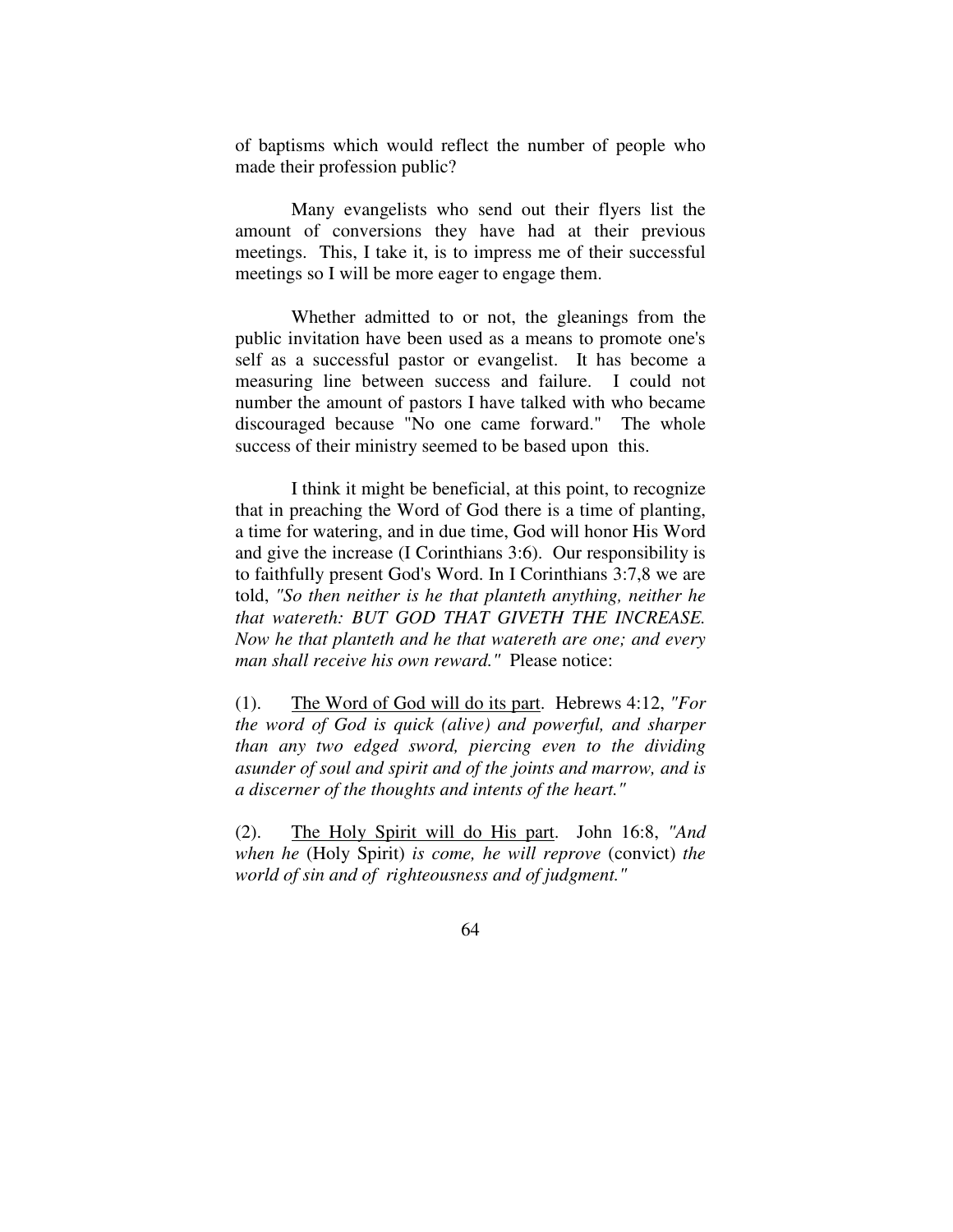(3). God will do His part. I Corinthians 3:5 and 6, *"I* (Paul) *have planted, Apollos watered; BUT GOD GAVE THE IN-CREASE." "All that the Father giveth me shall come come* to me; and him that that cometh to me, I will in no wise cast out" (John 6:37).

(4). Can we be trusted to do our part? *"But speaking the truth* ('Believe on the Lord Jesus Christ and be saved') *in love* (not getting upset and angry when there is no immediate response)... *"in simplicity and godly sincerity..."* (I Corinthians 1:12). Then depend on God to give the increase *"in demonstration of the spirit and of power"* (I Corinthians 2:4). God, the Holy Spirit, and the Word of God will do their part, if the preacher and evangelist will do theirs.

 More times than not, I have had those come for baptism or counseling only to find they were saved two or three weeks prior. What a tragedy it would have been to have judged that service a failure because there was no outward response. A service is never a failure as long as God's Word is proclaimed. Many a preacher looking for an immediate response has been discouraged needlessly. There is a time of planting, a time of watering, and God can be depended upon to give the increase*, "My word shall not return unto me void, saith the Lord"* (Isaiah 55:11).

 Allow me to illustrate with an incident I experienced some time back concerning having people forward. We had an evangelist come for meetings held from Sunday to Wednesday. Prior to the meetings he had almost insisted that he give the invitation. I related to him that we did not invite people to come forward; but, rather, invited people to trust Christ in their seats. If he would do it that way, fine. At the Sunday morning service, he gave the invitation to come forward to be saved. There was no response.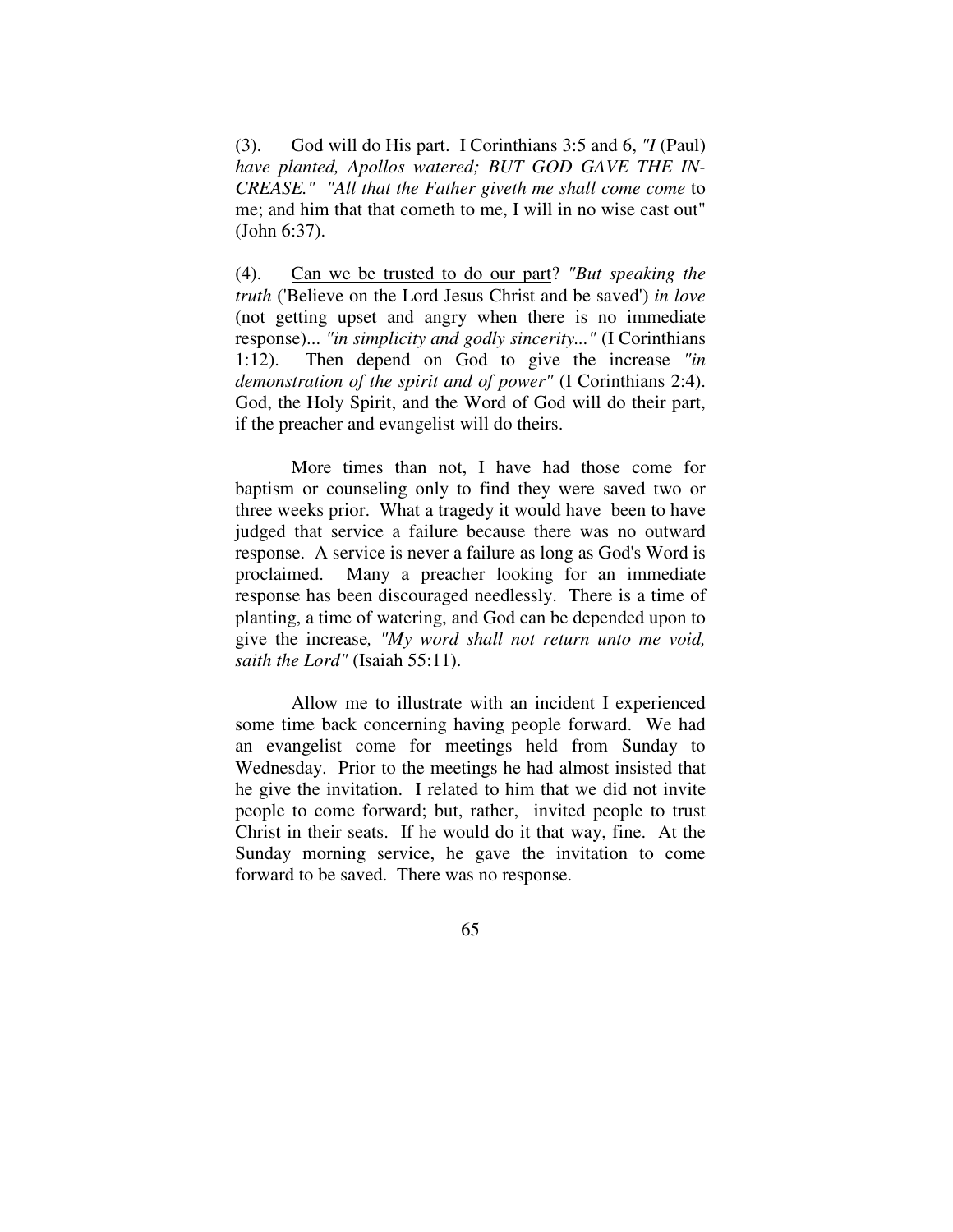After the service we ate together and I, again, emphasized to him that we did not invite people to come forward to trust Christ; but, asked them to trust Christ in their seats. Again, there was no indication on his part that he would not follow our procedure.

 At the Sunday evening service the same thing occurred. After three verses of a hymn, he had not even hinted you could be saved without coming forward. His whole invitation rested upon coming forward for salvation. No one had responded. He then announced we were going to sing five more verses before closing.

 At that point I went to the pulpit and finished the invitation. Needless to say, he was very upset and so was I. The next day I called him at the motel and asked him if he would come prior to the meeting and we could discuss the invitation. He refused and advised me he had been highly insulted and this was the first time anyone had ever interfered with his invitation. He informed me he would not continue the meetings, before I could inform him of the same thing

 I related to him that he also was the first evangelist who refused to tell people they could be saved without coming forward. I asked him if we could discuss it personally instead of over the phone. He would not agree to that and left that night. I finished the meetings myself.

 My only reason for relating this is to point out that this problem was the direct result of the traditional public invitation to walk to the front of the church. The invitation has never changed in God's Word, *"Believe on the Lord Jesus Christ and thou shalt be saved"* (Acts 16:31). This excludes doing, working, or walking to obtain salvation.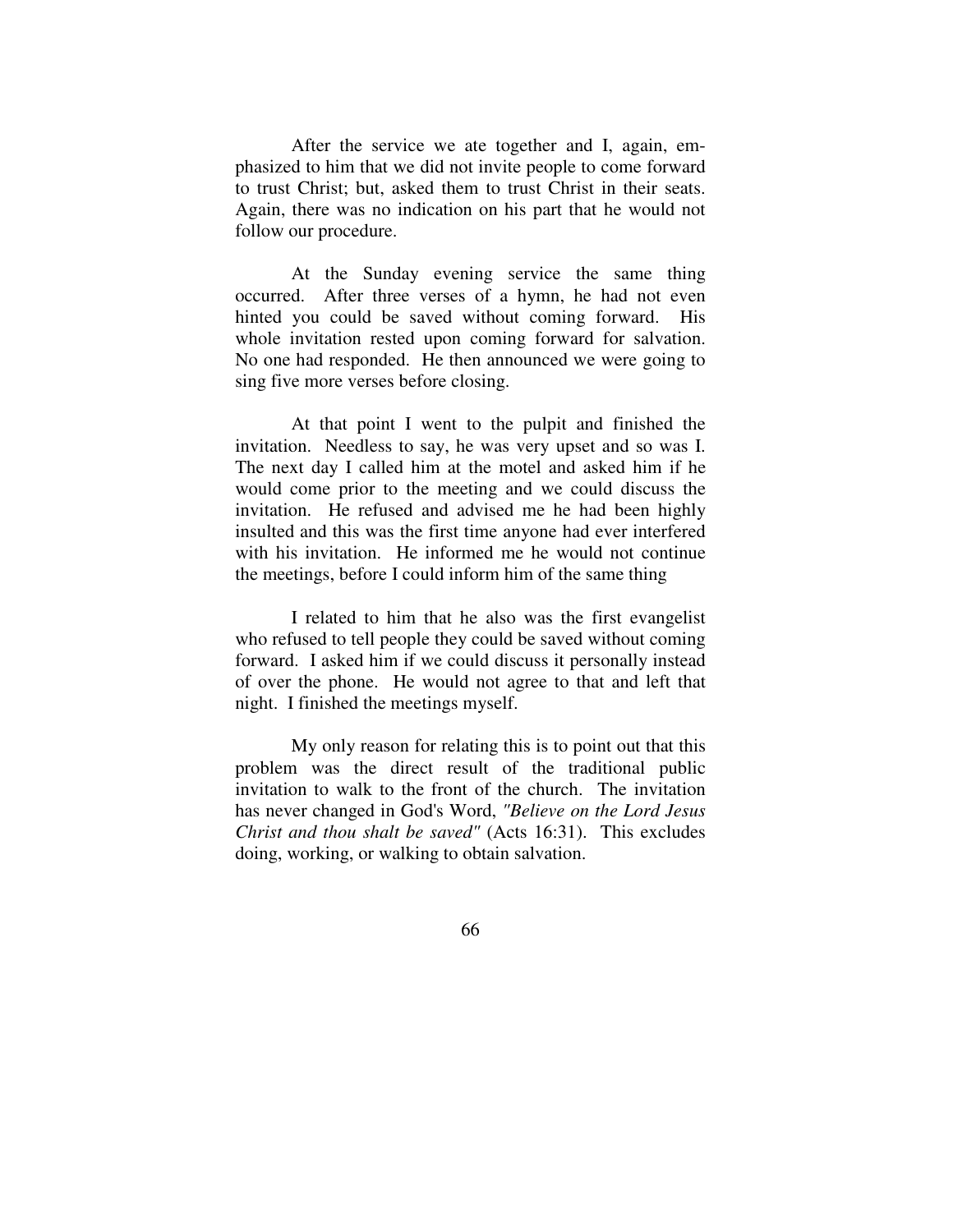One must come to Christ without anything but faith and receive everything (eternal life), then the love of Christ constraineth us to do, work, and walk with Him and for Him. In II Corinthians 5:14,15 we are told, *"For the love of Christ constrained us; because we thus judge, that if one died for all then were all dead: And that he died for all, that they which live should not henceforth live unto themselves, but unto him which died for them, and rose again."* 

 The public invitation most certainly effects the evangelist and the preacher in many cases.

## **4. The Proposal.**

 Since a multiplicity of churches and people have only experienced a "coming forward" to be saved, may I only emphasize that God can be trusted to save a person in church the same way one is saved in their home. I may, by some, be accused of being bigoted or narrow-minded because of infringing upon this patent tradition. Since there is only one way to Heaven and that being through the Lord Jesus Christ (John 14:6), I believe there can only be one Scriptural invitation ... and that being to believe in Christ ... plus nothing! May I propose that the church invitation be the same as an individual invitation at home.

 At the conclusion of every Sunday service, an invitation for salvation is given in our church. No matter what the message, whether dedication, salvation, prophecy, service, or whatever... an invitation to receive Christ as Savior is always given.

 At the conclusion of the message, the congregation is ad-vised that in a few minutes we will bow in prayer. Salvation is then explained and the lost encouraged to receive Christ as their Savior as we bow in prayer. While their heads are bowed, I ask if any are receiving Christ at this time, if so, I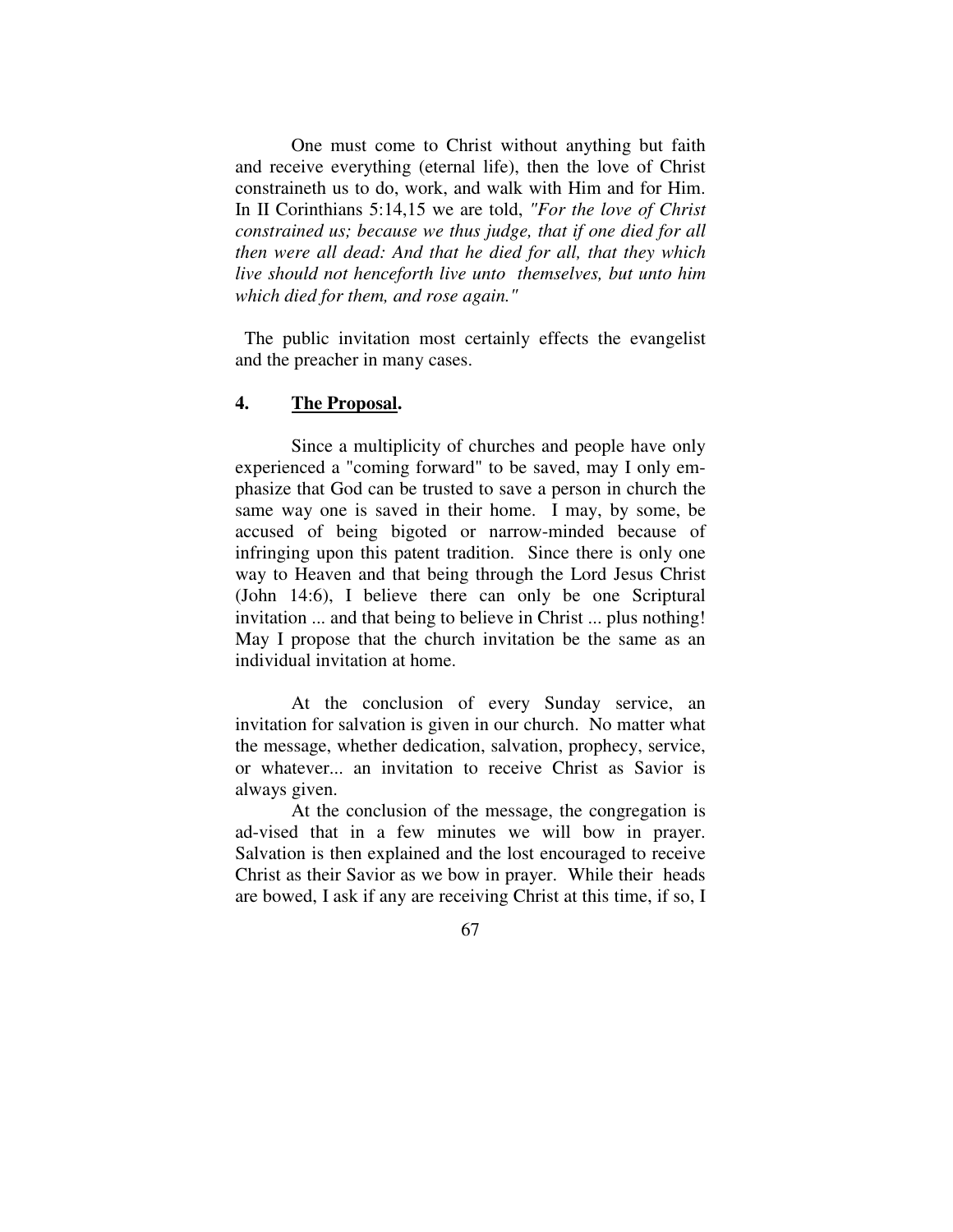would like to pray for them in the coming week and they may indicate it by raising their hand. I will explain that we are not going to embarrass them in any way and no one will come back to them to have them down front.

 They are also informed that raising the hand does not save them or have anything to do with their salvation. It only indicates to the pastor they are receiving Christ by faith; if they wish to indicate their decision. I may then rejoice with them and pray for them in coming weeks.

 I assure them I will not call out their name or draw attention to them in any way. If hands are raised, I simply acknowledge them by saying something like, "Thank you, I see that hand," and the hand is put down. As we close in prayer we simply ask God's blessing on those who trusted Christ as Savior.

 In our church we usually have the closing prayer and then dismiss with the congregation standing and singing a closing hymn. Just prior to the closing hymn I encourage anyone present to contact me if they have any questions at all, or would like a home visit. They may tell me on the way out, and I will be happy to help them.

 I have learned to trust the Word of God to bring those back who were saved. It is amazing the amount of people who will contact the pastor of their own free will when they are not pressured. I am never disappointed if no hands are raised, because many are saved who do not raise their hands. Many times the reason for this is, they have raised their hands before in a church service only to have someone tap them on the shoulder and try to persuade them to go to the front of the church. If the Word of God is preached and I have prepared myself with study and prayer, the service will always be a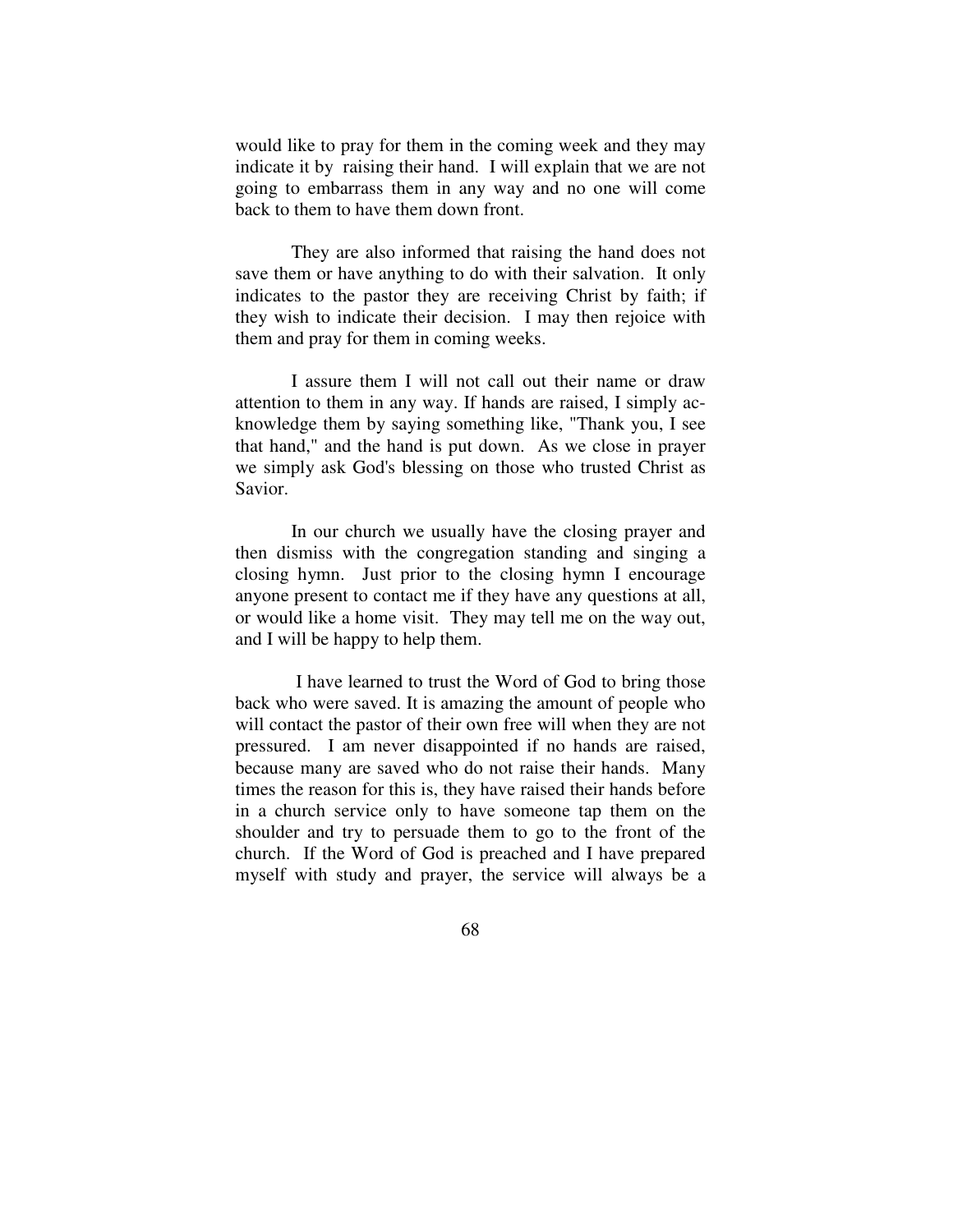success. If I do my part, I can rest assured that God will do His.

In conclusions may I propose:

- Give those in church an "equal opportunity. Dispense with foolish questioning of the congregation which has no value.
- Always give an invitation to trust Christ.
- Never get discouraged because there is no immediate response.
- Learn to trust God's Word yourself. We preach it is sharp and powerful, let's trust what we preach to others.
- Study, prepare, and preach the Word, and the service will never be a failure. To think the service is a failure will be to think God's Word is a failure.
- Trust God to give the increase.
- Trust the Word of God to bring people back. If the people are hungry and you feed them, they will be back for more to eat.
- A steady growth will last longer than the big explosion of gimmicks and high-pressure persuasion.
- Let us recognize that water baptism is the Scriptural public profession.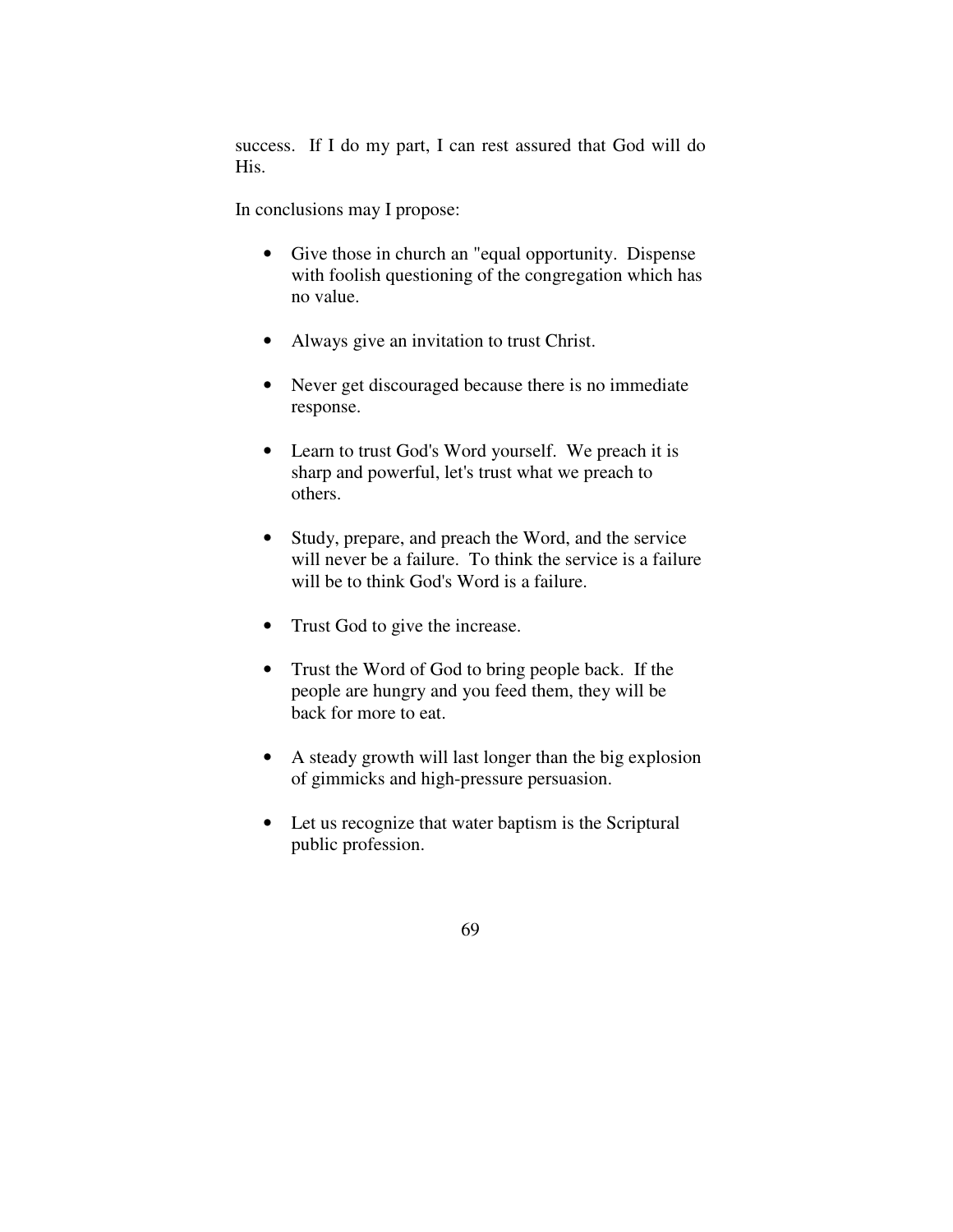- Keep the service within the length of time specified. Why send someone away angry unnecessarily.
- Keep the invitation simple. Remember "Profoundness" is not profundity unless it is pruned in simplicity."

Remember, the practice of coming forward for salvation is as much a tradition to the independent, fundamental churches as the traditions practiced by the Roman Catholic Church.

> *"Beware lest any man spoil you through philosophy and vain deceit, after the TRADITION of men, after the rudiments of the world, and not after Christ.*

> > Colossians 2:8

 God made the plan of salvation so simple that a child can understand it. We are expected to present this salvation to others as God gave it to us, *"Believe on the Lord Jesus Christ and thou shalt be saved"* (Acts 16:31).

> *"But I fear, lest by any means, as the serpent beguiled Eve through his subtilty, so your minds should be corrupted from the SIM-PLICITY that is in Christ."*

> > II Corinthians 11:3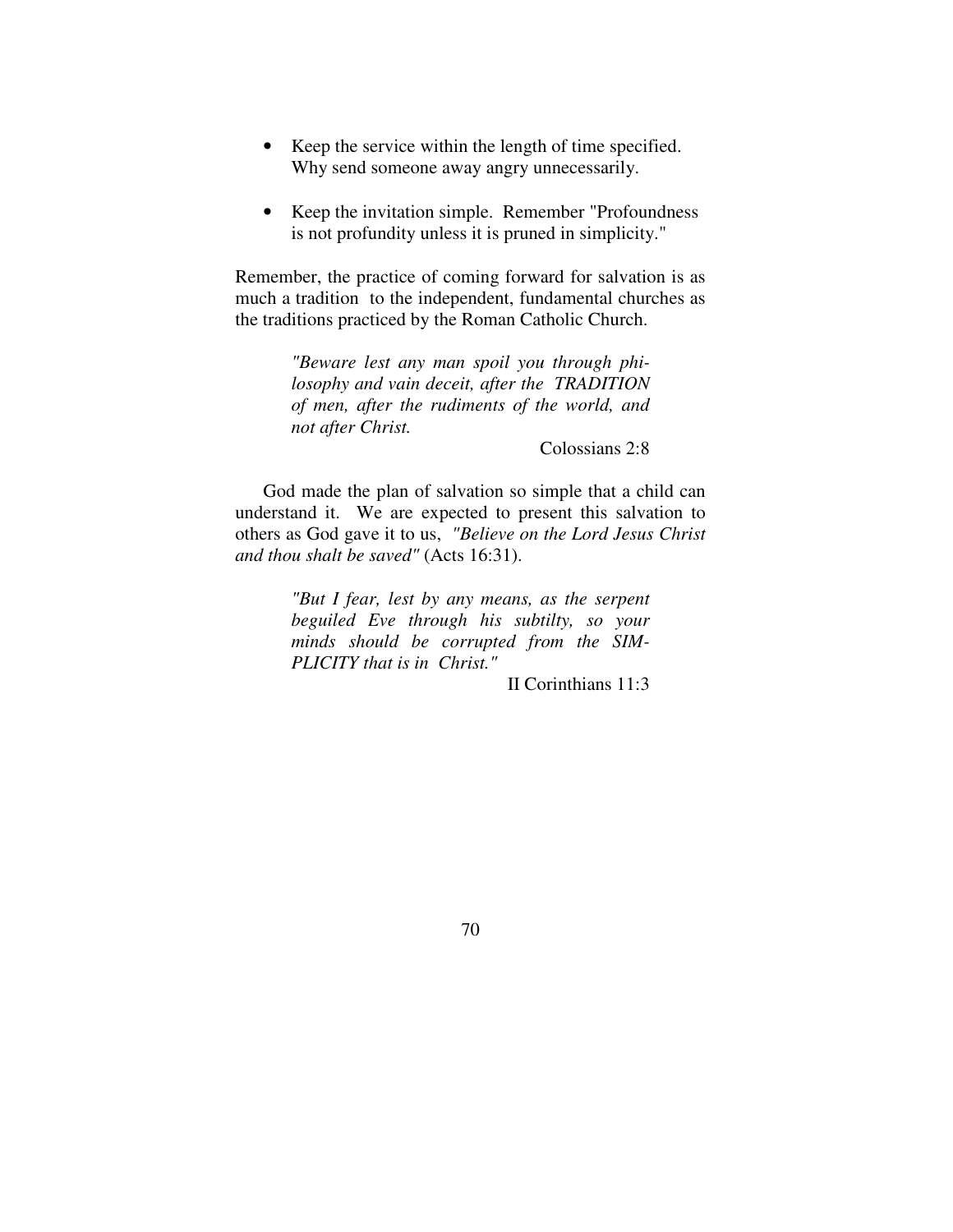*"For God so loved the world, that he gave his only begotten Son, that whosoever BE-LIEVETH in him should not perish, but have everlasting life."*

**John 3:16** 

### **IV. TERMINOLOGIES**

- Introduction
- The Soul, Spirit and Heart Explained
- Terminology Examined
- Textual Exposition

## **1. Introduction**.

### "Let Jesus come into your heart."

 This has probably become one of the most commonly used phrases in Christianity. It is used quite often when inviting people to trust Christ as their Savior, yet the terminology is not found in the Bible.

 When I was in Bible college, I was talking to a young boy about Christ. I told him he could know he was going to Heaven if he would only invite Jesus to come into his heart. He looked at me for a few seconds, then asked me, "How do I invite Him to come in?" No one had asked me that question before and, quite frankly, I was stunned. I repeated what I had just told him, that all you have to do is invite Him into your heart.

 He then asked me, "How do I know if He came in or not?" My answer was, "Because He said He would." As the conversation went on the boy asked me to show him where Jesus said He would come into his heart.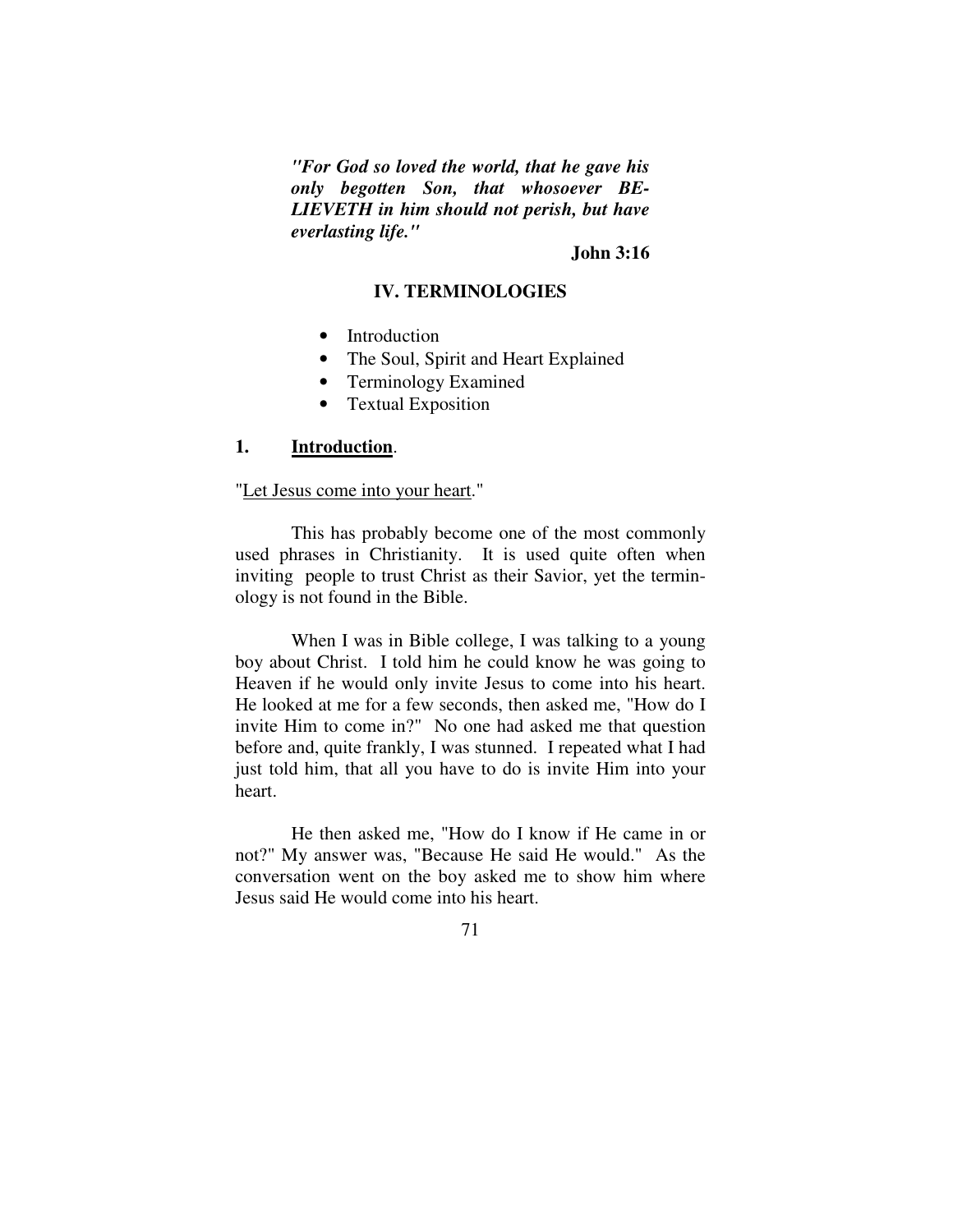At this point I was praying desperately, "Lord, where is that Scripture that says you will come into his heart?" Scripture that state "with the heart man believes" were coming into mind, such as Romans 10:10, *"For with the heart man believeth unto righteousness and with the mouth confession is made unto salvation.*" Also, Acts 8:37, "and Phillip said, If thou believest with all thine heart. .." As hard as I tried, I could not think of a single verse to show him that said "Let Jesus come into your heart."

 I finally explained to him that what I *meant* was, if he would believe that Jesus Christ died on the cross and rose from the dead to pay for his sins, he would never perish but have ever-lasting life. This he understood and received Christ by faith.

 I remember I was anxious to dig into my Bible and find that verse that states, "Ask Jesus to come into your heart." I was convinced it was there and that I had read it many times. I was disappointed in myself that I could not remember where it was found. As I checked the approximately 717 times the word "heart" was used in the Old Testament and about 105 times it is used in the New Testament, I could not find one place where it said, "Let Jesus come into my heart."

 I believe this was the first time I realized how confusing this had been to the boy. Here I had found myself using traditional terminology that I had learned, instead of the simple Word of God. Even though my motives were right and I was sincere, my terminology was wrong and confusing.

 We will examine a little later the Verses that state, "You believe with the heart." Using the phraseology, "Let Jesus come into your heart," presents many questions and difficulties which we will look into shortly.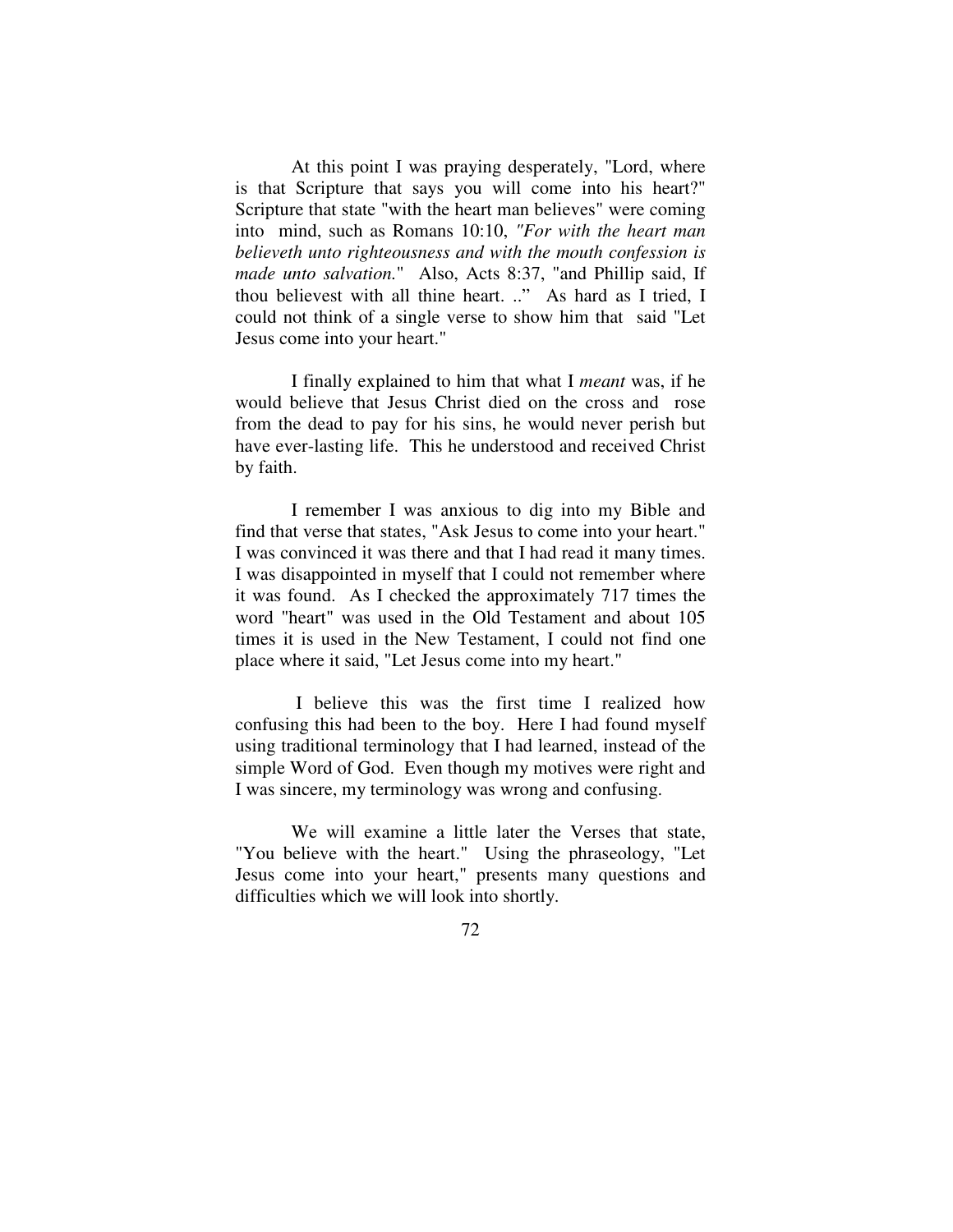Before we proceed into these two areas, it is imperative to understand what the Bible is referring to when speaking of the soul, spirit, and heart. Let us briefly examine each one of these. As we shall see, the soul is the seat of one's emotions and desires. The spirit is the seat of one's intelligence, and the heart is the seat of man's conscience.

### **2. The Soul, Spirit, and Heart Explained**.

 A. The Soul (seat of emotions and desires). The soul is connected with our thinking and is that conscious life that God has created within man. *"And the LORD God formed man of the dust of the ground, and breathed into his nostrils the breath of life; and man became a living soul."* 

 The Word of God lets us know that the soul can be **grieved**, *"And they put away the strange gods from among them, and served the LORD: and his soul was grieved for the misery of Israel"* (Judges 10:16). **Weariness and bitterness** of the soul, *"My soul is weary of my life; I will leave my complaint upon myself; I will speak in the bitterness of my soul"* (Job 10:1). **Desiring***, "But he is in one mind, and who can turn him? and what his soul desireth, even that he doeth"* (Job 23:13). **Boasting**, *"My soul shall make her boast in the LORD: the humble shall hear thereof, and be glad"* (Psalm 34:2). **Joyful**, *"I will greatly rejoice in the LORD, my soul shall be joyful in my God..."* (Isaiah 61:10). **Sorrowful***, "Then said he unto them, My soul is exceeding sorrowful..."* (Matthew 26:38). **Troubled**, *"Now is my soul troubled..."* (John 12:27). **Vexed**, *"The man of God said, Let her alone; for her soul is vexed within her..."* (II Kings 4:27b).

When our soul is grieved, weary, desiring, joyful, sorrowful, and etc., it is connected with our thinking. It is not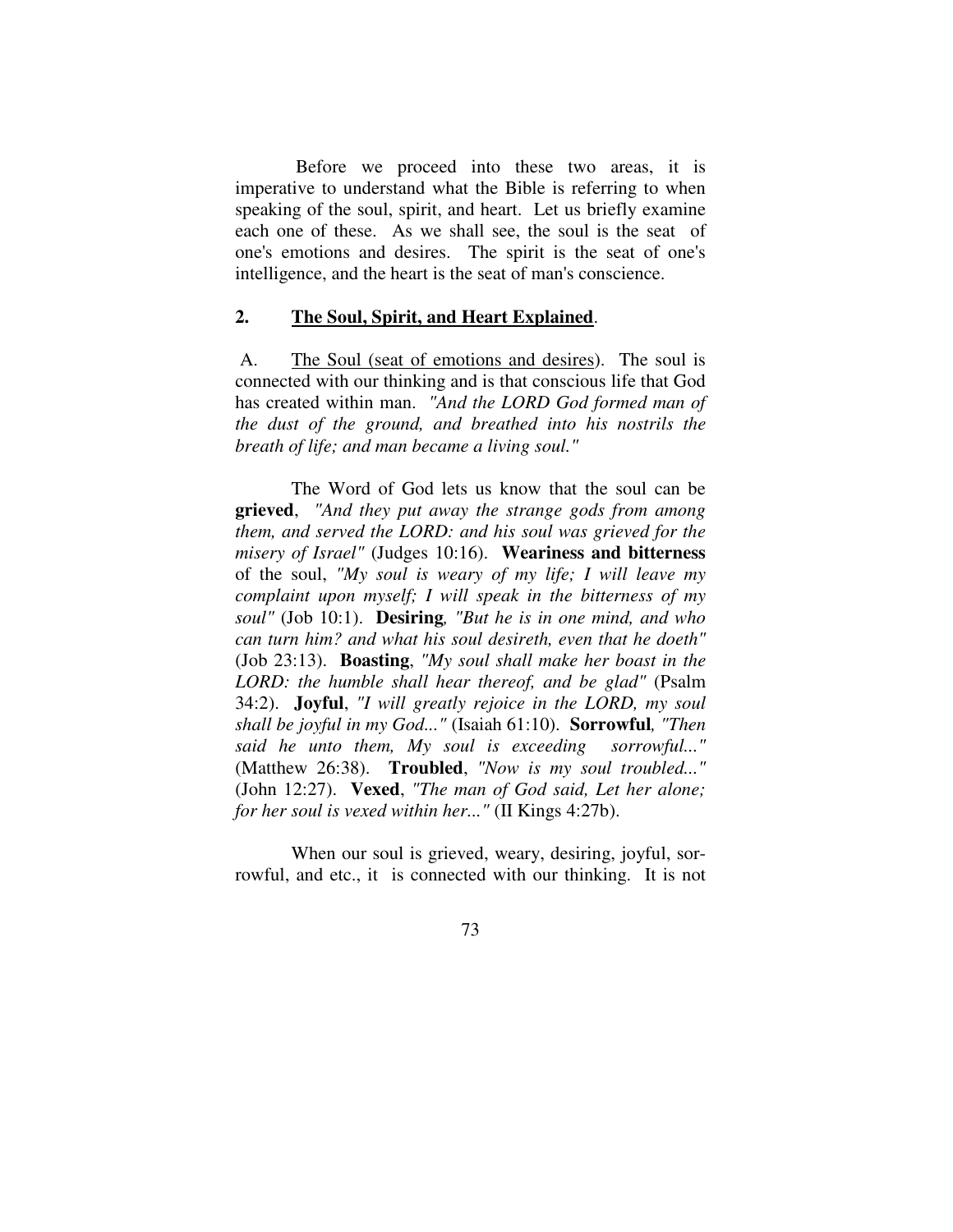our pumping heart muscle, but rather that conscious life that is within man.

 The word "soul" is also used in referring to the individual as a whole being. (James 5:20; Romans 13:1; Ezekiel 18:20; Numbers 31:28). For example: Have you ever heard someone make the statement, "Oh look at that poor soul!" It is an expression that is referring to the person in general and not the soul specifically.

 In Revelation 16:3 we find *"And the second angel poured out his vial upon the sea; and it became as the blood of a dead man: and every living soul died in the sea."* This is a person alive that died physically in the sea by drowning. This has no reference to the soul itself specifically. The reason is, the soul itself never dies.

 In Revelation 6:9 and 10 we find some people who had died physically, but John sees and hears them in Heaven ... very much alive, *"And when he had opened the fifth seal, I saw under the altar the souls of them that were slain for the word of God, and for the testimony which they held: And they cried with a loud voice, saying, How long, O Lord, holy and true, dost thou not judge and avenge our blood on them that dwell on the earth?"* 

 The body is the means through which we express our feelings and desires which come from our soul. When the body dies, the soul and spirit depart. In Revelation 6:9 and 10, these people had received Christ as Savior and were seen alive and talking while *"absent from the body, but present with the Lord."* This is the confidence Paul, the Apostle, had when he said in II Corinthians 5:8, *"We are confident, I say, and willing rather to be absent from the body, and to be present with the Lord."*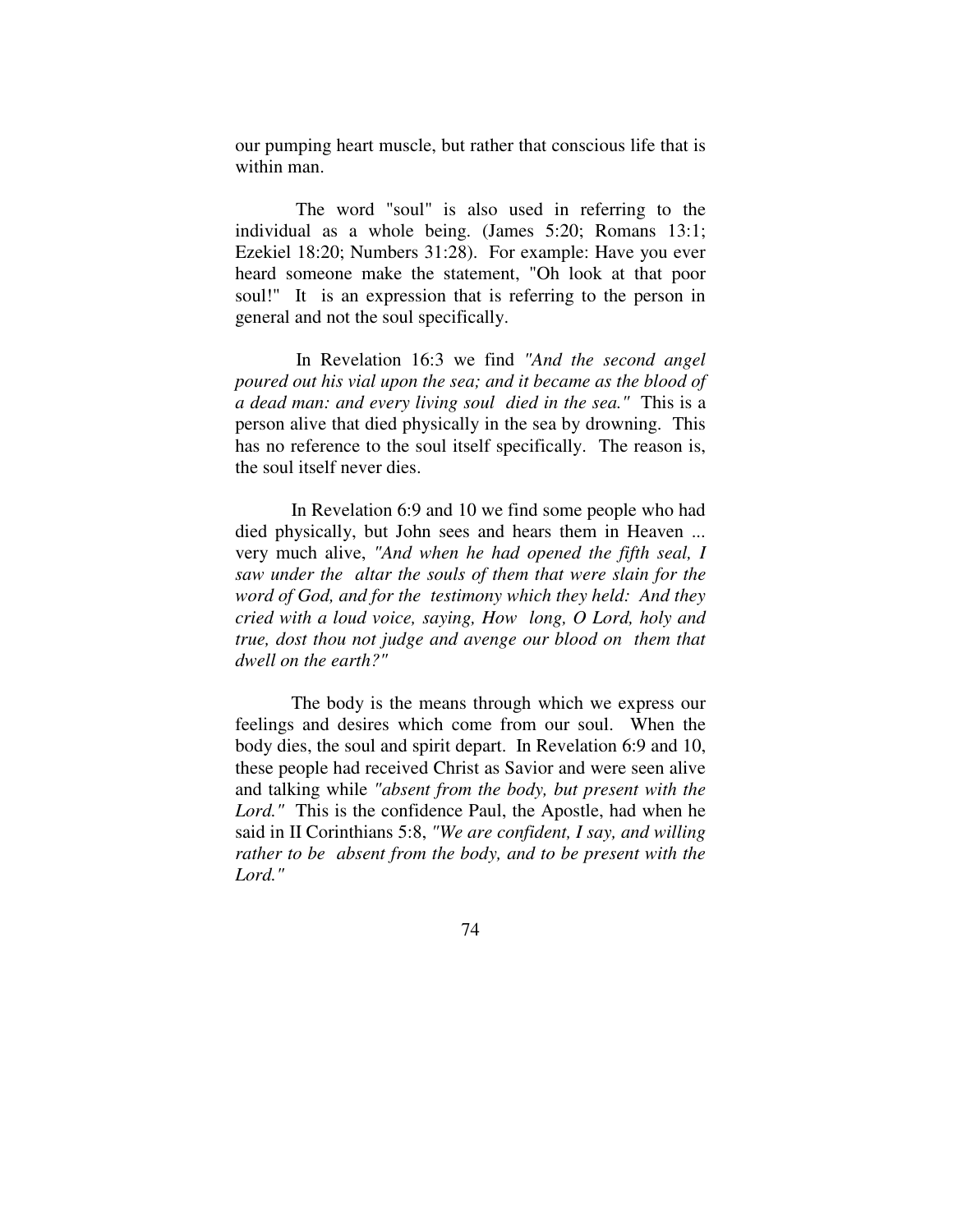When one dies who has rejected Christ, their soul and spirit also leaves the body and goes to a place of torment. In this place of torment they are just as much alive as they were on earth in their body. Here is a literal account of just such a man. We have the record found in Luke 16:22b-24, *"...the rich man also died, and was buried* (i.e., the body only); *And in hell* (lit. Hades) *he lift up his eyes, being in torments, and seeth Abraham afar off, and Lazarus in his bosom. And he cried and said, Father* Abraham, *have mercy on me, and send Lazarus, that he may dip the tip of his finger in water, and cool my tongue; for I am tormented in this flame."* Read the whole account from Verse 19 to Verse 31.

 As far as life after death is concerned, the only difference between the saved and the lost is their location. One is in Heaven, the other in torment. As the soul and spirit never die, death of the body only released them to a different location to live eternally.

 I think it would be noteworthy, at this point, to acknowledge the Jehovah's Witnesses' attack upon this man who went to torment. They teach the soul and spirit accompany the body into the grave and remains there until a general resurrection. They explain away Hell, teaching the lost will never be tormented eternally for rejecting Christ. Concerning Luke 16:19-31, they teach this is only a parable.

 How does the child of God answer their false teaching concerning Luke 16? We should be ready at all times to answer such attacks upon God's Word. In I Peter 3:15 we are told, *"But sanctify the Lord God in your hearts: and be ready always to give an answer to every man that asketh you a reason of the hope that is in you with meekness and fear."*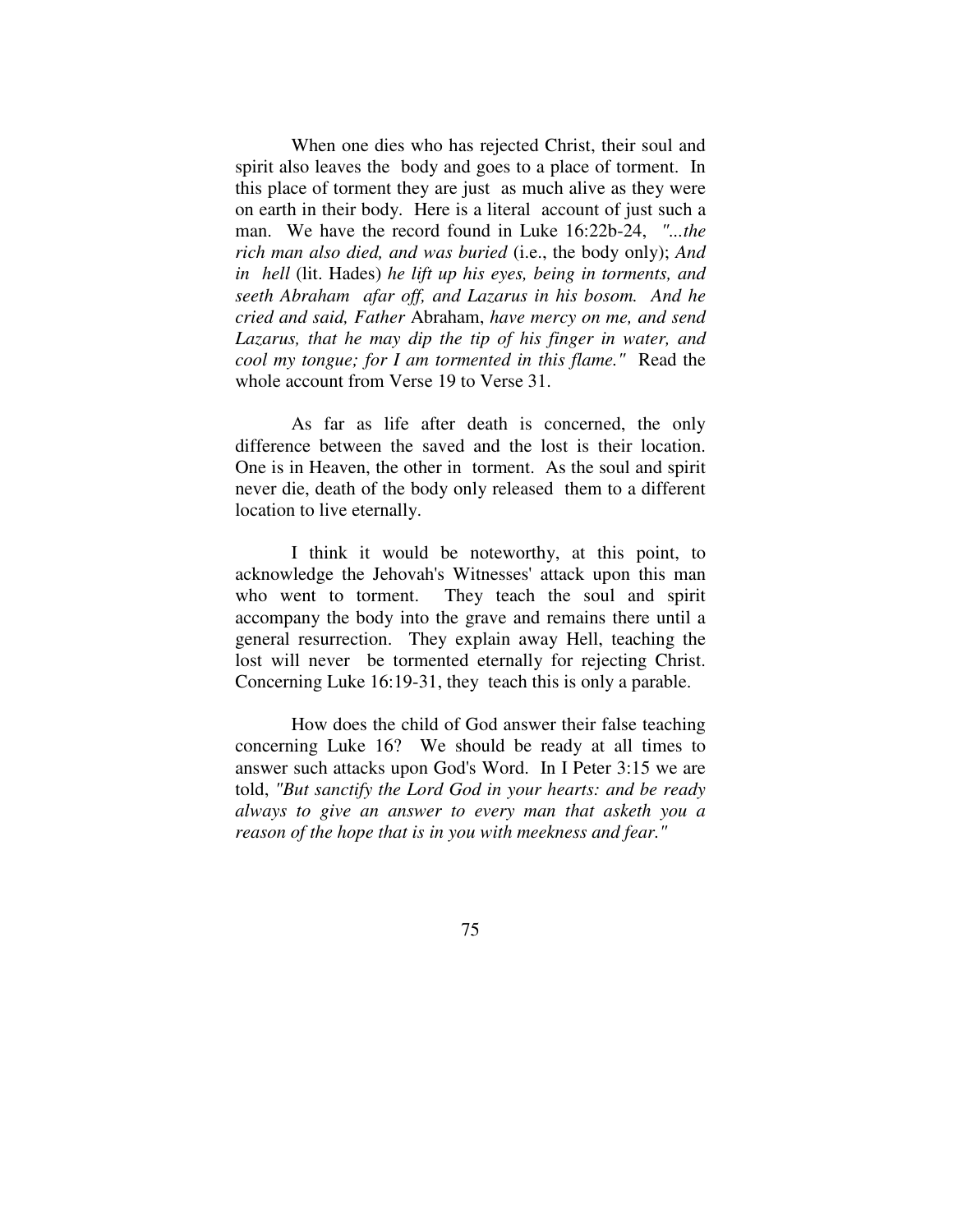Let us point out several reasons why Luke 16 is not a parable, but a literal account of a lost man who went to torment.

(1). If one would make an exhaustive study of all the parables in the New Testament, you would find that no parable ever uses a proper name. There are no exceptions. In Luke 16 there are two proper names used, Abraham and Lazarus. You cannot find this principle violated anywhere when you make a complete study of the parables. No, this is not a parable; but, a literal account of a real man who rejected Christ and has been in torment almost 2,000 years.

(2). The word "parable" is from the Greek word "PARABOLE" which means "to lay along side of," "to liken to," and "to compare." A parable is used to compare and convey and illustrate a Biblical, literal truth. If this were a parable, which it is not, then it would be illustrating a truth which would be worse than that of the illustration, or parable. Saying it is a parable would only make the torment worse than is described here. One must remember that the Jehovah's Witnesses' eternal life is predicated upon their own humanistic, good works, and not the grace of God. Is it any wonder they want to do away with eternal torment?

 *"Therefore being justified by faith, we have peace with God through our Lord Jesus Christ"* (Romans 5:1). The peace the Christian has with God comes by faith in Christ. Jehovah's Witnesses try to have peace with God by doing away with Hell and establishing their own good works.

(3). This literal account agrees totally with other Scriptures concerning the subjects of torment and Hell, as the following:

(4). (Jude 7), *"Even as Sodom and Gomorrah, and the cities about them in like manner, giving themselves over to*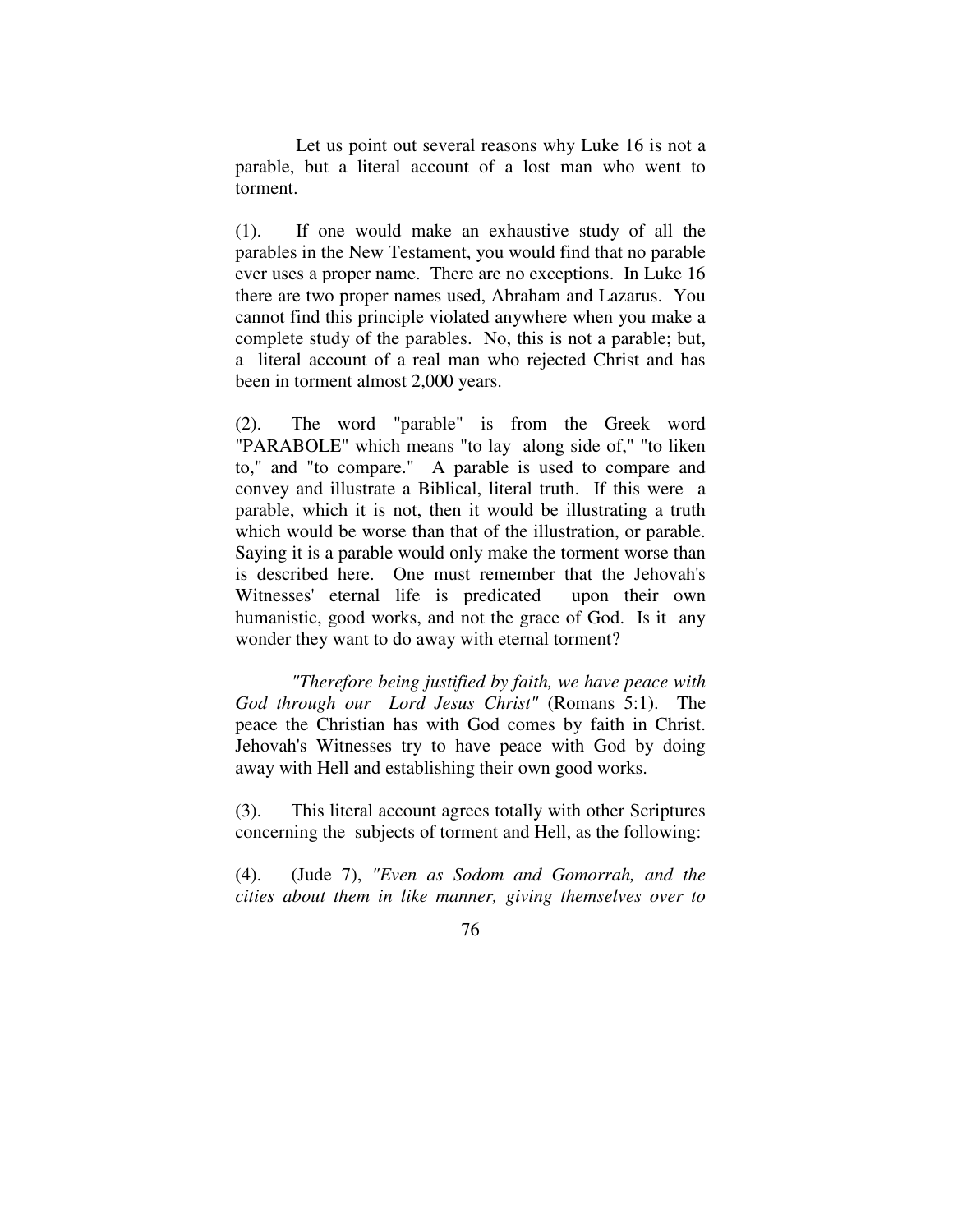*fornication, and going after strange flesh, are set forth for an example, suffering the vengeance of ETERNAL FIRE."* 

(5). (Luke 16:24b), *" . . . I am tormented in this FLAME."*

(6). (Matthew 25:41), *"Then shall he say also unto them (lost) on the left hand, Depart from me, ye cursed, into EVERLASTING FIRE, prepared for the devil and his angels."* 

 In conclusion, man's spirit and soul never die, they only change location upon death, to Heaven or torment. The soul and spirit never goes with the body into the grave, for the body cannot die while the spirit is present. *"For as the body without the spirit is dead, so faith without works is dead also"* (James 2:26).

 Man and animals both have souls; but only man has a spirit. The soul of an animal is connected with the body. The soul dies with the body of an animal. Remember, the soul and spirit are not the human, pumping heart.

B. The Spirit (the seat of one's understanding and intelligence). This is where man differs from animals. In I Corinthians we are told, *"For what man knoweth the things of a man, save the spirit of man which is in him? even so the things of God knoweth no man, but the Spirit of God." "But God hath revealed them unto us by his Spirit..."* (I Corinthians 2:11,10a).

 When one is saved, they are indwelt by the Holy Spirit who illuminates our understanding of the Bible. We can now understand the things of God; whereas before, the Bible seemed like a Book of mysteries. So it is when the Lord made man, He gave us the human spirit of intelligence that enables us to reason and understand things.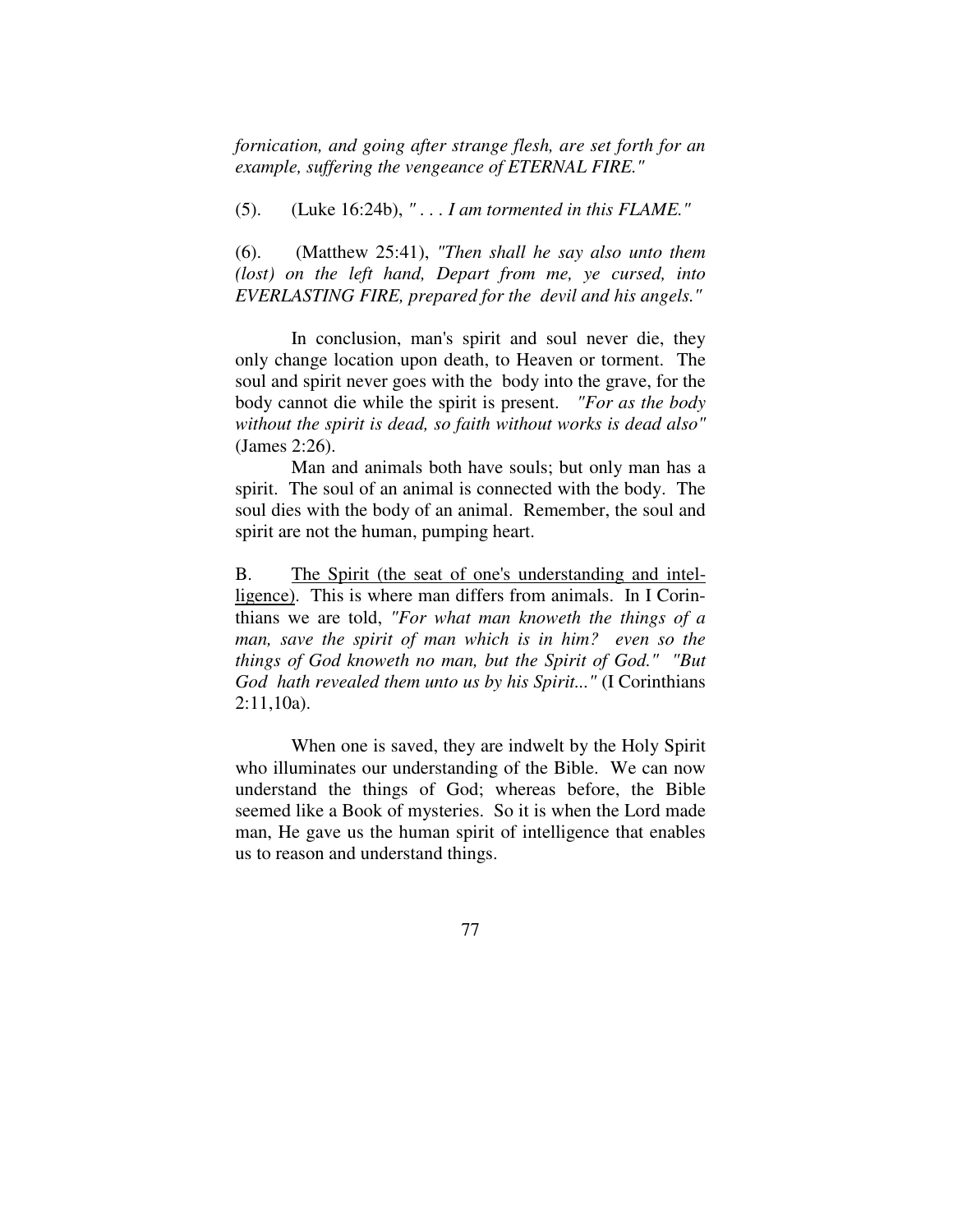Notice in Job 32:8, *"But there is a spirit in man: and the inspiration of the Almighty giveth them understanding."* Animals do not possess this spirit even though they have feelings, emo-tions, and desires from the soul. In Psalm 32:9 we read, *"Be ye not as the horse, or as the mule, which have no understanding: whose mouth must be held in with bit and bridle, lest they come near unto thee."* 

 Believe me, I know horses have no "understanding" in the Biblical sense! I believe I can verify this with a personal illustration. A friend and I went horseback riding one day. The people who owned the horses were relatives and had wanted to have the horses ridden periodically. The horses needed to be kept in the habit of being ridden.

 Needless to say, it turned out to be a disaster. My friend got on his horse first with no problem and went trotting across the field very nicely. By the way, we were riding bareback with only a bridle. I stepped up on top of a picnic table and climbed on mine. I tapped him gently in the ribs with my heel and we were "full-throttle" immediately. I was yelling, "Whoa, Whoa," and "Stop, Stop" at the top of my lungs and pulling back on the reigns as hard as I could, but that horse did not have enough understanding and soon we parted company! My ride lasted a total of about 45 seconds.

 Wild animals act upon a God-given instinct to hunt and etc. Domestic animals do things by habit and relate certain things together. I had a Siberian Husky whom we taught to do various tricks for a piece of candy. These things are not things that are comparable to the spirit that is in man. For example, what animal can learn a foreign language, invent a car, build plants, invent electricity, build a home, draw blueprints, understand mathematics, and etc? This kind of intelligence is from the human sprit that only man possesses.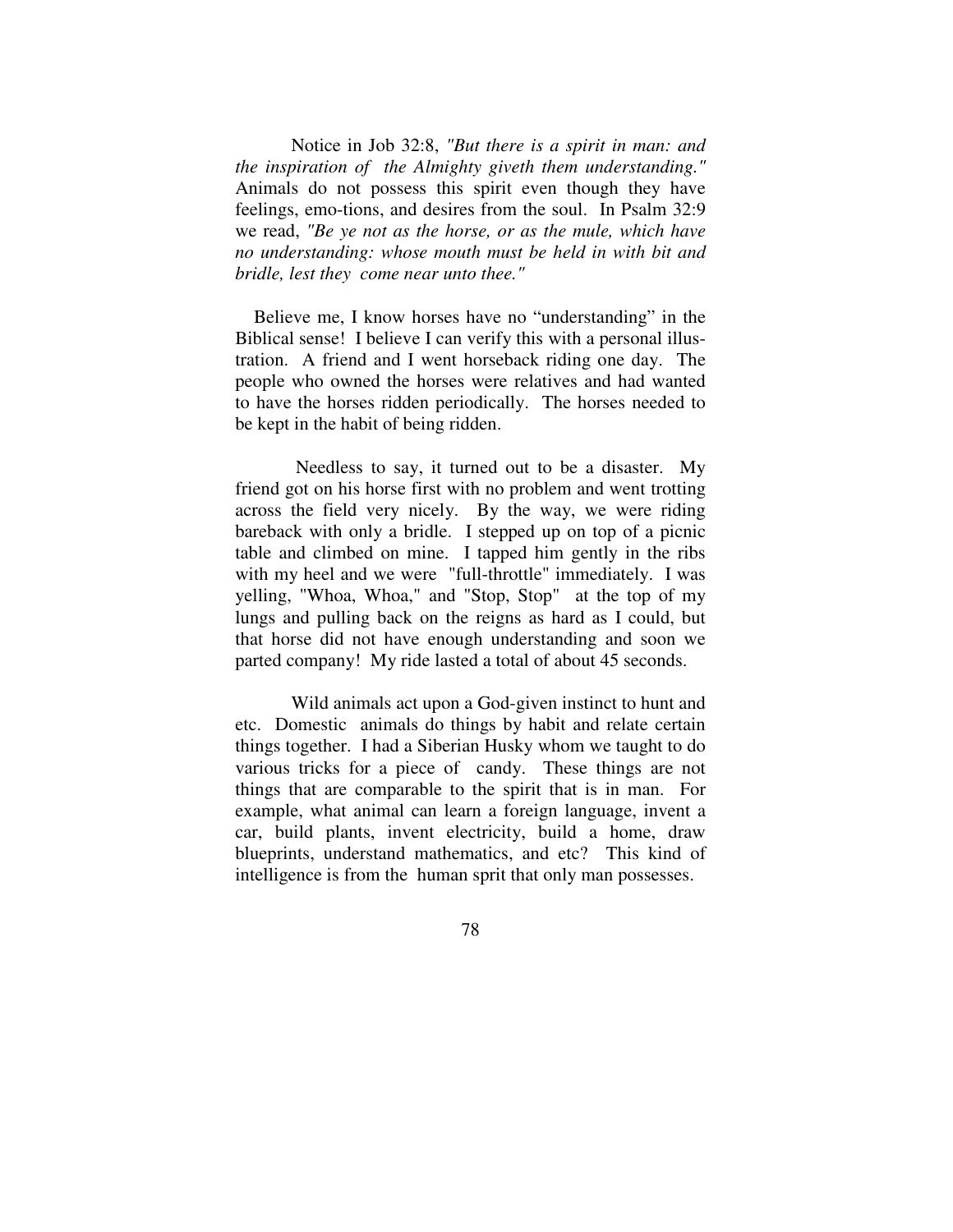In Hebrews 4:12 we read, *"For the word of God is quick, and powerful, and sharper than any two edged sword, piercing even to the dividing asunder of soul and spirit, and of the joints and marrow, and is a discerner of the thoughts and intents of the heart."* The Bible teaches us that the Word of God is so sharp that it could even divide the soul and spirit. But, to the contrary, we have no Biblical evidence they *are* ever separated.

 C. The Heart (seat of our conscience). We want to emphasize again, this is not the heart muscle. When the Word of God uses the word "heart," it is referring to a person's conscience and reasoning. It is that inner part of the spirit.

(1). (Romans 2:15), *"Which shew the work of the law written in their hearts, their conscience also bearing witness, and their thoughts the mean while accusing or else excusing one another."*

(2). Hebrews 10:22, *"Let us draw near with a true heart in full assurance of faith, having our hearts sprinkled from an evil conscience, and our bodies washed with pure water."* 

(3). (Mark 2:6,8), *"But there were certain of the scribes sitting there, and reasoning in their hearts ... And immediately when Jesus perceived in his spirit that they so reasoned within themselves, he said unto them, Why reason ye these things in your hearts?"* 

### **3. Terminology Examined**.

 When we use terminology that is not found in God's Word, it can become very confusing, and should be avoided when dealing with the lost.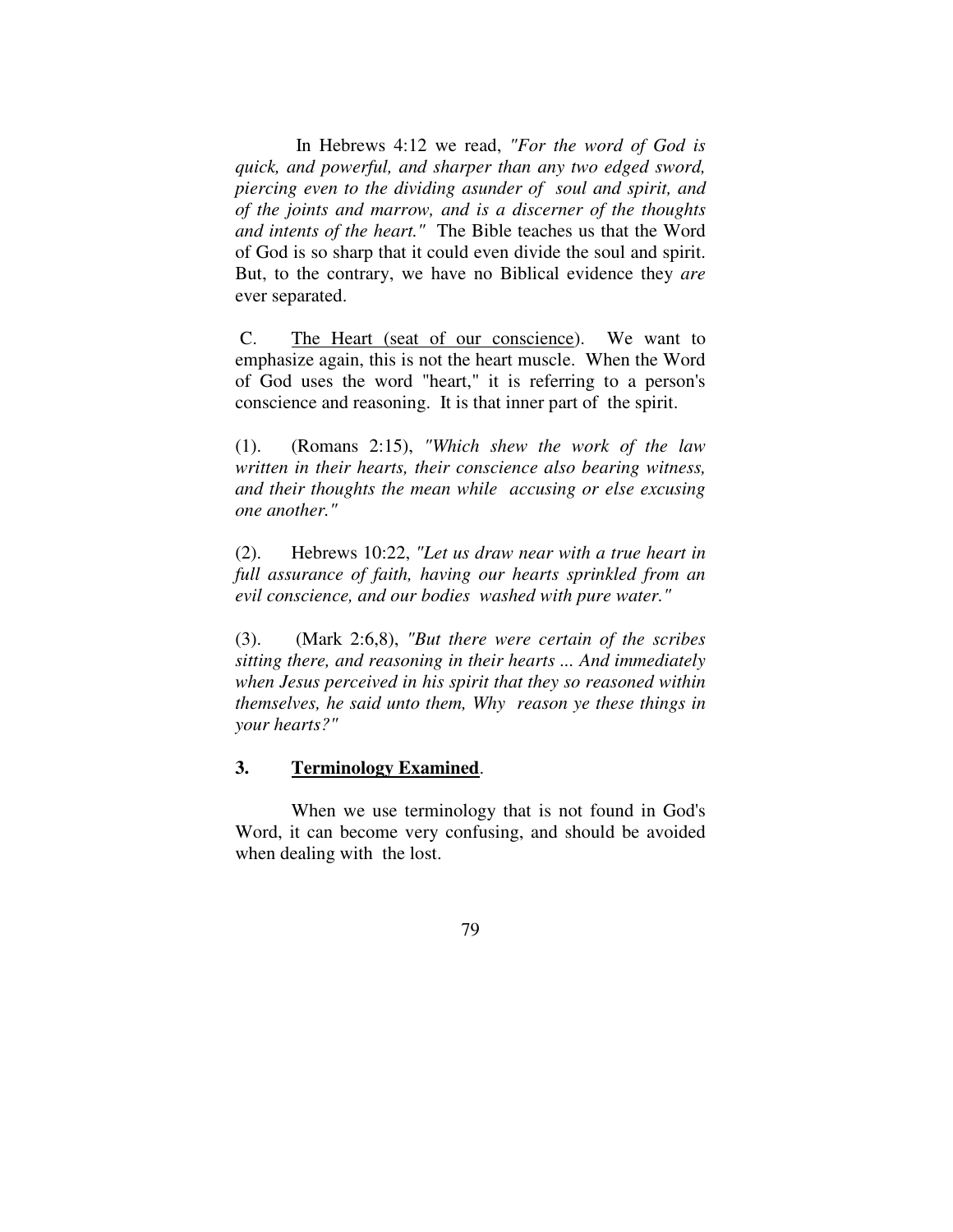Here are a few of the problems that can arise when we ask people to let Jesus come into their hearts.

 A. How does a person let Christ come in? Does one make a surgical incision and let Christ in, then sew it back up? You may think I am ridiculous to say this, but it must be remembered that children do not always understand what you mean when this is said.

 Children who have been in Sunday School have seen "pictures of Jesus" and have a right to wonder, "Does Jesus in His body come inside of my body and live?" "Is this how He comes into my heart?"

 Of course, the answer is, "No." When a person speaks of the heart, children associate this with the heart muscle, and so do many adults. Children, especially, have a tendency to take literally what we tell them because of their inability to think in abstract terms.

 If a person you were witnessing to asked you, "How do I let Jesus come in?" How would you answer them? When this happened to me I had to explain to the young boy what I *meant*! I had assumed he would have understood that I *meant* for him to believe on the Lord Jesus Christ, but I was so wrong. This confusion could have been avoided if I had avoided unscriptural terminology that I had coined from hear say.

B. Does *Christ* come into your heart? The answer is, "No." It is the third Person of the Trinity, the Holy Spirit. The confusion that may arise is a doctrinal issue. The Holy Spirit is never to be invited to indwell us for salvation. God has promised to indwell each person with the Holy Spirit simultaneously with their belief in Christ. Receiving the Holy Spirit is the object of God's promise, not our invitation.

80 and the state of the state of the state of the state of the state of the state of the state of the state of the state of the state of the state of the state of the state of the state of the state of the state of the sta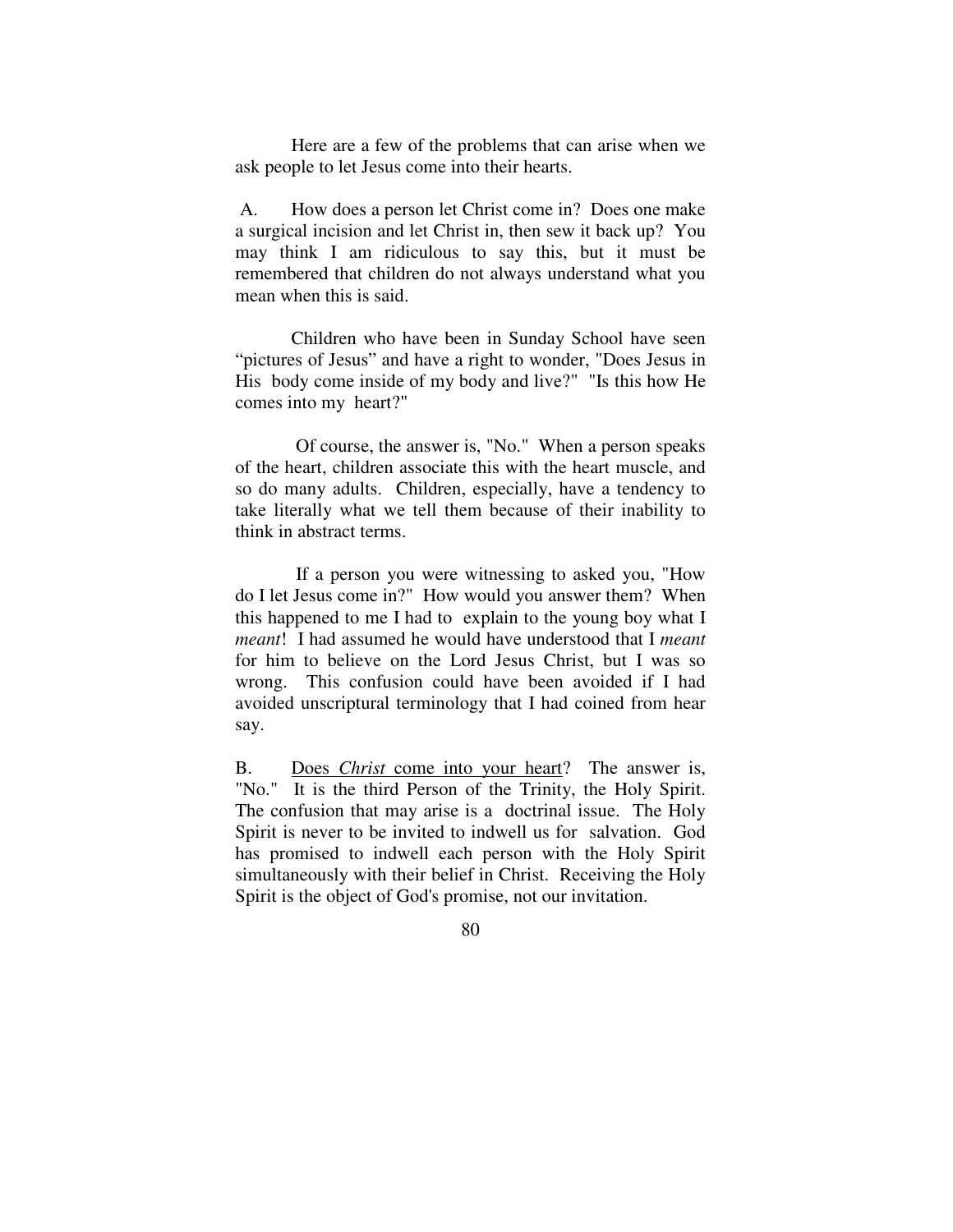Before Christ ascended back to Heaven, He left this promise in John 14:16,17,18a, that the Holy Spirit within would take the place of the Savior Who had been with them, *"And I will pray the Father, and he shall give you another Comforter* (i.e., the Holy Spirit), *that he may abide with you*  for ever; Even the Spirit of truth; whom the world cannot *receive, because it seeth him not, neither knoweth him: but ye know him; for he dwelleth with you, and shall be in you. I will not leave you comfortless..."* (lit. an orphan).

 Now, every believer in Christ is indwelt and sealed with the Holy Spirit. Ephesians 1:13 makes this clear ... *"In whom ye also trusted, after that ye heard the word of truth, the gospel of your salvation: in whom also after that ye believed, ye were sealed with that holy Spirit of promise."* 

 There is no Christian who is not indwelt with the Holy Spirit. Romans 8:9 makes this perfectly clear, *"...Now if any man have not the Spirit of Christ, he is none of his."*

 Remember, nowhere are we ever commanded to pray for the Holy Spirit to indwell us. Pentecostals err in this point when praying for the Holy Spirit and seeking evidence by the speaking in so-called tongues.

 Why should we ask someone to invite Jesus into their heart? It is not Jesus, but the Holy Spirit, that indwells us. Are we not paralleling the error that Pentecostalism makes in praying and pleading for the Holy Spirit? This thought leads me to my next point.

C. How would you know if Jesus came into your heart? Suppose that you just invited a person to "Let Jesus come into His heart" and they asked you this question, "How do I know when He comes in?" Of course, there *are* Scriptures to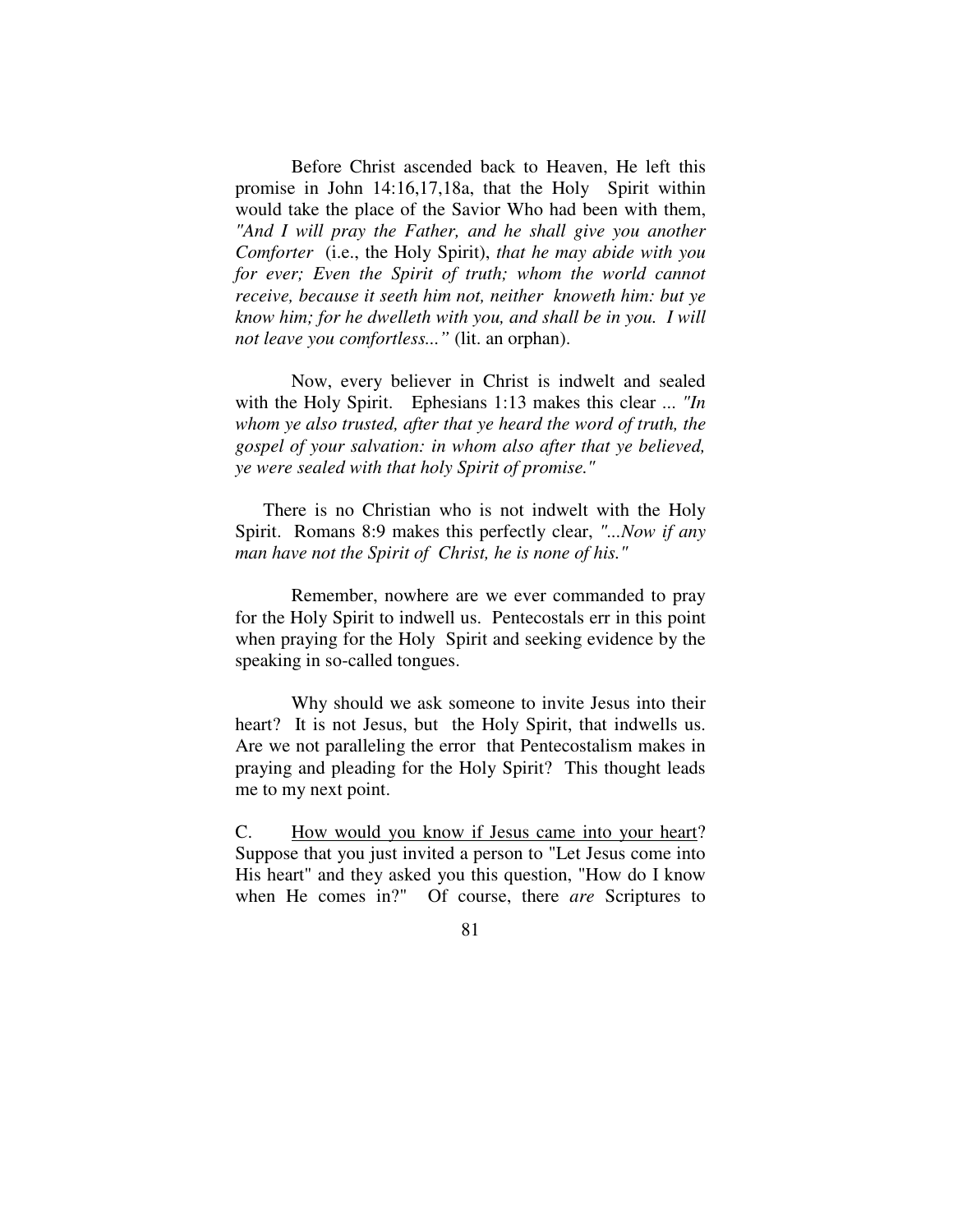support what you *meant*, but there are no Scriptures to support *what you said*. With this terminology, the only way this person would know if Jesus came into his heart is, if he had a feeling or sensation. Then their salvation would be based on a feeling and not the Word of God. This would unequivocally parallel the same error as Pentecostalism in desiring the sensation of tongues as evidence they were receiving the Holy Spirit.

 There is no terminology or phraseology as simple and clear as God's Word Itself when leading a person to Christ. How can one rephrase or improve upon Acts 16:30b, 31a? ... *"Sirs, what must I do to be saved? And they said, Believe on the Lord Jesus Christ..."* They did not say, "Let Jesus come into your heart" and then have to worry about confusion and explain what they meant by what they said.

## **4. Textual Exposition**.

Let us now examine the Verses that deal with believing with the heart.

A. (Acts 8:37), *"And Philip said, If thou believest with all thine heart, thou mayest* (be baptized*). And he answered and said, I believe that Jesus Christ is the Son of God."* "Believing with all thine heart" simply means, I have no reservations or doubts within my conscience that Jesus Christ is the Son of God. Philip was satisfied by this testimony that he was saved and then proceeded to baptize him.

B. (Romans 10:10), *"For with the heart (conscience) man believeth unto righteousness..."* The word "heart" here is not the pumping muscle of the body, but the conscience of man. Your conscience will always tell you to *do* right, but only the Word of God tells us what *is* right.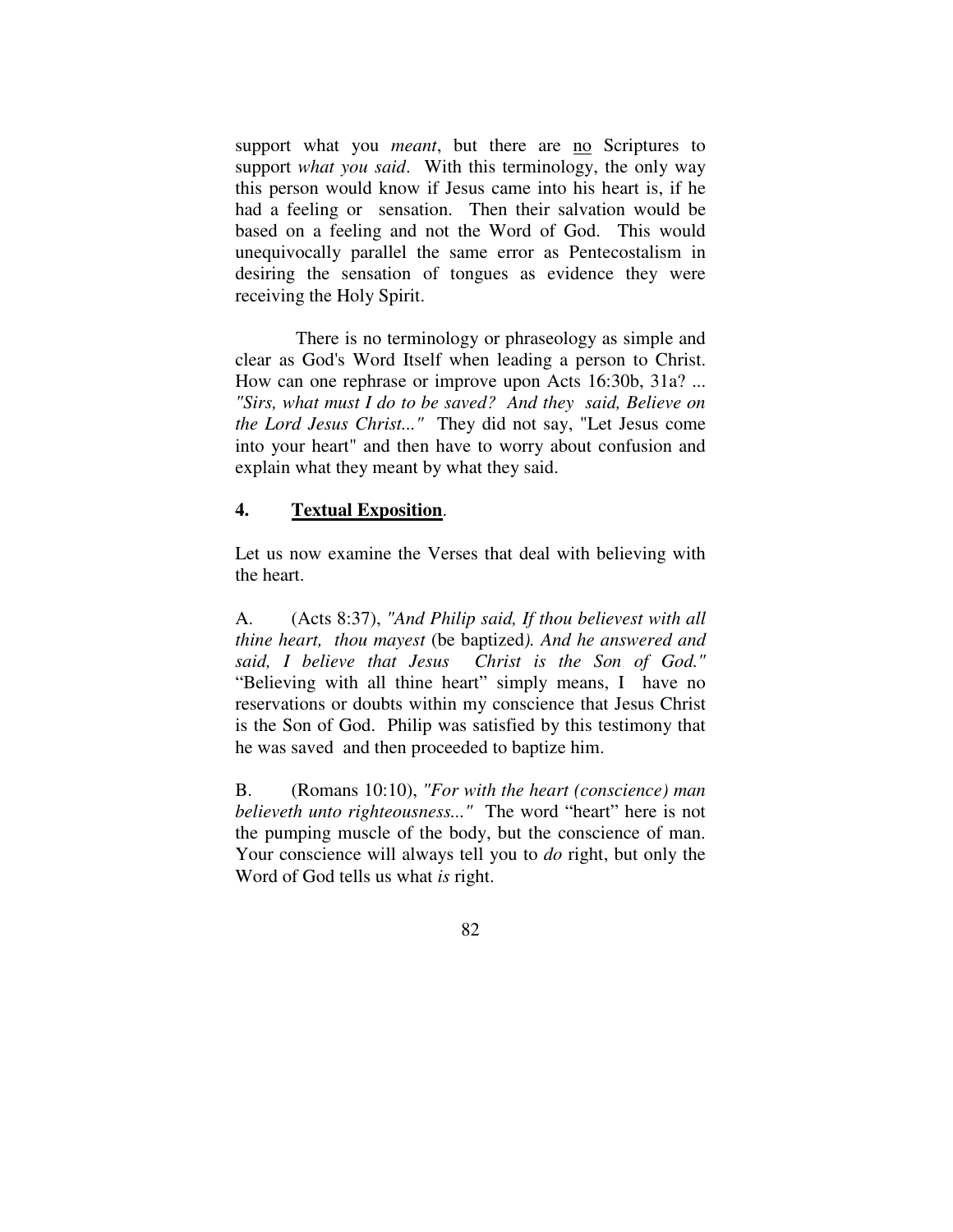The soul desires peace, the spirit understands Christ died for us, and our heart (the seat of our conscience) believes unto righteousness. *"Therefore being justified by faith, we have peace with God through our Lord Jesus Christ"* (Romans 5:1). In Luke 24:25, believing is done with the heart (conscience*), "Then he said unto them, O fools, and slow of heart to believe all that the prophets have spoken."* 

C. (Ephesians 3:17), *"That Christ may dwell in your hearts (conscience) by faith; that ye, being rooted and grounded in love."* To understand what it means by the statement "Christ may dwell in your hearts by faith," one only has to read the surrounding verses. First of all, it is addressing the believers at Ephesus, and instructing them how to grow and be strengthened. Verse 16 states, *"...to be strengthened with might by his Spirit in the inner man."* 

 In Verses 18 and 19 the results of Verses 16 and 17 are given. "(Believers) *May be able to comprehend with all saints what is the breadth, and length, and depth, and height; And to know the love of Christ, which passeth knowledge, that ye might be filled with all the fullness of God."* The way to comprehend the length, width, depth, and height of God's love is to allow Christ to dwell in our conscience (heart) continuously. In other words, we are thinking about Christ at all times, which will strengthen us so we will be rooted and grounded in love.

Verse 17 in no way implies Christ comes into our pumping heart with the asking. *"Christ dwelling in our hearts* (conscience) *by faith"* simply means, from the context; we, as Christians, need to be thinking about Christ at all times. If we do, we will be strengthened and able to better comprehend His love for us.

83 and the state of the state of the state of the state of the state of the state of the state of the state of the state of the state of the state of the state of the state of the state of the state of the state of the sta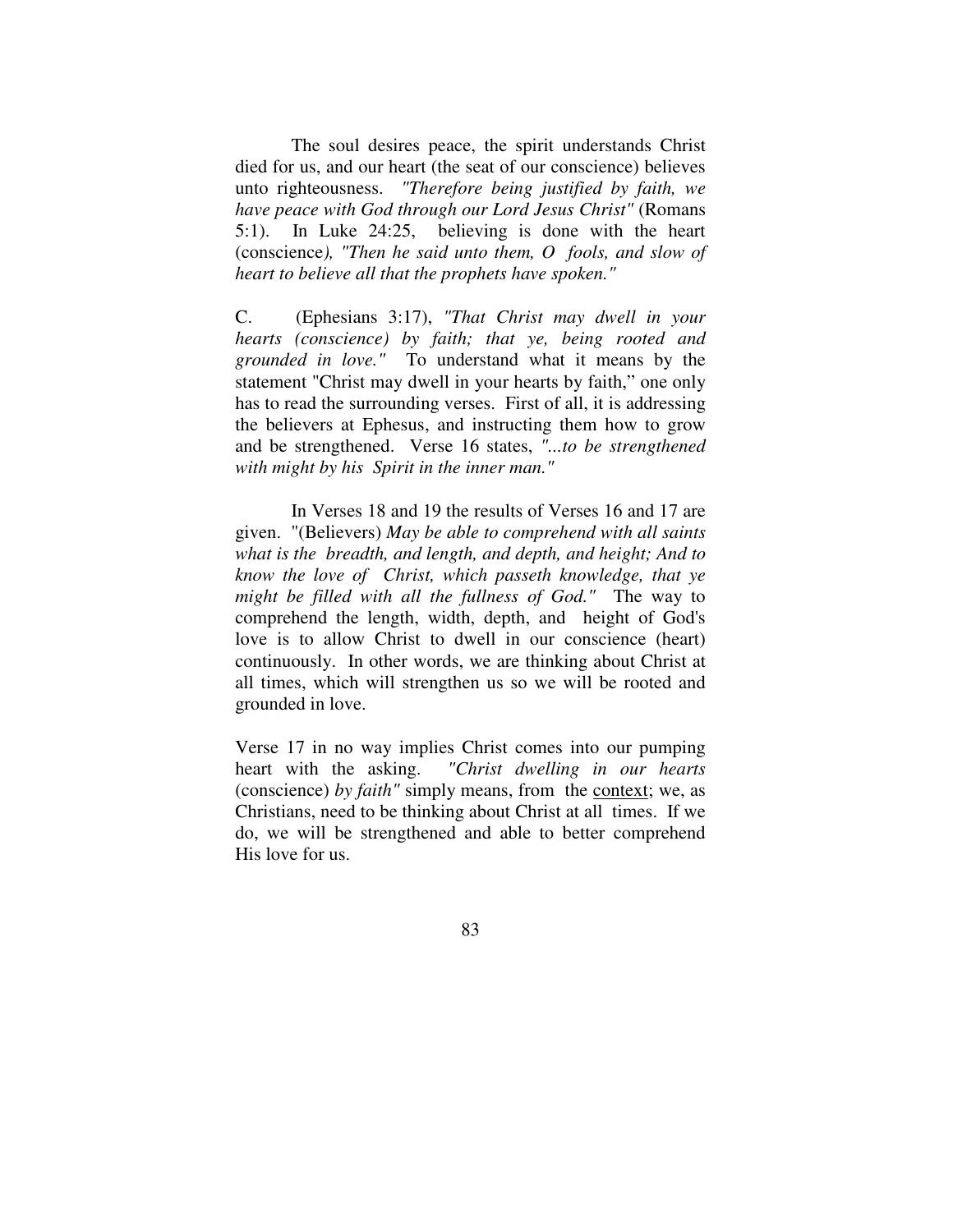D. (Revelation 3:20), *"Behold, I stand at the door, and knock: if any man hear my voice, and open the door, I will come in to him, and will sup with him, and he with me."* When one reads this verse, the word "heart" cannot be found. It is, nevertheless, almost universally used for the lost ... implying the door is the door to their heart which they must open to let Christ in.

 If we examine Verses 14-22 of the same chapter, we find that these Scriptures are describing the condition of a local church located in Laodicea. The instructions to this church are not primarily to the lost but, rather, to the Christians who were in a backslidden condition. They were not cold; but lukewarm. Christ wanted them to be hot (i.e., lit. boiling).

 It would be like the Christian today who goes to church once a week, but does nothing for the Lord the rest of the week. Christ wants us to serve Him every day, not just on Sunday. There are three words that support the fact he is speaking to Christians and not the lost.

(1). In Verse 15 we read, *"I know thy WORKS."* Since he is exhorting them to have good works, it has reference to service and not salvation, for salvation cannot be purchased with good works. Romans 4:5 states*, "But to him that worketh not, but believeth on him (Christ) that justifieth the ungodly, his faith is counted for righteousness."* 

(2). In Verse 19, the word CHASTEN is used. God punishes the lost, but chastens His children, *"As many as I love, I rebuke and CHASTEN: be zealous therefore, and repent."* "Chastening" is the Greek word "ELEGCHO" which means to train up a child or educate by discipline. Also, the word "repent" is the Greek word "metanoeo" and means to think differently or reconsider.

84 and 2012 and 2013 and 2014 and 2014 and 2014 and 2014 and 2014 and 2014 and 2014 and 2014 and 2014 and 2014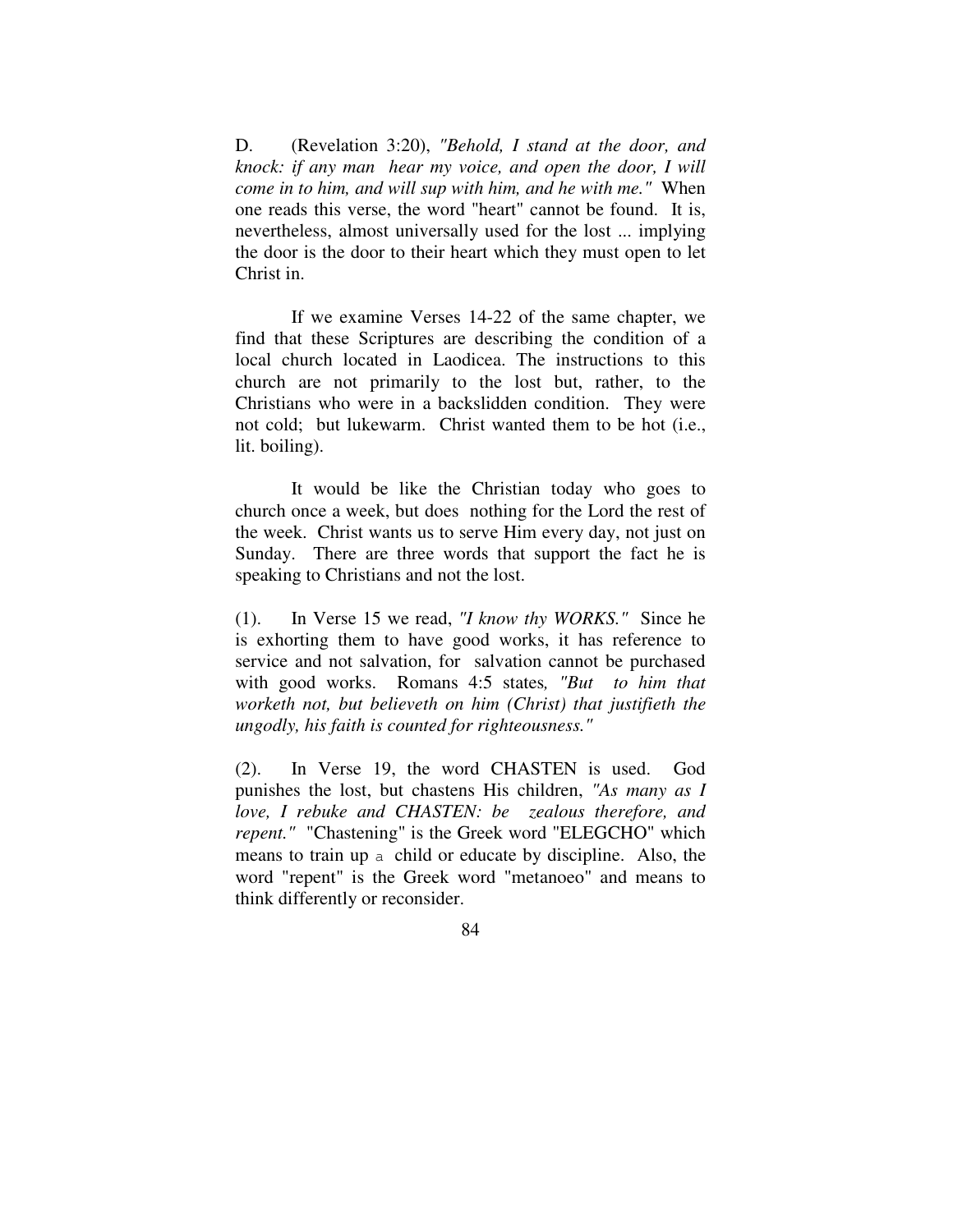The Lord is telling them they are acting like children and they need to reconsider what they are doing and start serving Him. The context here is referring to serving since we are saved, not accepting Him to be saved.

(3). In Verse 20b, the word "SUP" is used in reference to fellowship, not salvation and son-ship, *"I will come in to him, and SUP with him, and he with me."* In I John 1:7 we read, *"But if we walk* (obey) *in the light, as he is in the light, we have fellowship one with another..."* When we sit down together to eat (sup) with one another, we have fellowship with one another. The Laodiceans were not serving Christ; therefore, there was no fellowship with Him. He wanted them to open their lives to serve Him, and this they were not doing.

 When Christ stands at the door and knocks, He is simply trying to get their attention so they will "REPENT" (i.e., change their mind) and "OPEN THE DOOR" (yield to His will by obeying Him) and *"SUP" with Him and He with me"* (so we can have fellowship with Him).

 We have been so prone to relating the word "heart" to the pumping muscle that it is sometimes not realized how confusing it may be. This does not mean that people are not saved when this terminology is used. I am only suggesting that using Scriptural terminology such as "believe," "trust," "faith," and etc. for salvation would be less confusing.

 Statements like "You can believe in Christ, but miss Heaven by 18 inches," or "You can have a head knowledge, but not a heart belief," are unwise. When one begins to analyze these statements, they become very hard to explain. They are confusing, and many times what is meant by these kinds of statements is an outright contradiction to God's teaching concerning salvation.

85 and 2012 and 2013 and 2014 and 2014 and 2014 and 2014 and 2014 and 2014 and 2014 and 2014 and 2014 and 2014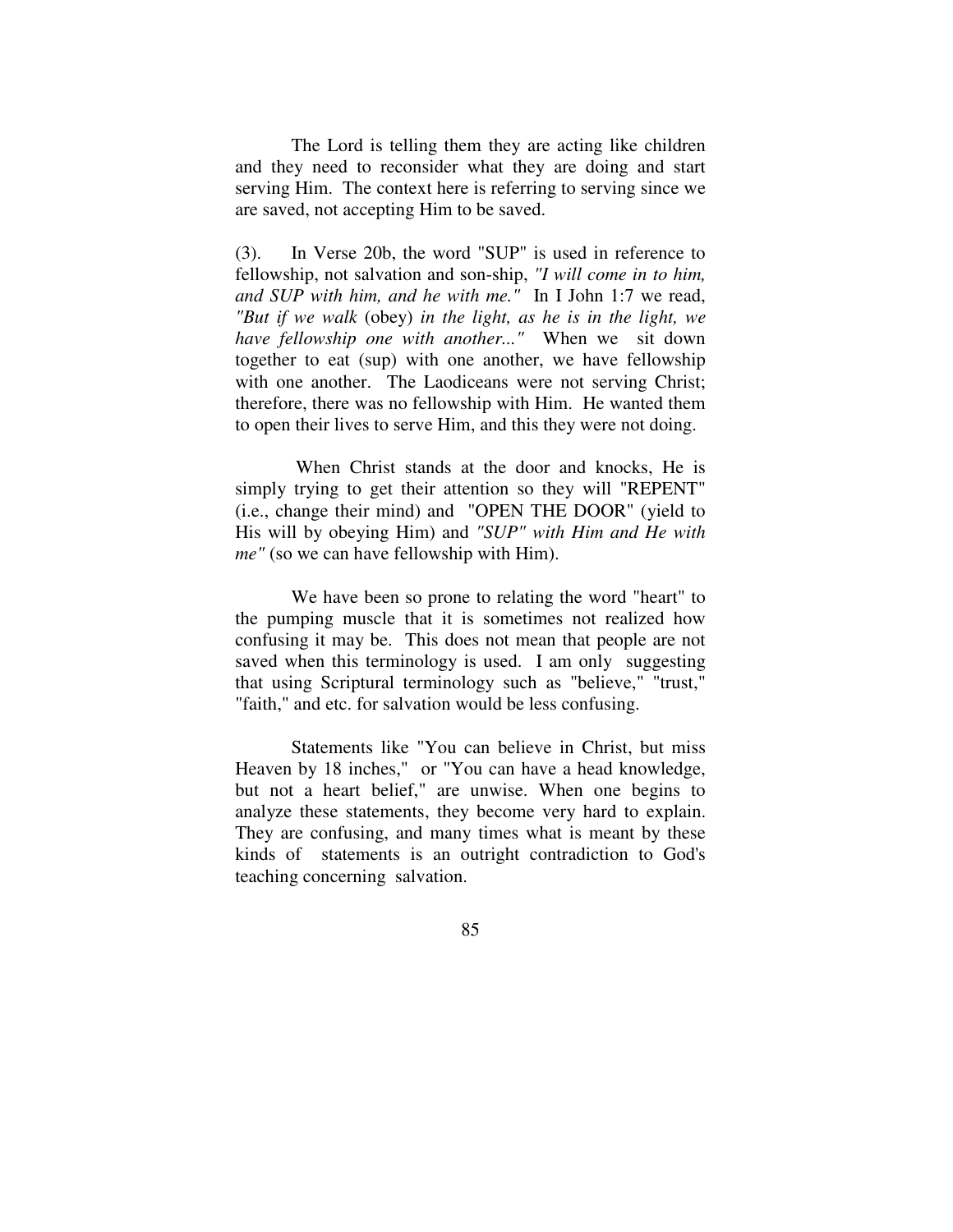I have inquired of many people concerning the statement "head knowledge, but not a heart belief," to ascertain what they meant by that statement. Not all, but the majority by far, thought it meant that if a person was not serving Christ, they probably were not saved. One can easily see by this how misleading and confusing this kind of terminology can be. Just because a person is not serving Christ does not mean they have not received Christ by faith and are not saved.

 Some time ago I was listening to WCRF, a Christian radio station from Cleveland, Ohio. This station is sponsored by Moody Bible Institute and they were airing an interview with a Senior girl attending Moody Bible College in Chicago, Illinois. Within her testimony she related how at the age of about 7 years, she was told to ask "Jesus into her heart" and she would go to Heaven.

 She went on to say that she had a problem with that and later realized it was not asking Jesus into your heart that makes you a Christian, but acknowledging that Jesus Christ died in her place. She stated that a person could ask Jesus into their heart and go on through life thinking they were a Christian when they were not. She explained that a person must understand that Jesus Christ became their substitute on the cross as payment for their sin. So, just asking Jesus into your heart without comprehending the purpose of Christ on the cross would not give one eternal life.

 Since this happened to her, it is easy to see why she emphasized that "A person must be careful when a child asks Jesus into their heart, that they understand that it is the substitutionary death of Christ on the cross that provides salvation, and not just repeating these words."

86 and 2012 and 2013 and 2014 and 2014 and 2014 and 2014 and 2014 and 2014 and 2014 and 2014 and 2014 and 2014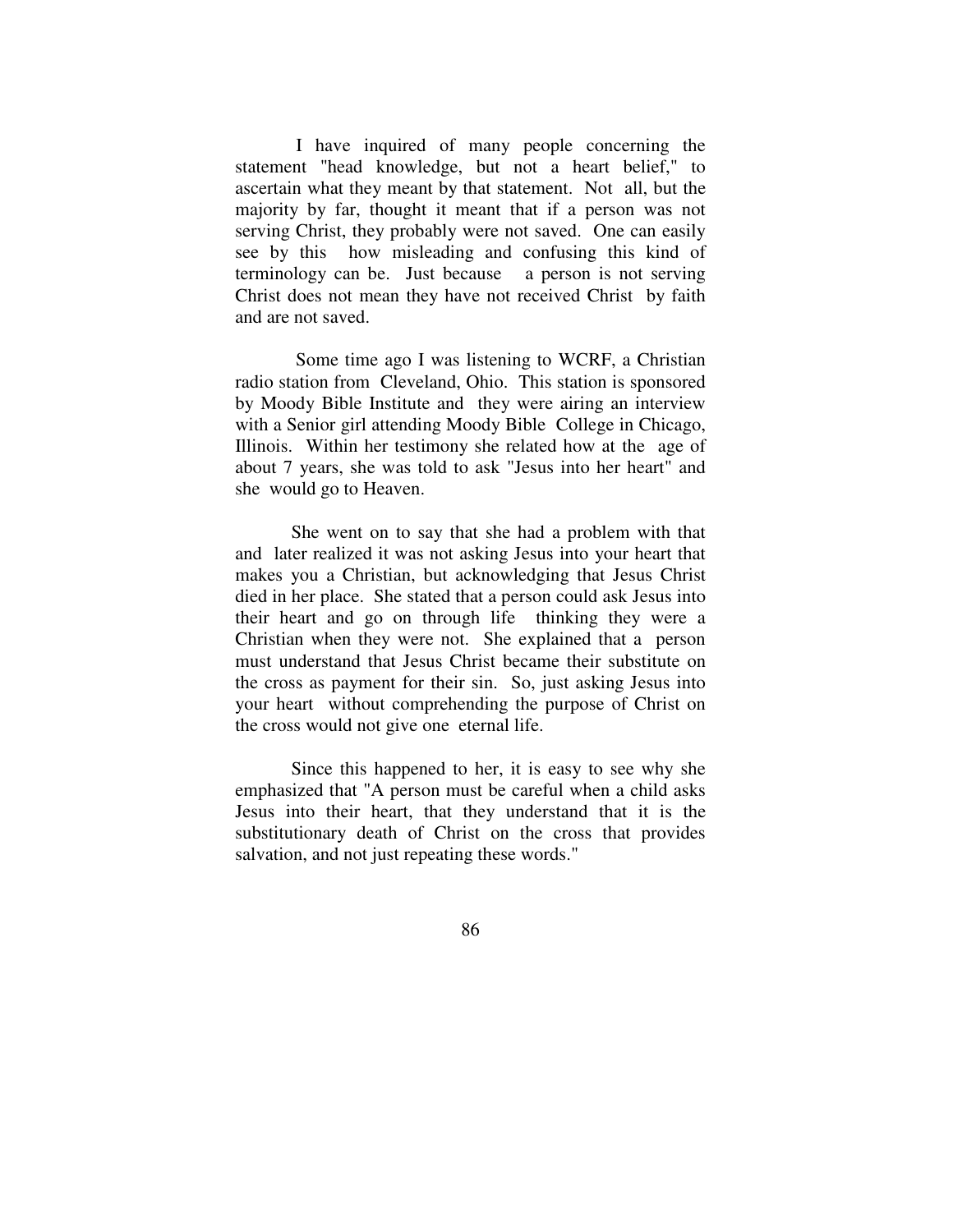She further commented that she does not even use that phrase any more, but emphasizes the substitutionary payment of Christ on the cross to eliminate confusion and misunderstanding.

 In conclusion, the interviewer and the young lady agreed that some children take literally the terminology "Let Jesus come into your heart" and that we need to be clear on our message of salvation.

 The terminology we use is probably far more important than we care to realize. This may sound harsh, but I believe we, as Christians, have become a little sloppy in our terms and phrases when presenting Christ. When we hear others using phrases over and over, it can become part of our vocabulary without really recognizing it.

 I believe this has happened down through the years...as I found myself quoting cute little clichés that I had inherited and incorporated by hearing them time and time again.

 I am very grateful to a little boy, years ago, who asked me, "*How* do I let Jesus come into my heart?" When I had to explain to him what I meant, this stimulated my thinking.

 I pray that this section on terminologies will stimulate your desire to search the Scriptures, examine the terminology you use, then draw your own conclusions based on "thus saith the Lord."

87 (b) and the state of the state of the state of the state of the state of the state of the state of the state of the state of the state of the state of the state of the state of the state of the state of the state of the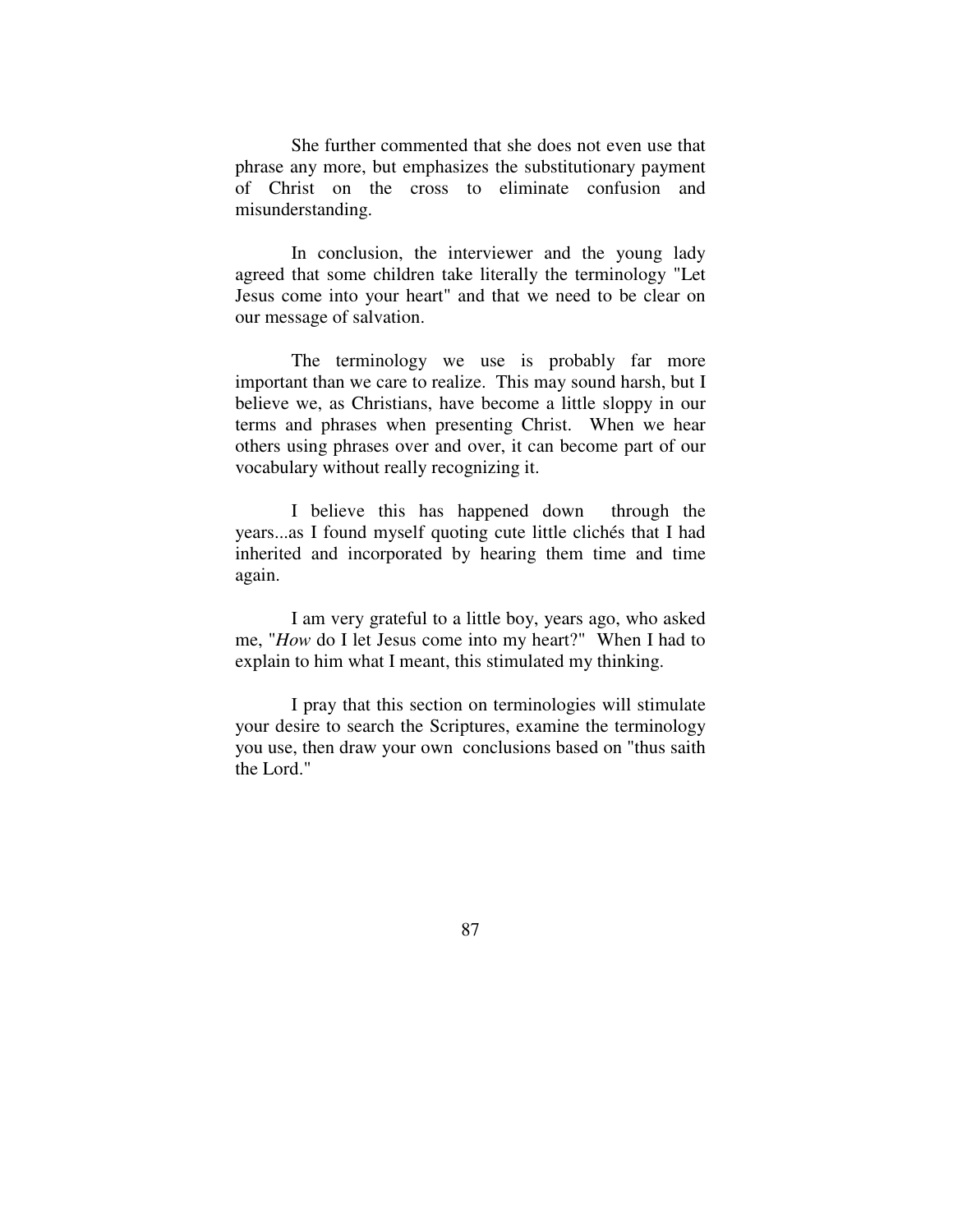**(Blank Page) Not "The End"**

<u>88 and 200 and 200 and 200 and 200 and 200 and 200 and 200 and 200 and 200 and 200 and 200 and 200 and 200 and 200 and 200 and 200 and 200 and 200 and 200 and 200 and 200 and 200 and 200 and 200 and 200 and 200 and 200 an</u>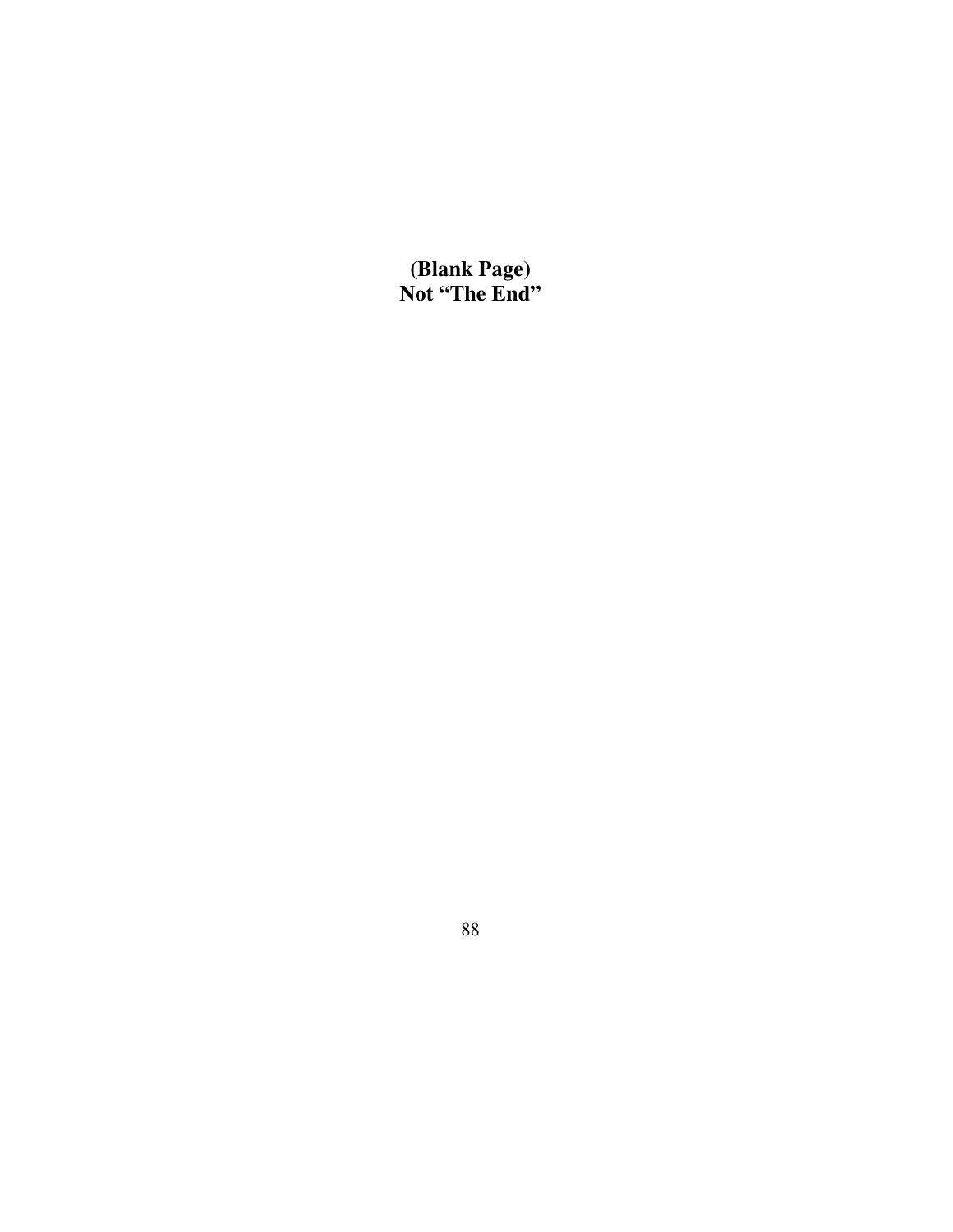# **APPENDIX I.**

 I submit the following articles as proof positive of the confusion that is caused by making a "public profession" part of Salvation. These articles are taken from the "Bible Questions & Answers" web site, www.heritagebbc.com. These questions have been asked by people who are confused by the Public Invitation or the "coming forward" as presented in their churches.

 The questions also demonstrate the confusion that has been caused by the incorrect explanations of the two passages associated with the practice of coming forward for Salvation: Matthew 10:32,33 and Romans 10:9,10.

 There is some material that may be duplicated; but, there is much that is new exposition. These are some of the same questions I have been asked, over and over, down through the years. It shows the confusion in people's minds about this traditional practice in churches.

It was not until the  $19<sup>th</sup>$  Century that this practice was introduced into the church. This tradition was never practiced by Paul or the other Apostles; nor by the Apostolic Fathers or the Church Fathers.

- Archive  $\text{\#}105 \text{Matthew }10:32,33$
- Archive  $\#106$  Procedures
- Archive  $\text{\#}107 \text{Romans }10:9$
- Archive  $\text{\#}108 \text{Romans} 10:10$
- Archive #109 Romans  $10:13,14$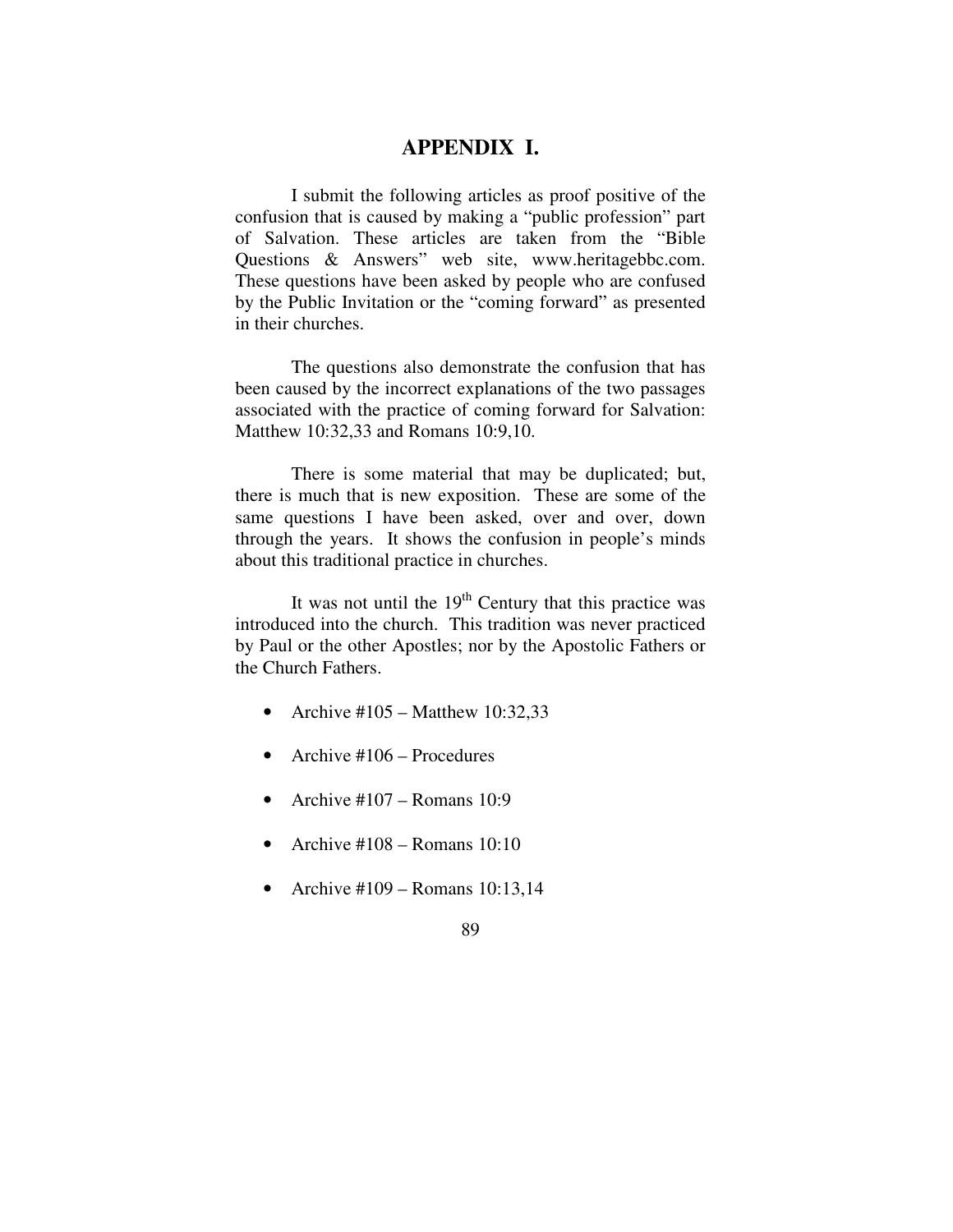# **Bible Questions and Answers www.heritagebbc.com Archive #105**

**Question**: Dr. Younce, I was saved several years ago in my home by trusting Jesus Christ as my Savior and have been baptized. In church, our pastor gives the invitation that "If you want to be saved, slip out of your seat and come forward to the front of the church." He makes me feel like I am not really saved, because I have never done this. In essence, what I am asking is, "Do you have to come to the front of a church and confess Christ to be saved? What are your thoughts on this?

### **Answer: Part 1**

 This question has been asked myriads of times and one article cannot begin to answer your question with all it involves. The next several weeks, in continuation, we will address your question because of its importance, and the verses used.

 First, there is no Scripture anywhere that says you must come to the front of a church to be saved. This is a tradition that has crept into many fundamental churches, which now consider it to be scriptural.

 One Scripture, commonly used to support this practice is Matthew 10:32,33. *"Whosoever therefore shall confess me before men, him will I confess also before my Father which is in heaven...But whosoever shall deny me before men, him will I also deny before my Father which is in heaven."* This says nothing about coming to the front of the church for salvation; but, is speaking of our service after we are saved.

 We find in verses 1-7 of this chapter that Christ is sending the Apostles out to preach, who were already saved.

external control of the state of the state of the state of the state of the state of the state of the state of the state of the state of the state of the state of the state of the state of the state of the state of the sta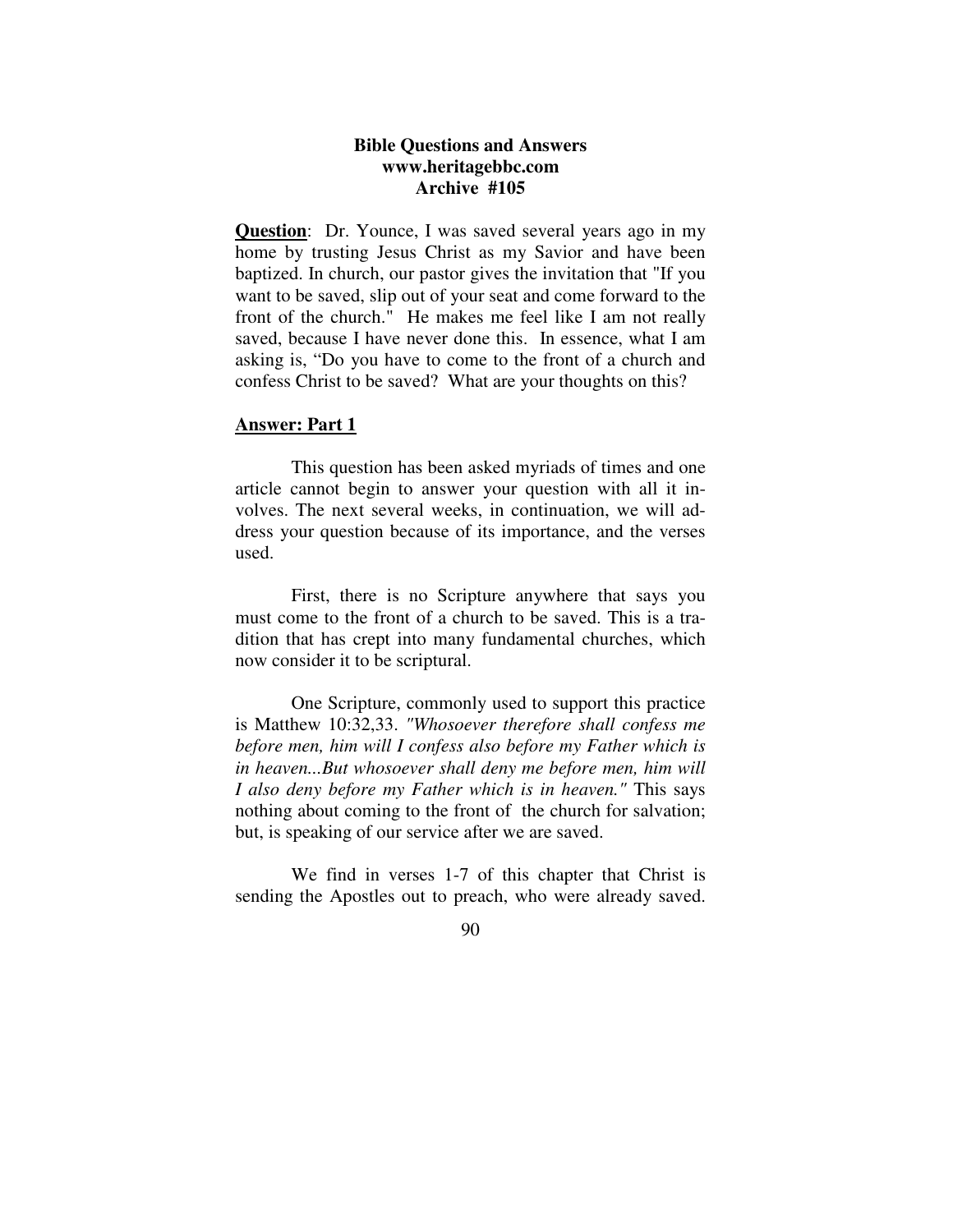There was one impostor; but, that wasn't the Lord's fault! In Verse 16, they would encounter men described as "wolves." Verse 17 tells that they would be scourged! They would be brought before governors and kings because of their preaching (V. 18).

 In Verse 22, Christ promised them that they would be saved from being killed, as long as they remained faithful until their ministry was finished. Then in Verses 32 and 33, quoted above, Christ will confess their faithfulness to the Father for rewards, or their unfaithfulness for loss of rewards in Heaven. These verses have nothing to do with salvation or the coming to the front of a church.

This is service, not salvation!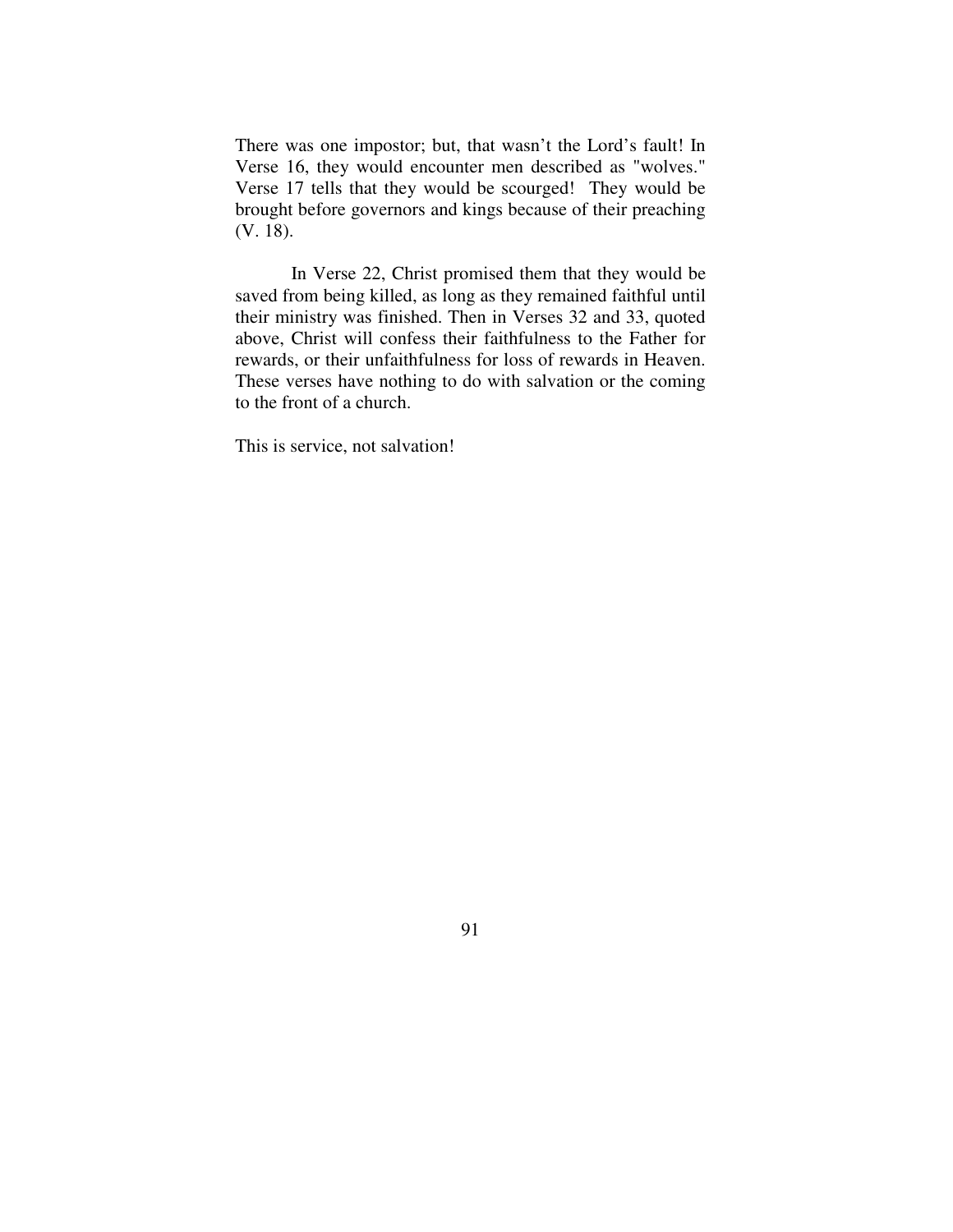# **Bible Questions and Answers www.heritagebbc.com Archive #106**

**Question:** "...Do I have to come to the front of a church and confess Christ to be saved?"

### **Answer: Part 2**

 The "public invitation" at the conclusion of the service may go something like this. The pastor may ask, "If anyone is interested in their soul and eternal destiny, please indicate this by raising your hand. When I see your hand, I will pray for you."

 Then everyone stands and sings an invitation hymn such as "Just As I Am Without One Plea." Those who have raised their hand are urged to come forward to receive and confess Christ as their Savior.

 Remember, during the sermon, the pastor has preached that "All you have to do to be saved is trust Jesus Christ as your Savior by faith." Now, at the conclusion of the service, the person is asked to raise his hand to be prayed for, then come to the front of the church to receive and confess Christ before the whole congregation.

 From first-hand experience, allow me to relate the thinking of the unsaved who are in church that Sunday. Why would the preacher ask me if I am interested in my soul? Since I am in church, it should be evident to him that I am interested in my soul, or I wouldn't be here.

 Why do I have to raise my hand to be prayed for when he had previously quoted Romans 5:1? *"Therefore being justified by faith, we have peace with God through our Lord*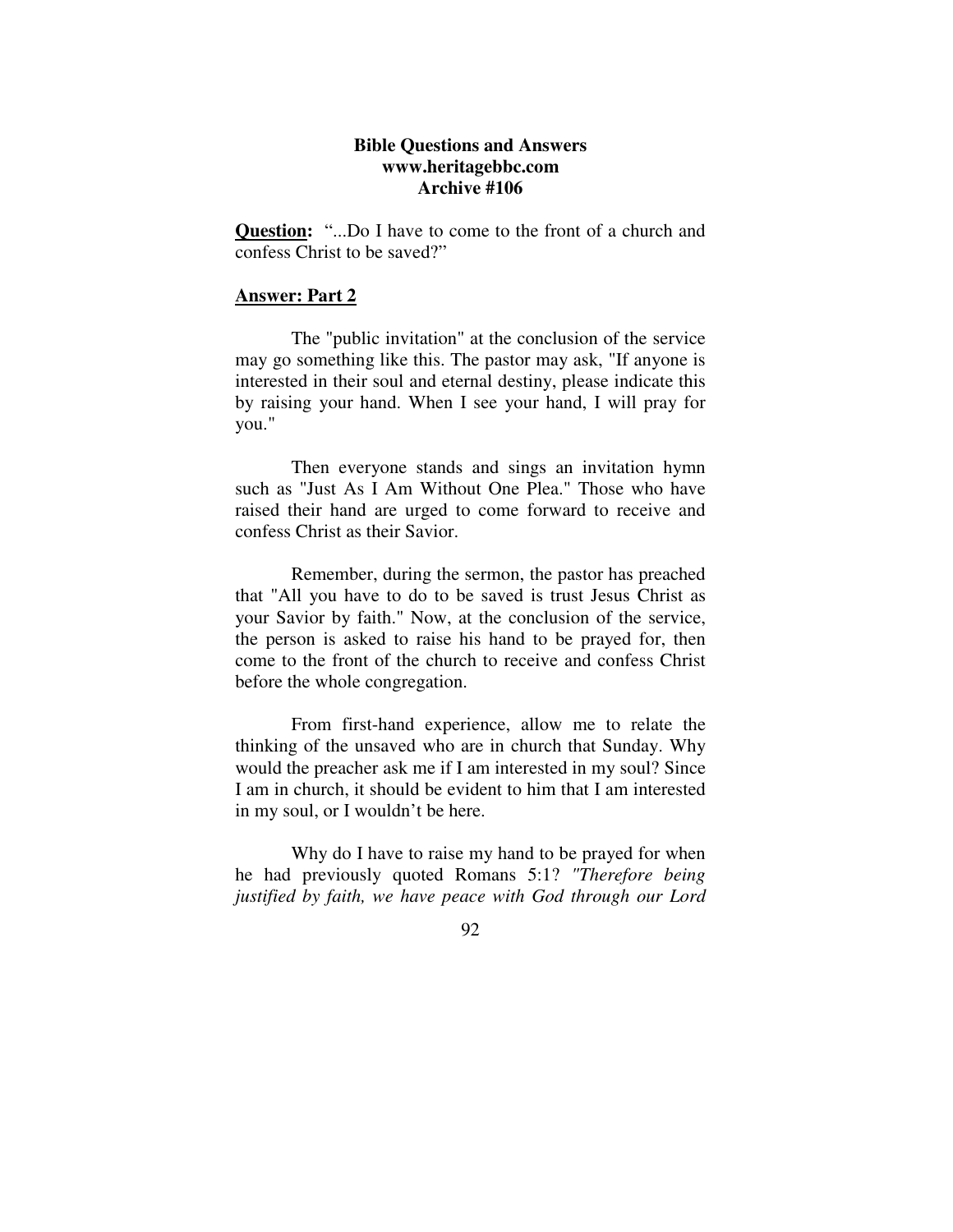*Jesus Christ."* If I have peace with God by faith, why do I have to go to the front of the church? Romans 5:1 says nothing about confessing Christ.

 Why are we singing "Just As I Am", then wanting me to walk 20 feet to the front? To this lost person sitting in the church, "Just As I Am" means "Right where I'm sitting!". Why are we singing "Without One Plea", when the preacher has been pleading for 15 minutes trying to get me down front?

 The unsaved person came to church lost and leaves the church lost, concluding the pastor doesn't know *what* he believes. The unsaved person thinks, "First he says I can be saved by faith; then, he says I need to come forward to receive Christ as Savior.

 This is the untold story of thousands of people who will not come back to church because of this needless practice. I emphasize: the pastor can give the gospel from the pulpit, and the lost can receive Christ where they sit!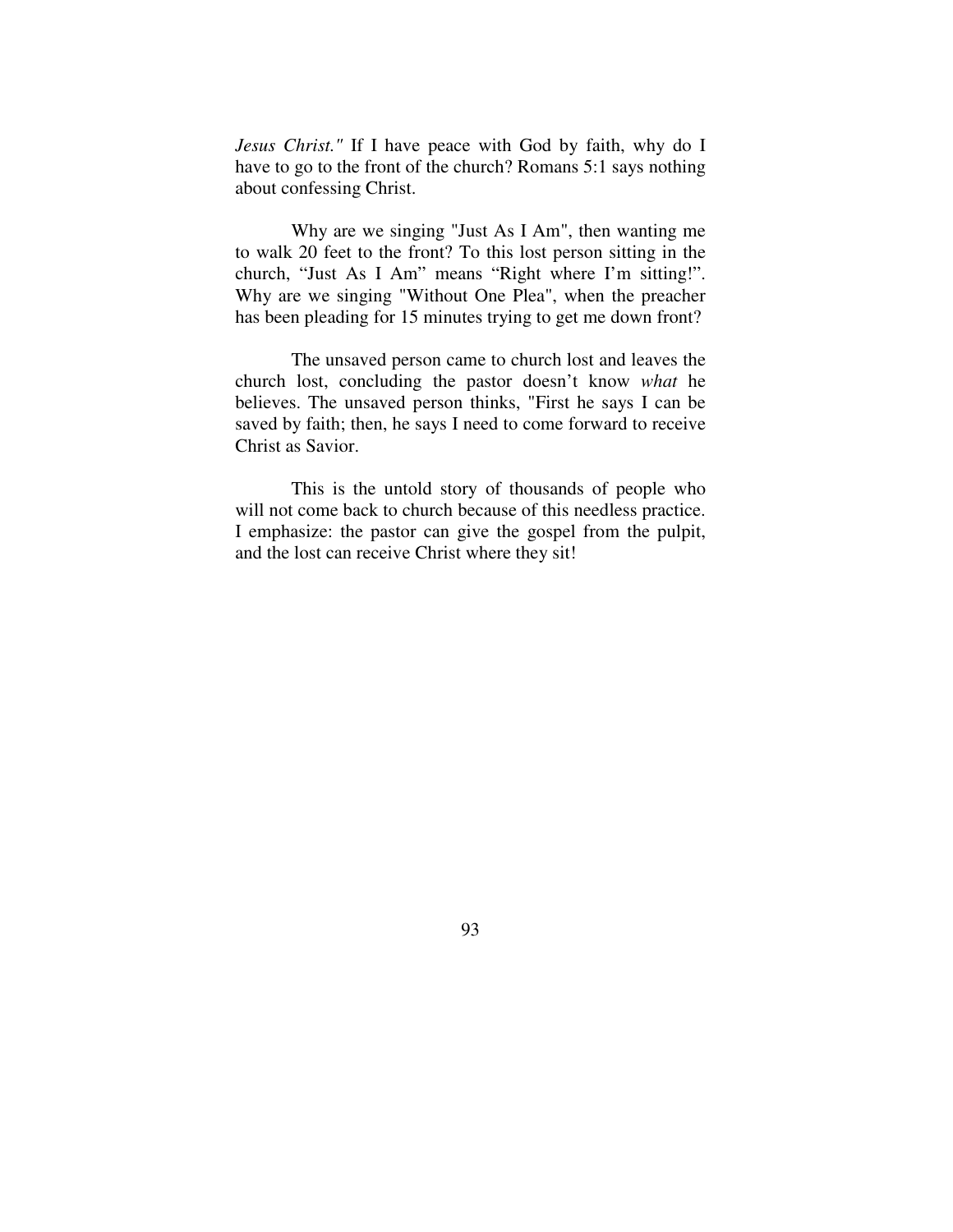# **Bible Questions and Answers Archives www.heritagebbc.com Archive #106**

**Question**: "...Do I have to go forward in church and confess Christ to be saved?"

## **Answer: Part 3**

 The verses in question are found in Romans 10:9,10. We will examine Verse 9. *"That if thou shalt confess with thy mouth the Lord Jesus, and shalt believe in thine heart that God hath raised him from the dead, thou shalt be saved."* The question is, "Saved in whose eyes?"

 Every Bible student knows there are two justifications in God's word. One is positional justification and the other is practical justification. Our positional justification; i.e., eternal life by faith alone, is found in Romans 5:1. *"Therefore being justified by faith, we have peace with God through our Lord Jesus Christ."* This is justification in God's eyes.

 The Christian's practical justification is before man. Many people lead very good lives, but that does not mean they are Christians. People cannot look into a person's mind and see if they have faith in Jesus Christ, and are a Christian. Only when a Christian confesses their faith in Jesus Christ does a lost person justify them as being a Christian. Romans 10:17 explains, *"So then faith cometh by hearing, and hearing by the word of God."*

 When one makes a study of the Book of Acts from Paul's conversion on, you will find Paul witnessing to the lost, not the saved! Romans 10:9 has nothing to do with coming to the front of the church to be saved. We are to confess openly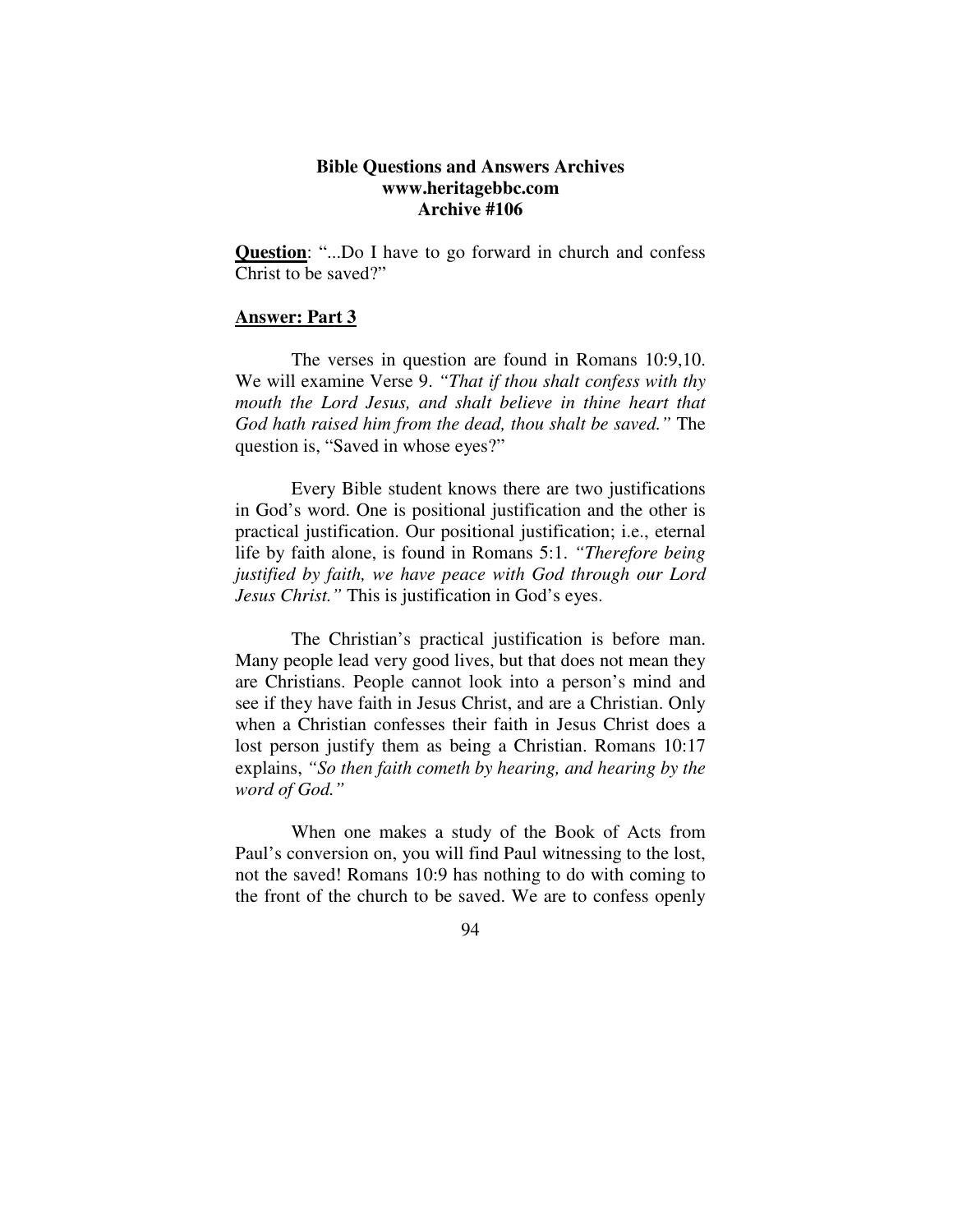to the lost that we believe that Jesus Christ was crucified and resurrected for our sins. We, then, will be justified as being saved by those we have witnessed to, hoping they will receive Christ, also by faith, and be saved. This is the Christian's practical justification, of which Romans 10:9 is speaking.

In Part 4, we will continue in Romans 10:10.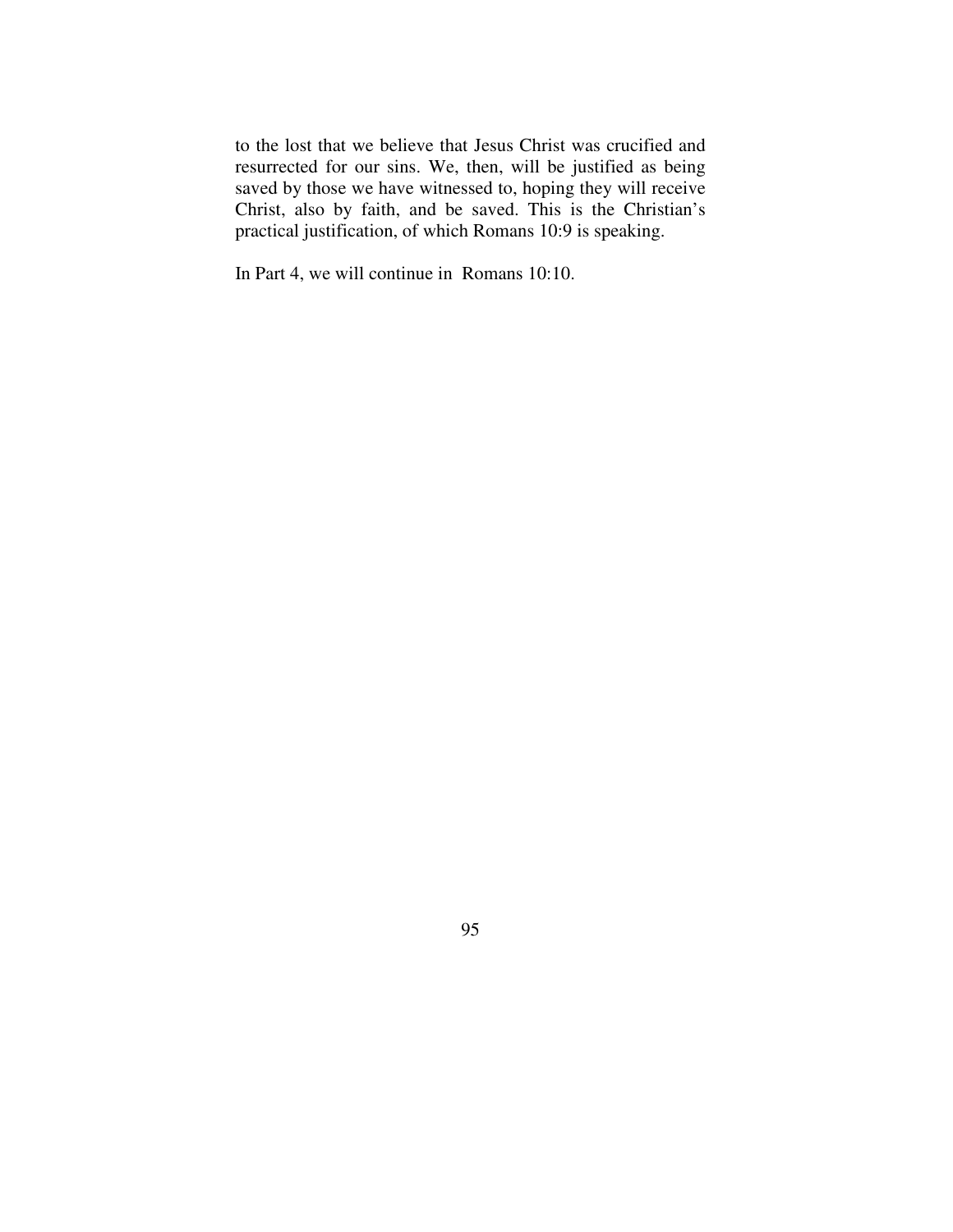# **Bible Questions & Answers Archives www.heritagebbc.com Archive #108**

**Question**: Do I have to come to the front of the church and confess Christ to be saved?

#### **Answer: Part 4 - Examination of Romans 10:9,10).**

 Romans 10:10 states, *"For with the heart man believeth unto righteousness; and with the mouth confession is made unto salvation."* The first part of the verse, *"...with the heart man believeth unto righteousness..."* is our justification before God. The righteousness spoken of here is Christ's righteousness placed to our account with our sins (past, present, and future) placed to His account. Paid for by His death and resurrection.

 II Corinthians 5:21 explains, *"For he hath made him (Christ) to be sin for us, who knew no sin; that we might be made the RIGHTEOUSNESS of God in him* (Christ)." *Therefore I am, "...found in him* (Christ*), not having mine own righteousness, which is of the law, but that which is through the faith of Christ, the righteousness which is of God by faith."* (Philippians 3:9). This is our salvation, our everlasting life, our position in Heaven, and our justification in God's eyes.

 Now, the last part of Verse 10. "...With the mouth confession is made unto salvation." Notice the word "MADE". It is the Greek word "homologeo," and is defined by Strong's Concordance as "Acknowledgment by confession in the attitude of giving thanks." In Romans 10a we are saved and justified in God's eyes. Now, in Verse 10b, we are giving thanks and confessing our faith to someone else. Our mouth confession is made unto salvation in the eyes of the one I am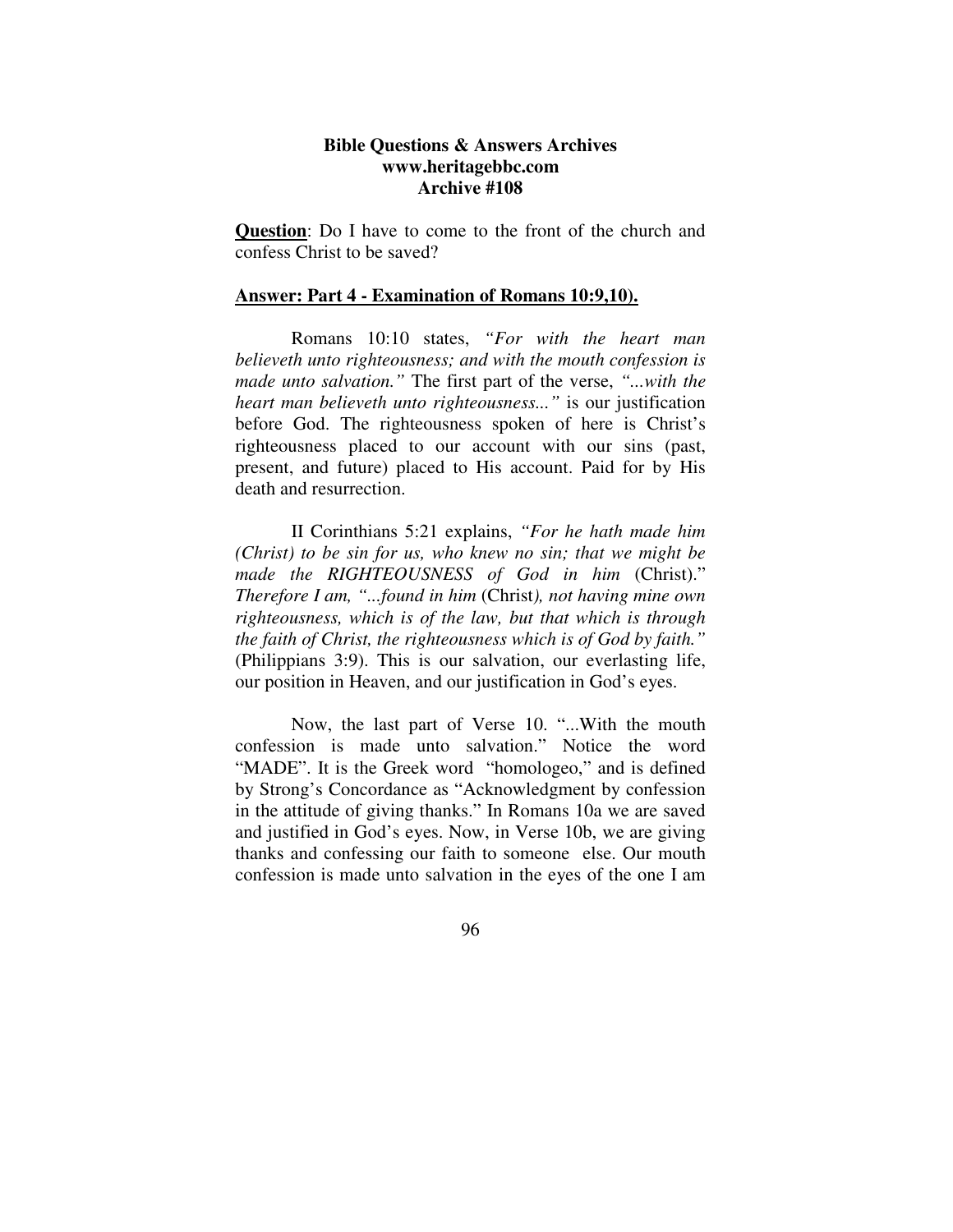witnessing to. You can't confess to something you don't already have.

 The summary of Verse 10, literally explained, is this: I believe that Jesus Christ died for me and I am so grateful that I am going to Heaven on His (Christ's) righteousness and my sins were completely paid for on Calvary. I confess to others because I want them to know they can have a home in Heaven the same way I can. This is our practical justification in man's eyes, to which the last part of Romans 10 has reference.

 Romans 10:10 has nothing to do with the coming to the front of the church.

Part 5 will continue in Romans 10:13,14.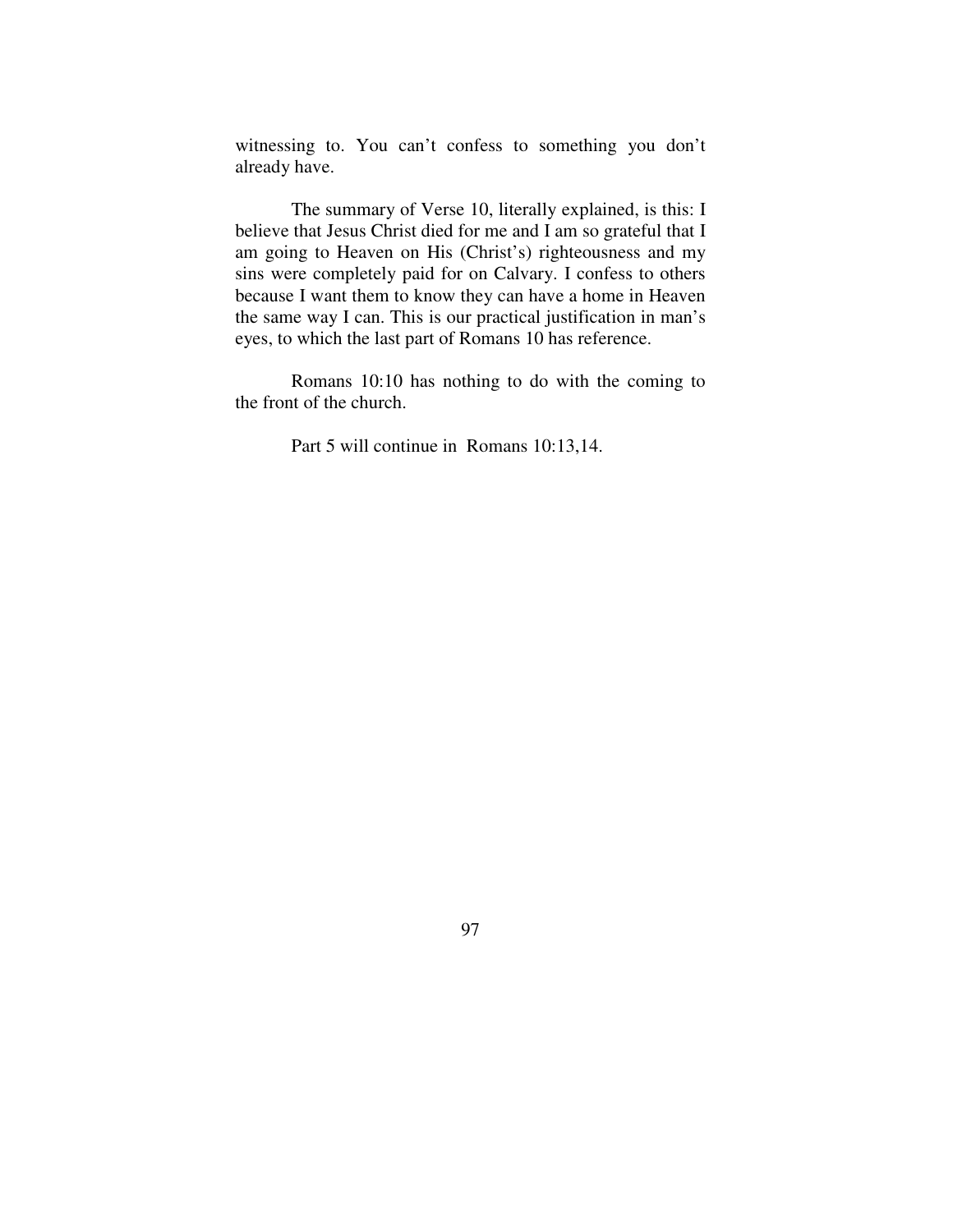# **Bible Questions & Answers Archive www.heritagebbc.com Archive #109**

**Question:** "...Do I have to come to the front of the church and confess Christ to be saved?"

#### **Answer: Part 5 - Romans 10:13, 14.**

 Romans 10:13 states, *"For whosoever shall call upon the name of the LORD, shall be saved."* This is a direct quote from Joel 2:32 where "saved" is translated "delivered" from the Hebrew. This is not speaking of salvation; but, being delivered, or saved, from the persecution they were going to receive after they were identified as being a Christian.

 Before Paul was saved, he consented to Stephen's death. (Acts 7*). "And Saul was consenting unto his (Stephen's) death. And at that time there was a great persecution against the church..."* (Acts

8:1). After Paul was saved, he suffered great persecution for being a Christian. He testified to the Thessalonians, *"For ye brethren...also have suffered like things of your own countrymen, even as they have of the Jews: Who both killed the Lord Jesus, and their own prophets, and have persecuted us;...Forbidding us to speak to the Gentiles that they might be saved..."* (I Thessalonians 2:14-16).

 To the Corinthians he wrote, *"We are troubled on every side, yet not distressed; we are perplexed, but not in despair; Persecuted, but not forsaken; cast down, but not destroyed."* (II Corinthians 4:8,9).

 Now, let us look at Romans 10:13,14 together. *"For whosoever shall call upon the name of the Lord, shall be saved* (i.e., 'delivered'). *How then shall they call on Him in*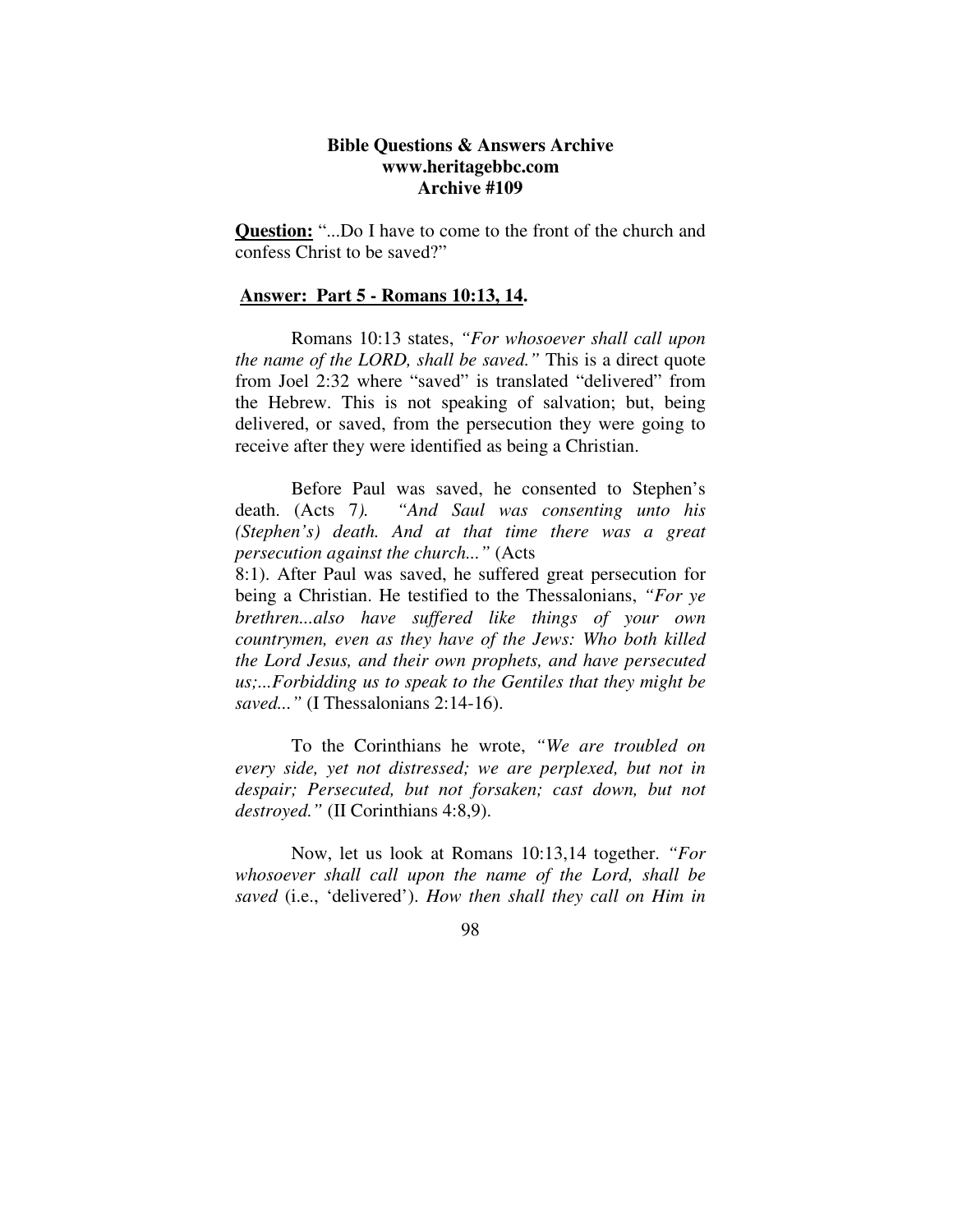*whom they have not believed..."* Therefore, those who are believers in Christ now have the privilege to call upon the Lord, to deliver them through whatever persecution they may endure. These verses have nothing to do with coming to the front of the church and confessing Christ.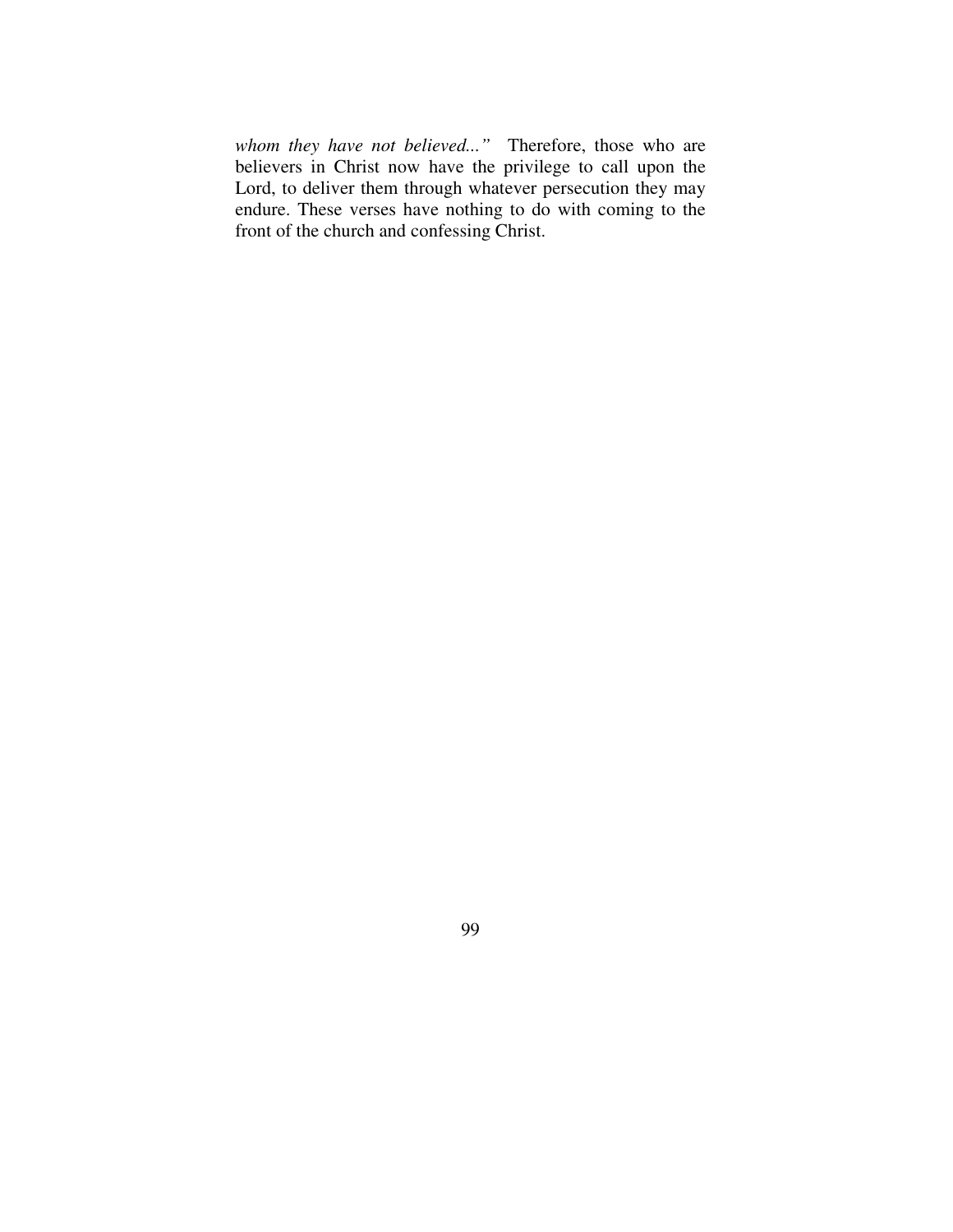# **APPENDIX II**

### **"Lordship Salvation"**

**Question:** Do we have to make Christ Lord of our Life to be Saved?

**Answer:** Many pastors and evangelists make this a part of their call "to come forward" or the Public Invitation. This is actually the damnable doctrine of "Lordship Salvation in disguise!"

 This false teaching is incorrectly derived from Romans 10:9a, *"That if thou shalt confess with thy mouth the Lord Jesus.* The verse should actually read, "That if thou shalt confess with thy mouth, Jesus as LORD (or Jehovah)." For Christian Jews, or Christian Gentiles, to testify that Jesus was Jehovah during the First Century A.D., was a dangerous thing in light of the persecution against the church, in Judea and elsewhere, which they were encountering.

As Paul said to the Thessalonians, *"For ye brethren, became followers of the churches of God which in Judea are in Christ Jesus: for ye also have suffered like things of your own countrymen, even as they have of the Jews: Who both killed the Lord Jesus, and their own prophets, and have persecuted us;...Forbidding us to speak to the Gentiles that they might be saved..."* (I Thessalonians 2:14-16).

"Jesus" is a transliteration of the Greek "Iesous," which in turn is the transliteration of the Hebrew name we know as "Jehoshua" which means "Jehovah is Salvation" or "Jehovah is the Saviour" or "Jehovah Saves."

The name "Lord" is the Greek, "Kurios" which, in the Greek translation of the Old Testament, known as the Septuagint, it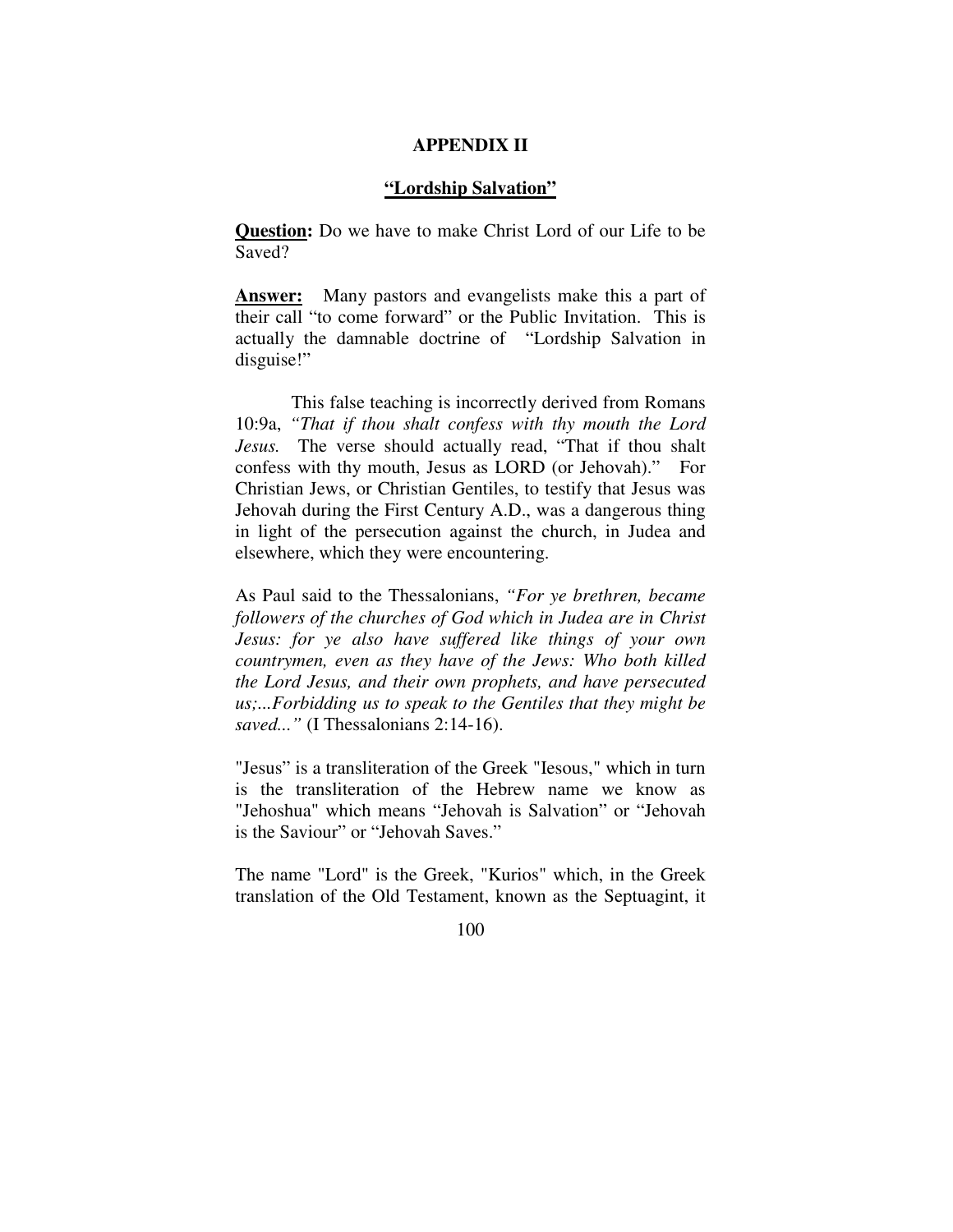is used for "Jehovah". Therefore by its use implies deity. ---- To confess that Jesus is Lord is to testify that Jesus is truly God in human Flesh who went to the cross, died, buried and was resurrected as foretold by the prophets." Kenneth S. Wuest (Word Studies in the Greek New Testament).

 This refutes the false teaching that you must make Jesus Lord of your life to be saved, or "Lordship Salvation." This is NOT what this verse is teaching at all. One false teaching leads to another.

 For example, should God give us Salvation on our promise that we will make Christ Lord of our lives; then, if at any time later in our lives we should not allow Him to be Lord over our lives, our Salvation would be lost. In other words, one would have to be in complete obedience and live sinlessly for the rest of our lives to not lose our Salvation. This is impossible! Whatever happened to the doctrine of eternal security of the believer?

"Making Christ Lord of your life" as a part of Salvation is also adding works to Salvation. This is certainly not scriptural.

*"For by grace are ye saved through faith; and that not of yourselves: it is the gift of God: Not of works, lest any man should boast.* (Ephesians 2:8,9).

As I have said before, Salvation does not come as a result of what we *do*. We have Salvation because we believe and accept what Christ has *done* for us, when He died on the cross as our payment for sin and was resurrected showing that God accepted the payment.

"Make Christ Lord of your life," is another religious cliché. What is most likely meant is a dedication of your life, a time when you determine that you want to live your life as a good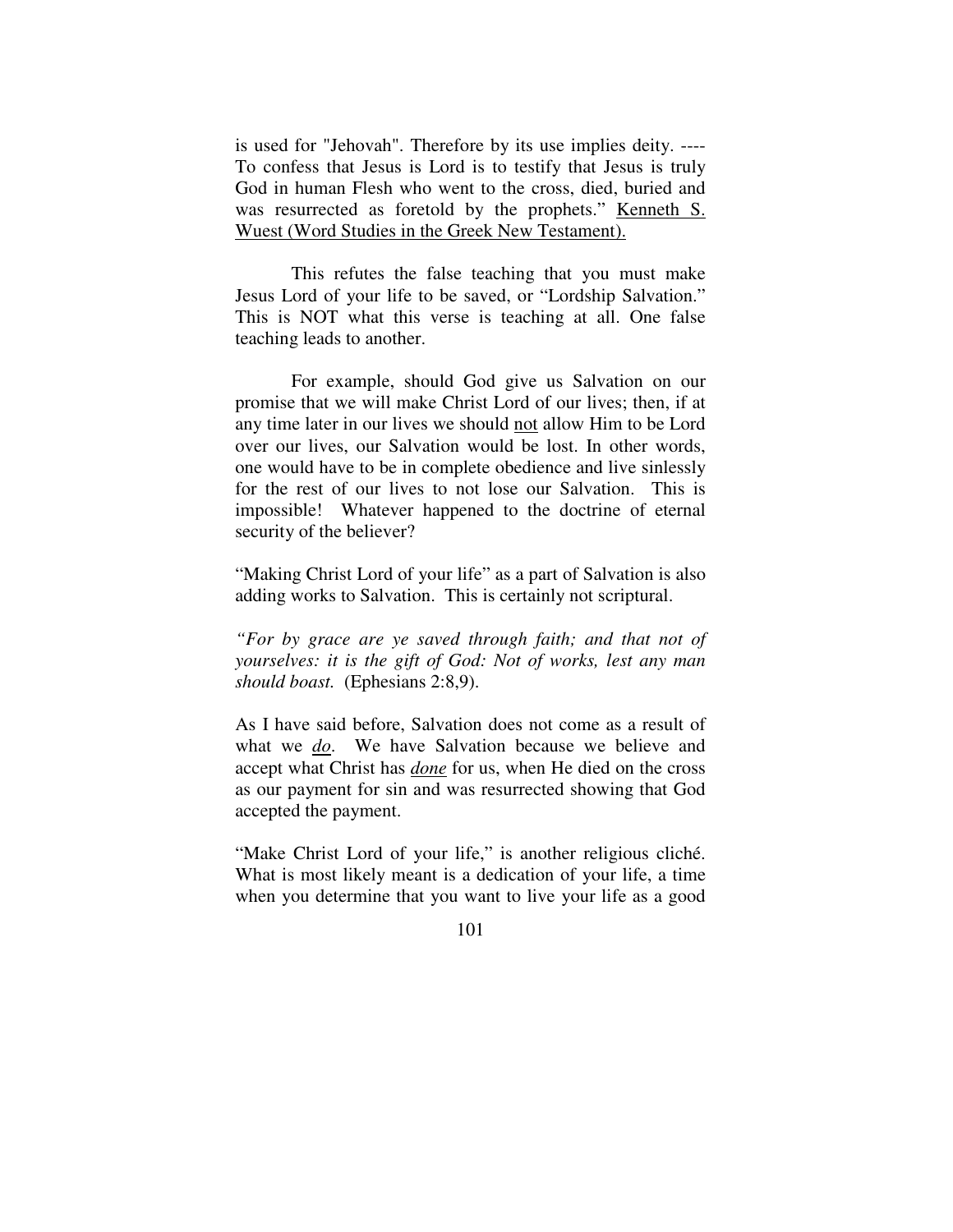testimony for the Lord. As the Apostle Paul says in Romans 6:13, *"Neither yield ye your members as instruments of unrighteousness unto sin: but yield yourselves unto God, as those that are alive from the dead, and your members as instruments of righteousness unto God."* 

*After* we are saved, Christ *wants* us to dedicate ourselves to follow Him. One must remember that dedication is never a *condition to obtain Salvation*; but is God's will for every believer after we are saved. Romans 12:1,2 is written to the Christian, *"I beseech you therefore, brethren, by the mercies of God, that ye present your bodies a living sacrifice, holy, acceptable unto God, which is your reasonable service. And be not conformed to this world: but be ye transformed by the renewing of your mind, that ye may prove what is that good, and acceptable, and perfect, will of God."*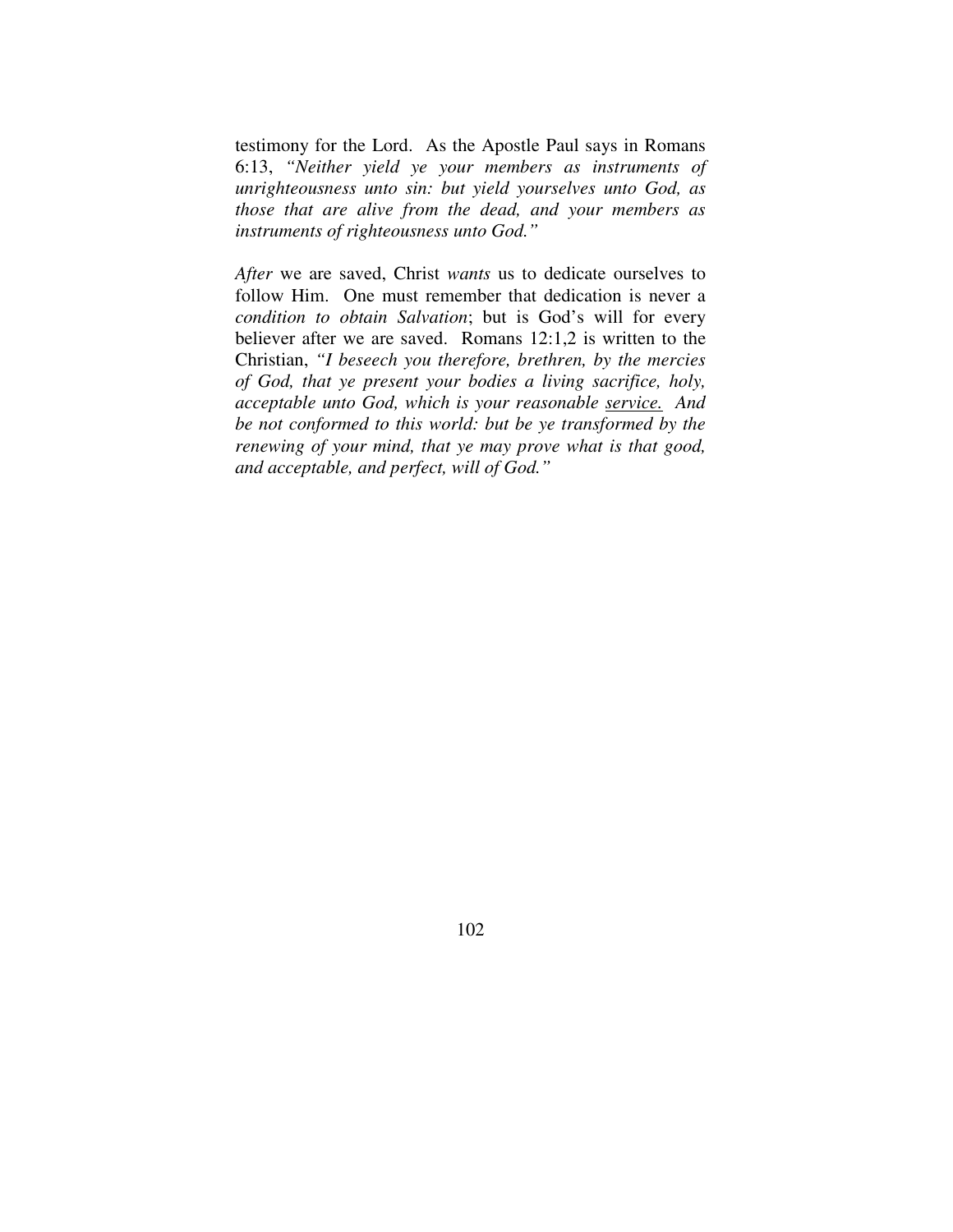## **APPENDIX III**

### **"Whenever Christ Called People, He Called Them Publicly**"

I. I have heard one former evangelist say repeatedly, "Whenever Christ called people, He called them publicly." Then the audience was invited to come forward, publicly, to the platform to receive Christ.

 Is this statement true? No! It is not true; and, furthermore, it is very misleading.

A. Nicodemus.

 In John, Chapter 3, we have the record of Nicodemus coming to Christ. In Verses 1 to 18, I do not find anything about "confession"; but, only "believing" to obtain salvation. Notice in Verse 15, *"That whosoever believeth in him should not perish, but have eternal life."* Verse 16 says the same, *"...Whosoever believeth in him should not perish, but have everlasting life."* Verse 18 states the same *"He that believeth in him is not condemned..."* Not once did Christ mention confession to Nicodemus for Salvation; but, only *belief*.

B. The Samaritan Woman.

 In John, Chapter 4, we have Christ meeting the Samaritan woman *by herself*, after the disciples had left Him and gone to town to buy some groceries (V.8). In Verse 14, Christ used the literal water to illustrate a spiritual truth.

*"But whosoever drinketh of the water that I shall give him shall never thirst: but the water I shall give him shall be in him a well of water springing up into everlasting life."*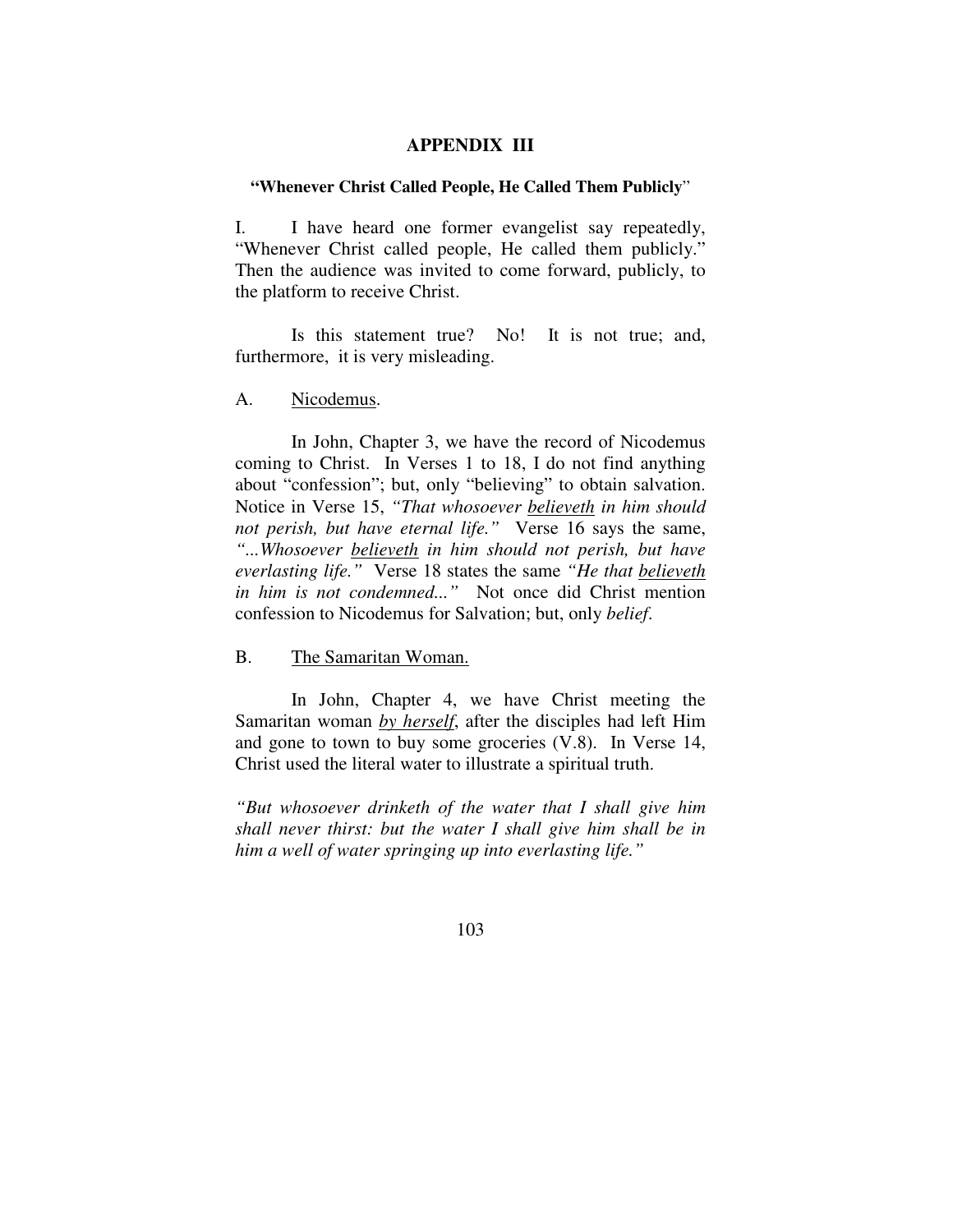Christ then tells her about her five past husbands and the one she is now living with, unmarried. (Vs.17-19). She then recognizes He is the Messiah (Vs. 25-26).

The disciples come back from town and the woman leaves to go to town. When she arrives, her voice echoes through the town, *"Come, see a man, which told me all things that ever I did: is not this the Christ?"* (V. 29). Notice that Christ did not tell her to go to the city and confess Him as the Messiah. She did it on her own, going to the lost, not the saved. Two things happened:

1. Many of the Samaritans believed because of her testimony. (V. 39).

2. Many came out to talk with Christ, Himself, before they would believe. Notice in Verses 41 and 42,

*"And many more believed because of his* (Christ's) *own word. And said unto the woman, Now we believe, not because of thy saying: for we have heard him ourselves, and know that this is indeed the Christ, the Savior of the world."* 

- a. Christ did not call her publicly to do anything. He was talking to her privately.
- b. She didn't go to a church full of saved people; but, to the lost people in the town and witnessed to them.
- c. Witnessing was the *result* of Salvation; not, a *condition* to receive it.
- C. Andrew, Peter, Philip, and Nathanael.

 We find another example in John 2:37-51. Andrew went to his brother, Peter, and told him they had found the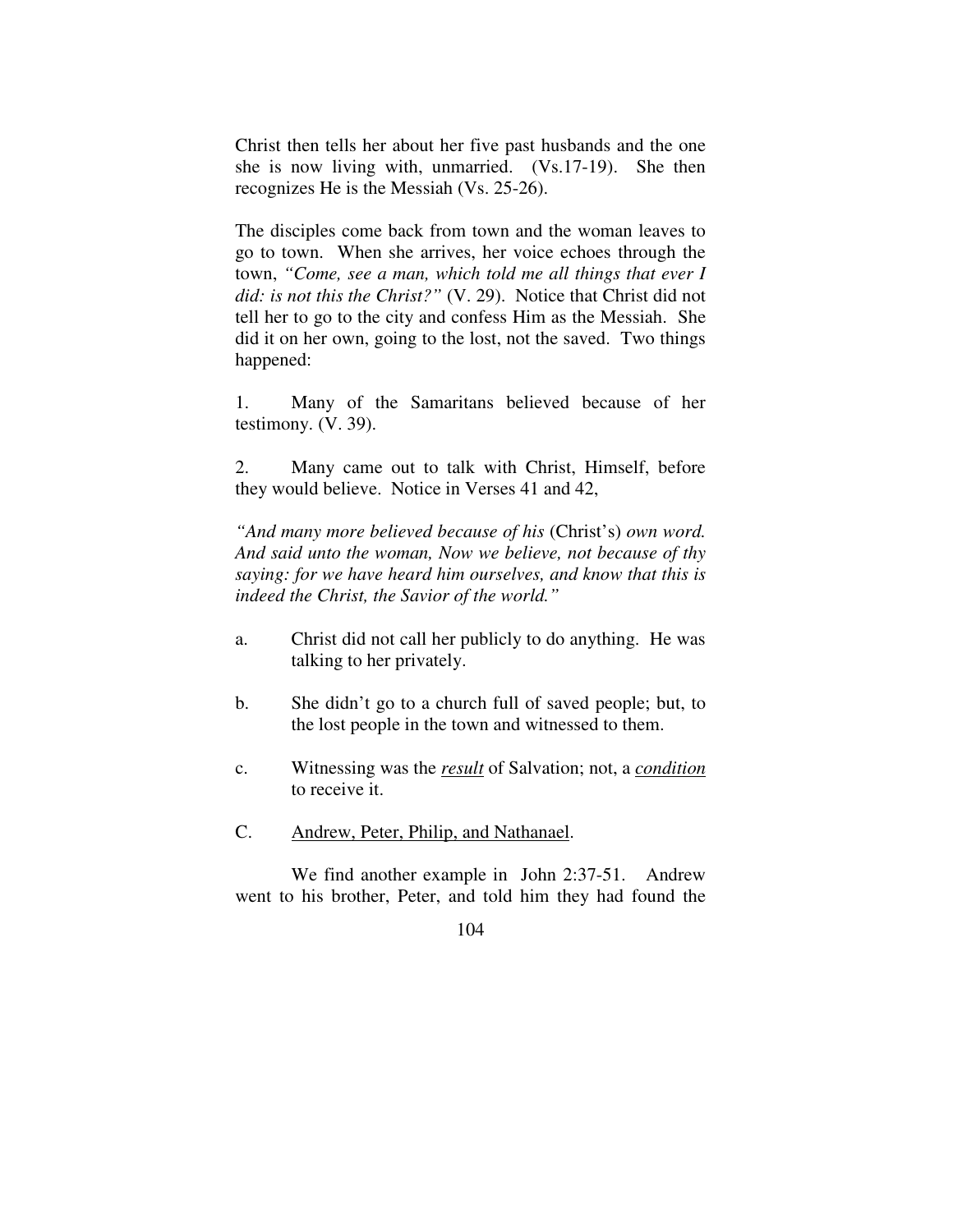Messiah, and brought Peter to Christ. Christ encountered Philip and said, "Follow me." Philip then located Nathanael and witnessed to him and brought him to Christ.

I don't see anything in this passage to qualify the false statement made by the noted evangelist, "Whenever Christ called people, He called them publicly." This is a deliberate deception. Why is this done? This is done to foster a TRADITION adopted in many churches to get people to the front for the Public Invitation.

I have only given three of many examples that I could use to illustrate how misleading the false statement made by the former evangelist is. *This* false statement is built upon the sinking sand of TRADITION!

*"Beware lest any man spoil you through philosophy and vain deceit, after the traditions of men, after the rudiments of the world, and not after Christ."* (Colossians 2:8).